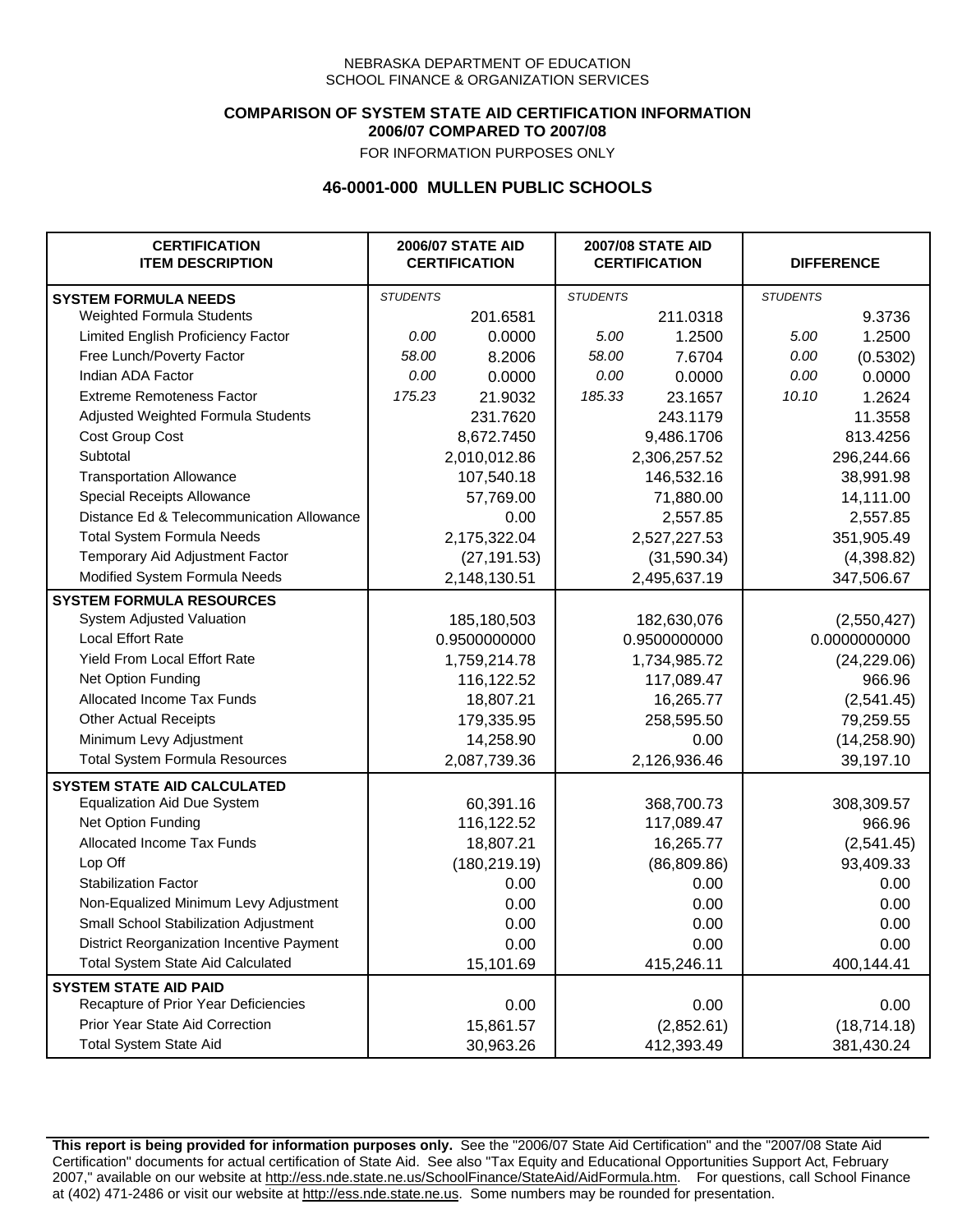### **COMPARISON OF SYSTEM STATE AID CERTIFICATION INFORMATION 2006/07 COMPARED TO 2007/08**

FOR INFORMATION PURPOSES ONLY

## **47-0001-000 ST PAUL PUBLIC SCHOOLS**

| <b>CERTIFICATION</b><br><b>ITEM DESCRIPTION</b> |                 | <b>2006/07 STATE AID</b><br><b>CERTIFICATION</b> | <b>2007/08 STATE AID</b><br><b>CERTIFICATION</b> |              | <b>DIFFERENCE</b> |              |
|-------------------------------------------------|-----------------|--------------------------------------------------|--------------------------------------------------|--------------|-------------------|--------------|
| <b>SYSTEM FORMULA NEEDS</b>                     | <b>STUDENTS</b> |                                                  | <b>STUDENTS</b>                                  |              | <b>STUDENTS</b>   |              |
| Weighted Formula Students                       |                 | 764.5939                                         |                                                  | 754.3864     |                   | (10.2075)    |
| Limited English Proficiency Factor              | 0.00            | 0.0000                                           | 0.00                                             | 0.0000       | 0.00              | 0.0000       |
| Free Lunch/Poverty Factor                       | 151.99          | 13.9851                                          | 145.99                                           | 13.0487      | (6.00)            | (0.9364)     |
| Indian ADA Factor                               | 0.00            | 0.0000                                           | 0.00                                             | 0.0000       | 0.00              | 0.0000       |
| <b>Extreme Remoteness Factor</b>                | 0.00            | 0.0000                                           | 0.00                                             | 0.0000       | 0.00              | 0.0000       |
| Adjusted Weighted Formula Students              |                 | 778.5790                                         |                                                  | 767.4351     |                   | (11.1439)    |
| Cost Group Cost                                 |                 | 5,885.1564                                       |                                                  | 6,193.4495   |                   | 308.2931     |
| Subtotal                                        |                 | 4,582,059.13                                     |                                                  | 4,753,070.56 |                   | 171,011.43   |
| <b>Transportation Allowance</b>                 |                 | 177,924.77                                       |                                                  | 195,506.97   |                   | 17,582.19    |
| Special Receipts Allowance                      |                 | 364,073.99                                       |                                                  | 359,227.83   |                   | (4,846.16)   |
| Distance Ed & Telecommunication Allowance       |                 | 0.00                                             |                                                  | 0.00         |                   | 0.00         |
| <b>Total System Formula Needs</b>               |                 | 5,124,057.90                                     |                                                  | 5,307,805.36 |                   | 183,747.46   |
| Temporary Aid Adjustment Factor                 |                 | (64,050.72)                                      |                                                  | (66, 347.57) |                   | (2, 296.84)  |
| Modified System Formula Needs                   |                 | 5,060,007.18                                     |                                                  | 5,241,457.79 |                   | 181,450.62   |
| <b>SYSTEM FORMULA RESOURCES</b>                 |                 |                                                  |                                                  |              |                   |              |
| System Adjusted Valuation                       |                 | 237,606,966                                      |                                                  | 240,166,737  |                   | 2,559,771    |
| <b>Local Effort Rate</b>                        |                 | 0.9500000000                                     |                                                  | 0.9500000000 |                   | 0.0000000000 |
| Yield From Local Effort Rate                    |                 | 2,257,266.18                                     |                                                  | 2,281,584.00 |                   | 24,317.82    |
| Net Option Funding                              |                 | 173,596.61                                       |                                                  | 201,020.86   |                   | 27,424.25    |
| Allocated Income Tax Funds                      |                 | 62,394.31                                        |                                                  | 64,304.53    |                   | 1,910.22     |
| <b>Other Actual Receipts</b>                    |                 | 733,539.66                                       | 737,189.11                                       |              | 3,649.44          |              |
| Minimum Levy Adjustment                         |                 | 0.00                                             |                                                  | 0.00         |                   | 0.00         |
| <b>Total System Formula Resources</b>           |                 | 3,226,796.76                                     |                                                  | 3,284,098.49 |                   | 57,301.73    |
| <b>SYSTEM STATE AID CALCULATED</b>              |                 |                                                  |                                                  |              |                   |              |
| <b>Equalization Aid Due System</b>              |                 | 1,833,210.42                                     |                                                  | 1,957,359.30 |                   | 124,148.89   |
| Net Option Funding                              |                 | 173,596.61                                       |                                                  | 201,020.86   |                   | 27,424.25    |
| Allocated Income Tax Funds                      |                 | 62,394.31                                        |                                                  | 64,304.53    |                   | 1,910.22     |
| Lop Off                                         |                 | 0.00                                             |                                                  | 0.00         |                   | 0.00         |
| <b>Stabilization Factor</b>                     |                 | 0.00                                             |                                                  | 0.00         |                   | 0.00         |
| Non-Equalized Minimum Levy Adjustment           |                 | 0.00                                             |                                                  | 0.00         |                   | 0.00         |
| Small School Stabilization Adjustment           |                 | 0.00                                             |                                                  | 0.00         |                   | 0.00         |
| District Reorganization Incentive Payment       |                 | 0.00                                             |                                                  | 0.00         |                   | 0.00         |
| <b>Total System State Aid Calculated</b>        |                 | 2,069,201.34                                     |                                                  | 2,222,684.69 |                   | 153,483.35   |
| <b>SYSTEM STATE AID PAID</b>                    |                 |                                                  |                                                  |              |                   |              |
| Recapture of Prior Year Deficiencies            |                 | 0.00                                             |                                                  | 0.00         |                   | 0.00         |
| Prior Year State Aid Correction                 |                 | (26, 527.60)                                     |                                                  | 21,032.63    |                   | 47,560.23    |
| <b>Total System State Aid</b>                   |                 | 2,042,673.73                                     |                                                  | 2,243,717.32 |                   | 201,043.59   |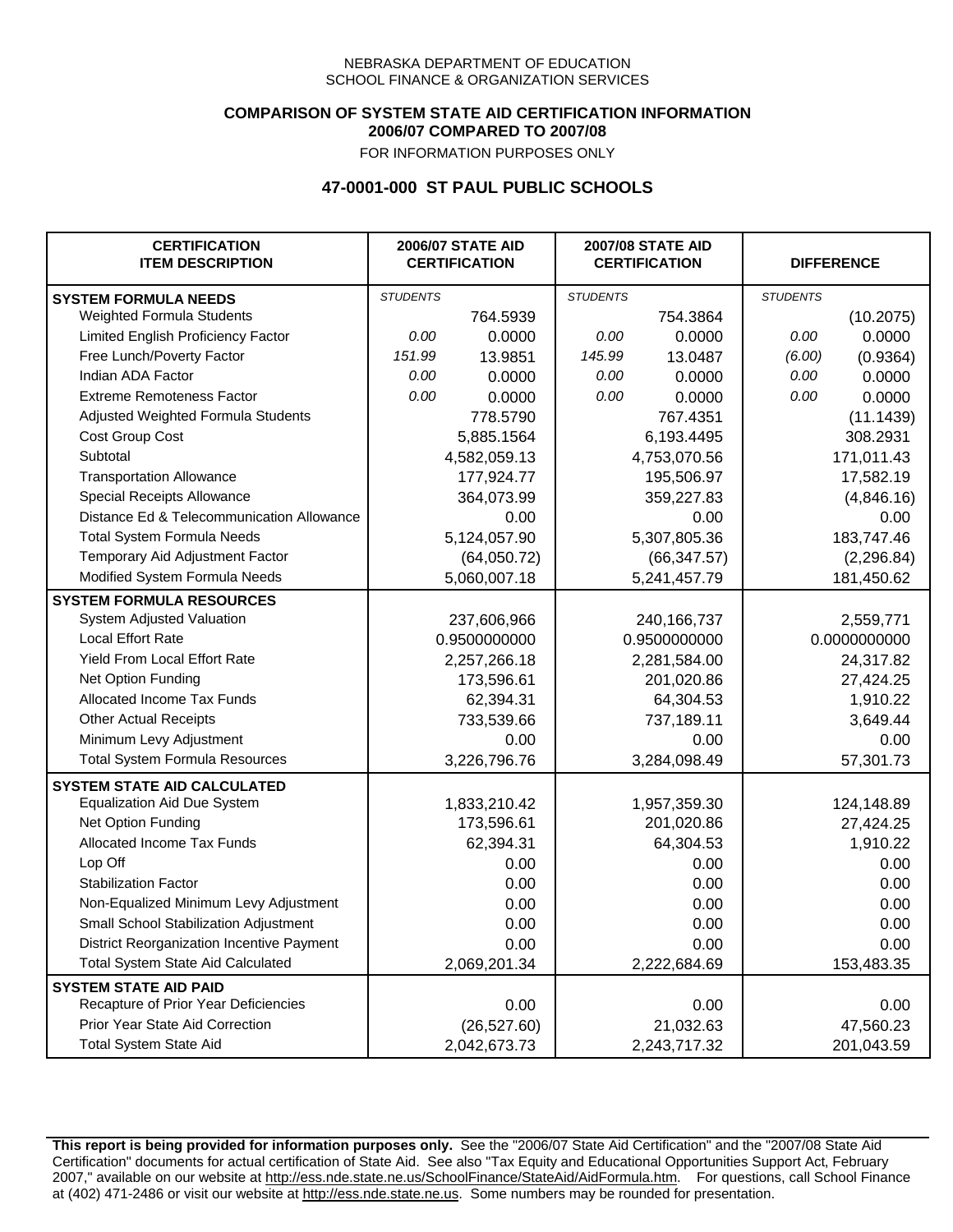### **COMPARISON OF SYSTEM STATE AID CERTIFICATION INFORMATION 2006/07 COMPARED TO 2007/08**

FOR INFORMATION PURPOSES ONLY

## **47-0100-000 CENTURA PUBLIC SCHOOLS**

| <b>CERTIFICATION</b><br><b>ITEM DESCRIPTION</b> |                 | <b>2006/07 STATE AID</b><br><b>CERTIFICATION</b> | <b>2007/08 STATE AID</b><br><b>CERTIFICATION</b> |              | <b>DIFFERENCE</b> |              |  |
|-------------------------------------------------|-----------------|--------------------------------------------------|--------------------------------------------------|--------------|-------------------|--------------|--|
| <b>SYSTEM FORMULA NEEDS</b>                     | <b>STUDENTS</b> |                                                  | <b>STUDENTS</b>                                  |              | <b>STUDENTS</b>   |              |  |
| <b>Weighted Formula Students</b>                |                 | 610.0889                                         |                                                  | 610.7576     |                   | 0.6687       |  |
| Limited English Proficiency Factor              | 0.00            | 0.0000                                           | 0.00                                             | 0.0000       | 0.00              | 0.0000       |  |
| Free Lunch/Poverty Factor                       | 119.52          | 10.9813                                          | 113.52                                           | 9.5250       | (6.00)            | (1.4563)     |  |
| Indian ADA Factor                               | 0.00            | 0.0000                                           | 0.00                                             | 0.0000       | 0.00              | 0.0000       |  |
| <b>Extreme Remoteness Factor</b>                | 0.00            | 0.0000                                           | 0.00                                             | 0.0000       | 0.00              | 0.0000       |  |
| Adjusted Weighted Formula Students              |                 | 621.0702                                         |                                                  | 620.2826     |                   | (0.7876)     |  |
| Cost Group Cost                                 |                 | 5,885.1564                                       |                                                  | 6,193.4495   |                   | 308.2931     |  |
| Subtotal                                        |                 | 3,655,095.30                                     |                                                  | 3,841,689.05 |                   | 186,593.75   |  |
| <b>Transportation Allowance</b>                 |                 | 155,953.72                                       |                                                  | 171,167.49   |                   | 15,213.77    |  |
| Special Receipts Allowance                      |                 | 267,285.80                                       |                                                  | 258,102.19   |                   | (9, 183.61)  |  |
| Distance Ed & Telecommunication Allowance       |                 | 0.00                                             |                                                  | 0.00         |                   | 0.00         |  |
| <b>Total System Formula Needs</b>               |                 | 4,078,334.82                                     |                                                  | 4,270,958.73 |                   | 192,623.91   |  |
| Temporary Aid Adjustment Factor                 |                 | (50, 979.19)                                     | (53, 386.98)                                     |              | (2,407.80)        |              |  |
| Modified System Formula Needs                   |                 | 4,027,355.64                                     |                                                  | 4,217,571.75 |                   | 190,216.11   |  |
| <b>SYSTEM FORMULA RESOURCES</b>                 |                 |                                                  |                                                  |              |                   |              |  |
| System Adjusted Valuation                       |                 | 235, 121, 527                                    |                                                  | 235,711,970  |                   | 590,443      |  |
| <b>Local Effort Rate</b>                        |                 | 0.9500000000                                     | 0.9500000000                                     |              | 0.0000000000      |              |  |
| Yield From Local Effort Rate                    |                 | 2,233,654.51                                     | 2,239,263.72                                     |              | 5,609.21          |              |  |
| Net Option Funding                              |                 | 0.00                                             | 0.00                                             |              | 0.00              |              |  |
| Allocated Income Tax Funds                      |                 | 3,714.84                                         | 36,025.47                                        |              | 32,310.62         |              |  |
| <b>Other Actual Receipts</b>                    |                 | 623,574.97                                       | 589,266.23                                       |              | (34, 308.74)      |              |  |
| Minimum Levy Adjustment                         |                 | 0.00                                             |                                                  | 0.00         |                   | 0.00         |  |
| <b>Total System Formula Resources</b>           |                 | 2,860,944.32                                     |                                                  | 2,864,555.41 |                   | 3,611.09     |  |
| <b>SYSTEM STATE AID CALCULATED</b>              |                 |                                                  |                                                  |              |                   |              |  |
| <b>Equalization Aid Due System</b>              |                 | 1,166,411.31                                     |                                                  | 1,353,016.34 |                   | 186,605.03   |  |
| Net Option Funding                              |                 | 0.00                                             |                                                  | 0.00         |                   | 0.00         |  |
| Allocated Income Tax Funds                      |                 | 3,714.84                                         |                                                  | 36,025.47    |                   | 32,310.62    |  |
| Lop Off                                         |                 | 0.00                                             |                                                  | 0.00         |                   | 0.00         |  |
| <b>Stabilization Factor</b>                     |                 | 0.00                                             |                                                  | 0.00         |                   | 0.00         |  |
| Non-Equalized Minimum Levy Adjustment           |                 | 0.00                                             |                                                  | 0.00         |                   | 0.00         |  |
| Small School Stabilization Adjustment           |                 | 0.00                                             |                                                  | 0.00         |                   | 0.00         |  |
| District Reorganization Incentive Payment       |                 | 0.00                                             |                                                  | 0.00         |                   | 0.00         |  |
| <b>Total System State Aid Calculated</b>        |                 | 1,170,126.16                                     |                                                  | 1,389,041.81 |                   | 218,915.65   |  |
| <b>SYSTEM STATE AID PAID</b>                    |                 |                                                  |                                                  |              |                   |              |  |
| Recapture of Prior Year Deficiencies            |                 | 0.00                                             |                                                  | 0.00         |                   | 0.00         |  |
| Prior Year State Aid Correction                 |                 | 51,570.68                                        |                                                  | 11,372.02    |                   | (40, 198.66) |  |
| <b>Total System State Aid</b>                   |                 | 1,221,696.84                                     |                                                  | 1,400,413.83 |                   | 178,716.98   |  |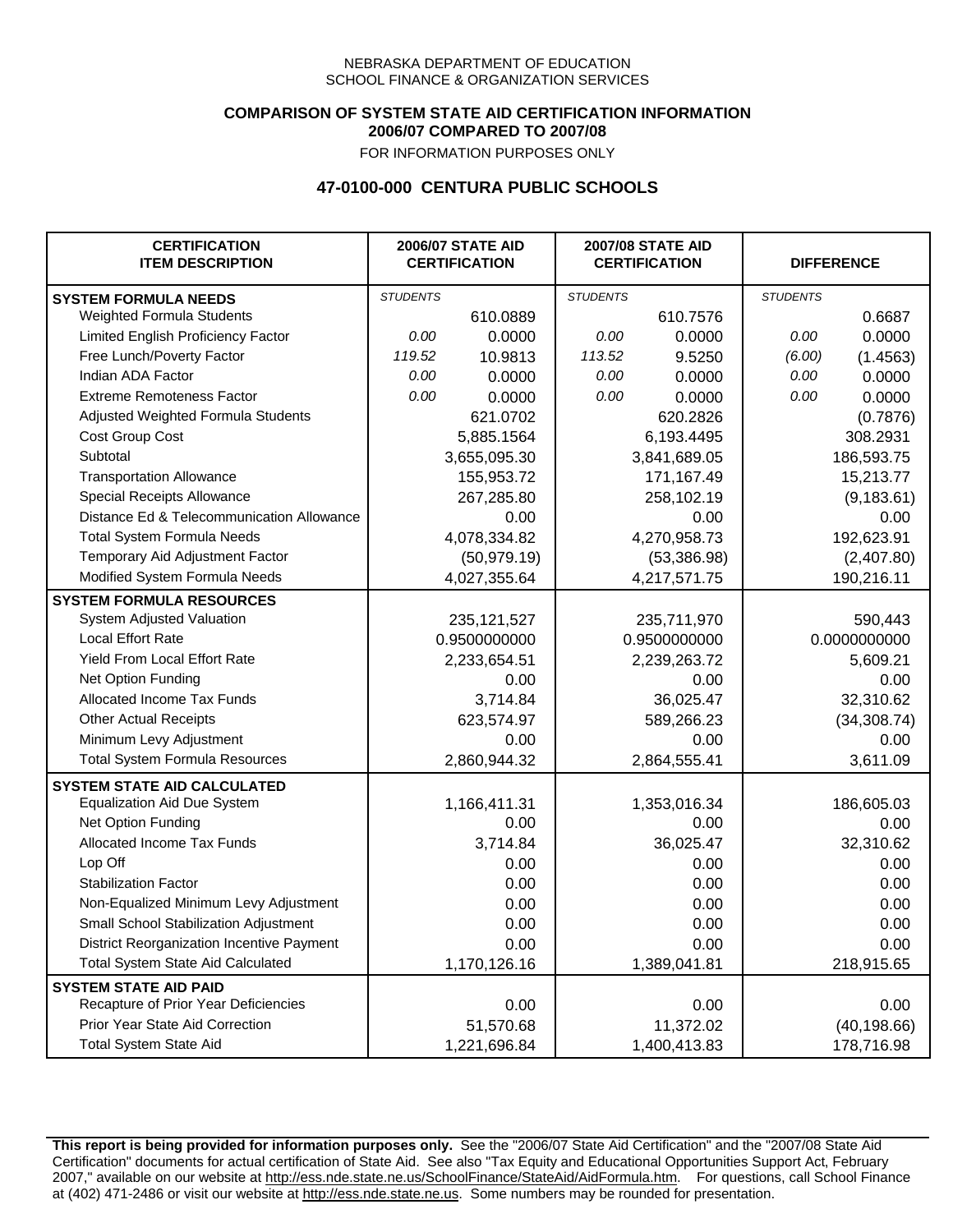### **COMPARISON OF SYSTEM STATE AID CERTIFICATION INFORMATION 2006/07 COMPARED TO 2007/08**

FOR INFORMATION PURPOSES ONLY

## **47-0103-000 ELBA PUBLIC SCHOOLS**

| <b>CERTIFICATION</b><br><b>ITEM DESCRIPTION</b> |                 | <b>2006/07 STATE AID</b><br><b>CERTIFICATION</b> | <b>2007/08 STATE AID</b><br><b>CERTIFICATION</b> |              | <b>DIFFERENCE</b> |               |
|-------------------------------------------------|-----------------|--------------------------------------------------|--------------------------------------------------|--------------|-------------------|---------------|
| <b>SYSTEM FORMULA NEEDS</b>                     | <b>STUDENTS</b> |                                                  | <b>STUDENTS</b>                                  |              | <b>STUDENTS</b>   |               |
| Weighted Formula Students                       |                 | 171.4853                                         |                                                  | 148.4111     |                   | (23.0742)     |
| Limited English Proficiency Factor              | 0.00            | 0.0000                                           | 0.00                                             | 0.0000       | 0.00              | 0.0000        |
| Free Lunch/Poverty Factor                       | 68.49           | 13.0601                                          | 77.49                                            | 16.7092      | 9.00              | 3.6491        |
| Indian ADA Factor                               | 0.00            | 0.0000                                           | 0.00                                             | 0.0000       | 0.00              | 0.0000        |
| <b>Extreme Remoteness Factor</b>                | 0.00            | 0.0000                                           | 0.00                                             | 0.0000       | 0.00              | 0.0000        |
| Adjusted Weighted Formula Students              |                 | 184.5454                                         |                                                  | 165.1203     |                   | (19.4251)     |
| Cost Group Cost                                 |                 | 5,885.1564                                       |                                                  | 6,193.4495   |                   | 308.2931      |
| Subtotal                                        |                 | 1,086,078.66                                     |                                                  | 1,022,664.44 |                   | (63, 414.22)  |
| <b>Transportation Allowance</b>                 |                 | 54,277.48                                        |                                                  | 62,008.93    |                   | 7,731.45      |
| Special Receipts Allowance                      |                 | 97,822.21                                        |                                                  | 68,481.98    |                   | (29, 340.23)  |
| Distance Ed & Telecommunication Allowance       |                 | 0.00                                             |                                                  | 0.00         |                   | 0.00          |
| <b>Total System Formula Needs</b>               |                 | 1,238,178.34                                     |                                                  | 1,153,155.35 |                   | (85,022.99)   |
| Temporary Aid Adjustment Factor                 |                 | (15, 477.23)                                     | (14, 414.44)                                     |              | 1,062.79          |               |
| Modified System Formula Needs                   |                 | 1,222,701.11                                     |                                                  | 1,138,740.91 |                   | (83,960.20)   |
| <b>SYSTEM FORMULA RESOURCES</b>                 |                 |                                                  |                                                  |              |                   |               |
| System Adjusted Valuation                       |                 | 55,798,900                                       |                                                  | 56,574,162   |                   | 775,262       |
| <b>Local Effort Rate</b>                        |                 | 0.9500000000                                     |                                                  | 0.9500000000 |                   | 0.0000000000  |
| Yield From Local Effort Rate                    |                 | 530,089.55                                       | 537,454.54                                       |              | 7,364.99          |               |
| Net Option Funding                              |                 | 180,445.77                                       | 0.00                                             |              | (180, 445.77)     |               |
| Allocated Income Tax Funds                      |                 | 5,558.02                                         | 0.00                                             |              | (5,558.02)        |               |
| <b>Other Actual Receipts</b>                    |                 | 167,109.68                                       | 139,652.48                                       |              | (27, 457.20)      |               |
| Minimum Levy Adjustment                         |                 | 0.00                                             |                                                  | 0.00         |                   | 0.00          |
| <b>Total System Formula Resources</b>           |                 | 883,203.01                                       |                                                  | 677,107.02   |                   | (206, 095.99) |
| <b>SYSTEM STATE AID CALCULATED</b>              |                 |                                                  |                                                  |              |                   |               |
| <b>Equalization Aid Due System</b>              |                 | 339,498.10                                       |                                                  | 461,633.89   |                   | 122,135.79    |
| Net Option Funding                              |                 | 180,445.77                                       |                                                  | 0.00         |                   | (180, 445.77) |
| Allocated Income Tax Funds                      |                 | 5,558.02                                         |                                                  | 0.00         |                   | (5,558.02)    |
| Lop Off                                         |                 | 0.00                                             |                                                  | 0.00         |                   | 0.00          |
| <b>Stabilization Factor</b>                     |                 | 0.00                                             |                                                  | 0.00         |                   | 0.00          |
| Non-Equalized Minimum Levy Adjustment           |                 | 0.00                                             |                                                  | 0.00         |                   | 0.00          |
| <b>Small School Stabilization Adjustment</b>    |                 | 0.00                                             |                                                  | 0.00         |                   | 0.00          |
| District Reorganization Incentive Payment       |                 | 0.00                                             |                                                  | 0.00         |                   | 0.00          |
| Total System State Aid Calculated               |                 | 525,501.89                                       |                                                  | 461,633.89   |                   | (63, 867.99)  |
| <b>SYSTEM STATE AID PAID</b>                    |                 |                                                  |                                                  |              |                   |               |
| Recapture of Prior Year Deficiencies            |                 | 0.00                                             |                                                  | 0.00         |                   | 0.00          |
| Prior Year State Aid Correction                 |                 | 4,602.97                                         |                                                  | (2,676.65)   |                   | (7, 279.62)   |
| <b>Total System State Aid</b>                   |                 | 530,104.86                                       |                                                  | 458,957.24   |                   | (71, 147.61)  |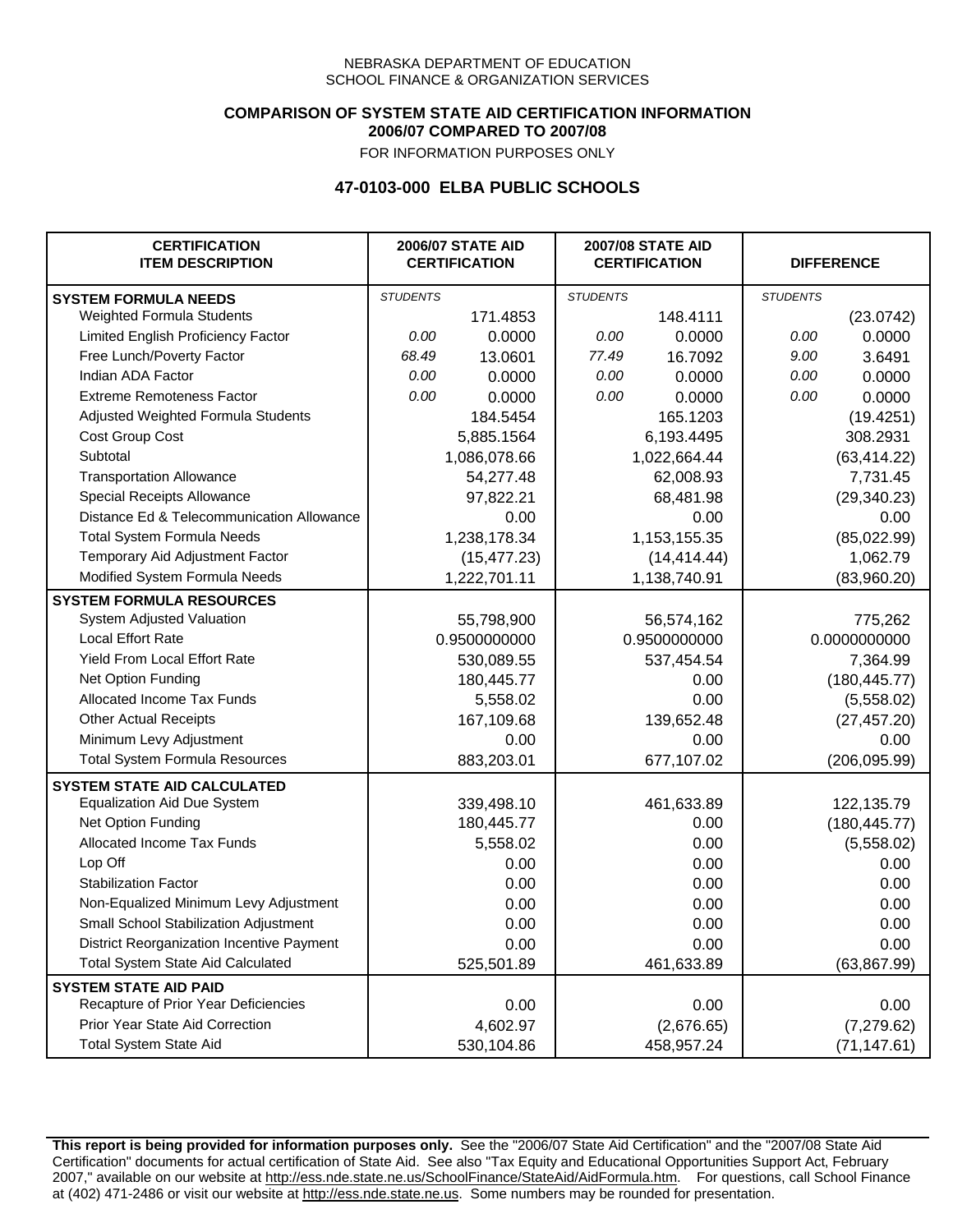### **COMPARISON OF SYSTEM STATE AID CERTIFICATION INFORMATION 2006/07 COMPARED TO 2007/08**

FOR INFORMATION PURPOSES ONLY

## **48-0008-000 FAIRBURY PUBLIC SCHOOLS**

| <b>CERTIFICATION</b><br><b>ITEM DESCRIPTION</b> |                 | <b>2006/07 STATE AID</b><br><b>CERTIFICATION</b> | <b>2007/08 STATE AID</b><br><b>CERTIFICATION</b> |              |                 | <b>DIFFERENCE</b> |
|-------------------------------------------------|-----------------|--------------------------------------------------|--------------------------------------------------|--------------|-----------------|-------------------|
| <b>SYSTEM FORMULA NEEDS</b>                     | <b>STUDENTS</b> |                                                  | <b>STUDENTS</b>                                  |              | <b>STUDENTS</b> |                   |
| Weighted Formula Students                       |                 | 1,050.2755                                       |                                                  | 1,009.8004   |                 | (40.4751)         |
| Limited English Proficiency Factor              | 8.00            | 2.0000                                           | 4.00                                             | 1.0000       | (4.00)          | (1.0000)          |
| Free Lunch/Poverty Factor                       | 288.00          | 39.7291                                          | 270.00                                           | 36.1624      | (18.00)         | (3.5667)          |
| Indian ADA Factor                               | 0.00            | 0.0000                                           | 0.00                                             | 0.0000       | 0.00            | 0.0000            |
| <b>Extreme Remoteness Factor</b>                | 0.00            | 0.0000                                           | 0.00                                             | 0.0000       | 0.00            | 0.0000            |
| Adjusted Weighted Formula Students              |                 | 1,092.0046                                       |                                                  | 1,046.9627   |                 | (45.0418)         |
| <b>Cost Group Cost</b>                          |                 | 5,885.1564                                       |                                                  | 6,193.4495   |                 | 308.2931          |
| Subtotal                                        |                 | 6,426,617.66                                     |                                                  | 6,484,310.89 |                 | 57,693.23         |
| <b>Transportation Allowance</b>                 |                 | 172,359.90                                       |                                                  | 189,949.14   |                 | 17,589.24         |
| Special Receipts Allowance                      |                 | 561,755.00                                       |                                                  | 564,672.00   |                 | 2,917.00          |
| Distance Ed & Telecommunication Allowance       |                 | 0.00                                             |                                                  | 6,838.22     |                 | 6,838.22          |
| <b>Total System Formula Needs</b>               |                 | 7,160,732.56                                     |                                                  | 7,245,770.25 |                 | 85,037.69         |
| Temporary Aid Adjustment Factor                 |                 | (89, 509.16)                                     | (90, 572.13)                                     |              | (1,062.97)      |                   |
| Modified System Formula Needs                   |                 | 7,071,223.40                                     |                                                  | 7,155,198.12 |                 | 83,974.72         |
| <b>SYSTEM FORMULA RESOURCES</b>                 |                 |                                                  |                                                  |              |                 |                   |
| System Adjusted Valuation                       |                 | 427,805,950                                      |                                                  | 441,575,786  |                 | 13,769,836        |
| <b>Local Effort Rate</b>                        |                 | 0.9500000000                                     |                                                  | 0.9500000000 | 0.0000000000    |                   |
| Yield From Local Effort Rate                    |                 | 4,064,156.53                                     | 4,194,969.97                                     |              | 130,813.44      |                   |
| Net Option Funding                              |                 | 0.00                                             | 0.00                                             |              | 0.00            |                   |
| Allocated Income Tax Funds                      |                 | 25,026.43                                        | 21,675.72                                        |              | (3,350.71)      |                   |
| <b>Other Actual Receipts</b>                    |                 | 1,162,771.00                                     | 1,213,710.53                                     |              | 50,939.53       |                   |
| Minimum Levy Adjustment                         |                 | 0.00                                             |                                                  | 0.00         |                 | 0.00              |
| <b>Total System Formula Resources</b>           |                 | 5,251,953.95                                     |                                                  | 5,430,356.22 |                 | 178,402.26        |
| <b>SYSTEM STATE AID CALCULATED</b>              |                 |                                                  |                                                  |              |                 |                   |
| <b>Equalization Aid Due System</b>              |                 | 1,819,269.45                                     |                                                  | 1,724,841.90 |                 | (94, 427.55)      |
| Net Option Funding                              |                 | 0.00                                             |                                                  | 0.00         |                 | 0.00              |
| Allocated Income Tax Funds                      |                 | 25,026.43                                        |                                                  | 21,675.72    |                 | (3,350.71)        |
| Lop Off                                         |                 | 0.00                                             |                                                  | 0.00         |                 | 0.00              |
| <b>Stabilization Factor</b>                     |                 | 0.00                                             |                                                  | 0.00         |                 | 0.00              |
| Non-Equalized Minimum Levy Adjustment           |                 | 0.00                                             |                                                  | 0.00         |                 | 0.00              |
| Small School Stabilization Adjustment           |                 | 0.00                                             |                                                  | 0.00         |                 | 0.00              |
| District Reorganization Incentive Payment       |                 | 0.00                                             |                                                  | 0.00         |                 | 0.00              |
| Total System State Aid Calculated               |                 | 1,844,295.88                                     |                                                  | 1,746,517.62 |                 | (97, 778.26)      |
| <b>SYSTEM STATE AID PAID</b>                    |                 |                                                  |                                                  |              |                 |                   |
| Recapture of Prior Year Deficiencies            |                 | 0.00                                             |                                                  | 0.00         |                 | 0.00              |
| Prior Year State Aid Correction                 |                 | 28,631.48                                        |                                                  | (36, 109.15) |                 | (64, 740.62)      |
| <b>Total System State Aid</b>                   |                 | 1,872,927.36                                     |                                                  | 1,710,408.48 |                 | (162, 518.88)     |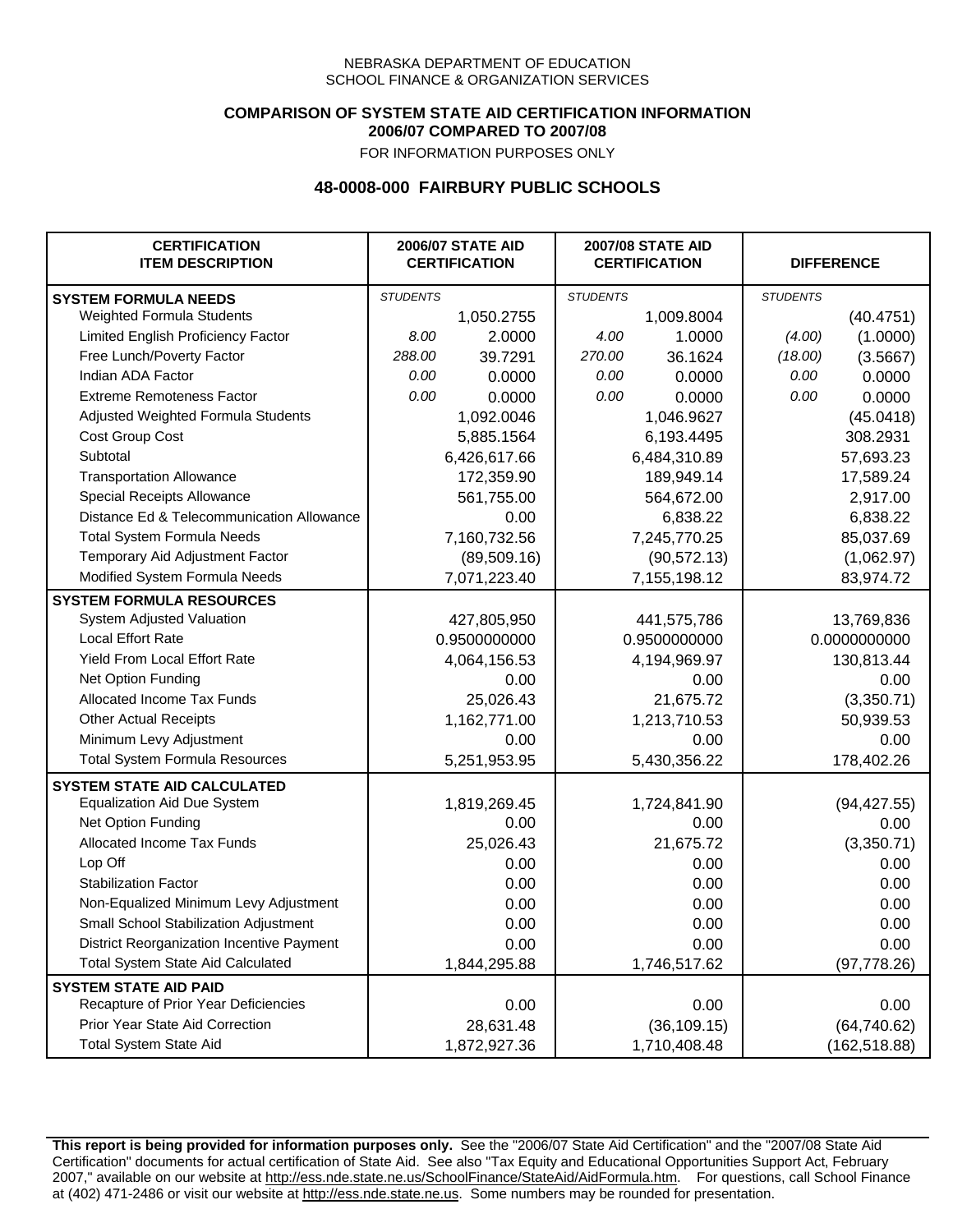### **COMPARISON OF SYSTEM STATE AID CERTIFICATION INFORMATION 2006/07 COMPARED TO 2007/08**

FOR INFORMATION PURPOSES ONLY

# **48-0300-000 TRI COUNTY PUBLIC SCHOOLS**

| <b>CERTIFICATION</b><br><b>ITEM DESCRIPTION</b> |                 | <b>2006/07 STATE AID</b><br><b>CERTIFICATION</b> | <b>2007/08 STATE AID</b><br><b>CERTIFICATION</b> |              | <b>DIFFERENCE</b> |              |
|-------------------------------------------------|-----------------|--------------------------------------------------|--------------------------------------------------|--------------|-------------------|--------------|
| <b>SYSTEM FORMULA NEEDS</b>                     | <b>STUDENTS</b> |                                                  | <b>STUDENTS</b>                                  |              | <b>STUDENTS</b>   |              |
| <b>Weighted Formula Students</b>                |                 | 496.8521                                         |                                                  | 471.8864     |                   | (24.9657)    |
| Limited English Proficiency Factor              | 0.00            | 0.0000                                           | 0.00                                             | 0.0000       | 0.00              | 0.0000       |
| Free Lunch/Poverty Factor                       | 78.23           | 5.4397                                           | 82.78                                            | 6.6164       | 4.55              | 1.1767       |
| Indian ADA Factor                               | 0.00            | 0.0000                                           | 0.00                                             | 0.0000       | 0.00              | 0.0000       |
| <b>Extreme Remoteness Factor</b>                | 0.00            | 0.0000                                           | 0.00                                             | 0.0000       | 0.00              | 0.0000       |
| Adjusted Weighted Formula Students              |                 | 502.2918                                         |                                                  | 478.5029     |                   | (23.7889)    |
| Cost Group Cost                                 |                 | 5,885.1564                                       |                                                  | 6,193.4495   |                   | 308.2931     |
| Subtotal                                        |                 | 2,956,065.83                                     |                                                  | 2,963,583.35 |                   | 7,517.51     |
| <b>Transportation Allowance</b>                 |                 | 142,258.68                                       |                                                  | 179,085.80   |                   | 36,827.12    |
| Special Receipts Allowance                      |                 | 275,316.19                                       |                                                  | 249,357.52   |                   | (25,958.67)  |
| Distance Ed & Telecommunication Allowance       |                 | 0.00                                             |                                                  | 0.00         |                   | 0.00         |
| <b>Total System Formula Needs</b>               |                 | 3,373,640.71                                     |                                                  | 3,392,026.66 |                   | 18,385.96    |
| Temporary Aid Adjustment Factor                 |                 | (42, 170.51)                                     |                                                  | (42, 400.33) |                   | (229.82)     |
| Modified System Formula Needs                   |                 | 3,331,470.20                                     |                                                  | 3,349,626.33 |                   | 18,156.13    |
| <b>SYSTEM FORMULA RESOURCES</b>                 |                 |                                                  |                                                  |              |                   |              |
| System Adjusted Valuation                       |                 | 310,001,750                                      |                                                  | 331,428,928  |                   | 21,427,178   |
| <b>Local Effort Rate</b>                        |                 | 0.9500000000                                     |                                                  | 0.9500000000 |                   | 0.0000000000 |
| Yield From Local Effort Rate                    |                 | 2,945,016.63                                     |                                                  | 3,148,574.82 |                   | 203,558.19   |
| Net Option Funding                              |                 | 32,207.67                                        |                                                  | 45,658.96    |                   | 13,451.29    |
| Allocated Income Tax Funds                      |                 | 48,376.95                                        |                                                  | 48,141.34    |                   | (235.61)     |
| <b>Other Actual Receipts</b>                    |                 | 572,054.29                                       | 557,047.10                                       |              | (15,007.19)       |              |
| Minimum Levy Adjustment                         |                 | 0.00                                             | 0.00                                             |              |                   | 0.00         |
| <b>Total System Formula Resources</b>           |                 | 3,597,655.53                                     |                                                  | 3,799,422.22 |                   | 201,766.69   |
| <b>SYSTEM STATE AID CALCULATED</b>              |                 |                                                  |                                                  |              |                   |              |
| <b>Equalization Aid Due System</b>              |                 | 0.00                                             |                                                  | 0.00         |                   | 0.00         |
| Net Option Funding                              |                 | 32,207.67                                        |                                                  | 45,658.96    |                   | 13,451.29    |
| Allocated Income Tax Funds                      |                 | 48,376.95                                        |                                                  | 48,141.34    |                   | (235.61)     |
| Lop Off                                         |                 | 0.00                                             |                                                  | 0.00         |                   | 0.00         |
| <b>Stabilization Factor</b>                     |                 | 7,110.27                                         |                                                  | 0.00         |                   | (7, 110.27)  |
| Non-Equalized Minimum Levy Adjustment           |                 | 0.00                                             |                                                  | 0.00         |                   | 0.00         |
| Small School Stabilization Adjustment           |                 | 0.00                                             |                                                  | 0.00         |                   | 0.00         |
| District Reorganization Incentive Payment       |                 | 0.00                                             |                                                  | 0.00         |                   | 0.00         |
| <b>Total System State Aid Calculated</b>        |                 | 87,694.89                                        |                                                  | 93,800.30    |                   | 6,105.41     |
| <b>SYSTEM STATE AID PAID</b>                    |                 |                                                  |                                                  |              |                   |              |
| Recapture of Prior Year Deficiencies            |                 | 0.00                                             |                                                  | 0.00         |                   | 0.00         |
| Prior Year State Aid Correction                 |                 | (1,085.82)                                       |                                                  | 0.00         |                   | 1,085.82     |
| <b>Total System State Aid</b>                   |                 | 86,609.07                                        |                                                  | 93,800.30    |                   | 7,191.23     |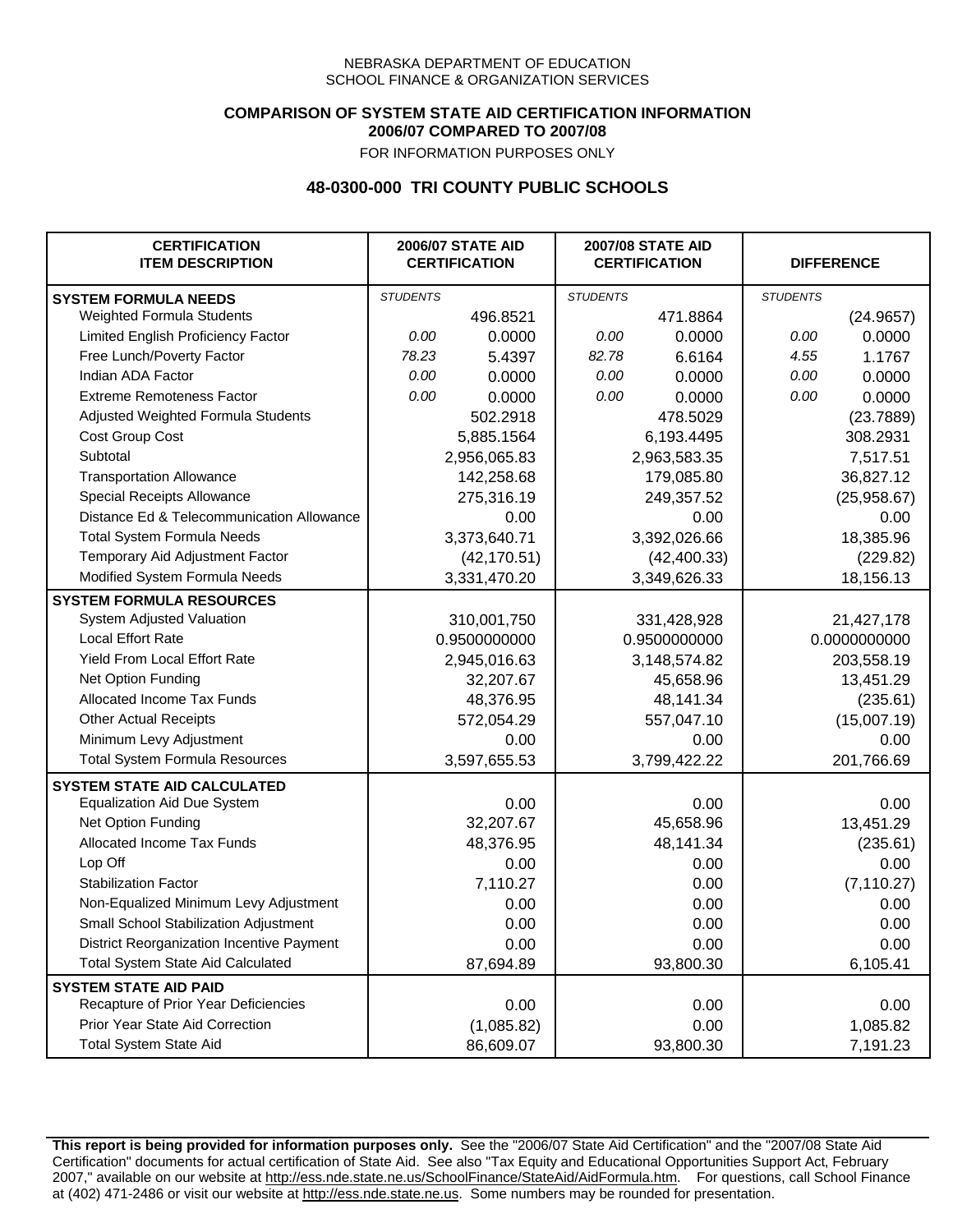### **COMPARISON OF SYSTEM STATE AID CERTIFICATION INFORMATION 2006/07 COMPARED TO 2007/08**

FOR INFORMATION PURPOSES ONLY

## **48-0303-000 MERIDIAN PUBLIC SCHOOLS**

| <b>CERTIFICATION</b><br><b>ITEM DESCRIPTION</b> |                 | <b>2006/07 STATE AID</b><br><b>CERTIFICATION</b> | <b>2007/08 STATE AID</b><br><b>CERTIFICATION</b> |              | <b>DIFFERENCE</b> |              |
|-------------------------------------------------|-----------------|--------------------------------------------------|--------------------------------------------------|--------------|-------------------|--------------|
| <b>SYSTEM FORMULA NEEDS</b>                     | <b>STUDENTS</b> |                                                  | <b>STUDENTS</b>                                  |              | <b>STUDENTS</b>   |              |
| Weighted Formula Students                       |                 | 261.0162                                         |                                                  | 240.9408     |                   | (20.0754)    |
| Limited English Proficiency Factor              | 0.00            | 0.0000                                           | 10.00                                            | 2.5000       | 10.00             | 2.5000       |
| Free Lunch/Poverty Factor                       | 72.77           | 10.3794                                          | 73.22                                            | 11.5966      | 0.45              | 1.2172       |
| Indian ADA Factor                               | 0.00            | 0.0000                                           | 0.00                                             | 0.0000       | 0.00              | 0.0000       |
| <b>Extreme Remoteness Factor</b>                | 0.00            | 0.0000                                           | 0.00                                             | 0.0000       | 0.00              | 0.0000       |
| Adjusted Weighted Formula Students              |                 | 271.3956                                         |                                                  | 255.0374     |                   | (16.3582)    |
| Cost Group Cost                                 |                 | 5,885.1564                                       |                                                  | 6,193.4495   |                   | 308.2931     |
| Subtotal                                        |                 | 1,597,205.53                                     |                                                  | 1,579,561.22 |                   | (17, 644.31) |
| <b>Transportation Allowance</b>                 |                 | 87,627.42                                        |                                                  | 91,616.60    |                   | 3,989.18     |
| Special Receipts Allowance                      |                 | 121,630.81                                       |                                                  | 102,721.48   |                   | (18,909.33)  |
| Distance Ed & Telecommunication Allowance       |                 | 0.00                                             |                                                  | 5,238.17     |                   | 5,238.17     |
| <b>Total System Formula Needs</b>               |                 | 1,806,463.76                                     |                                                  | 1,779,137.48 | (27, 326.29)      |              |
| Temporary Aid Adjustment Factor                 |                 | (22,580.80)                                      | (22, 239.22)                                     |              | 341.58            |              |
| Modified System Formula Needs                   |                 | 1,783,882.97                                     |                                                  | 1,756,898.26 |                   | (26, 984.71) |
| <b>SYSTEM FORMULA RESOURCES</b>                 |                 |                                                  |                                                  |              |                   |              |
| System Adjusted Valuation                       |                 | 134,880,759                                      |                                                  | 141,473,580  |                   | 6,592,821    |
| <b>Local Effort Rate</b>                        |                 | 0.9500000000                                     |                                                  | 0.9500000000 |                   | 0.0000000000 |
| <b>Yield From Local Effort Rate</b>             |                 | 1,281,367.21                                     |                                                  | 1,343,999.01 |                   | 62,631.80    |
| Net Option Funding                              |                 | 321,493.84                                       |                                                  | 290,435.07   |                   | (31,058.77)  |
| Allocated Income Tax Funds                      |                 | 17,537.57                                        |                                                  | 16,933.43    |                   | (604.14)     |
| <b>Other Actual Receipts</b>                    |                 | 277,573.71                                       | 240,544.66                                       |              | (37,029.05)       |              |
| Minimum Levy Adjustment                         |                 | 0.00                                             | 0.00                                             |              | 0.00              |              |
| <b>Total System Formula Resources</b>           |                 | 1,897,972.33                                     |                                                  | 1,891,912.17 |                   | (6,060.16)   |
| <b>SYSTEM STATE AID CALCULATED</b>              |                 |                                                  |                                                  |              |                   |              |
| <b>Equalization Aid Due System</b>              |                 | 0.00                                             |                                                  | 0.00         |                   | 0.00         |
| Net Option Funding                              |                 | 321,493.84                                       |                                                  | 290,435.07   |                   | (31,058.77)  |
| Allocated Income Tax Funds                      |                 | 17,537.57                                        |                                                  | 16,933.43    |                   | (604.14)     |
| Lop Off                                         |                 | 0.00                                             |                                                  | 0.00         |                   | 0.00         |
| <b>Stabilization Factor</b>                     |                 | 0.00                                             |                                                  | 0.00         |                   | 0.00         |
| Non-Equalized Minimum Levy Adjustment           |                 | 0.00                                             |                                                  | 0.00         |                   | 0.00         |
| Small School Stabilization Adjustment           |                 | 0.00                                             |                                                  | 0.00         |                   | 0.00         |
| District Reorganization Incentive Payment       |                 | 0.00                                             |                                                  | 0.00         |                   | 0.00         |
| <b>Total System State Aid Calculated</b>        |                 | 339,031.41                                       |                                                  | 307,368.50   |                   | (31,662.91)  |
| <b>SYSTEM STATE AID PAID</b>                    |                 |                                                  |                                                  |              |                   |              |
| Recapture of Prior Year Deficiencies            |                 | 0.00                                             |                                                  | 0.00         |                   | 0.00         |
| Prior Year State Aid Correction                 |                 | (362.64)                                         |                                                  | 597.63       |                   | 960.27       |
| <b>Total System State Aid</b>                   |                 | 338,668.77                                       |                                                  | 307,966.13   |                   | (30, 702.64) |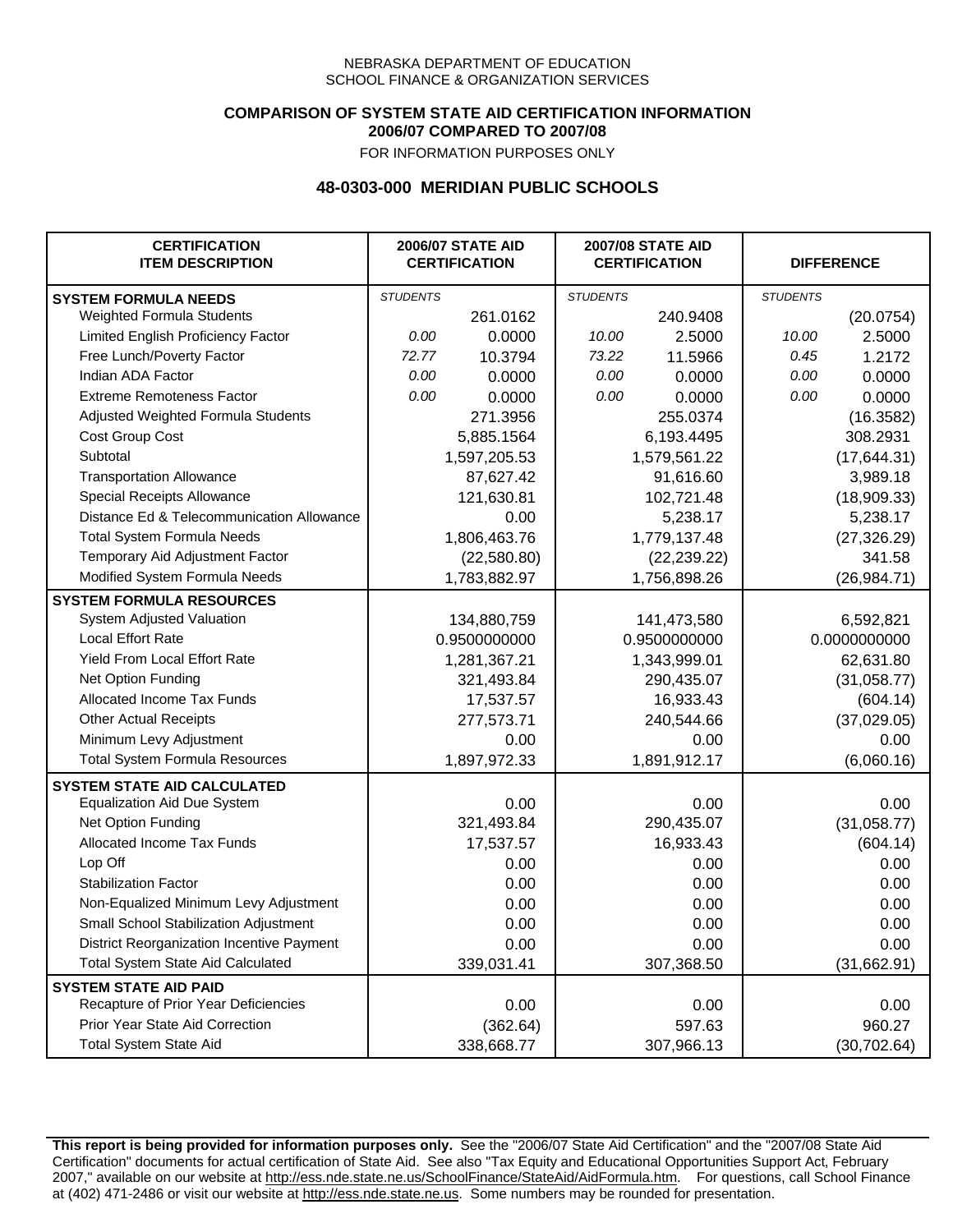### **COMPARISON OF SYSTEM STATE AID CERTIFICATION INFORMATION 2006/07 COMPARED TO 2007/08**

FOR INFORMATION PURPOSES ONLY

## **49-0032-000 TECUMSEH PUBLIC SCHOOLS**

| <b>CERTIFICATION</b><br><b>ITEM DESCRIPTION</b> |                 | <b>2006/07 STATE AID</b><br><b>CERTIFICATION</b> | <b>2007/08 STATE AID</b><br><b>CERTIFICATION</b> |              | <b>DIFFERENCE</b> |               |
|-------------------------------------------------|-----------------|--------------------------------------------------|--------------------------------------------------|--------------|-------------------|---------------|
| <b>SYSTEM FORMULA NEEDS</b>                     | <b>STUDENTS</b> |                                                  | <b>STUDENTS</b>                                  |              | <b>STUDENTS</b>   |               |
| Weighted Formula Students                       |                 | 498.7354                                         |                                                  | 431.4936     |                   | (67.2419)     |
| Limited English Proficiency Factor              | 95.00           | 23.7500                                          | 71.00                                            | 17.7500      | (24.00)           | (6.0000)      |
| Free Lunch/Poverty Factor                       | 101.67          | 9.6502                                           | 133.34                                           | 20.5626      | 31.67             | 10.9123       |
| Indian ADA Factor                               | 0.00            | 0.0000                                           | 0.00                                             | 0.0000       | 0.00              | 0.0000        |
| <b>Extreme Remoteness Factor</b>                | 0.00            | 0.0000                                           | 0.00                                             | 0.0000       | 0.00              | 0.0000        |
| Adjusted Weighted Formula Students              |                 | 532.1356                                         |                                                  | 469.8061     |                   | (62.3295)     |
| Cost Group Cost                                 |                 | 5,885.1564                                       |                                                  | 6,193.4495   |                   | 308.2931      |
| Subtotal                                        |                 | 3,131,701.47                                     |                                                  | 2,909,720.53 |                   | (221, 980.94) |
| <b>Transportation Allowance</b>                 |                 | 63,189.34                                        |                                                  | 58,502.34    |                   | (4,687.00)    |
| Special Receipts Allowance                      |                 | 141,006.52                                       |                                                  | 144,586.21   |                   | 3,579.69      |
| Distance Ed & Telecommunication Allowance       |                 | 0.00                                             |                                                  | 0.00         |                   | 0.00          |
| <b>Total System Formula Needs</b>               |                 | 3,335,897.33                                     |                                                  | 3,112,809.09 |                   | (223,088.24)  |
| Temporary Aid Adjustment Factor                 |                 | (41,698.72)                                      | (38,910.11)                                      |              | 2,788.60          |               |
| Modified System Formula Needs                   |                 | 3,294,198.62                                     |                                                  | 3,073,898.98 |                   | (220, 299.64) |
| <b>SYSTEM FORMULA RESOURCES</b>                 |                 |                                                  |                                                  |              |                   |               |
| System Adjusted Valuation                       |                 | 168,323,627                                      |                                                  | 178,931,234  |                   | 10,607,607    |
| <b>Local Effort Rate</b>                        |                 | 0.9500000000                                     |                                                  | 0.9500000000 |                   | 0.0000000000  |
| Yield From Local Effort Rate                    |                 | 1,599,074.46                                     | 1,699,846.72                                     |              |                   | 100,772.27    |
| Net Option Funding                              |                 | 128,826.85                                       | 0.00                                             |              | (128, 826.85)     |               |
| Allocated Income Tax Funds                      |                 | 42,864.75                                        | 21,123.84                                        |              | (21,740.91)       |               |
| <b>Other Actual Receipts</b>                    |                 | 395,095.32                                       | 408,075.69                                       |              | 12,980.38         |               |
| Minimum Levy Adjustment                         |                 | 0.00                                             |                                                  | 0.00         |                   | 0.00          |
| <b>Total System Formula Resources</b>           |                 | 2,165,861.38                                     |                                                  | 2,129,046.26 |                   | (36, 815.11)  |
| <b>SYSTEM STATE AID CALCULATED</b>              |                 |                                                  |                                                  |              |                   |               |
| <b>Equalization Aid Due System</b>              |                 | 1,128,337.24                                     |                                                  | 944,852.71   |                   | (183, 484.53) |
| Net Option Funding                              |                 | 128,826.85                                       |                                                  | 0.00         |                   | (128, 826.85) |
| Allocated Income Tax Funds                      |                 | 42,864.75                                        |                                                  | 21,123.84    |                   | (21,740.91)   |
| Lop Off                                         |                 | 0.00                                             |                                                  | 0.00         |                   | 0.00          |
| <b>Stabilization Factor</b>                     |                 | 0.00                                             |                                                  | 8,570.46     |                   | 8,570.46      |
| Non-Equalized Minimum Levy Adjustment           |                 | 0.00                                             |                                                  | 0.00         |                   | 0.00          |
| Small School Stabilization Adjustment           |                 | 0.00                                             |                                                  | 0.00         |                   | 0.00          |
| District Reorganization Incentive Payment       |                 | 0.00                                             |                                                  | 0.00         |                   | 0.00          |
| <b>Total System State Aid Calculated</b>        |                 | 1,300,028.84                                     |                                                  | 974,547.02   |                   | (325, 481.82) |
| <b>SYSTEM STATE AID PAID</b>                    |                 |                                                  |                                                  |              |                   |               |
| Recapture of Prior Year Deficiencies            |                 | 0.00                                             |                                                  | 0.00         |                   | 0.00          |
| Prior Year State Aid Correction                 |                 | (3,399.72)                                       |                                                  | (47, 536.37) |                   | (44, 136.66)  |
| <b>Total System State Aid</b>                   |                 | 1,296,629.13                                     |                                                  | 927,010.65   |                   | (369, 618.48) |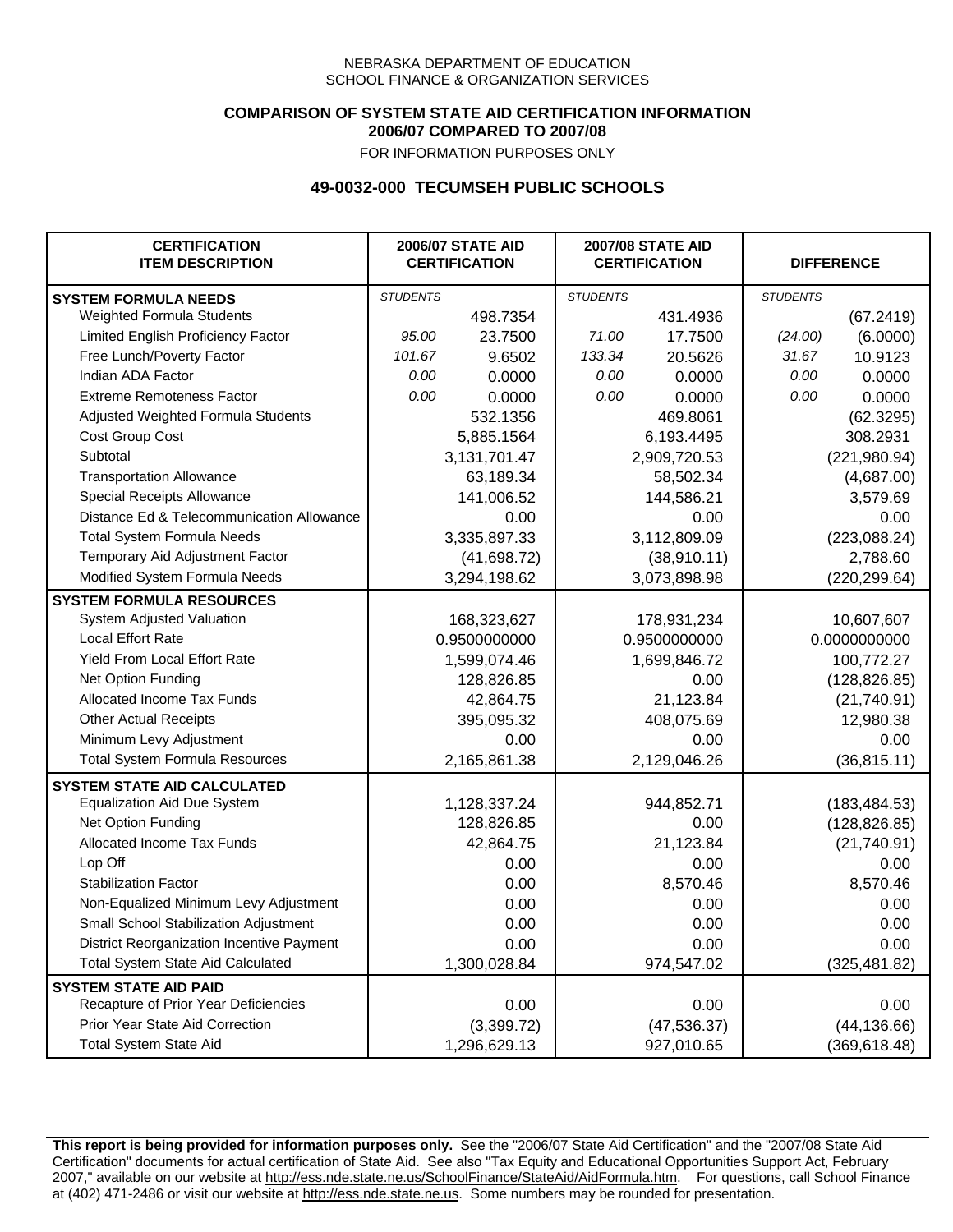### **COMPARISON OF SYSTEM STATE AID CERTIFICATION INFORMATION 2006/07 COMPARED TO 2007/08**

FOR INFORMATION PURPOSES ONLY

## **49-0033-000 STERLING PUBLIC SCHOOLS**

| <b>CERTIFICATION</b><br><b>ITEM DESCRIPTION</b> |                 | <b>2006/07 STATE AID</b><br><b>CERTIFICATION</b> | <b>2007/08 STATE AID</b><br><b>CERTIFICATION</b> |              | <b>DIFFERENCE</b> |              |
|-------------------------------------------------|-----------------|--------------------------------------------------|--------------------------------------------------|--------------|-------------------|--------------|
| <b>SYSTEM FORMULA NEEDS</b>                     | <b>STUDENTS</b> |                                                  | <b>STUDENTS</b>                                  |              | <b>STUDENTS</b>   |              |
| Weighted Formula Students                       |                 | 265.9060                                         |                                                  | 260.0724     |                   | (5.8336)     |
| Limited English Proficiency Factor              | 0.00            | 0.0000                                           | 0.00                                             | 0.0000       | 0.00              | 0.0000       |
| Free Lunch/Poverty Factor                       | 35.00           | 1.8131                                           | 34.00                                            | 1.7176       | (1.00)            | (0.0955)     |
| Indian ADA Factor                               | 0.00            | 0.0000                                           | 0.00                                             | 0.0000       | 0.00              | 0.0000       |
| <b>Extreme Remoteness Factor</b>                | 0.00            | 0.0000                                           | 0.00                                             | 0.0000       | 0.00              | 0.0000       |
| Adjusted Weighted Formula Students              |                 | 267.7191                                         |                                                  | 261.7901     |                   | (5.9291)     |
| Cost Group Cost                                 |                 | 5,885.1564                                       |                                                  | 6,193.4495   |                   | 308.2931     |
| Subtotal                                        |                 | 1,575,568.88                                     |                                                  | 1,621,383.45 |                   | 45,814.57    |
| <b>Transportation Allowance</b>                 |                 | 61,730.81                                        |                                                  | 71,302.24    |                   | 9,571.43     |
| Special Receipts Allowance                      |                 | 97,331.00                                        |                                                  | 106,517.00   |                   | 9,186.00     |
| Distance Ed & Telecommunication Allowance       |                 | 0.00                                             |                                                  | 0.00         |                   | 0.00         |
| <b>Total System Formula Needs</b>               |                 | 1,734,630.69                                     |                                                  | 1,799,202.69 |                   | 64,572.00    |
| Temporary Aid Adjustment Factor                 |                 | (21,682.88)                                      |                                                  | (22, 490.03) |                   | (807.15)     |
| Modified System Formula Needs                   |                 | 1,712,947.81                                     |                                                  | 1,776,712.66 |                   | 63,764.85    |
| <b>SYSTEM FORMULA RESOURCES</b>                 |                 |                                                  |                                                  |              |                   |              |
| System Adjusted Valuation                       |                 | 127,304,006                                      |                                                  | 128,950,935  |                   | 1,646,929    |
| <b>Local Effort Rate</b>                        |                 | 0.9500000000                                     |                                                  | 0.9500000000 |                   | 0.0000000000 |
| Yield From Local Effort Rate                    |                 | 1,209,388.06                                     |                                                  | 1,225,033.88 |                   | 15,645.83    |
| Net Option Funding                              |                 | 0.00                                             |                                                  | 0.00         |                   | 0.00         |
| Allocated Income Tax Funds                      |                 | 0.00                                             |                                                  | 0.00         |                   | 0.00         |
| <b>Other Actual Receipts</b>                    |                 | 282,304.31                                       |                                                  | 298,816.77   |                   | 16,512.46    |
| Minimum Levy Adjustment                         |                 | 0.00                                             |                                                  | 0.00         |                   | 0.00         |
| <b>Total System Formula Resources</b>           |                 | 1,491,692.37                                     |                                                  | 1,523,850.65 |                   | 32,158.29    |
| <b>SYSTEM STATE AID CALCULATED</b>              |                 |                                                  |                                                  |              |                   |              |
| <b>Equalization Aid Due System</b>              |                 | 221,255.44                                       |                                                  | 252,862.01   |                   | 31,606.56    |
| Net Option Funding                              |                 | 0.00                                             |                                                  | 0.00         |                   | 0.00         |
| Allocated Income Tax Funds                      |                 | 0.00                                             |                                                  | 0.00         |                   | 0.00         |
| Lop Off                                         |                 | 0.00                                             |                                                  | 0.00         |                   | 0.00         |
| <b>Stabilization Factor</b>                     |                 | 0.00                                             |                                                  | 0.00         |                   | 0.00         |
| Non-Equalized Minimum Levy Adjustment           |                 | 0.00                                             |                                                  | 0.00         |                   | 0.00         |
| Small School Stabilization Adjustment           |                 | 114,752.94                                       |                                                  | 43,165.76    |                   | (71, 587.18) |
| District Reorganization Incentive Payment       |                 | 0.00                                             |                                                  | 0.00         |                   | 0.00         |
| <b>Total System State Aid Calculated</b>        |                 | 336,008.38                                       |                                                  | 296,027.77   |                   | (39,980.62)  |
| <b>SYSTEM STATE AID PAID</b>                    |                 |                                                  |                                                  |              |                   |              |
| Recapture of Prior Year Deficiencies            |                 | 0.00                                             |                                                  | 0.00         |                   | 0.00         |
| Prior Year State Aid Correction                 |                 | (6,833.61)                                       |                                                  | (1,410.09)   |                   | 5,423.52     |
| <b>Total System State Aid</b>                   |                 | 329,174.78                                       |                                                  | 294,617.68   |                   | (34, 557.09) |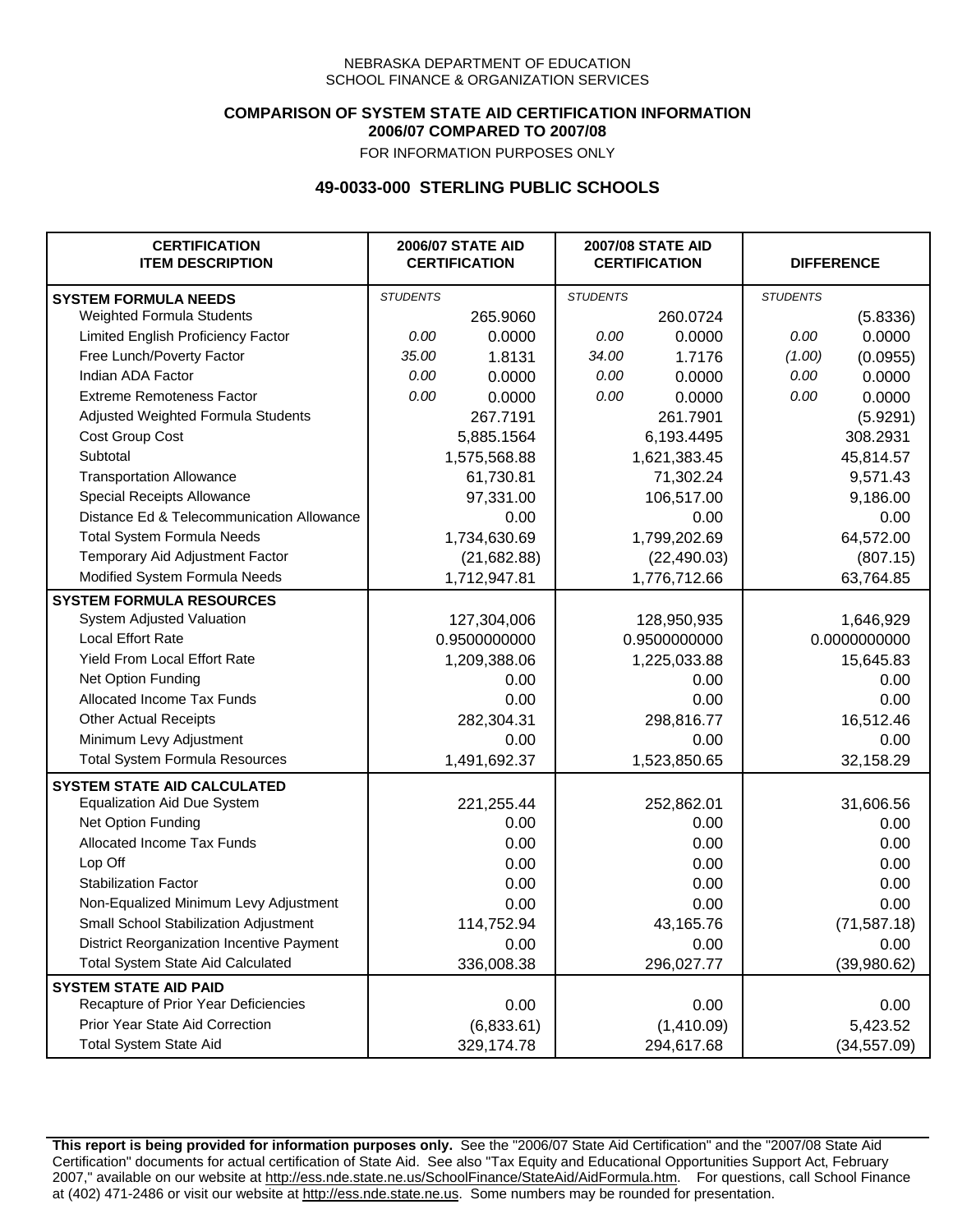### **COMPARISON OF SYSTEM STATE AID CERTIFICATION INFORMATION 2006/07 COMPARED TO 2007/08**

FOR INFORMATION PURPOSES ONLY

## **49-0501-000 NEMAHA VALLEY SCHOOLS**

| <b>CERTIFICATION</b><br><b>ITEM DESCRIPTION</b> |                 | <b>2006/07 STATE AID</b><br><b>CERTIFICATION</b> | <b>2007/08 STATE AID</b><br><b>CERTIFICATION</b> |              | <b>DIFFERENCE</b> |               |
|-------------------------------------------------|-----------------|--------------------------------------------------|--------------------------------------------------|--------------|-------------------|---------------|
| <b>SYSTEM FORMULA NEEDS</b>                     | <b>STUDENTS</b> |                                                  | <b>STUDENTS</b>                                  |              | <b>STUDENTS</b>   |               |
| Weighted Formula Students                       |                 | 245.5881                                         |                                                  | 226.6493     |                   | (18.9388)     |
| Limited English Proficiency Factor              | 0.00            | 0.0000                                           | 0.00                                             | 0.0000       | 0.00              | 0.0000        |
| Free Lunch/Poverty Factor                       | 36.00           | 2.2340                                           | 42.00                                            | 3.5850       | 6.00              | 1.3509        |
| Indian ADA Factor                               | 0.00            | 0.0000                                           | 0.00                                             | 0.0000       | 0.00              | 0.0000        |
| <b>Extreme Remoteness Factor</b>                | 0.00            | 0.0000                                           | 0.00                                             | 0.0000       | 0.00              | 0.0000        |
| Adjusted Weighted Formula Students              |                 | 247.8221                                         |                                                  | 230.2342     |                   | (17.5879)     |
| Cost Group Cost                                 |                 | 5,885.1564                                       |                                                  | 6,193.4495   |                   | 308.2931      |
| Subtotal                                        |                 | 1,458,471.99                                     |                                                  | 1,425,944.06 |                   | (32, 527.93)  |
| <b>Transportation Allowance</b>                 |                 | 88,506.68                                        |                                                  | 102,016.23   |                   | 13,509.55     |
| Special Receipts Allowance                      |                 | 121,805.00                                       |                                                  | 121,758.00   |                   | (47.00)       |
| Distance Ed & Telecommunication Allowance       |                 | 0.00                                             |                                                  | 0.00         |                   | 0.00          |
| <b>Total System Formula Needs</b>               |                 | 1,668,783.67                                     |                                                  | 1,649,718.29 |                   | (19,065.38)   |
| Temporary Aid Adjustment Factor                 |                 | (20, 859.80)                                     |                                                  | (20,621.48)  | 238.32            |               |
| Modified System Formula Needs                   |                 | 1,647,923.87                                     |                                                  | 1,629,096.81 |                   | (18, 827.06)  |
| <b>SYSTEM FORMULA RESOURCES</b>                 |                 |                                                  |                                                  |              |                   |               |
| System Adjusted Valuation                       |                 | 130,849,820                                      |                                                  | 132,342,595  |                   | 1,492,775     |
| <b>Local Effort Rate</b>                        |                 | 0.9500000000                                     |                                                  | 0.9500000000 |                   | 0.0000000000  |
| <b>Yield From Local Effort Rate</b>             |                 | 1,243,073.29                                     |                                                  | 1,257,254.65 |                   | 14,181.36     |
| Net Option Funding                              |                 | 36,586.76                                        |                                                  | 0.00         |                   | (36, 586.76)  |
| Allocated Income Tax Funds                      |                 | 19,467.55                                        |                                                  | 13,002.29    |                   | (6,465.26)    |
| <b>Other Actual Receipts</b>                    |                 | 284,574.49                                       | 270,948.97                                       |              | (13,625.52)       |               |
| Minimum Levy Adjustment                         |                 | 0.00                                             |                                                  | 0.00         |                   | 0.00          |
| <b>Total System Formula Resources</b>           |                 | 1,583,702.09                                     |                                                  | 1,541,205.91 |                   | (42, 496.18)  |
| <b>SYSTEM STATE AID CALCULATED</b>              |                 |                                                  |                                                  |              |                   |               |
| <b>Equalization Aid Due System</b>              |                 | 64,221.79                                        |                                                  | 87,890.90    |                   | 23,669.11     |
| Net Option Funding                              |                 | 36,586.76                                        |                                                  | 0.00         |                   | (36, 586.76)  |
| Allocated Income Tax Funds                      |                 | 19,467.55                                        |                                                  | 13,002.29    |                   | (6,465.26)    |
| Lop Off                                         |                 | 0.00                                             |                                                  | 0.00         |                   | 0.00          |
| <b>Stabilization Factor</b>                     |                 | 0.00                                             |                                                  | 35,628.87    |                   | 35,628.87     |
| Non-Equalized Minimum Levy Adjustment           |                 | 0.00                                             |                                                  | 0.00         |                   | 0.00          |
| Small School Stabilization Adjustment           |                 | 70,073.56                                        |                                                  | 0.00         |                   | (70,073.56)   |
| District Reorganization Incentive Payment       |                 | 0.00                                             |                                                  | 0.00         |                   | 0.00          |
| <b>Total System State Aid Calculated</b>        |                 | 190,349.65                                       |                                                  | 136,522.06   |                   | (53,827.60)   |
| <b>SYSTEM STATE AID PAID</b>                    |                 |                                                  |                                                  |              |                   |               |
| Recapture of Prior Year Deficiencies            |                 | 0.00                                             |                                                  | 0.00         |                   | 0.00          |
| Prior Year State Aid Correction                 |                 | (8,622.85)                                       |                                                  | (90, 771.64) |                   | (82, 148.79)  |
| <b>Total System State Aid</b>                   |                 | 181,726.80                                       |                                                  | 45,750.42    |                   | (135, 976.38) |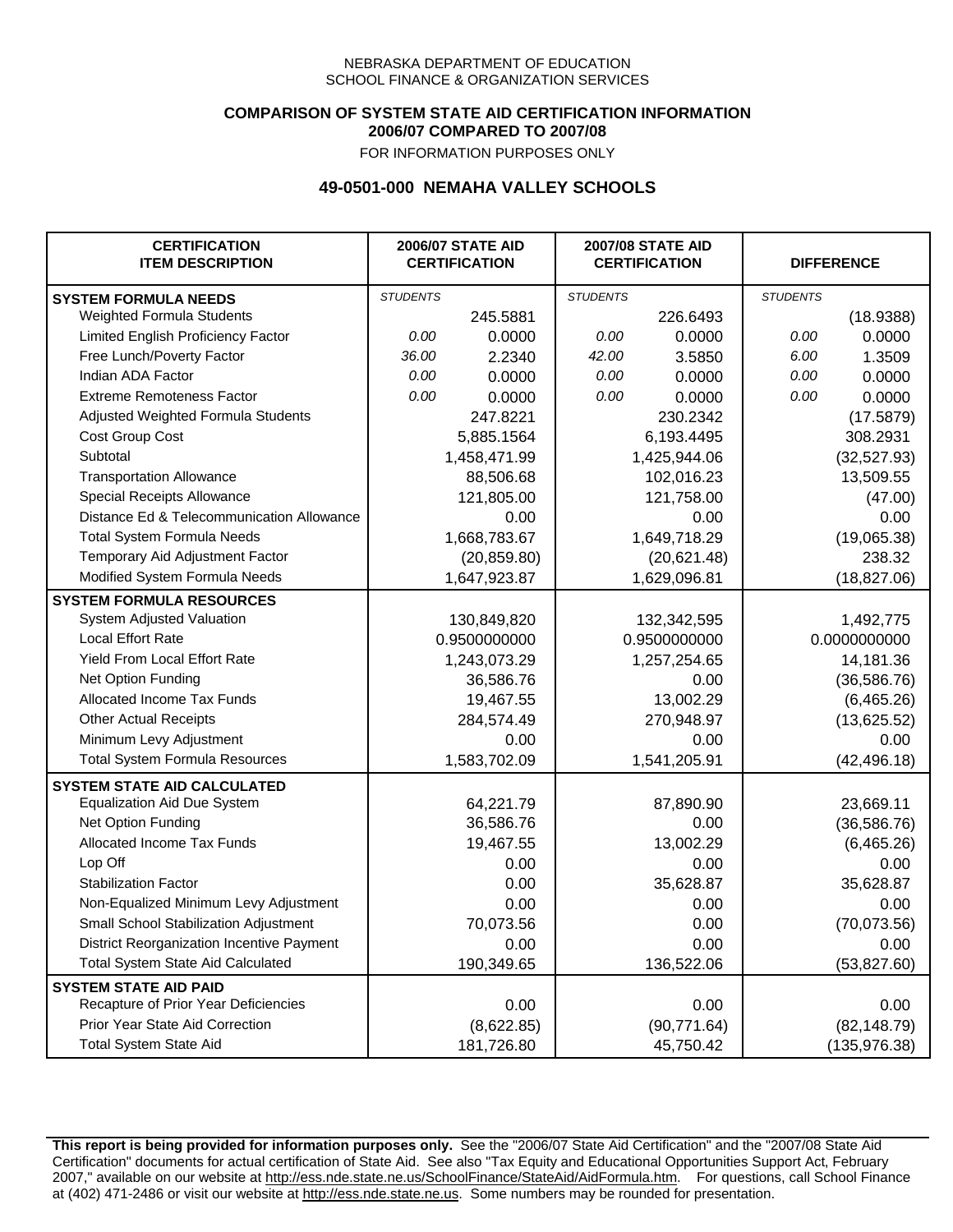### **COMPARISON OF SYSTEM STATE AID CERTIFICATION INFORMATION 2006/07 COMPARED TO 2007/08**

FOR INFORMATION PURPOSES ONLY

## **50-0001-000 WILCOX-HILDRETH PUBLIC SCHOOLS**

| <b>CERTIFICATION</b><br><b>ITEM DESCRIPTION</b> | <b>2006/07 STATE AID</b><br><b>CERTIFICATION</b> |              | <b>2007/08 STATE AID</b><br><b>CERTIFICATION</b> |              |                 | <b>DIFFERENCE</b> |  |
|-------------------------------------------------|--------------------------------------------------|--------------|--------------------------------------------------|--------------|-----------------|-------------------|--|
| <b>SYSTEM FORMULA NEEDS</b>                     | <b>STUDENTS</b>                                  |              | <b>STUDENTS</b>                                  |              | <b>STUDENTS</b> |                   |  |
| Weighted Formula Students                       |                                                  | 317.3903     |                                                  | 318.3593     |                 | 0.9690            |  |
| Limited English Proficiency Factor              | 0.00                                             | 0.0000       | 2.00                                             | 0.5000       | 2.00            | 0.5000            |  |
| Free Lunch/Poverty Factor                       | 56.00                                            | 4.5836       | 46.00                                            | 2.9255       | (10.00)         | (1.6581)          |  |
| Indian ADA Factor                               | 0.00                                             | 0.0000       | 0.00                                             | 0.0000       | 0.00            | 0.0000            |  |
| <b>Extreme Remoteness Factor</b>                | 0.00                                             | 0.0000       | 0.00                                             | 0.0000       | 0.00            | 0.0000            |  |
| Adjusted Weighted Formula Students              |                                                  | 321.9739     |                                                  | 321.7848     |                 | (0.1891)          |  |
| Cost Group Cost                                 |                                                  | 7,482.7963   |                                                  | 7,975.8019   |                 | 493.0057          |  |
| Subtotal                                        |                                                  | 2,409,264.98 |                                                  | 2,566,491.65 |                 | 157,226.67        |  |
| <b>Transportation Allowance</b>                 |                                                  | 152,806.50   |                                                  | 215,812.00   |                 | 63,005.50         |  |
| Special Receipts Allowance                      |                                                  | 233,489.00   |                                                  | 245,731.00   |                 | 12,242.00         |  |
| Distance Ed & Telecommunication Allowance       |                                                  | 0.00         |                                                  | 0.00         |                 | 0.00              |  |
| <b>Total System Formula Needs</b>               |                                                  | 2,795,560.48 |                                                  | 3,028,034.65 |                 | 232,474.17        |  |
| Temporary Aid Adjustment Factor                 |                                                  | (34, 944.51) |                                                  | (37, 850.43) |                 | (2,905.93)        |  |
| Modified System Formula Needs                   |                                                  | 2,760,615.97 |                                                  | 2,990,184.22 |                 | 229,568.25        |  |
| <b>SYSTEM FORMULA RESOURCES</b>                 |                                                  |              |                                                  |              |                 |                   |  |
| System Adjusted Valuation                       |                                                  | 251,210,694  |                                                  | 241,779,846  |                 | (9,430,848)       |  |
| <b>Local Effort Rate</b>                        |                                                  | 0.9500000000 |                                                  | 0.9500000000 |                 | 0.0000000000      |  |
| Yield From Local Effort Rate                    |                                                  | 2,386,501.59 |                                                  | 2,296,908.54 |                 | (89, 593.06)      |  |
| Net Option Funding                              |                                                  | 7,384.54     |                                                  | 10,645.99    |                 | 3,261.45          |  |
| Allocated Income Tax Funds                      |                                                  | 24,680.67    |                                                  | 24,591.19    |                 | (89.47)           |  |
| <b>Other Actual Receipts</b>                    |                                                  | 413,209.00   | 433,822.00                                       |              | 20,613.00       |                   |  |
| Minimum Levy Adjustment                         |                                                  | 0.00         |                                                  | 0.00         |                 | 0.00              |  |
| <b>Total System Formula Resources</b>           |                                                  | 2,831,775.80 |                                                  | 2,765,967.72 |                 | (65,808.08)       |  |
| <b>SYSTEM STATE AID CALCULATED</b>              |                                                  |              |                                                  |              |                 |                   |  |
| <b>Equalization Aid Due System</b>              |                                                  | 0.00         |                                                  | 224,216.50   |                 | 224,216.50        |  |
| Net Option Funding                              |                                                  | 7,384.54     |                                                  | 10,645.99    |                 | 3,261.45          |  |
| Allocated Income Tax Funds                      |                                                  | 24,680.67    |                                                  | 24,591.19    |                 | (89.47)           |  |
| Lop Off                                         |                                                  | 0.00         |                                                  | 0.00         |                 | 0.00              |  |
| <b>Stabilization Factor</b>                     |                                                  | 0.00         |                                                  | 0.00         |                 | 0.00              |  |
| Non-Equalized Minimum Levy Adjustment           |                                                  | 0.00         |                                                  | 0.00         |                 | 0.00              |  |
| Small School Stabilization Adjustment           |                                                  | 0.00         |                                                  | 0.00         |                 | 0.00              |  |
| District Reorganization Incentive Payment       |                                                  | 0.00         |                                                  | 0.00         |                 | 0.00              |  |
| Total System State Aid Calculated               |                                                  | 32,065.20    |                                                  | 259,453.68   |                 | 227,388.47        |  |
| <b>SYSTEM STATE AID PAID</b>                    |                                                  |              |                                                  |              |                 |                   |  |
| Recapture of Prior Year Deficiencies            |                                                  | 0.00         |                                                  | 0.00         |                 | 0.00              |  |
| Prior Year State Aid Correction                 |                                                  | 49,948.84    |                                                  | (568.21)     |                 | (50, 517.06)      |  |
| <b>Total System State Aid</b>                   |                                                  | 82,014.05    |                                                  | 258,885.47   |                 | 176,871.42        |  |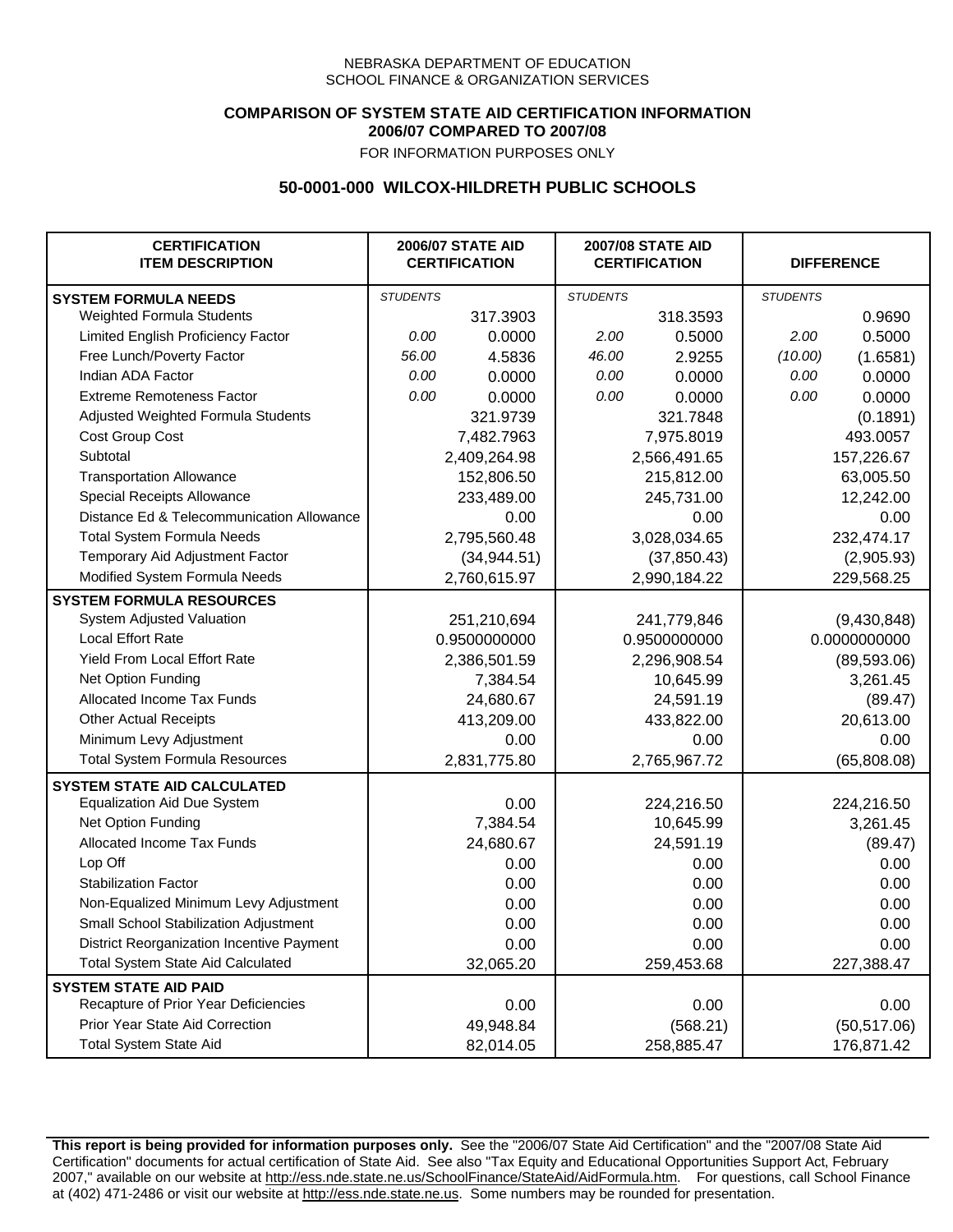### **COMPARISON OF SYSTEM STATE AID CERTIFICATION INFORMATION 2006/07 COMPARED TO 2007/08**

FOR INFORMATION PURPOSES ONLY

# **50-0501-000 AXTELL COMMUNITY SCHOOLS**

| <b>CERTIFICATION</b><br><b>ITEM DESCRIPTION</b> |                 | <b>2006/07 STATE AID</b><br><b>CERTIFICATION</b> | <b>2007/08 STATE AID</b><br><b>CERTIFICATION</b> |              | <b>DIFFERENCE</b> |              |
|-------------------------------------------------|-----------------|--------------------------------------------------|--------------------------------------------------|--------------|-------------------|--------------|
| <b>SYSTEM FORMULA NEEDS</b>                     | <b>STUDENTS</b> |                                                  | <b>STUDENTS</b>                                  |              | <b>STUDENTS</b>   |              |
| Weighted Formula Students                       |                 | 371.4241                                         |                                                  | 364.0737     |                   | (7.3504)     |
| Limited English Proficiency Factor              | 2.00            | 0.5000                                           | 1.00                                             | 0.2500       | (1.00)            | (0.2500)     |
| Free Lunch/Poverty Factor                       | 52.15           | 3.0489                                           | 41.00                                            | 1.7753       | (11.15)           | (1.2736)     |
| Indian ADA Factor                               | 0.00            | 0.0000                                           | 0.00                                             | 0.0000       | 0.00              | 0.0000       |
| <b>Extreme Remoteness Factor</b>                | 0.00            | 0.0000                                           | 0.00                                             | 0.0000       | 0.00              | 0.0000       |
| Adjusted Weighted Formula Students              |                 | 374.9730                                         |                                                  | 366.0991     |                   | (8.8740)     |
| Cost Group Cost                                 |                 | 5,885.1564                                       |                                                  | 6,193.4495   |                   | 308.2931     |
| Subtotal                                        |                 | 2,206,774.98                                     |                                                  | 2,267,416.04 |                   | 60,641.06    |
| <b>Transportation Allowance</b>                 |                 | 109,227.73                                       |                                                  | 109,371.30   |                   | 143.57       |
| Special Receipts Allowance                      |                 | 158,587.78                                       |                                                  | 189,636.51   |                   | 31,048.73    |
| Distance Ed & Telecommunication Allowance       |                 | 0.00                                             |                                                  | 0.00         |                   | 0.00         |
| <b>Total System Formula Needs</b>               |                 | 2,474,590.49                                     |                                                  | 2,566,423.86 |                   | 91,833.37    |
| Temporary Aid Adjustment Factor                 |                 | (30, 932.38)                                     |                                                  | (32,080.30)  |                   | (1, 147.92)  |
| Modified System Formula Needs                   |                 | 2,443,658.11                                     |                                                  | 2,534,343.56 |                   | 90,685.45    |
| <b>SYSTEM FORMULA RESOURCES</b>                 |                 |                                                  |                                                  |              |                   |              |
| System Adjusted Valuation                       |                 | 185,983,353                                      |                                                  | 183,650,469  |                   | (2,332,884)  |
| <b>Local Effort Rate</b>                        |                 | 0.9500000000                                     | 0.9500000000                                     |              | 0.0000000000      |              |
| Yield From Local Effort Rate                    |                 | 1,766,841.85                                     | 1,744,679.46                                     |              |                   | (22, 162.40) |
| Net Option Funding                              |                 | 0.00                                             | 0.00                                             |              | 0.00              |              |
| Allocated Income Tax Funds                      |                 | 0.00                                             | 0.00                                             |              | 0.00              |              |
| <b>Other Actual Receipts</b>                    |                 | 341,834.27                                       | 373,930.85                                       |              | 32,096.57         |              |
| Minimum Levy Adjustment                         |                 | 0.00                                             |                                                  | 0.00         |                   | 0.00         |
| <b>Total System Formula Resources</b>           |                 | 2,108,676.12                                     |                                                  | 2,118,610.30 |                   | 9,934.18     |
| <b>SYSTEM STATE AID CALCULATED</b>              |                 |                                                  |                                                  |              |                   |              |
| <b>Equalization Aid Due System</b>              |                 | 334,981.98                                       |                                                  | 415,733.26   |                   | 80,751.27    |
| Net Option Funding                              |                 | 0.00                                             |                                                  | 0.00         |                   | 0.00         |
| Allocated Income Tax Funds                      |                 | 0.00                                             |                                                  | 0.00         |                   | 0.00         |
| Lop Off                                         |                 | 0.00                                             |                                                  | 0.00         |                   | 0.00         |
| <b>Stabilization Factor</b>                     |                 | 0.00                                             |                                                  | 0.00         |                   | 0.00         |
| Non-Equalized Minimum Levy Adjustment           |                 | 0.00                                             |                                                  | 0.00         |                   | 0.00         |
| Small School Stabilization Adjustment           |                 | 0.00                                             |                                                  | 0.00         |                   | 0.00         |
| District Reorganization Incentive Payment       |                 | 0.00                                             |                                                  | 0.00         |                   | 0.00         |
| <b>Total System State Aid Calculated</b>        |                 | 334,981.98                                       |                                                  | 415,733.26   |                   | 80,751.27    |
| <b>SYSTEM STATE AID PAID</b>                    |                 |                                                  |                                                  |              |                   |              |
| Recapture of Prior Year Deficiencies            |                 | 0.00                                             |                                                  | 0.00         |                   | 0.00         |
| Prior Year State Aid Correction                 |                 | (47, 150.16)                                     |                                                  | (38, 435.89) |                   | 8,714.28     |
| <b>Total System State Aid</b>                   |                 | 287,831.82                                       |                                                  | 377,297.37   |                   | 89,465.55    |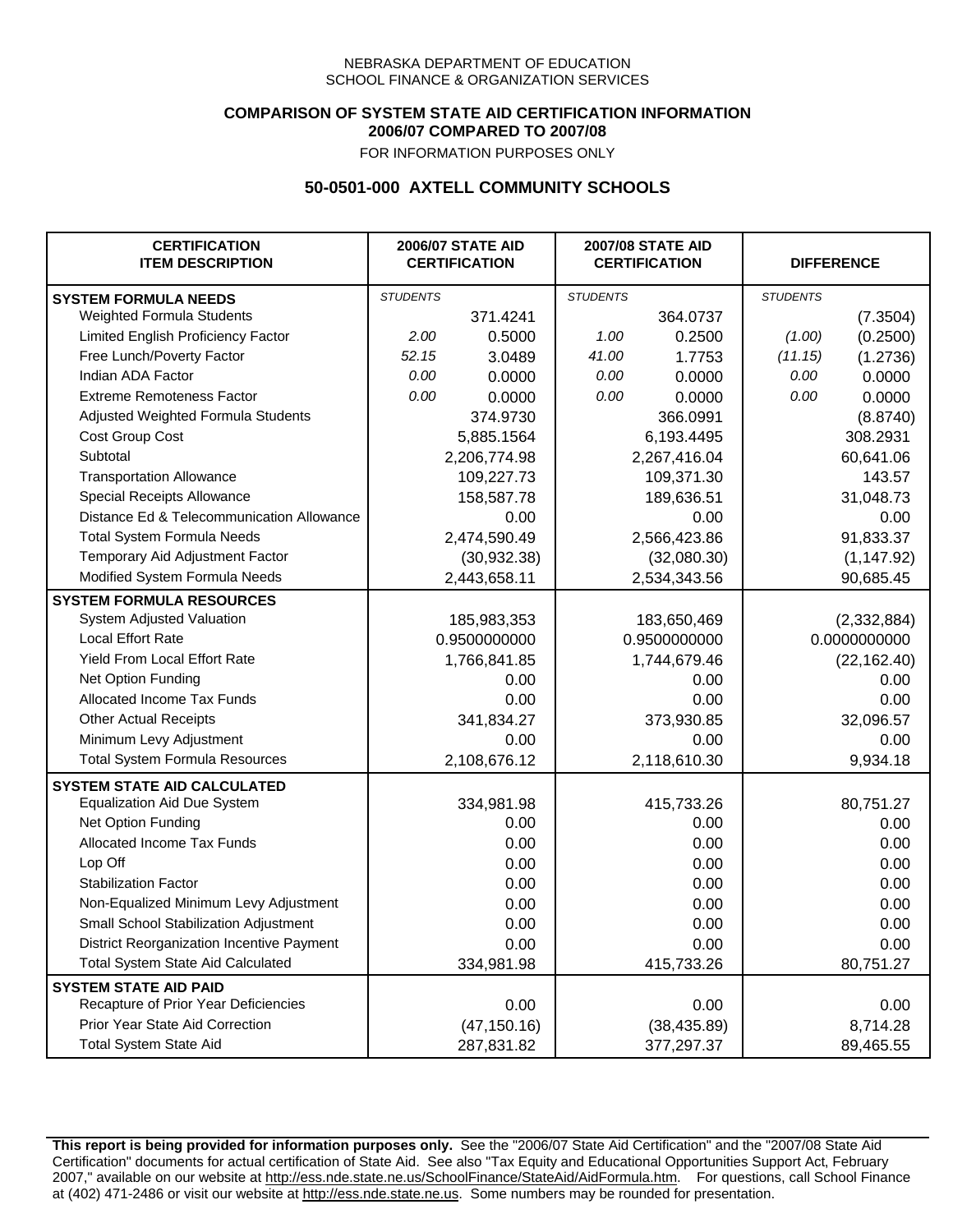### **COMPARISON OF SYSTEM STATE AID CERTIFICATION INFORMATION 2006/07 COMPARED TO 2007/08**

FOR INFORMATION PURPOSES ONLY

## **50-0503-000 MINDEN PUBLIC SCHOOLS**

| <b>CERTIFICATION</b><br><b>ITEM DESCRIPTION</b> |                 | <b>2006/07 STATE AID</b><br><b>CERTIFICATION</b> | <b>2007/08 STATE AID</b><br><b>CERTIFICATION</b> |              |                 | <b>DIFFERENCE</b> |
|-------------------------------------------------|-----------------|--------------------------------------------------|--------------------------------------------------|--------------|-----------------|-------------------|
| <b>SYSTEM FORMULA NEEDS</b>                     | <b>STUDENTS</b> |                                                  | <b>STUDENTS</b>                                  |              | <b>STUDENTS</b> |                   |
| Weighted Formula Students                       |                 | 962.4747                                         |                                                  | 914.6430     |                 | (47.8317)         |
| Limited English Proficiency Factor              | 2.00            | 0.5000                                           | 14.00                                            | 3.5000       | 12.00           | 3.0000            |
| Free Lunch/Poverty Factor                       | 153.00          | 10.6097                                          | 149.00                                           | 10.6261      | (4.00)          | 0.0164            |
| Indian ADA Factor                               | 0.00            | 0.0000                                           | 0.00                                             | 0.0000       | 0.00            | 0.0000            |
| <b>Extreme Remoteness Factor</b>                | 0.00            | 0.0000                                           | 0.00                                             | 0.0000       | 0.00            | 0.0000            |
| Adjusted Weighted Formula Students              |                 | 973.5844                                         |                                                  | 928.7691     |                 | (44.8153)         |
| Cost Group Cost                                 |                 | 5,885.1564                                       |                                                  | 6,193.4495   |                 | 308.2931          |
| Subtotal                                        |                 | 5,729,696.70                                     |                                                  | 5,752,284.69 |                 | 22,588.00         |
| <b>Transportation Allowance</b>                 |                 | 186,962.58                                       |                                                  | 213,721.04   |                 | 26,758.46         |
| Special Receipts Allowance                      |                 | 535,884.00                                       |                                                  | 405,991.00   |                 | (129, 893.00)     |
| Distance Ed & Telecommunication Allowance       |                 | 0.00                                             |                                                  | 11,772.50    |                 | 11,772.50         |
| <b>Total System Formula Needs</b>               |                 | 6,452,543.28                                     |                                                  | 6,383,769.23 |                 | (68, 774.04)      |
| Temporary Aid Adjustment Factor                 |                 | (80, 656.79)                                     |                                                  | (79, 797.12) |                 | 859.68            |
| Modified System Formula Needs                   | 6,371,886.49    |                                                  | 6,303,972.12                                     |              | (67, 914.37)    |                   |
| <b>SYSTEM FORMULA RESOURCES</b>                 |                 |                                                  |                                                  |              |                 |                   |
| System Adjusted Valuation                       |                 | 467,210,018                                      |                                                  | 491,646,845  |                 | 24,436,827        |
| <b>Local Effort Rate</b>                        |                 | 0.9500000000                                     |                                                  | 0.9500000000 | 0.0000000000    |                   |
| Yield From Local Effort Rate                    |                 | 4,438,495.17                                     | 4,670,645.03                                     |              | 232,149.86      |                   |
| Net Option Funding                              |                 | 0.00                                             | 0.00                                             |              |                 | 0.00              |
| Allocated Income Tax Funds                      |                 | 21,057.91                                        | 14,040.72                                        |              | (7,017.19)      |                   |
| <b>Other Actual Receipts</b>                    |                 | 1,029,338.00                                     | 889,254.00                                       |              | (140, 084.00)   |                   |
| Minimum Levy Adjustment                         |                 | 0.00                                             |                                                  | 0.00         |                 | 0.00              |
| <b>Total System Formula Resources</b>           |                 | 5,488,891.08                                     |                                                  | 5,573,939.74 |                 | 85,048.66         |
| <b>SYSTEM STATE AID CALCULATED</b>              |                 |                                                  |                                                  |              |                 |                   |
| <b>Equalization Aid Due System</b>              |                 | 882,995.40                                       |                                                  | 730,032.37   |                 | (152, 963.03)     |
| Net Option Funding                              |                 | 0.00                                             |                                                  | 0.00         |                 | 0.00              |
| Allocated Income Tax Funds                      |                 | 21,057.91                                        |                                                  | 14,040.72    |                 | (7,017.19)        |
| Lop Off                                         |                 | 0.00                                             |                                                  | 0.00         |                 | 0.00              |
| <b>Stabilization Factor</b>                     |                 | 0.00                                             |                                                  | 0.00         |                 | 0.00              |
| Non-Equalized Minimum Levy Adjustment           |                 | 0.00                                             |                                                  | 0.00         |                 | 0.00              |
| <b>Small School Stabilization Adjustment</b>    |                 | 0.00                                             |                                                  | 0.00         |                 | 0.00              |
| District Reorganization Incentive Payment       |                 | 0.00                                             |                                                  | 0.00         |                 | 0.00              |
| Total System State Aid Calculated               |                 | 904,053.31                                       |                                                  | 744,073.09   |                 | (159, 980.22)     |
| <b>SYSTEM STATE AID PAID</b>                    |                 |                                                  |                                                  |              |                 |                   |
| Recapture of Prior Year Deficiencies            |                 | 0.00                                             |                                                  | 0.00         |                 | 0.00              |
| Prior Year State Aid Correction                 |                 | (65, 674.69)                                     |                                                  | (250,007.65) |                 | (184, 332.96)     |
| <b>Total System State Aid</b>                   |                 | 838,378.62                                       |                                                  | 494,065.44   |                 | (344, 313.18)     |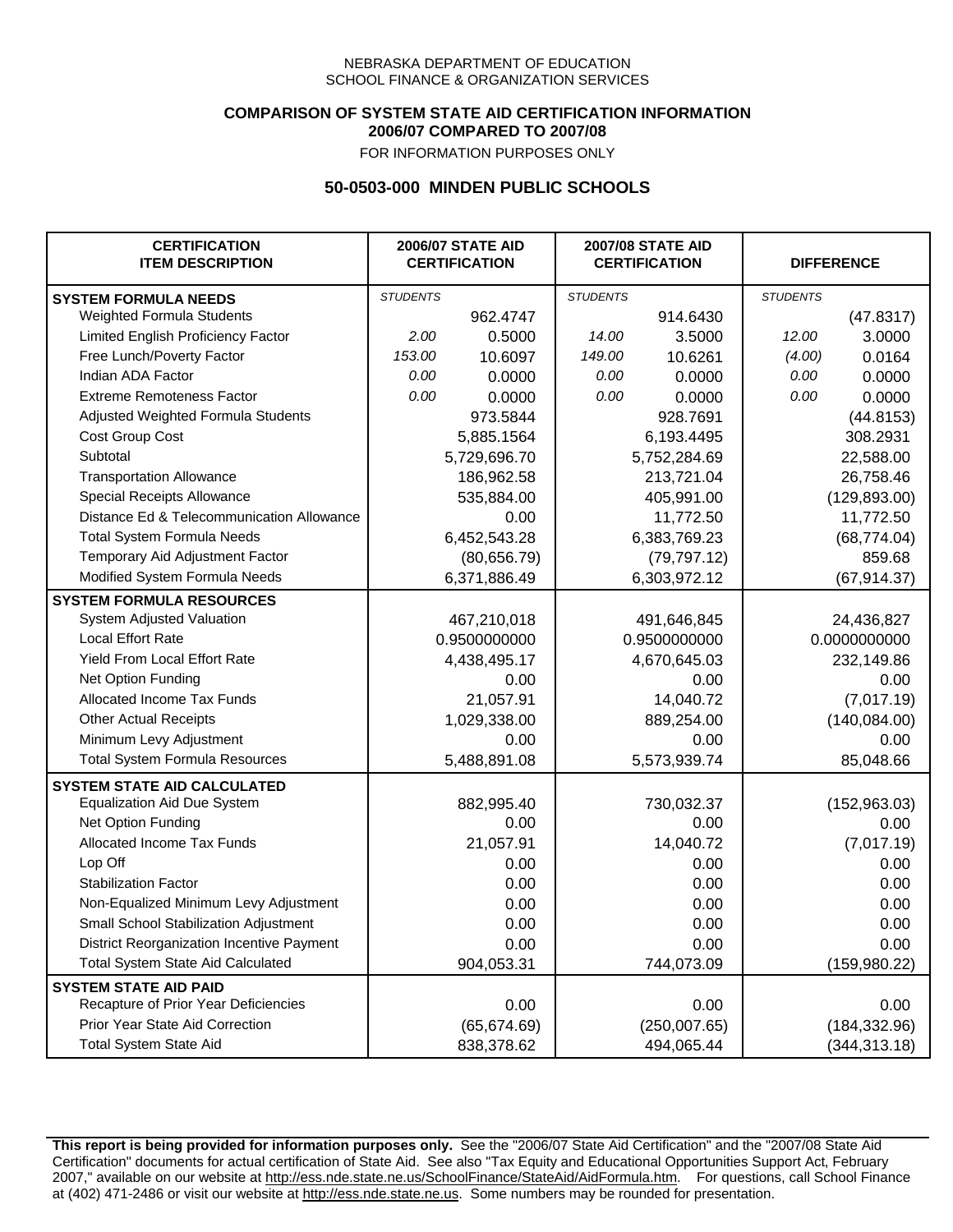### **COMPARISON OF SYSTEM STATE AID CERTIFICATION INFORMATION 2006/07 COMPARED TO 2007/08**

FOR INFORMATION PURPOSES ONLY

## **51-0001-000 OGALLALA PUBLIC SCHOOLS**

| <b>CERTIFICATION</b><br><b>ITEM DESCRIPTION</b> |                 | <b>2006/07 STATE AID</b><br><b>CERTIFICATION</b> | <b>2007/08 STATE AID</b><br><b>CERTIFICATION</b> |              | <b>DIFFERENCE</b> |              |
|-------------------------------------------------|-----------------|--------------------------------------------------|--------------------------------------------------|--------------|-------------------|--------------|
| <b>SYSTEM FORMULA NEEDS</b>                     | <b>STUDENTS</b> |                                                  | <b>STUDENTS</b>                                  |              | <b>STUDENTS</b>   |              |
| Weighted Formula Students                       |                 | 1,289.3059                                       |                                                  | 1,228.4679   |                   | (60.8380)    |
| Limited English Proficiency Factor              | 0.00            | 0.0000                                           | 0.00                                             | 0.0000       | 0.00              | 0.0000       |
| Free Lunch/Poverty Factor                       | 271.00          | 27.0297                                          | 272.00                                           | 28.9415      | 1.00              | 1.9118       |
| Indian ADA Factor                               | 0.00            | 0.0000                                           | 0.00                                             | 0.0000       | 0.00              | 0.0000       |
| <b>Extreme Remoteness Factor</b>                | 0.00            | 0.0000                                           | 0.00                                             | 0.0000       | 0.00              | 0.0000       |
| Adjusted Weighted Formula Students              |                 | 1,316.3356                                       |                                                  | 1,257.4093   |                   | (58.9262)    |
| Cost Group Cost                                 |                 | 5,885.1564                                       |                                                  | 6,193.4495   |                   | 308.2931     |
| Subtotal                                        |                 | 7,746,840.73                                     |                                                  | 7,787,701.19 |                   | 40,860.46    |
| <b>Transportation Allowance</b>                 |                 | 156,615.33                                       |                                                  | 210,099.92   |                   | 53,484.59    |
| Special Receipts Allowance                      |                 | 903,705.26                                       |                                                  | 892,987.62   |                   | (10,717.64)  |
| Distance Ed & Telecommunication Allowance       |                 | 0.00                                             |                                                  | 9,350.00     |                   | 9,350.00     |
| <b>Total System Formula Needs</b>               |                 | 8,807,161.33                                     |                                                  | 8,900,138.73 | 92,977.40         |              |
| Temporary Aid Adjustment Factor                 |                 | (110,089.52)                                     | (111, 251.73)                                    |              | (1, 162.22)       |              |
| Modified System Formula Needs                   |                 | 8,697,071.81                                     |                                                  | 8,788,886.99 |                   | 91,815.18    |
| <b>SYSTEM FORMULA RESOURCES</b>                 |                 |                                                  |                                                  |              |                   |              |
| System Adjusted Valuation                       |                 | 508,279,615                                      |                                                  | 522,060,341  |                   | 13,780,726   |
| <b>Local Effort Rate</b>                        |                 | 0.9500000000                                     |                                                  | 0.9500000000 | 0.0000000000      |              |
| Yield From Local Effort Rate                    |                 | 4,828,656.34                                     | 4,959,573.24                                     |              | 130,916.90        |              |
| Net Option Funding                              |                 | 0.00                                             | 0.00                                             |              | 0.00              |              |
| Allocated Income Tax Funds                      |                 | 105,881.82                                       | 12,124.59                                        |              | (93, 757.23)      |              |
| <b>Other Actual Receipts</b>                    |                 | 1,987,291.78                                     | 1,885,338.67                                     |              | (101, 953.11)     |              |
| Minimum Levy Adjustment                         |                 | 0.00                                             |                                                  | 0.00         |                   | 0.00         |
| <b>Total System Formula Resources</b>           |                 | 6,921,829.95                                     |                                                  | 6,857,036.51 |                   | (64, 793.44) |
| <b>SYSTEM STATE AID CALCULATED</b>              |                 |                                                  |                                                  |              |                   |              |
| <b>Equalization Aid Due System</b>              |                 | 1,775,241.86                                     |                                                  | 1,931,850.49 |                   | 156,608.63   |
| Net Option Funding                              |                 | 0.00                                             |                                                  | 0.00         |                   | 0.00         |
| <b>Allocated Income Tax Funds</b>               |                 | 105,881.82                                       |                                                  | 12,124.59    |                   | (93, 757.23) |
| Lop Off                                         |                 | 0.00                                             |                                                  | 0.00         |                   | 0.00         |
| <b>Stabilization Factor</b>                     |                 | 0.00                                             |                                                  | 0.00         |                   | 0.00         |
| Non-Equalized Minimum Levy Adjustment           |                 | 0.00                                             |                                                  | 0.00         |                   | 0.00         |
| Small School Stabilization Adjustment           |                 | 0.00                                             |                                                  | 0.00         |                   | 0.00         |
| District Reorganization Incentive Payment       |                 | 0.00                                             |                                                  | 0.00         |                   | 0.00         |
| <b>Total System State Aid Calculated</b>        |                 | 1,881,123.68                                     |                                                  | 1,943,975.08 |                   | 62,851.40    |
| <b>SYSTEM STATE AID PAID</b>                    |                 |                                                  |                                                  |              |                   |              |
| Recapture of Prior Year Deficiencies            |                 | 0.00                                             |                                                  | 0.00         |                   | 0.00         |
| Prior Year State Aid Correction                 |                 | (87, 132.70)                                     |                                                  | 1,439.11     |                   | 88,571.81    |
| <b>Total System State Aid</b>                   |                 | 1,793,990.98                                     |                                                  | 1,945,414.19 |                   | 151,423.21   |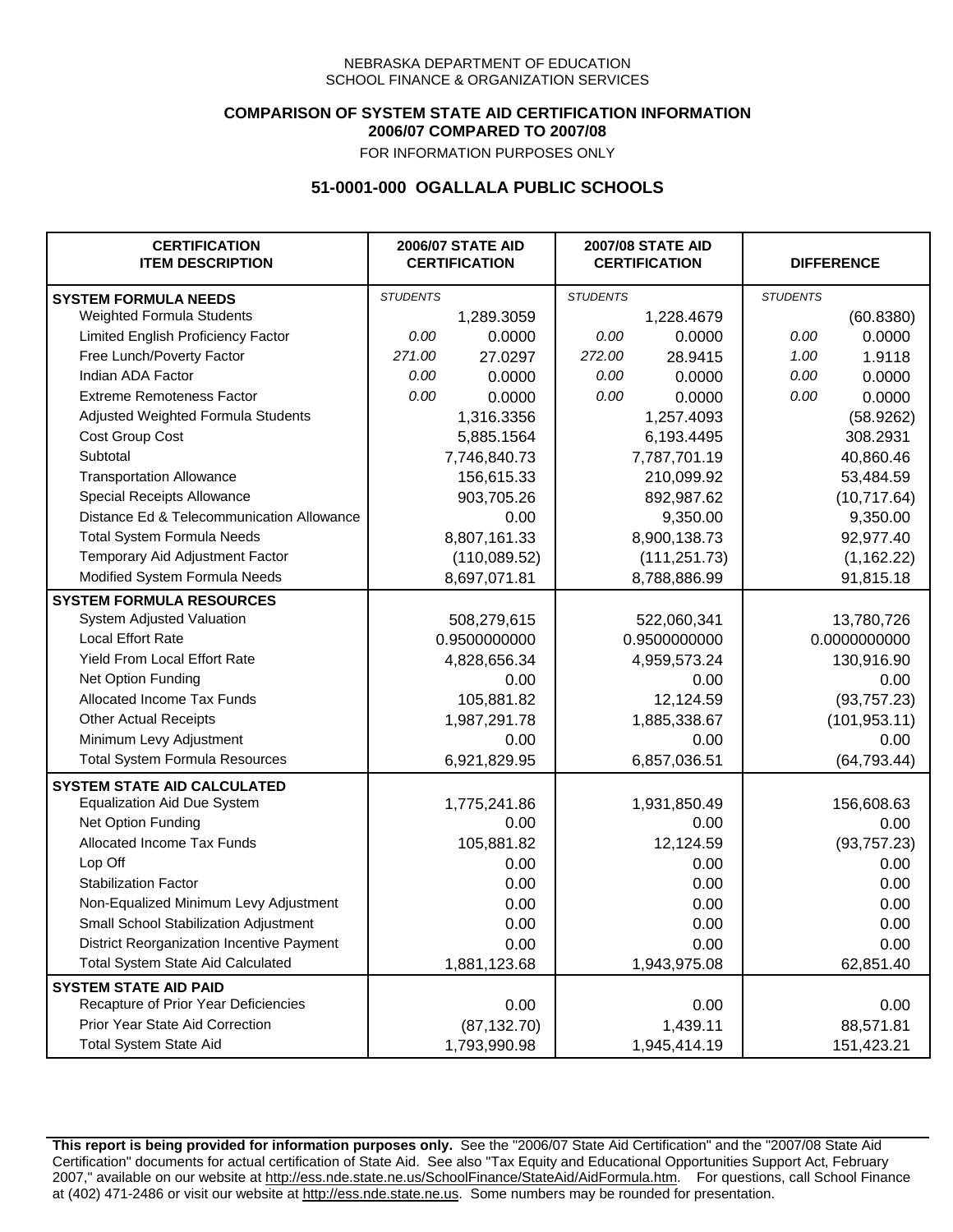### **COMPARISON OF SYSTEM STATE AID CERTIFICATION INFORMATION 2006/07 COMPARED TO 2007/08**

FOR INFORMATION PURPOSES ONLY

## **51-0006-000 PAXTON CONSOLIDATED SCHOOLS**

| <b>CERTIFICATION</b><br><b>ITEM DESCRIPTION</b> |                 | <b>2006/07 STATE AID</b><br><b>CERTIFICATION</b> | <b>2007/08 STATE AID</b><br><b>CERTIFICATION</b> |              | <b>DIFFERENCE</b> |              |  |
|-------------------------------------------------|-----------------|--------------------------------------------------|--------------------------------------------------|--------------|-------------------|--------------|--|
| <b>SYSTEM FORMULA NEEDS</b>                     | <b>STUDENTS</b> |                                                  | <b>STUDENTS</b>                                  |              | <b>STUDENTS</b>   |              |  |
| Weighted Formula Students                       |                 | 248.5753                                         |                                                  | 237.4490     |                   | (11.1263)    |  |
| Limited English Proficiency Factor              | 0.00            | 0.0000                                           | 0.00                                             | 0.0000       | 0.00              | 0.0000       |  |
| Free Lunch/Poverty Factor                       | 42.00           | 3.0506                                           | 43.00                                            | 3.4605       | 1.00              | 0.4099       |  |
| Indian ADA Factor                               | 0.00            | 0.0000                                           | 0.00                                             | 0.0000       | 0.00              | 0.0000       |  |
| <b>Extreme Remoteness Factor</b>                | 0.00            | 0.0000                                           | 0.00                                             | 0.0000       | 0.00              | 0.0000       |  |
| Adjusted Weighted Formula Students              |                 | 251.6260                                         |                                                  | 240.9096     |                   | (10.7164)    |  |
| Cost Group Cost                                 |                 | 7,482.7963                                       |                                                  | 7,975.8019   |                   | 493.0057     |  |
| Subtotal                                        |                 | 1,882,866.04                                     |                                                  | 1,921,446.90 |                   | 38,580.87    |  |
| <b>Transportation Allowance</b>                 |                 | 62,649.26                                        |                                                  | 80,208.75    |                   | 17,559.49    |  |
| Special Receipts Allowance                      |                 | 91,956.74                                        |                                                  | 107,557.88   |                   | 15,601.14    |  |
| Distance Ed & Telecommunication Allowance       |                 | 0.00                                             |                                                  | 0.00         |                   | 0.00         |  |
| <b>Total System Formula Needs</b>               |                 | 2,037,472.04                                     |                                                  | 2,109,213.54 |                   | 71,741.50    |  |
| Temporary Aid Adjustment Factor                 |                 | (25, 468.40)                                     |                                                  | (26, 365.17) |                   | (896.77)     |  |
| Modified System Formula Needs                   |                 | 2,012,003.63                                     |                                                  | 2,082,848.37 |                   | 70,844.73    |  |
| <b>SYSTEM FORMULA RESOURCES</b>                 |                 |                                                  |                                                  |              |                   |              |  |
| System Adjusted Valuation                       |                 | 146,798,674                                      |                                                  | 150,691,868  |                   | 3,893,194    |  |
| <b>Local Effort Rate</b>                        |                 | 0.9500000000                                     |                                                  | 0.9500000000 |                   | 0.0000000000 |  |
| Yield From Local Effort Rate                    |                 | 1,394,587.40                                     |                                                  | 1,431,572.75 |                   | 36,985.34    |  |
| Net Option Funding                              |                 | 131,753.76                                       |                                                  | 101,895.10   |                   | (29, 858.65) |  |
| Allocated Income Tax Funds                      |                 | 21,823.50                                        |                                                  | 22,813.08    |                   | 989.58       |  |
| <b>Other Actual Receipts</b>                    |                 | 292,416.28                                       | 310,206.17                                       |              | 17,789.89         |              |  |
| Minimum Levy Adjustment                         |                 | 0.00                                             |                                                  | 0.00         |                   | 0.00         |  |
| <b>Total System Formula Resources</b>           |                 | 1,840,580.93                                     |                                                  | 1,866,487.10 |                   | 25,906.16    |  |
| <b>SYSTEM STATE AID CALCULATED</b>              |                 |                                                  |                                                  |              |                   |              |  |
| <b>Equalization Aid Due System</b>              |                 | 171,422.70                                       |                                                  | 216,361.27   |                   | 44,938.57    |  |
| Net Option Funding                              |                 | 131,753.76                                       |                                                  | 101,895.10   |                   | (29, 858.65) |  |
| Allocated Income Tax Funds                      |                 | 21,823.50                                        |                                                  | 22,813.08    |                   | 989.58       |  |
| Lop Off                                         |                 | 0.00                                             |                                                  | 0.00         |                   | 0.00         |  |
| <b>Stabilization Factor</b>                     |                 | 0.00                                             |                                                  | 0.00         |                   | 0.00         |  |
| Non-Equalized Minimum Levy Adjustment           |                 | 0.00                                             |                                                  | 0.00         |                   | 0.00         |  |
| Small School Stabilization Adjustment           |                 | 0.00                                             |                                                  | 0.00         |                   | 0.00         |  |
| District Reorganization Incentive Payment       |                 | 0.00                                             |                                                  | 0.00         |                   | 0.00         |  |
| <b>Total System State Aid Calculated</b>        |                 | 324,999.96                                       |                                                  | 341,069.45   |                   | 16,069.50    |  |
| <b>SYSTEM STATE AID PAID</b>                    |                 |                                                  |                                                  |              |                   |              |  |
| Recapture of Prior Year Deficiencies            |                 | 0.00                                             |                                                  | 0.00         |                   | 0.00         |  |
| Prior Year State Aid Correction                 |                 | 19,822.44                                        |                                                  | 48,447.72    |                   | 28,625.28    |  |
| <b>Total System State Aid</b>                   |                 | 344,822.40                                       |                                                  | 389,517.18   |                   | 44,694.78    |  |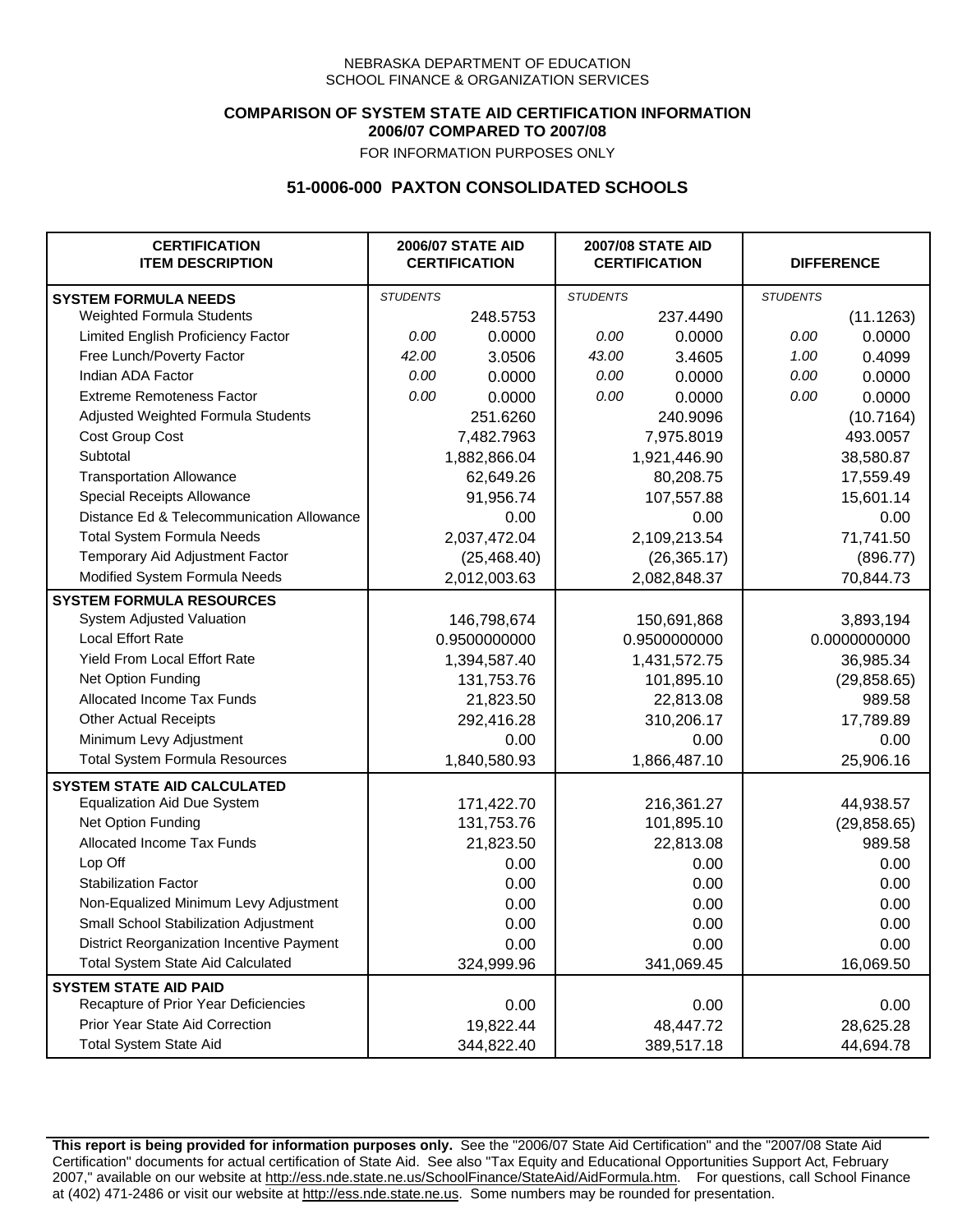### **COMPARISON OF SYSTEM STATE AID CERTIFICATION INFORMATION 2006/07 COMPARED TO 2007/08**

FOR INFORMATION PURPOSES ONLY

## **52-0100-000 KEYA PAHA COUNTY SCHOOLS**

| <b>CERTIFICATION</b><br><b>ITEM DESCRIPTION</b> |                 | <b>2006/07 STATE AID</b><br><b>CERTIFICATION</b> |                 | <b>2007/08 STATE AID</b><br><b>CERTIFICATION</b> |                 | <b>DIFFERENCE</b> |
|-------------------------------------------------|-----------------|--------------------------------------------------|-----------------|--------------------------------------------------|-----------------|-------------------|
| <b>SYSTEM FORMULA NEEDS</b>                     | <b>STUDENTS</b> |                                                  | <b>STUDENTS</b> |                                                  | <b>STUDENTS</b> |                   |
| Weighted Formula Students                       |                 | 150.0443                                         |                 | 133.9488                                         |                 | (16.0955)         |
| Limited English Proficiency Factor              | 0.00            | 0.0000                                           | 0.00            | 0.0000                                           | 0.00            | 0.0000            |
| Free Lunch/Poverty Factor                       | 54.00           | 9.3398                                           | 50.00           | 8.8736                                           | (4.00)          | (0.4663)          |
| Indian ADA Factor                               | 0.00            | 0.0000                                           | 0.00            | 0.0000                                           | 0.00            | 0.0000            |
| <b>Extreme Remoteness Factor</b>                | 0.00            | 0.0000                                           | 0.00            | 0.0000                                           | 0.00            | 0.0000            |
| Adjusted Weighted Formula Students              |                 | 159.3841                                         |                 | 142.8223                                         |                 | (16.5617)         |
| Cost Group Cost                                 |                 | 8,672.7450                                       |                 | 9,486.1706                                       |                 | 813.4256          |
| Subtotal                                        |                 | 1,382,297.50                                     |                 | 1,354,837.03                                     |                 | (27, 460.47)      |
| <b>Transportation Allowance</b>                 |                 | 5,543.24                                         |                 | 1,099.92                                         |                 | (4,443.32)        |
| Special Receipts Allowance                      |                 | 83,275.02                                        |                 | 106,296.31                                       |                 | 23,021.29         |
| Distance Ed & Telecommunication Allowance       |                 | 0.00                                             |                 | 12,599.55                                        |                 | 12,599.55         |
| <b>Total System Formula Needs</b>               |                 | 1,471,115.76                                     | 1,474,832.81    |                                                  | 3,717.05        |                   |
| Temporary Aid Adjustment Factor                 |                 | (18, 388.95)                                     | (18, 435.41)    |                                                  | (46.46)         |                   |
| Modified System Formula Needs                   |                 | 1,452,726.81                                     |                 | 1,456,397.40                                     |                 | 3,670.59          |
| <b>SYSTEM FORMULA RESOURCES</b>                 |                 |                                                  |                 |                                                  |                 |                   |
| System Adjusted Valuation                       |                 | 160,332,438                                      |                 | 168,059,837                                      |                 | 7,727,399         |
| <b>Local Effort Rate</b>                        |                 | 0.9500000000                                     | 0.9500000000    |                                                  | 0.0000000000    |                   |
| <b>Yield From Local Effort Rate</b>             |                 | 1,523,158.16                                     | 1,596,568.45    |                                                  | 73,410.29       |                   |
| Net Option Funding                              |                 | 14,071.53                                        | 0.00            |                                                  | (14,071.53)     |                   |
| Allocated Income Tax Funds                      |                 | 13,591.67                                        | 0.00            |                                                  | (13,591.67)     |                   |
| <b>Other Actual Receipts</b>                    |                 | 195,853.41                                       | 232,409.07      |                                                  | 36,555.66       |                   |
| Minimum Levy Adjustment                         |                 | 66,698.29                                        | 88,063.35       |                                                  |                 | 21,365.06         |
| <b>Total System Formula Resources</b>           |                 | 1,813,373.07                                     |                 | 1,917,040.88                                     |                 | 103,667.81        |
| <b>SYSTEM STATE AID CALCULATED</b>              |                 |                                                  |                 |                                                  |                 |                   |
| <b>Equalization Aid Due System</b>              |                 | 0.00                                             |                 | 0.00                                             |                 | 0.00              |
| Net Option Funding                              |                 | 14,071.53                                        |                 | 0.00                                             |                 | (14,071.53)       |
| Allocated Income Tax Funds                      |                 | 13,591.67                                        |                 | 0.00                                             |                 | (13,591.67)       |
| Lop Off                                         |                 | 0.00                                             |                 | 0.00                                             |                 | 0.00              |
| <b>Stabilization Factor</b>                     |                 | 0.00                                             |                 | 0.00                                             |                 | 0.00              |
| Non-Equalized Minimum Levy Adjustment           |                 | (13,591.67)                                      |                 | 0.00                                             |                 | 13,591.67         |
| Small School Stabilization Adjustment           |                 | 0.00                                             |                 | 0.00                                             |                 | 0.00              |
| District Reorganization Incentive Payment       |                 | 0.00                                             |                 | 0.00                                             |                 | 0.00              |
| Total System State Aid Calculated               |                 | 14,071.53                                        |                 | 0.00                                             |                 | (14,071.53)       |
| <b>SYSTEM STATE AID PAID</b>                    |                 |                                                  |                 |                                                  |                 |                   |
| Recapture of Prior Year Deficiencies            |                 | 0.00                                             |                 | 0.00                                             |                 | 0.00              |
| Prior Year State Aid Correction                 |                 | (108.54)                                         |                 | 148.83                                           |                 | 257.37            |
| <b>Total System State Aid</b>                   |                 | 13,962.99                                        |                 | 148.83                                           |                 | (13, 814.16)      |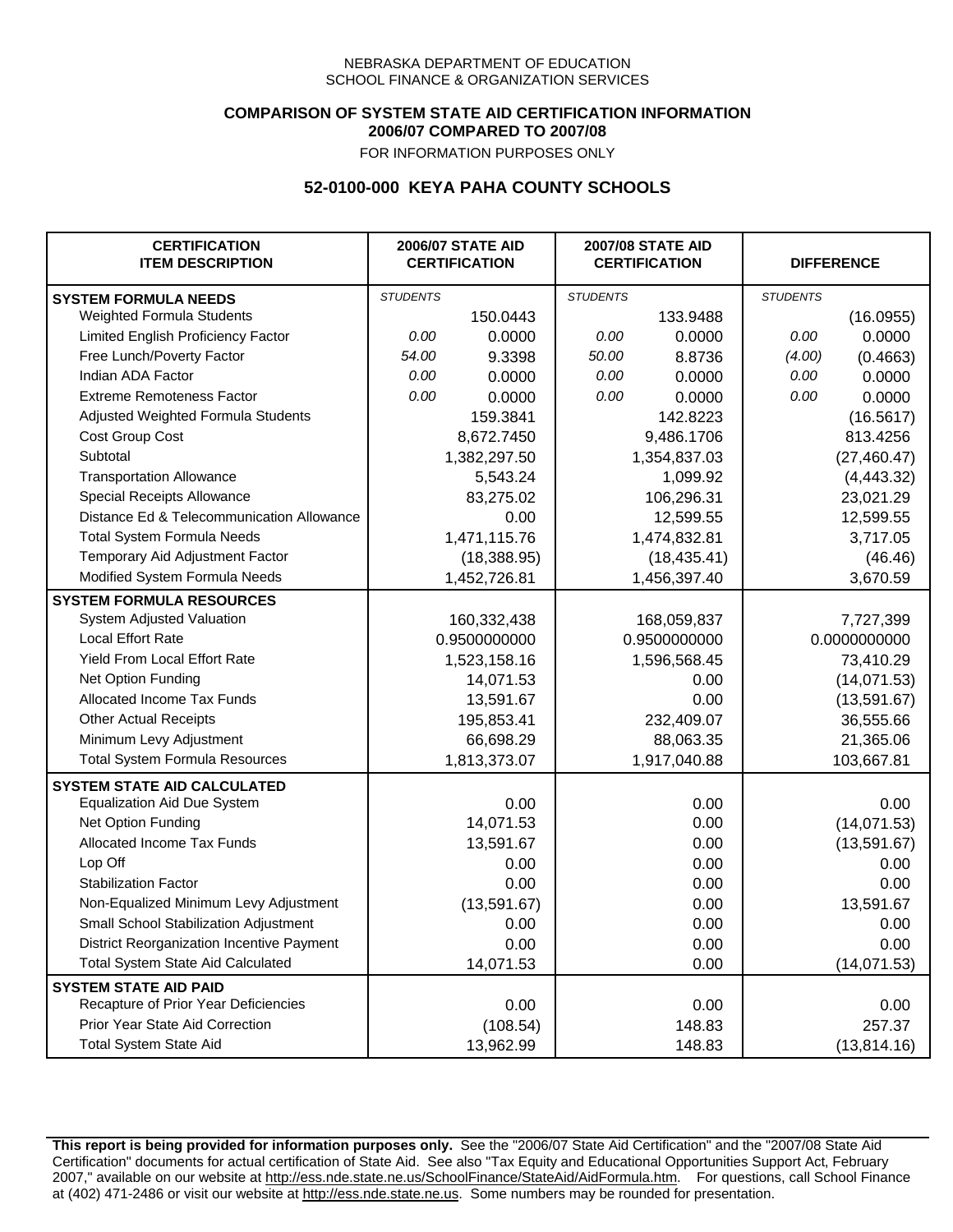### **COMPARISON OF SYSTEM STATE AID CERTIFICATION INFORMATION 2006/07 COMPARED TO 2007/08**

FOR INFORMATION PURPOSES ONLY

## **53-0001-000 KIMBALL PUBLIC SCHOOLS**

| <b>CERTIFICATION</b><br><b>ITEM DESCRIPTION</b> |                 | <b>2006/07 STATE AID</b><br><b>CERTIFICATION</b> |                 | <b>2007/08 STATE AID</b><br><b>CERTIFICATION</b> |                 | <b>DIFFERENCE</b> |  |
|-------------------------------------------------|-----------------|--------------------------------------------------|-----------------|--------------------------------------------------|-----------------|-------------------|--|
| <b>SYSTEM FORMULA NEEDS</b>                     | <b>STUDENTS</b> |                                                  | <b>STUDENTS</b> |                                                  | <b>STUDENTS</b> |                   |  |
| Weighted Formula Students                       |                 | 663.2764                                         |                 | 661.0167                                         |                 | (2.2597)          |  |
| Limited English Proficiency Factor              | 7.00            | 1.7500                                           | 0.00            | 0.0000                                           | (7.00)          | (1.7500)          |  |
| Free Lunch/Poverty Factor                       | 152.00          | 16.5477                                          | 163.00          | 19.3950                                          | 11.00           | 2.8473            |  |
| Indian ADA Factor                               | 0.00            | 0.0000                                           | 0.00            | 0.0000                                           | 0.00            | 0.0000            |  |
| <b>Extreme Remoteness Factor</b>                | 0.00            | 0.0000                                           | 0.00            | 0.0000                                           | 0.00            | 0.0000            |  |
| Adjusted Weighted Formula Students              |                 | 681.5741                                         |                 | 680.4117                                         |                 | (1.1624)          |  |
| Cost Group Cost                                 |                 | 7,482.7963                                       |                 | 7,975.8019                                       |                 | 493.0057          |  |
| Subtotal                                        |                 | 5,100,080.09                                     |                 | 5,426,829.08                                     |                 | 326,748.99        |  |
| <b>Transportation Allowance</b>                 |                 | 144,188.10                                       |                 | 144,213.82                                       |                 | 25.72             |  |
| Special Receipts Allowance                      |                 | 270,923.00                                       |                 | 298,087.00                                       |                 | 27,164.00         |  |
| Distance Ed & Telecommunication Allowance       |                 | 0.00                                             |                 | 0.00                                             |                 | 0.00              |  |
| <b>Total System Formula Needs</b>               |                 | 5,515,191.19                                     |                 | 5,869,129.90                                     | 353,938.71      |                   |  |
| Temporary Aid Adjustment Factor                 |                 | (68,939.89)                                      | (73, 364.12)    |                                                  | (4,424.23)      |                   |  |
| Modified System Formula Needs                   |                 | 5,446,251.30                                     |                 | 5,795,765.77                                     |                 | 349,514.48        |  |
| <b>SYSTEM FORMULA RESOURCES</b>                 |                 |                                                  |                 |                                                  |                 |                   |  |
| System Adjusted Valuation                       |                 | 354,666,013                                      |                 | 360,388,744                                      |                 | 5,722,731         |  |
| <b>Local Effort Rate</b>                        |                 | 0.9500000000                                     |                 | 0.9500000000                                     |                 | 0.0000000000      |  |
| Yield From Local Effort Rate                    |                 | 3,369,327.12                                     | 3,423,693.07    |                                                  | 54,365.94       |                   |  |
| Net Option Funding                              |                 | 18,741.70                                        | 0.00            |                                                  | (18,741.70)     |                   |  |
| Allocated Income Tax Funds                      |                 | 61,431.54                                        | 60,929.38       |                                                  | (502.16)        |                   |  |
| <b>Other Actual Receipts</b>                    |                 | 736,982.00                                       | 831,056.86      |                                                  | 94,074.86       |                   |  |
| Minimum Levy Adjustment                         |                 | 0.00                                             |                 | 0.00                                             |                 | 0.00              |  |
| <b>Total System Formula Resources</b>           |                 | 4,186,482.36                                     |                 | 4,315,679.31                                     |                 | 129,196.95        |  |
| <b>SYSTEM STATE AID CALCULATED</b>              |                 |                                                  |                 |                                                  |                 |                   |  |
| <b>Equalization Aid Due System</b>              |                 | 1,259,768.94                                     |                 | 1,480,086.46                                     |                 | 220,317.53        |  |
| Net Option Funding                              |                 | 18,741.70                                        |                 | 0.00                                             |                 | (18,741.70)       |  |
| Allocated Income Tax Funds                      |                 | 61,431.54                                        |                 | 60,929.38                                        |                 | (502.16)          |  |
| Lop Off                                         |                 | 0.00                                             |                 | 0.00                                             |                 | 0.00              |  |
| <b>Stabilization Factor</b>                     |                 | 0.00                                             |                 | 0.00                                             |                 | 0.00              |  |
| Non-Equalized Minimum Levy Adjustment           |                 | 0.00                                             |                 | 0.00                                             |                 | 0.00              |  |
| Small School Stabilization Adjustment           |                 | 0.00                                             |                 | 0.00                                             |                 | 0.00              |  |
| District Reorganization Incentive Payment       |                 | 0.00                                             |                 | 0.00                                             |                 | 0.00              |  |
| <b>Total System State Aid Calculated</b>        |                 | 1,339,942.18                                     |                 | 1,541,015.85                                     |                 | 201,073.67        |  |
| <b>SYSTEM STATE AID PAID</b>                    |                 |                                                  |                 |                                                  |                 |                   |  |
| Recapture of Prior Year Deficiencies            |                 | 0.00                                             |                 | 0.00                                             |                 | 0.00              |  |
| Prior Year State Aid Correction                 |                 | (39,082.69)                                      |                 | 25,690.77                                        |                 | 64,773.47         |  |
| Total System State Aid                          |                 | 1,300,859.48                                     |                 | 1,566,706.62                                     |                 | 265,847.14        |  |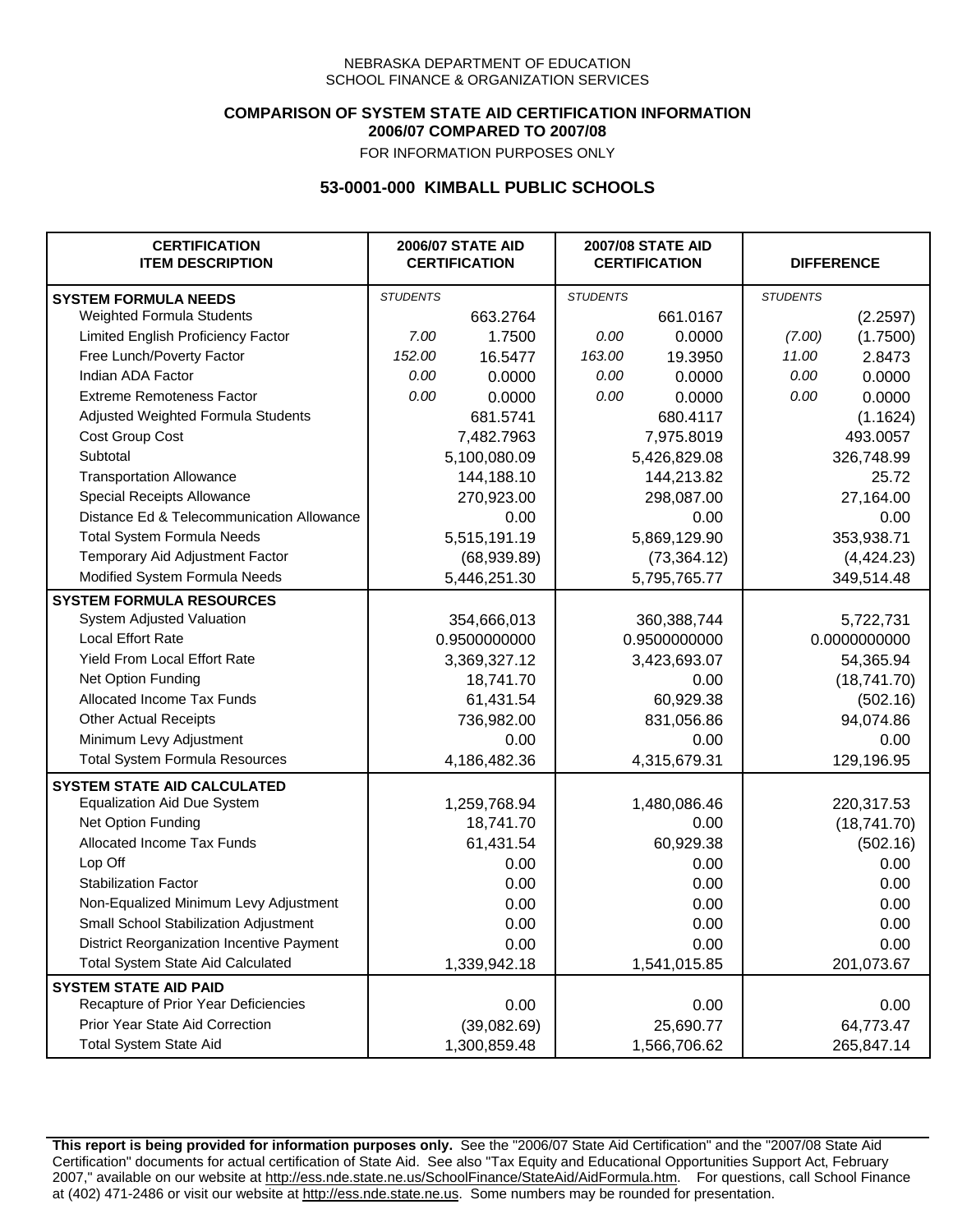### **COMPARISON OF SYSTEM STATE AID CERTIFICATION INFORMATION 2006/07 COMPARED TO 2007/08**

FOR INFORMATION PURPOSES ONLY

## **54-0013-000 CREIGHTON PUBLIC SCHOOLS**

| <b>CERTIFICATION</b><br><b>ITEM DESCRIPTION</b> |                 | <b>2006/07 STATE AID</b><br><b>CERTIFICATION</b> | <b>2007/08 STATE AID</b><br><b>CERTIFICATION</b> |              |                 | <b>DIFFERENCE</b> |
|-------------------------------------------------|-----------------|--------------------------------------------------|--------------------------------------------------|--------------|-----------------|-------------------|
| <b>SYSTEM FORMULA NEEDS</b>                     | <b>STUDENTS</b> |                                                  | <b>STUDENTS</b>                                  |              | <b>STUDENTS</b> |                   |
| Weighted Formula Students                       |                 | 490.9676                                         |                                                  | 474.7850     |                 | (16.1826)         |
| Limited English Proficiency Factor              | 0.00            | 0.0000                                           | 0.00                                             | 0.0000       | 0.00            | 0.0000            |
| Free Lunch/Poverty Factor                       | 138.00          | 20.0519                                          | 109.00                                           | 12.4885      | (29.00)         | (7.5635)          |
| Indian ADA Factor                               | 0.00            | 0.0000                                           | 0.00                                             | 0.0000       | 0.00            | 0.0000            |
| <b>Extreme Remoteness Factor</b>                | 0.00            | 0.0000                                           | 0.00                                             | 0.0000       | 0.00            | 0.0000            |
| Adjusted Weighted Formula Students              |                 | 511.0195                                         |                                                  | 487.2734     |                 | (23.7461)         |
| Cost Group Cost                                 |                 | 5,885.1564                                       |                                                  | 6,193.4495   |                 | 308.2931          |
| Subtotal                                        |                 | 3,007,429.86                                     |                                                  | 3,017,903.37 |                 | 10,473.51         |
| <b>Transportation Allowance</b>                 |                 | 138,134.16                                       |                                                  | 148,565.92   |                 | 10,431.76         |
| Special Receipts Allowance                      |                 | 161,884.00                                       |                                                  | 167,010.00   |                 | 5,126.00          |
| Distance Ed & Telecommunication Allowance       |                 | 0.00                                             |                                                  | 0.00         |                 | 0.00              |
| <b>Total System Formula Needs</b>               |                 | 3,307,448.02                                     |                                                  | 3,333,479.29 | 26,031.27       |                   |
| Temporary Aid Adjustment Factor                 |                 | (41, 343.10)                                     | (41,668.49)                                      |              | (325.39)        |                   |
| Modified System Formula Needs                   |                 | 3,266,104.92                                     |                                                  | 3,291,810.80 |                 | 25,705.88         |
| <b>SYSTEM FORMULA RESOURCES</b>                 |                 |                                                  |                                                  |              |                 |                   |
| System Adjusted Valuation                       |                 | 159,288,179                                      |                                                  | 158,944,125  |                 | (344, 054)        |
| <b>Local Effort Rate</b>                        |                 | 0.9500000000                                     |                                                  | 0.9500000000 |                 | 0.0000000000      |
| Yield From Local Effort Rate                    |                 | 1,513,237.70                                     |                                                  | 1,509,969.19 |                 | (3,268.51)        |
| Net Option Funding                              |                 | 0.00                                             | 47,667.02                                        |              | 47,667.02       |                   |
| Allocated Income Tax Funds                      |                 | 8,922.81                                         | 34,415.33                                        |              | 25,492.52       |                   |
| <b>Other Actual Receipts</b>                    |                 | 442,378.00                                       |                                                  | 521,683.00   | 79,305.00       |                   |
| Minimum Levy Adjustment                         |                 | 0.00                                             |                                                  | 0.00         |                 | 0.00              |
| <b>Total System Formula Resources</b>           |                 | 1,964,538.51                                     |                                                  | 2,113,734.53 |                 | 149,196.03        |
| <b>SYSTEM STATE AID CALCULATED</b>              |                 |                                                  |                                                  |              |                 |                   |
| <b>Equalization Aid Due System</b>              |                 | 1,301,566.41                                     |                                                  | 1,178,076.27 |                 | (123, 490.14)     |
| Net Option Funding                              |                 | 0.00                                             |                                                  | 47,667.02    |                 | 47,667.02         |
| <b>Allocated Income Tax Funds</b>               |                 | 8,922.81                                         |                                                  | 34,415.33    |                 | 25,492.52         |
| Lop Off                                         |                 | 0.00                                             |                                                  | 0.00         |                 | 0.00              |
| <b>Stabilization Factor</b>                     |                 | 0.00                                             |                                                  | 0.00         |                 | 0.00              |
| Non-Equalized Minimum Levy Adjustment           |                 | 0.00                                             |                                                  | 0.00         |                 | 0.00              |
| Small School Stabilization Adjustment           |                 | 0.00                                             |                                                  | 0.00         |                 | 0.00              |
| District Reorganization Incentive Payment       |                 | 0.00                                             |                                                  | 0.00         |                 | 0.00              |
| Total System State Aid Calculated               |                 | 1,310,489.22                                     |                                                  | 1,260,158.61 |                 | (50, 330.60)      |
| <b>SYSTEM STATE AID PAID</b>                    |                 |                                                  |                                                  |              |                 |                   |
| Recapture of Prior Year Deficiencies            |                 | 0.00                                             |                                                  | 0.00         |                 | 0.00              |
| Prior Year State Aid Correction                 |                 | (21, 956.59)                                     |                                                  | 46,335.61    |                 | 68,292.20         |
| <b>Total System State Aid</b>                   |                 | 1,288,532.63                                     |                                                  | 1,306,494.23 |                 | 17,961.60         |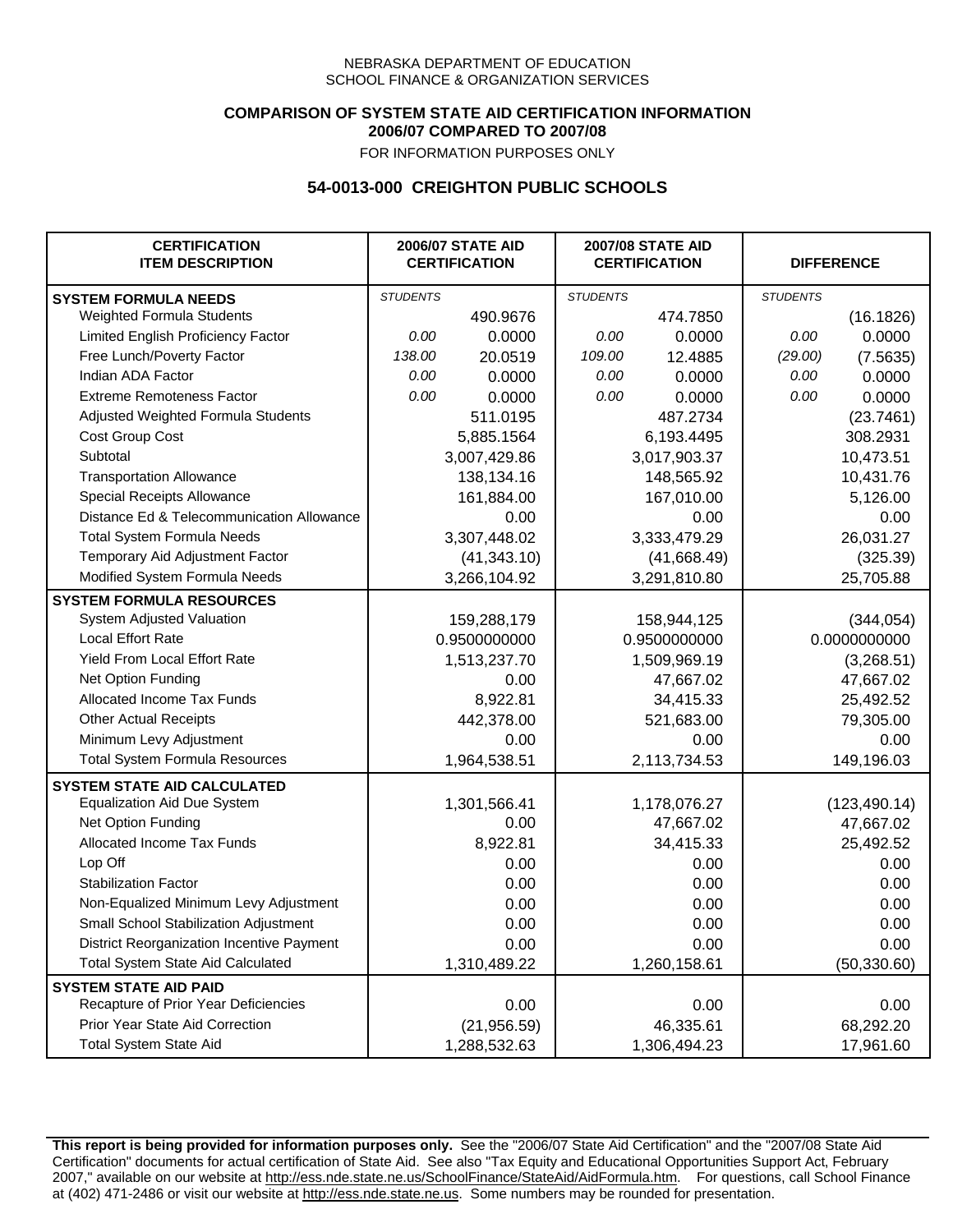### **COMPARISON OF SYSTEM STATE AID CERTIFICATION INFORMATION 2006/07 COMPARED TO 2007/08**

FOR INFORMATION PURPOSES ONLY

## **54-0096-000 CROFTON COMMUNITY SCHOOLS**

| <b>CERTIFICATION</b><br><b>ITEM DESCRIPTION</b> |                 | <b>2006/07 STATE AID</b><br><b>CERTIFICATION</b> | <b>2007/08 STATE AID</b><br><b>CERTIFICATION</b> |              | <b>DIFFERENCE</b> |              |  |
|-------------------------------------------------|-----------------|--------------------------------------------------|--------------------------------------------------|--------------|-------------------|--------------|--|
| <b>SYSTEM FORMULA NEEDS</b>                     | <b>STUDENTS</b> |                                                  | <b>STUDENTS</b>                                  |              | <b>STUDENTS</b>   |              |  |
| Weighted Formula Students                       |                 | 451.7486                                         |                                                  | 469.8870     |                   | 18.1385      |  |
| Limited English Proficiency Factor              | 0.00            | 0.0000                                           | 0.00                                             | 0.0000       | 0.00              | 0.0000       |  |
| Free Lunch/Poverty Factor                       | 86.00           | 7.9185                                           | 68.00                                            | 4.3803       | (18.00)           | (3.5382)     |  |
| Indian ADA Factor                               | 0.00            | 0.0000                                           | 0.00                                             | 0.0000       | 0.00              | 0.0000       |  |
| <b>Extreme Remoteness Factor</b>                | 0.00            | 0.0000                                           | 0.00                                             | 0.0000       | 0.00              | 0.0000       |  |
| Adjusted Weighted Formula Students              |                 | 459.6671                                         |                                                  | 474.2673     |                   | 14.6003      |  |
| Cost Group Cost                                 |                 | 5,885.1564                                       |                                                  | 6,193.4495   |                   | 308.2931     |  |
| Subtotal                                        |                 | 2,705,212.71                                     |                                                  | 2,937,350.85 |                   | 232,138.15   |  |
| <b>Transportation Allowance</b>                 |                 | 130,135.15                                       |                                                  | 125, 153.58  |                   | (4,981.57)   |  |
| Special Receipts Allowance                      |                 | 292,128.56                                       |                                                  | 271,577.32   |                   | (20, 551.24) |  |
| Distance Ed & Telecommunication Allowance       |                 | 0.00                                             |                                                  | 0.00         |                   | 0.00         |  |
| <b>Total System Formula Needs</b>               |                 | 3,127,476.42                                     |                                                  | 3,334,081.75 | 206,605.34        |              |  |
| Temporary Aid Adjustment Factor                 |                 | (39,093.46)                                      |                                                  | (41, 676.02) |                   | (2,582.57)   |  |
| Modified System Formula Needs                   |                 | 3,088,382.96                                     |                                                  | 3,292,405.73 |                   | 204,022.77   |  |
| <b>SYSTEM FORMULA RESOURCES</b>                 |                 |                                                  |                                                  |              |                   |              |  |
| System Adjusted Valuation                       |                 | 190,138,195                                      |                                                  | 200,109,931  |                   | 9,971,736    |  |
| <b>Local Effort Rate</b>                        |                 | 0.9500000000                                     |                                                  | 0.9500000000 |                   | 0.0000000000 |  |
| Yield From Local Effort Rate                    |                 | 1,806,312.85                                     | 1,901,044.34                                     |              | 94,731.49         |              |  |
| Net Option Funding                              |                 | 197,344.48                                       |                                                  | 198,253.64   |                   | 909.16       |  |
| Allocated Income Tax Funds                      |                 | 30,039.49                                        |                                                  | 32,814.07    |                   | 2,774.58     |  |
| <b>Other Actual Receipts</b>                    |                 | 533,696.36                                       | 521,999.87                                       |              | (11,696.49)       |              |  |
| Minimum Levy Adjustment                         |                 | 0.00                                             |                                                  | 0.00         |                   | 0.00         |  |
| <b>Total System Formula Resources</b>           |                 | 2,567,393.18                                     |                                                  | 2,654,111.93 |                   | 86,718.74    |  |
| <b>SYSTEM STATE AID CALCULATED</b>              |                 |                                                  |                                                  |              |                   |              |  |
| <b>Equalization Aid Due System</b>              |                 | 520,989.78                                       |                                                  | 638,293.81   |                   | 117,304.03   |  |
| Net Option Funding                              |                 | 197,344.48                                       |                                                  | 198,253.64   |                   | 909.16       |  |
| <b>Allocated Income Tax Funds</b>               |                 | 30,039.49                                        |                                                  | 32,814.07    |                   | 2,774.58     |  |
| Lop Off                                         |                 | 0.00                                             |                                                  | 0.00         |                   | 0.00         |  |
| <b>Stabilization Factor</b>                     |                 | 0.00                                             |                                                  | 0.00         |                   | 0.00         |  |
| Non-Equalized Minimum Levy Adjustment           |                 | 0.00                                             |                                                  | 0.00         |                   | 0.00         |  |
| Small School Stabilization Adjustment           |                 | 0.00                                             |                                                  | 0.00         |                   | 0.00         |  |
| District Reorganization Incentive Payment       |                 | 0.00                                             |                                                  | 0.00         |                   | 0.00         |  |
| Total System State Aid Calculated               |                 | 748,373.75                                       |                                                  | 869,361.52   |                   | 120,987.77   |  |
| <b>SYSTEM STATE AID PAID</b>                    |                 |                                                  |                                                  |              |                   |              |  |
| Recapture of Prior Year Deficiencies            |                 | 0.00                                             |                                                  | 0.00         |                   | 0.00         |  |
| Prior Year State Aid Correction                 |                 | 32,181.96                                        |                                                  | 24,897.86    |                   | (7, 284.10)  |  |
| <b>Total System State Aid</b>                   |                 | 780,555.71                                       |                                                  | 894,259.38   |                   | 113,703.67   |  |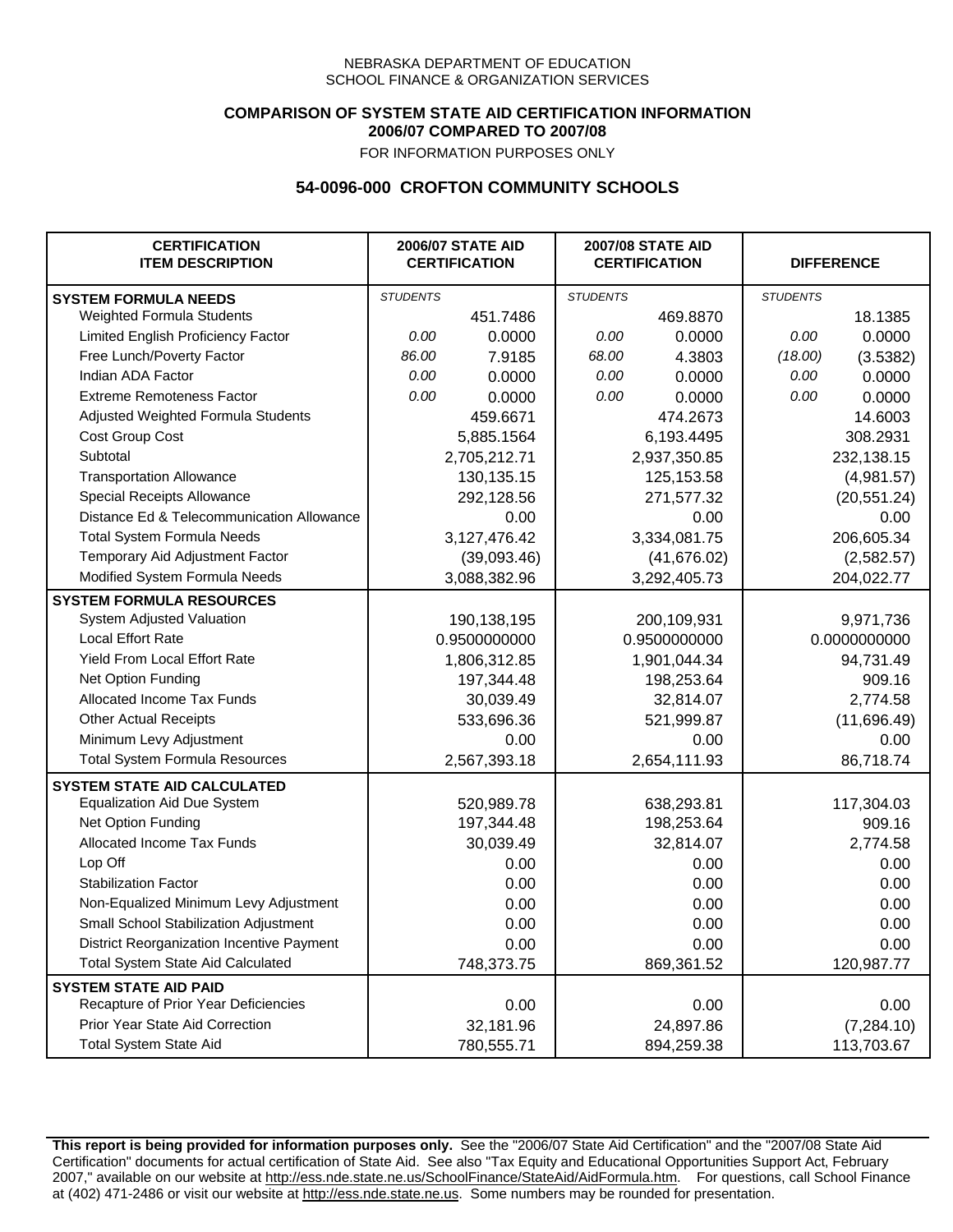### **COMPARISON OF SYSTEM STATE AID CERTIFICATION INFORMATION 2006/07 COMPARED TO 2007/08**

FOR INFORMATION PURPOSES ONLY

## **54-0501-000 NIOBRARA PUBLIC SCHOOLS**

| <b>CERTIFICATION</b><br><b>ITEM DESCRIPTION</b> |                 | <b>2006/07 STATE AID</b><br><b>CERTIFICATION</b> | <b>2007/08 STATE AID</b><br><b>CERTIFICATION</b> |              | <b>DIFFERENCE</b> |              |
|-------------------------------------------------|-----------------|--------------------------------------------------|--------------------------------------------------|--------------|-------------------|--------------|
| <b>SYSTEM FORMULA NEEDS</b>                     | <b>STUDENTS</b> |                                                  | <b>STUDENTS</b>                                  |              | <b>STUDENTS</b>   |              |
| Weighted Formula Students                       |                 | 154.9075                                         |                                                  | 162.4803     |                   | 7.5727       |
| Limited English Proficiency Factor              | 0.00            | 0.0000                                           | 0.00                                             | 0.0000       | 0.00              | 0.0000       |
| Free Lunch/Poverty Factor                       | 80.00           | 16.9706                                          | 73.00                                            | 14.5152      | (7.00)            | (2.4554)     |
| Indian ADA Factor                               | 118.62          | 29.6550                                          | 57.45                                            | 14.3625      | (61.17)           | (15.2925)    |
| <b>Extreme Remoteness Factor</b>                | 0.00            | 0.0000                                           | 0.00                                             | 0.0000       | 0.00              | 0.0000       |
| Adjusted Weighted Formula Students              |                 | 201.5331                                         |                                                  | 191.3579     |                   | (10.1752)    |
| Cost Group Cost                                 |                 | 7,482.7963                                       |                                                  | 7,975.8019   |                   | 493.0057     |
| Subtotal                                        |                 | 1,508,031.19                                     |                                                  | 1,526,233.01 |                   | 18,201.82    |
| <b>Transportation Allowance</b>                 |                 | 80,099.00                                        |                                                  | 69,103.00    |                   | (10,996.00)  |
| Special Receipts Allowance                      |                 | 151,080.00                                       |                                                  | 175,920.00   |                   | 24,840.00    |
| Distance Ed & Telecommunication Allowance       |                 | 0.00                                             |                                                  | 0.00         |                   | 0.00         |
| <b>Total System Formula Needs</b>               |                 | 1,739,210.19                                     |                                                  | 1,771,256.01 |                   | 32,045.82    |
| Temporary Aid Adjustment Factor                 |                 | (21,740.13)                                      |                                                  | (22, 140.70) | (400.57)          |              |
| Modified System Formula Needs                   |                 | 1,717,470.06                                     |                                                  | 1,749,115.31 |                   | 31,645.25    |
| <b>SYSTEM FORMULA RESOURCES</b>                 |                 |                                                  |                                                  |              |                   |              |
| System Adjusted Valuation                       |                 | 65,881,735                                       |                                                  | 68,275,499   |                   | 2,393,764    |
| <b>Local Effort Rate</b>                        |                 | 0.9500000000                                     |                                                  | 0.9500000000 | 0.0000000000      |              |
| Yield From Local Effort Rate                    |                 | 625,876.48                                       | 648,617.24                                       |              | 22,740.76         |              |
| Net Option Funding                              |                 | 41,753.44                                        | 32,098.72                                        |              | (9,654.72)        |              |
| Allocated Income Tax Funds                      |                 | 8,297.08                                         | 9,345.74                                         |              | 1,048.66          |              |
| <b>Other Actual Receipts</b>                    |                 | 262,268.00                                       | 336,512.00                                       |              | 74,244.00         |              |
| Minimum Levy Adjustment                         |                 | 0.00                                             | 0.00                                             |              |                   | 0.00         |
| <b>Total System Formula Resources</b>           |                 | 938,195.00                                       |                                                  | 1,026,573.70 |                   | 88,378.70    |
| <b>SYSTEM STATE AID CALCULATED</b>              |                 |                                                  |                                                  |              |                   |              |
| <b>Equalization Aid Due System</b>              |                 | 779,275.06                                       |                                                  | 722,541.60   |                   | (56, 733.45) |
| Net Option Funding                              |                 | 41,753.44                                        |                                                  | 32,098.72    |                   | (9,654.72)   |
| Allocated Income Tax Funds                      |                 | 8,297.08                                         |                                                  | 9,345.74     |                   | 1,048.66     |
| Lop Off                                         |                 | 0.00                                             |                                                  | 0.00         |                   | 0.00         |
| <b>Stabilization Factor</b>                     |                 | 0.00                                             |                                                  | 0.00         |                   | 0.00         |
| Non-Equalized Minimum Levy Adjustment           |                 | 0.00                                             |                                                  | 0.00         |                   | 0.00         |
| Small School Stabilization Adjustment           |                 | 0.00                                             |                                                  | 0.00         |                   | 0.00         |
| District Reorganization Incentive Payment       |                 | 0.00                                             |                                                  | 0.00         |                   | 0.00         |
| <b>Total System State Aid Calculated</b>        |                 | 829,325.58                                       |                                                  | 763,986.07   |                   | (65, 339.51) |
| <b>SYSTEM STATE AID PAID</b>                    |                 |                                                  |                                                  |              |                   |              |
| Recapture of Prior Year Deficiencies            |                 | 0.00                                             |                                                  | 0.00         |                   | 0.00         |
| Prior Year State Aid Correction                 |                 | (65, 469.31)                                     |                                                  | (569.41)     |                   | 64,899.90    |
| <b>Total System State Aid</b>                   |                 | 763,856.26                                       |                                                  | 763,416.65   |                   | (439.61)     |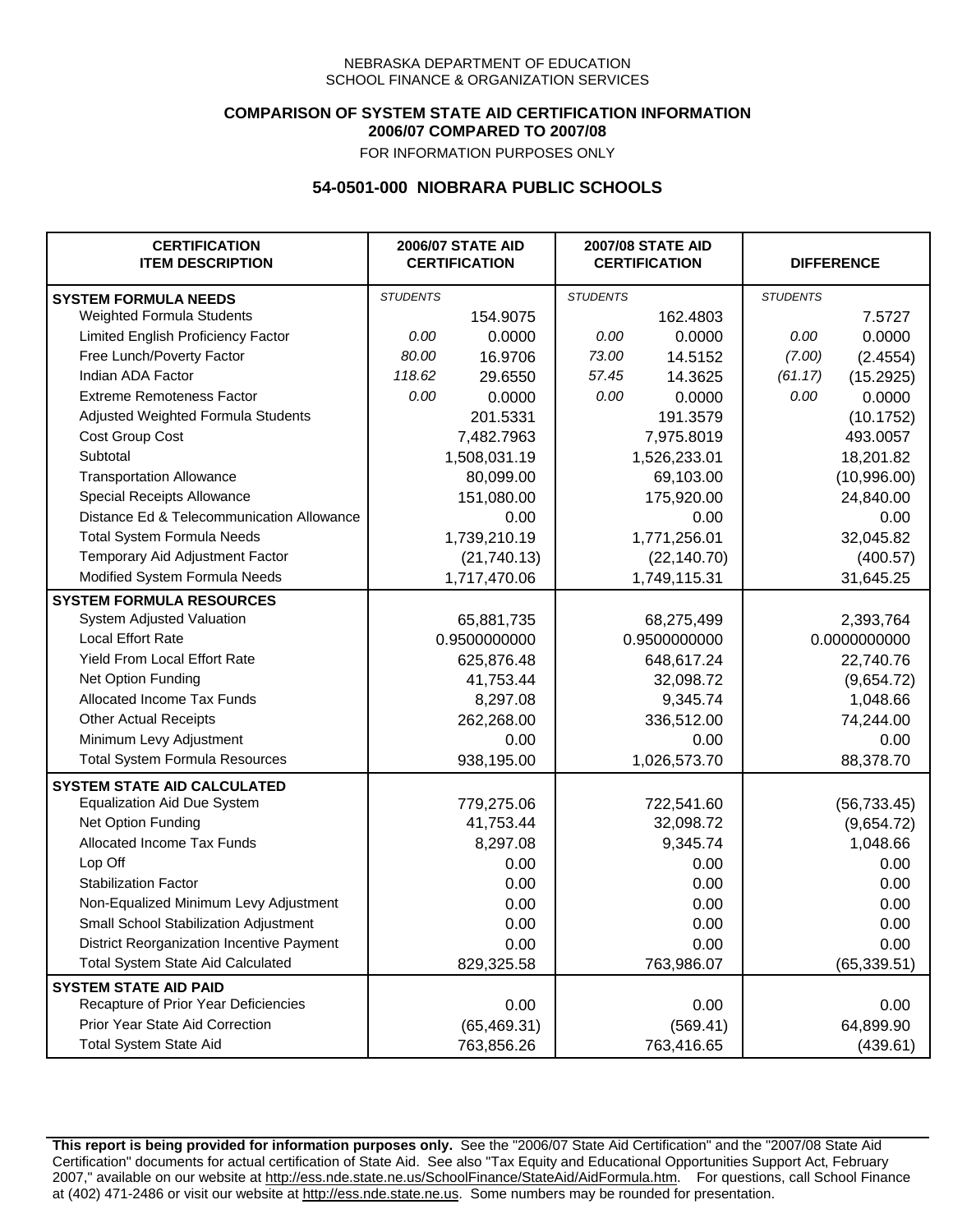### **COMPARISON OF SYSTEM STATE AID CERTIFICATION INFORMATION 2006/07 COMPARED TO 2007/08**

FOR INFORMATION PURPOSES ONLY

## **54-0505-000 SANTEE COMMUNITY SCHOOLS**

| <b>CERTIFICATION</b><br><b>ITEM DESCRIPTION</b> | <b>2006/07 STATE AID</b><br><b>CERTIFICATION</b> |              | <b>2007/08 STATE AID</b><br><b>CERTIFICATION</b> |              | <b>DIFFERENCE</b> |              |  |
|-------------------------------------------------|--------------------------------------------------|--------------|--------------------------------------------------|--------------|-------------------|--------------|--|
| <b>SYSTEM FORMULA NEEDS</b>                     | <b>STUDENTS</b>                                  |              | <b>STUDENTS</b>                                  |              | <b>STUDENTS</b>   |              |  |
| Weighted Formula Students                       |                                                  | 178.6326     |                                                  | 173.3739     |                   | (5.2587)     |  |
| Limited English Proficiency Factor              | 0.00                                             | 0.0000       | 0.00                                             | 0.0000       | 0.00              | 0.0000       |  |
| Free Lunch/Poverty Factor                       | 94.00                                            | 19.9312      | 100.00                                           | 21.8081      | 6.00              | 1.8769       |  |
| Indian ADA Factor                               | 68.71                                            | 17.1775      | 129.32                                           | 32.3300      | 60.61             | 15.1525      |  |
| <b>Extreme Remoteness Factor</b>                | 0.00                                             | 0.0000       | 0.00                                             | 0.0000       | 0.00              | 0.0000       |  |
| Adjusted Weighted Formula Students              |                                                  | 215.7412     |                                                  | 227.5120     |                   | 11.7707      |  |
| Cost Group Cost                                 |                                                  | 5,885.1564   |                                                  | 6,193.4495   |                   | 308.2931     |  |
| Subtotal                                        |                                                  | 1,269,670.95 |                                                  | 1,409,083.86 |                   | 139,412.91   |  |
| <b>Transportation Allowance</b>                 |                                                  | 7,291.62     |                                                  | 8,191.56     |                   | 899.94       |  |
| Special Receipts Allowance                      |                                                  | 191,191.00   |                                                  | 214,700.00   |                   | 23,509.00    |  |
| Distance Ed & Telecommunication Allowance       |                                                  | 0.00         |                                                  | 0.00         |                   | 0.00         |  |
| <b>Total System Formula Needs</b>               |                                                  | 1,468,153.57 | 1,631,975.42                                     |              | 163,821.85        |              |  |
| Temporary Aid Adjustment Factor                 |                                                  | (18, 351.92) |                                                  | (20, 399.69) |                   | (2,047.77)   |  |
| Modified System Formula Needs                   |                                                  | 1,449,801.65 |                                                  | 1,611,575.73 |                   | 161,774.08   |  |
| <b>SYSTEM FORMULA RESOURCES</b>                 |                                                  |              |                                                  |              |                   |              |  |
| System Adjusted Valuation                       |                                                  | 2,489,945    |                                                  | 2,611,195    |                   | 121,250      |  |
| <b>Local Effort Rate</b>                        |                                                  | 0.9500000000 |                                                  | 0.9500000000 |                   | 0.0000000000 |  |
| Yield From Local Effort Rate                    |                                                  | 23,654.48    | 24,806.35                                        |              | 1,151.88          |              |  |
| Net Option Funding                              |                                                  | 0.00         | 0.00                                             |              | 0.00              |              |  |
| Allocated Income Tax Funds                      |                                                  | 0.00         | 0.00                                             |              | 0.00              |              |  |
| <b>Other Actual Receipts</b>                    |                                                  | 361,375.00   | 318,767.00                                       |              | (42,608.00)       |              |  |
| Minimum Levy Adjustment                         |                                                  | 0.00         |                                                  | 0.00         |                   | 0.00         |  |
| <b>Total System Formula Resources</b>           |                                                  | 385,029.48   |                                                  | 343,573.35   |                   | (41, 456.13) |  |
| <b>SYSTEM STATE AID CALCULATED</b>              |                                                  |              |                                                  |              |                   |              |  |
| <b>Equalization Aid Due System</b>              |                                                  | 1,064,772.17 |                                                  | 1,268,002.38 |                   | 203,230.21   |  |
| Net Option Funding                              |                                                  | 0.00         |                                                  | 0.00         |                   | 0.00         |  |
| Allocated Income Tax Funds                      |                                                  | 0.00         |                                                  | 0.00         |                   | 0.00         |  |
| Lop Off                                         |                                                  | 0.00         |                                                  | 0.00         |                   | 0.00         |  |
| <b>Stabilization Factor</b>                     |                                                  | 0.00         |                                                  | 0.00         |                   | 0.00         |  |
| Non-Equalized Minimum Levy Adjustment           |                                                  | 0.00         |                                                  | 0.00         |                   | 0.00         |  |
| Small School Stabilization Adjustment           |                                                  | 0.00         |                                                  | 0.00         |                   | 0.00         |  |
| District Reorganization Incentive Payment       |                                                  | 0.00         |                                                  | 0.00         |                   | 0.00         |  |
| Total System State Aid Calculated               |                                                  | 1,064,772.17 |                                                  | 1,268,002.38 |                   | 203,230.21   |  |
| <b>SYSTEM STATE AID PAID</b>                    |                                                  |              |                                                  |              |                   |              |  |
| Recapture of Prior Year Deficiencies            |                                                  | 0.00         |                                                  | 0.00         |                   | 0.00         |  |
| Prior Year State Aid Correction                 |                                                  | 1,011.00     |                                                  | 15,255.50    |                   | 14,244.51    |  |
| <b>Total System State Aid</b>                   |                                                  | 1,065,783.17 |                                                  | 1,283,257.88 |                   | 217,474.72   |  |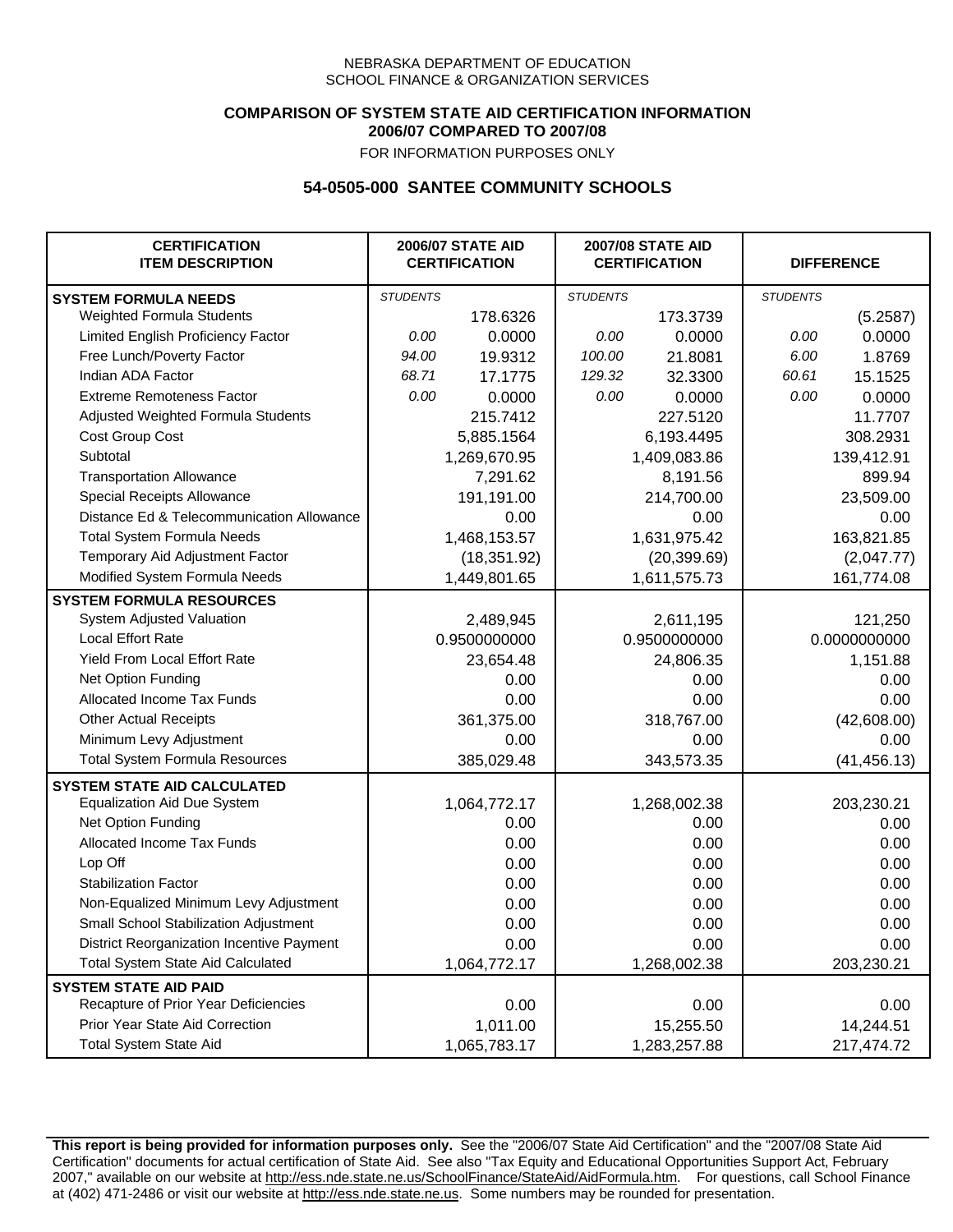### **COMPARISON OF SYSTEM STATE AID CERTIFICATION INFORMATION 2006/07 COMPARED TO 2007/08**

FOR INFORMATION PURPOSES ONLY

## **54-0576-000 WAUSA PUBLIC SCHOOLS**

| <b>CERTIFICATION</b><br><b>ITEM DESCRIPTION</b> |                 | <b>2006/07 STATE AID</b><br><b>CERTIFICATION</b> |                 | <b>2007/08 STATE AID</b><br><b>CERTIFICATION</b> |                 | <b>DIFFERENCE</b> |
|-------------------------------------------------|-----------------|--------------------------------------------------|-----------------|--------------------------------------------------|-----------------|-------------------|
| <b>SYSTEM FORMULA NEEDS</b>                     | <b>STUDENTS</b> |                                                  | <b>STUDENTS</b> |                                                  | <b>STUDENTS</b> |                   |
| Weighted Formula Students                       |                 | 244.3749                                         |                 | 229.5081                                         |                 | (14.8668)         |
| Limited English Proficiency Factor              | 0.00            | 0.0000                                           | 3.00            | 0.7500                                           | 3.00            | 0.7500            |
| Free Lunch/Poverty Factor                       | 56.00           | 6.0014                                           | 62.00           | 8.0398                                           | 6.00            | 2.0384            |
| Indian ADA Factor                               | 0.00            | 0.0000                                           | 0.00            | 0.0000                                           | 0.00            | 0.0000            |
| <b>Extreme Remoteness Factor</b>                | 0.00            | 0.0000                                           | 0.00            | 0.0000                                           | 0.00            | 0.0000            |
| Adjusted Weighted Formula Students              |                 | 250.3764                                         |                 | 238.2979                                         |                 | (12.0785)         |
| Cost Group Cost                                 |                 | 5,885.1564                                       |                 | 6,193.4495                                       |                 | 308.2931          |
| Subtotal                                        |                 | 1,473,504.17                                     |                 | 1,475,886.15                                     |                 | 2,381.98          |
| <b>Transportation Allowance</b>                 |                 | 49,320.90                                        |                 | 48,031.52                                        |                 | (1,289.38)        |
| Special Receipts Allowance                      |                 | 96,094.00                                        |                 | 85,532.00                                        |                 | (10, 562.00)      |
| Distance Ed & Telecommunication Allowance       |                 | 0.00                                             |                 | 0.00                                             |                 | 0.00              |
| <b>Total System Formula Needs</b>               |                 | 1,618,919.07                                     |                 | 1,609,449.67                                     |                 | (9,469.40)        |
| Temporary Aid Adjustment Factor                 |                 | (20, 236.49)                                     | (20, 118.12)    |                                                  | 118.37          |                   |
| Modified System Formula Needs                   |                 | 1,598,682.58                                     |                 | 1,589,331.55                                     |                 | (9,351.03)        |
| <b>SYSTEM FORMULA RESOURCES</b>                 |                 |                                                  |                 |                                                  |                 |                   |
| System Adjusted Valuation                       |                 | 103,675,779                                      |                 | 106,212,568                                      |                 | 2,536,789         |
| <b>Local Effort Rate</b>                        |                 | 0.9500000000                                     |                 | 0.9500000000                                     |                 | 0.0000000000      |
| Yield From Local Effort Rate                    |                 | 984,919.90                                       | 1,009,019.40    |                                                  | 24,099.50       |                   |
| Net Option Funding                              |                 | 0.00                                             | 0.00            |                                                  | 0.00            |                   |
| Allocated Income Tax Funds                      |                 | 0.00                                             | 0.00            |                                                  | 0.00            |                   |
| <b>Other Actual Receipts</b>                    |                 | 220,126.00                                       | 217,747.00      |                                                  | (2,379.00)      |                   |
| Minimum Levy Adjustment                         |                 | 0.00                                             |                 | 0.00                                             |                 | 0.00              |
| <b>Total System Formula Resources</b>           |                 | 1,205,045.90                                     |                 | 1,226,766.40                                     |                 | 21,720.50         |
| <b>SYSTEM STATE AID CALCULATED</b>              |                 |                                                  |                 |                                                  |                 |                   |
| <b>Equalization Aid Due System</b>              |                 | 393,636.68                                       |                 | 362,565.15                                       |                 | (31,071.53)       |
| Net Option Funding                              |                 | 0.00                                             |                 | 0.00                                             |                 | 0.00              |
| Allocated Income Tax Funds                      |                 | 0.00                                             |                 | 0.00                                             |                 | 0.00              |
| Lop Off                                         |                 | 0.00                                             |                 | 0.00                                             |                 | 0.00              |
| <b>Stabilization Factor</b>                     |                 | 0.00                                             |                 | 0.00                                             |                 | 0.00              |
| Non-Equalized Minimum Levy Adjustment           |                 | 0.00                                             |                 | 0.00                                             |                 | 0.00              |
| Small School Stabilization Adjustment           |                 | 0.00                                             |                 | 0.00                                             |                 | 0.00              |
| District Reorganization Incentive Payment       |                 | 0.00                                             |                 | 0.00                                             |                 | 0.00              |
| Total System State Aid Calculated               |                 | 393,636.68                                       |                 | 362,565.15                                       |                 | (31,071.53)       |
| <b>SYSTEM STATE AID PAID</b>                    |                 |                                                  |                 |                                                  |                 |                   |
| Recapture of Prior Year Deficiencies            |                 | 0.00                                             |                 | 0.00                                             |                 | 0.00              |
| Prior Year State Aid Correction                 |                 | 33,293.29                                        |                 | (22,056.03)                                      |                 | (55, 349.33)      |
| <b>Total System State Aid</b>                   |                 | 426,929.98                                       |                 | 340,509.12                                       |                 | (86, 420.86)      |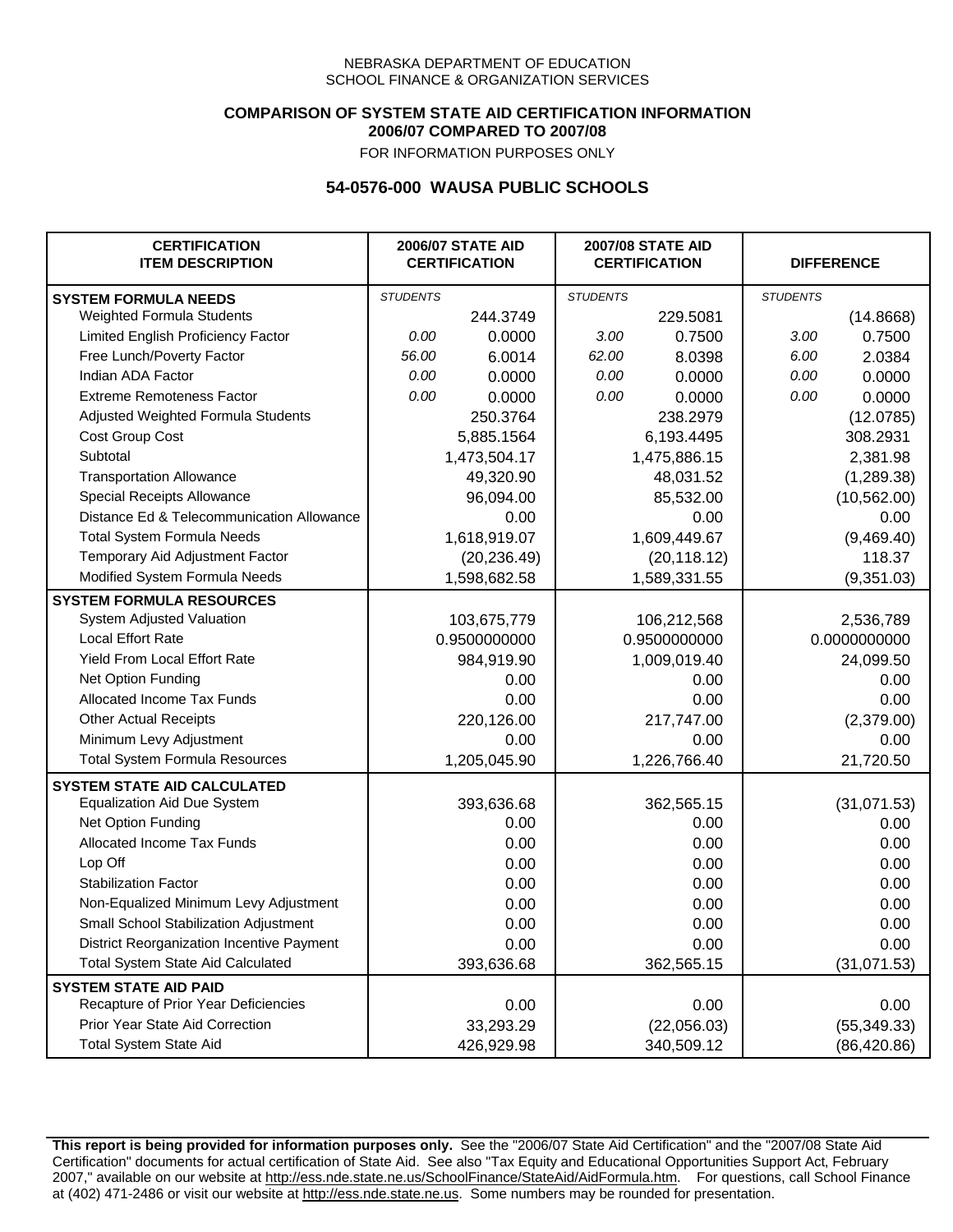### **COMPARISON OF SYSTEM STATE AID CERTIFICATION INFORMATION 2006/07 COMPARED TO 2007/08**

FOR INFORMATION PURPOSES ONLY

## **54-0586-000 BLOOMFIELD COMMUNITY SCHOOLS**

| <b>CERTIFICATION</b><br><b>ITEM DESCRIPTION</b> |                 | <b>2006/07 STATE AID</b><br><b>CERTIFICATION</b> | <b>2007/08 STATE AID</b><br><b>CERTIFICATION</b> |              | <b>DIFFERENCE</b> |               |
|-------------------------------------------------|-----------------|--------------------------------------------------|--------------------------------------------------|--------------|-------------------|---------------|
| <b>SYSTEM FORMULA NEEDS</b>                     | <b>STUDENTS</b> |                                                  | <b>STUDENTS</b>                                  |              | <b>STUDENTS</b>   |               |
| Weighted Formula Students                       |                 | 268.7729                                         |                                                  | 286.7120     |                   | 17.9391       |
| Limited English Proficiency Factor              | 0.00            | 0.0000                                           | 0.00                                             | 0.0000       | 0.00              | 0.0000        |
| Free Lunch/Poverty Factor                       | 62.00           | 6.4768                                           | 77.00                                            | 10.0385      | 15.00             | 3.5616        |
| Indian ADA Factor                               | 0.00            | 0.0000                                           | 0.00                                             | 0.0000       | 0.00              | 0.0000        |
| <b>Extreme Remoteness Factor</b>                | 0.00            | 0.0000                                           | 0.00                                             | 0.0000       | 0.00              | 0.0000        |
| Adjusted Weighted Formula Students              |                 | 275.2497                                         |                                                  | 296.7504     |                   | 21.5007       |
| Cost Group Cost                                 |                 | 5,885.1564                                       |                                                  | 6,193.4495   |                   | 308.2931      |
| Subtotal                                        |                 | 1,619,887.77                                     |                                                  | 1,837,908.71 |                   | 218,020.95    |
| <b>Transportation Allowance</b>                 |                 | 112,588.38                                       |                                                  | 113,232.92   |                   | 644.54        |
| Special Receipts Allowance                      |                 | 93,782.00                                        |                                                  | 113,753.00   |                   | 19,971.00     |
| Distance Ed & Telecommunication Allowance       |                 | 0.00                                             |                                                  | 0.00         |                   | 0.00          |
| <b>Total System Formula Needs</b>               |                 | 1,826,258.15                                     | 2,064,894.63                                     |              | 238,636.49        |               |
| Temporary Aid Adjustment Factor                 |                 | (22, 828.23)                                     | (25, 811.18)                                     |              | (2,982.96)        |               |
| Modified System Formula Needs                   |                 | 1,803,429.92                                     |                                                  | 2,039,083.45 |                   | 235,653.53    |
| <b>SYSTEM FORMULA RESOURCES</b>                 |                 |                                                  |                                                  |              |                   |               |
| System Adjusted Valuation                       |                 | 160,884,972                                      |                                                  | 164,911,304  |                   | 4,026,332     |
| <b>Local Effort Rate</b>                        |                 | 0.9500000000                                     |                                                  | 0.9500000000 |                   | 0.0000000000  |
| Yield From Local Effort Rate                    |                 | 1,528,407.23                                     | 1,566,657.39                                     |              | 38,250.15         |               |
| Net Option Funding                              |                 | 0.00                                             | 0.00                                             |              | 0.00              |               |
| Allocated Income Tax Funds                      |                 | 7,192.02                                         | 7,670.83                                         |              | 478.82            |               |
| <b>Other Actual Receipts</b>                    |                 | 293,255.26                                       |                                                  | 327,006.70   | 33,751.44         |               |
| Minimum Levy Adjustment                         |                 | 0.00                                             |                                                  | 0.00         |                   | 0.00          |
| <b>Total System Formula Resources</b>           |                 | 1,828,854.51                                     |                                                  | 1,901,334.92 |                   | 72,480.41     |
| <b>SYSTEM STATE AID CALCULATED</b>              |                 |                                                  |                                                  |              |                   |               |
| <b>Equalization Aid Due System</b>              |                 | 0.00                                             |                                                  | 137,748.53   |                   | 137,748.53    |
| Net Option Funding                              |                 | 0.00                                             |                                                  | 0.00         |                   | 0.00          |
| Allocated Income Tax Funds                      |                 | 7,192.02                                         |                                                  | 7,670.83     |                   | 478.82        |
| Lop Off                                         |                 | 0.00                                             |                                                  | 0.00         |                   | 0.00          |
| <b>Stabilization Factor</b>                     |                 | 209,128.75                                       |                                                  | 25,244.80    |                   | (183, 883.95) |
| Non-Equalized Minimum Levy Adjustment           |                 | 0.00                                             |                                                  | 0.00         |                   | 0.00          |
| Small School Stabilization Adjustment           |                 | 0.00                                             |                                                  | 0.00         |                   | 0.00          |
| District Reorganization Incentive Payment       |                 | 0.00                                             |                                                  | 0.00         |                   | 0.00          |
| <b>Total System State Aid Calculated</b>        |                 | 216,320.77                                       |                                                  | 170,664.16   |                   | (45,656.61)   |
| <b>SYSTEM STATE AID PAID</b>                    |                 |                                                  |                                                  |              |                   |               |
| Recapture of Prior Year Deficiencies            |                 | 0.00                                             |                                                  | 0.00         |                   | 0.00          |
| Prior Year State Aid Correction                 |                 | 37,936.72                                        |                                                  | 0.00         |                   | (37, 936.72)  |
| <b>Total System State Aid</b>                   |                 | 254,257.49                                       |                                                  | 170,664.16   |                   | (83, 593.33)  |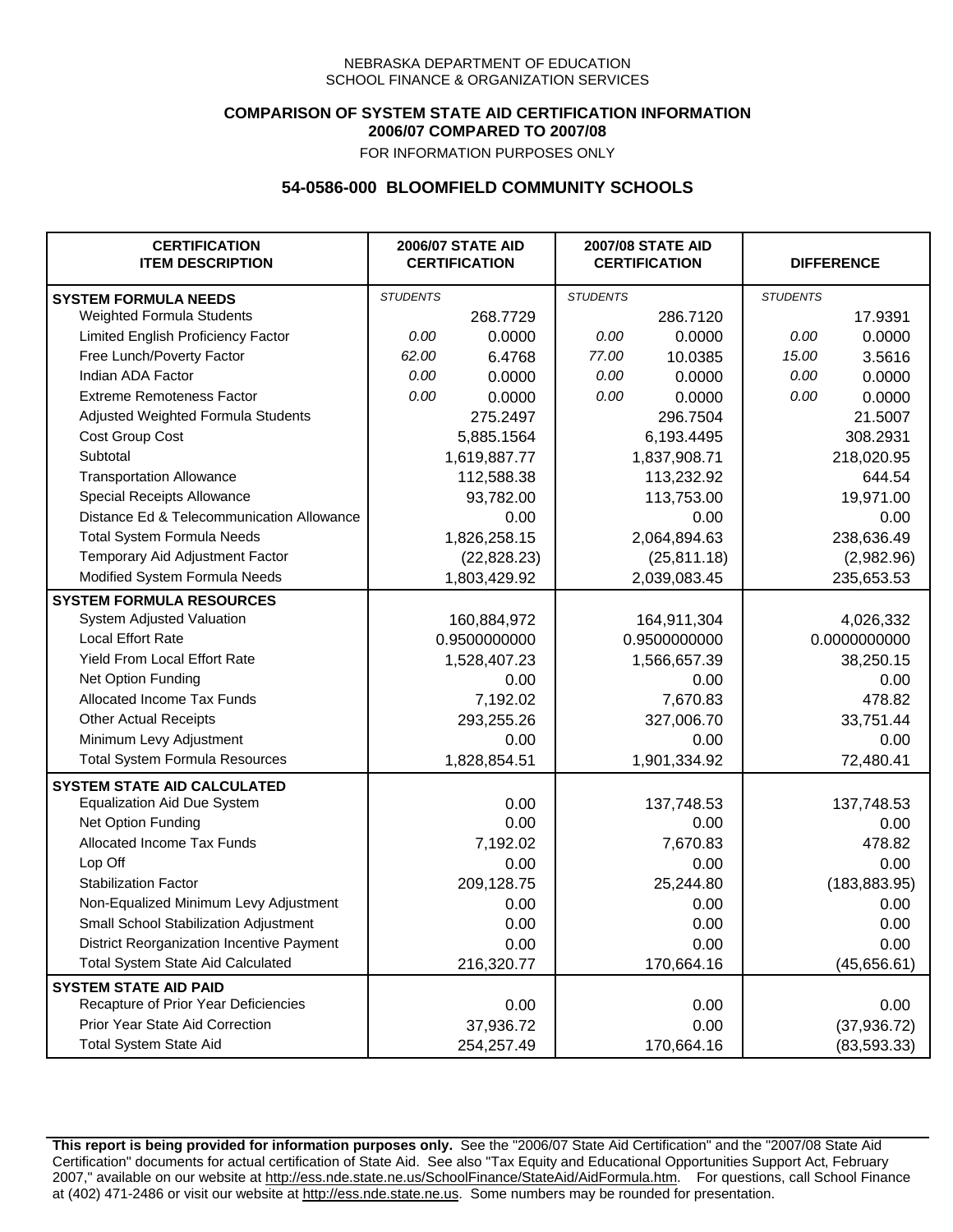### **COMPARISON OF SYSTEM STATE AID CERTIFICATION INFORMATION 2006/07 COMPARED TO 2007/08**

FOR INFORMATION PURPOSES ONLY

## **55-0001-000 LINCOLN PUBLIC SCHOOLS**

| <b>CERTIFICATION</b><br><b>ITEM DESCRIPTION</b> |                 | <b>2006/07 STATE AID</b><br><b>CERTIFICATION</b> |                 | <b>2007/08 STATE AID</b><br><b>CERTIFICATION</b> |                  | <b>DIFFERENCE</b> |  |
|-------------------------------------------------|-----------------|--------------------------------------------------|-----------------|--------------------------------------------------|------------------|-------------------|--|
| <b>SYSTEM FORMULA NEEDS</b>                     | <b>STUDENTS</b> |                                                  | <b>STUDENTS</b> |                                                  | <b>STUDENTS</b>  |                   |  |
| Weighted Formula Students                       |                 | 35,282.8948                                      |                 | 35,986.4390                                      |                  | 703.5443          |  |
| Limited English Proficiency Factor              | 2,170.00        | 542.5000                                         | 2,802.00        | 700.5000                                         | 632.00           | 158.0000          |  |
| Free Lunch/Poverty Factor                       | 8,175.00        | 867.7265                                         | 8,577.00        | 946.3921                                         | 402.00           | 78.6656           |  |
| Indian ADA Factor                               | 0.00            | 0.0000                                           | 0.00            | 0.0000                                           | 0.00             | 0.0000            |  |
| <b>Extreme Remoteness Factor</b>                | 0.00            | 0.0000                                           | 0.00            | 0.0000                                           | 0.00             | 0.0000            |  |
| Adjusted Weighted Formula Students              |                 | 36,693.1213                                      |                 | 37,633.3311                                      |                  | 940.2098          |  |
| <b>Cost Group Cost</b>                          |                 | 5,885.1564                                       |                 | 6,193.4495                                       |                  | 308.2931          |  |
| Subtotal                                        |                 | 215,944,757.77                                   |                 | 233,080,134.69                                   |                  | 17, 135, 376. 92  |  |
| <b>Transportation Allowance</b>                 |                 | 1,708,375.21                                     |                 | 1,971,367.71                                     |                  | 262,992.50        |  |
| Special Receipts Allowance                      |                 | 24,433,264.81                                    |                 | 23,168,828.20                                    |                  | (1,264,436.60)    |  |
| Distance Ed & Telecommunication Allowance       |                 | 0.00                                             |                 | 0.00                                             |                  | 0.00              |  |
| <b>Total System Formula Needs</b>               |                 | 242,086,397.78                                   |                 | 258,220,330.60                                   |                  | 16,133,932.82     |  |
| Temporary Aid Adjustment Factor                 |                 | (3,026,079.97)                                   | (3,227,754.13)  |                                                  | (201, 674.16)    |                   |  |
| Modified System Formula Needs                   | 239,060,317.81  |                                                  | 254,992,576.47  |                                                  | 15,932,258.66    |                   |  |
| <b>SYSTEM FORMULA RESOURCES</b>                 |                 |                                                  |                 |                                                  |                  |                   |  |
| System Adjusted Valuation                       | 14,767,242,272  |                                                  |                 | 15,994,923,115                                   |                  | 1,227,680,843     |  |
| Local Effort Rate                               |                 | 0.9500000000                                     |                 | 0.9500000000                                     | 0.0000000000     |                   |  |
| Yield From Local Effort Rate                    |                 | 140,288,801.58                                   |                 | 151,951,769.59                                   |                  | 11,662,968.01     |  |
| Net Option Funding                              |                 | 0.00                                             | 0.00            |                                                  | 0.00             |                   |  |
| Allocated Income Tax Funds                      |                 | 6,030,770.57                                     | 4,851,798.18    |                                                  | (1, 178, 972.39) |                   |  |
| <b>Other Actual Receipts</b>                    |                 | 51, 153, 321. 40                                 | 51,969,994.78   |                                                  | 816,673.38       |                   |  |
| Minimum Levy Adjustment                         |                 | 0.00                                             |                 | 0.00                                             |                  | 0.00              |  |
| <b>Total System Formula Resources</b>           |                 | 197,472,893.56                                   |                 | 208,773,562.56                                   |                  | 11,300,669.00     |  |
| <b>SYSTEM STATE AID CALCULATED</b>              |                 |                                                  |                 |                                                  |                  |                   |  |
| <b>Equalization Aid Due System</b>              |                 | 41,587,424.25                                    |                 | 46,219,013.91                                    |                  | 4,631,589.66      |  |
| Net Option Funding                              |                 | 0.00                                             |                 | 0.00                                             |                  | 0.00              |  |
| <b>Allocated Income Tax Funds</b>               |                 | 6,030,770.57                                     |                 | 4,851,798.18                                     |                  | (1, 178, 972.39)  |  |
| Lop Off                                         |                 | 0.00                                             |                 | 0.00                                             |                  | 0.00              |  |
| <b>Stabilization Factor</b>                     |                 | 0.00                                             |                 | 0.00                                             |                  | 0.00              |  |
| Non-Equalized Minimum Levy Adjustment           |                 | 0.00                                             |                 | 0.00                                             |                  | 0.00              |  |
| Small School Stabilization Adjustment           |                 | 0.00                                             |                 | 0.00                                             |                  | 0.00              |  |
| District Reorganization Incentive Payment       |                 | 0.00                                             |                 | 0.00                                             |                  | 0.00              |  |
| <b>Total System State Aid Calculated</b>        |                 | 47,618,194.82                                    |                 | 51,070,812.09                                    |                  | 3,452,617.27      |  |
| <b>SYSTEM STATE AID PAID</b>                    |                 |                                                  |                 |                                                  |                  |                   |  |
| Recapture of Prior Year Deficiencies            |                 | 0.00                                             |                 | 0.00                                             |                  | 0.00              |  |
| Prior Year State Aid Correction                 |                 | 73,661.09                                        |                 | 291,095.96                                       |                  | 217,434.87        |  |
| <b>Total System State Aid</b>                   |                 | 47,691,855.91                                    |                 | 51,361,908.05                                    | 3,670,052.14     |                   |  |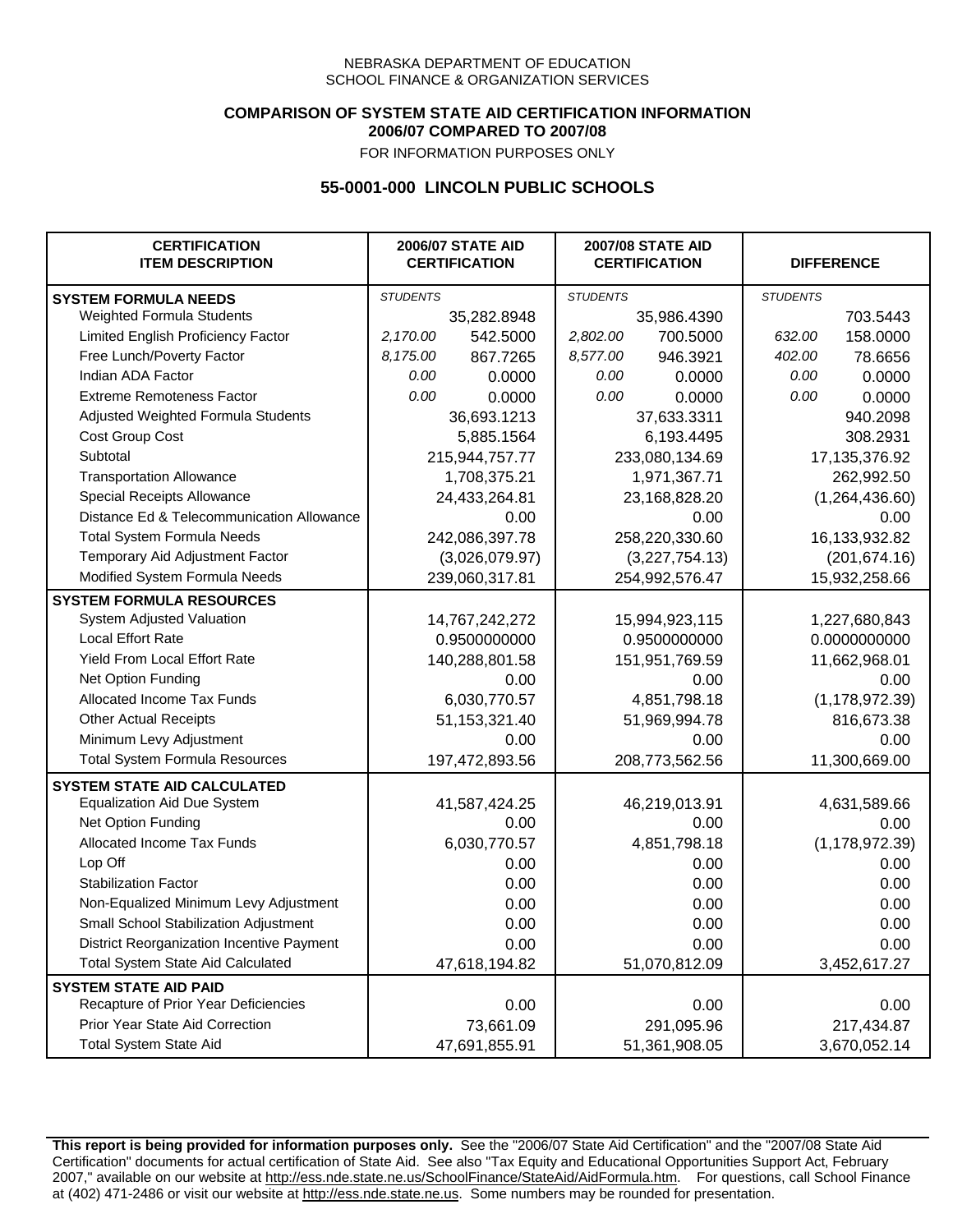### **COMPARISON OF SYSTEM STATE AID CERTIFICATION INFORMATION 2006/07 COMPARED TO 2007/08**

FOR INFORMATION PURPOSES ONLY

# **55-0145-000 WAVERLY SCHOOL DISTRICT 145**

| <b>CERTIFICATION</b><br><b>ITEM DESCRIPTION</b> |                 | <b>2006/07 STATE AID</b><br><b>CERTIFICATION</b> | <b>2007/08 STATE AID</b><br><b>CERTIFICATION</b> |               |                 | <b>DIFFERENCE</b> |
|-------------------------------------------------|-----------------|--------------------------------------------------|--------------------------------------------------|---------------|-----------------|-------------------|
| <b>SYSTEM FORMULA NEEDS</b>                     | <b>STUDENTS</b> |                                                  | <b>STUDENTS</b>                                  |               | <b>STUDENTS</b> |                   |
| Weighted Formula Students                       |                 | 1,904.0666                                       |                                                  | 1,931.0126    |                 | 26.9459           |
| Limited English Proficiency Factor              | 40.00           | 10.0000                                          | 40.00                                            | 10.0000       | 0.00            | 0.0000            |
| Free Lunch/Poverty Factor                       | 182.00          | 5.9082                                           | 176.00                                           | 5.1186        | (6.00)          | (0.7896)          |
| Indian ADA Factor                               | 0.00            | 0.0000                                           | 0.00                                             | 0.0000        | 0.00            | 0.0000            |
| <b>Extreme Remoteness Factor</b>                | 0.00            | 0.0000                                           | 0.00                                             | 0.0000        | 0.00            | 0.0000            |
| Adjusted Weighted Formula Students              |                 | 1,919.9748                                       |                                                  | 1,946.1312    |                 | 26.1563           |
| Cost Group Cost                                 |                 | 5,885.1564                                       |                                                  | 6,193.4495    |                 | 308.2931          |
| Subtotal                                        |                 | 11,299,352.26                                    |                                                  | 12,053,265.04 |                 | 753,912.78        |
| <b>Transportation Allowance</b>                 |                 | 437,141.30                                       |                                                  | 433,700.68    |                 | (3,440.62)        |
| Special Receipts Allowance                      |                 | 1,542,270.74                                     |                                                  | 1,326,370.28  |                 | (215,900.46)      |
| Distance Ed & Telecommunication Allowance       |                 | 0.00                                             |                                                  | 0.00          |                 | 0.00              |
| <b>Total System Formula Needs</b>               |                 | 13,278,764.30                                    |                                                  | 13,813,336.00 | 534,571.70      |                   |
| Temporary Aid Adjustment Factor                 |                 | (165, 984.55)                                    | (172, 666.70)                                    |               | (6,682.15)      |                   |
| Modified System Formula Needs                   |                 | 13,112,779.75                                    |                                                  | 13,640,669.30 |                 | 527,889.55        |
| <b>SYSTEM FORMULA RESOURCES</b>                 |                 |                                                  |                                                  |               |                 |                   |
| System Adjusted Valuation                       |                 | 983,353,924                                      |                                                  | 1,065,975,056 |                 | 82,621,132        |
| <b>Local Effort Rate</b>                        |                 | 0.9500000000                                     |                                                  | 0.9500000000  | 0.0000000000    |                   |
| Yield From Local Effort Rate                    |                 | 9,341,862.28                                     |                                                  | 10,126,763.03 |                 | 784,900.75        |
| Net Option Funding                              |                 | 0.00                                             | 0.00                                             |               | 0.00            |                   |
| Allocated Income Tax Funds                      |                 | 86,777.91                                        | 102,131.76                                       |               | 15,353.85       |                   |
| <b>Other Actual Receipts</b>                    |                 | 2,856,034.77                                     | 2,680,444.84                                     |               | (175, 589.93)   |                   |
| Minimum Levy Adjustment                         |                 | 0.00                                             |                                                  | 0.00          |                 | 0.00              |
| <b>Total System Formula Resources</b>           |                 | 12,284,674.96                                    |                                                  | 12,909,339.63 |                 | 624,664.67        |
| <b>SYSTEM STATE AID CALCULATED</b>              |                 |                                                  |                                                  |               |                 |                   |
| <b>Equalization Aid Due System</b>              |                 | 828,104.79                                       |                                                  | 731,329.67    |                 | (96, 775.12)      |
| Net Option Funding                              |                 | 0.00                                             |                                                  | 0.00          |                 | 0.00              |
| Allocated Income Tax Funds                      |                 | 86,777.91                                        |                                                  | 102,131.76    |                 | 15,353.85         |
| Lop Off                                         |                 | 0.00                                             |                                                  | 0.00          |                 | 0.00              |
| <b>Stabilization Factor</b>                     |                 | 0.00                                             |                                                  | 0.00          |                 | 0.00              |
| Non-Equalized Minimum Levy Adjustment           |                 | 0.00                                             |                                                  | 0.00          |                 | 0.00              |
| Small School Stabilization Adjustment           |                 | 0.00                                             |                                                  | 0.00          |                 | 0.00              |
| District Reorganization Incentive Payment       |                 | 0.00                                             |                                                  | 0.00          |                 | 0.00              |
| <b>Total System State Aid Calculated</b>        |                 | 914,882.70                                       |                                                  | 833,461.43    |                 | (81, 421.27)      |
| <b>SYSTEM STATE AID PAID</b>                    |                 |                                                  |                                                  |               |                 |                   |
| Recapture of Prior Year Deficiencies            |                 | 0.00                                             |                                                  | 0.00          |                 | 0.00              |
| Prior Year State Aid Correction                 |                 | (161, 646.13)                                    |                                                  | 13,693.04     |                 | 175,339.17        |
| <b>Total System State Aid</b>                   |                 | 753,236.58                                       |                                                  | 847, 154. 47  |                 | 93,917.90         |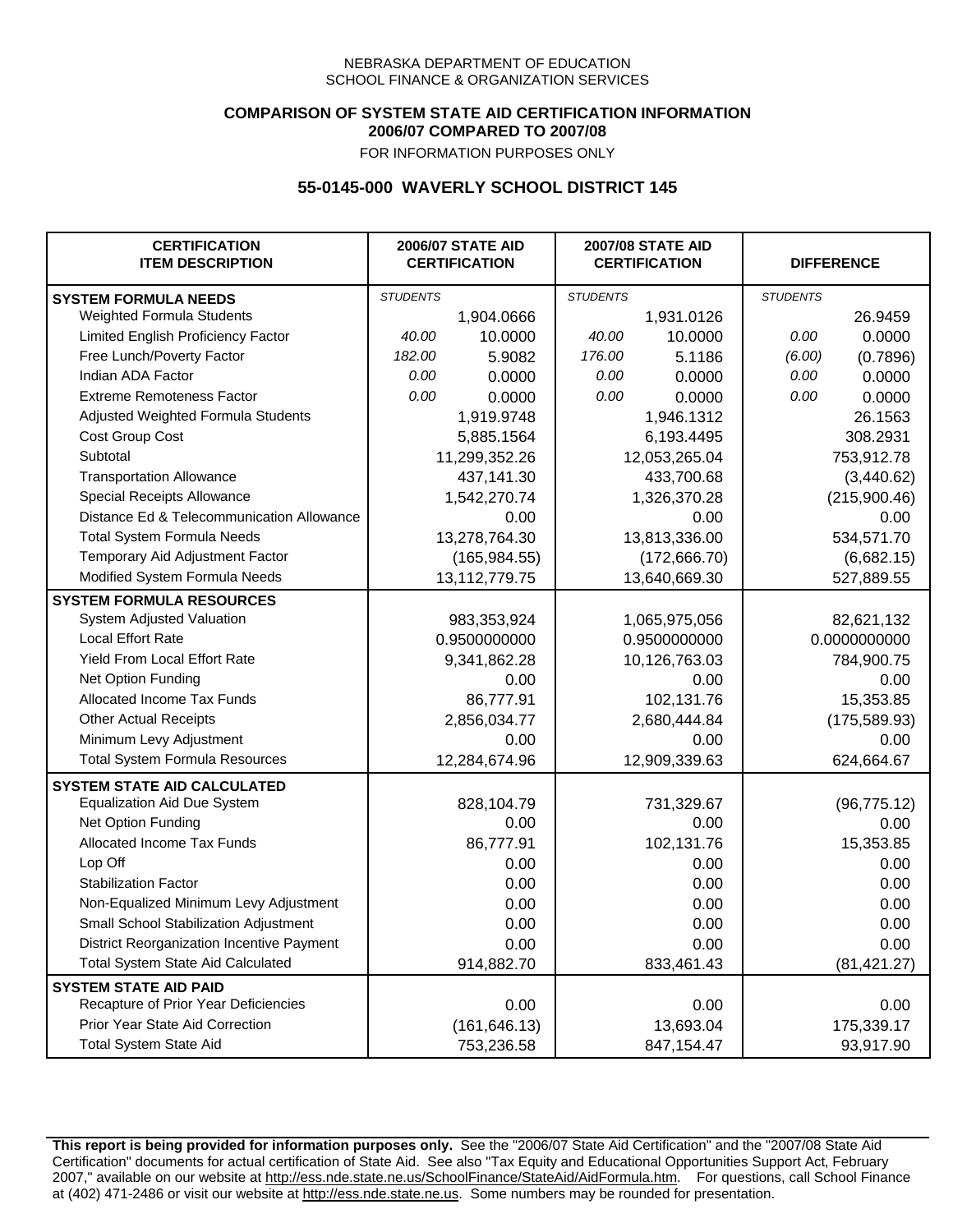### **COMPARISON OF SYSTEM STATE AID CERTIFICATION INFORMATION 2006/07 COMPARED TO 2007/08**

FOR INFORMATION PURPOSES ONLY

## **55-0148-000 MALCOLM PUBLIC SCHOOLS**

| <b>CERTIFICATION</b><br><b>ITEM DESCRIPTION</b> |                 | <b>2006/07 STATE AID</b><br><b>CERTIFICATION</b> | <b>2007/08 STATE AID</b><br><b>CERTIFICATION</b> |              | <b>DIFFERENCE</b> |               |
|-------------------------------------------------|-----------------|--------------------------------------------------|--------------------------------------------------|--------------|-------------------|---------------|
| <b>SYSTEM FORMULA NEEDS</b>                     | <b>STUDENTS</b> |                                                  | <b>STUDENTS</b>                                  |              | <b>STUDENTS</b>   |               |
| Weighted Formula Students                       |                 | 551.6886                                         |                                                  | 528.1314     |                   | (23.5572)     |
| Limited English Proficiency Factor              | 0.00            | 0.0000                                           | 0.00                                             | 0.0000       | 0.00              | 0.0000        |
| Free Lunch/Poverty Factor                       | 32.00           | 0.4149                                           | 31.00                                            | 0.4135       | (1.00)            | (0.0014)      |
| Indian ADA Factor                               | 0.00            | 0.0000                                           | 0.00                                             | 0.0000       | 0.00              | 0.0000        |
| <b>Extreme Remoteness Factor</b>                | 0.00            | 0.0000                                           | 0.00                                             | 0.0000       | 0.00              | 0.0000        |
| Adjusted Weighted Formula Students              |                 | 552.1035                                         |                                                  | 528.5449     |                   | (23.5586)     |
| Cost Group Cost                                 |                 | 5,885.1564                                       |                                                  | 6,193.4495   |                   | 308.2931      |
| Subtotal                                        |                 | 3,249,215.31                                     |                                                  | 3,273,516.03 |                   | 24,300.72     |
| <b>Transportation Allowance</b>                 |                 | 82,461.74                                        |                                                  | 87,290.36    |                   | 4,828.62      |
| Special Receipts Allowance                      |                 | 244,475.00                                       |                                                  | 266,869.00   |                   | 22,394.00     |
| Distance Ed & Telecommunication Allowance       |                 | 0.00                                             |                                                  | 0.00         |                   | 0.00          |
| <b>Total System Formula Needs</b>               |                 | 3,576,152.05                                     |                                                  | 3,627,675.39 |                   | 51,523.34     |
| Temporary Aid Adjustment Factor                 |                 | (44, 701.90)                                     |                                                  | (45, 345.94) |                   | (644.04)      |
| Modified System Formula Needs                   |                 | 3,531,450.15                                     |                                                  | 3,582,329.45 |                   | 50,879.30     |
| <b>SYSTEM FORMULA RESOURCES</b>                 |                 |                                                  |                                                  |              |                   |               |
| System Adjusted Valuation                       |                 | 180,606,412                                      |                                                  | 191,491,942  |                   | 10,885,530    |
| <b>Local Effort Rate</b>                        |                 | 0.9500000000                                     |                                                  | 0.9500000000 |                   | 0.0000000000  |
| Yield From Local Effort Rate                    |                 | 1,715,760.91                                     |                                                  | 1,819,173.45 |                   | 103,412.54    |
| Net Option Funding                              |                 | 527,344.87                                       |                                                  | 493,857.69   |                   | (33, 487.18)  |
| Allocated Income Tax Funds                      |                 | 61,184.41                                        |                                                  | 61,844.14    |                   | 659.72        |
| <b>Other Actual Receipts</b>                    |                 | 527,954.86                                       |                                                  | 589,948.48   | 61,993.62         |               |
| Minimum Levy Adjustment                         |                 | 0.00                                             |                                                  | 0.00         |                   | 0.00          |
| <b>Total System Formula Resources</b>           |                 | 2,832,245.05                                     |                                                  | 2,964,823.75 |                   | 132,578.70    |
| <b>SYSTEM STATE AID CALCULATED</b>              |                 |                                                  |                                                  |              |                   |               |
| <b>Equalization Aid Due System</b>              |                 | 699,205.09                                       |                                                  | 617,505.70   |                   | (81,699.40)   |
| Net Option Funding                              |                 | 527,344.87                                       |                                                  | 493,857.69   |                   | (33, 487.18)  |
| <b>Allocated Income Tax Funds</b>               |                 | 61,184.41                                        |                                                  | 61,844.14    |                   | 659.72        |
| Lop Off                                         |                 | 0.00                                             |                                                  | 0.00         |                   | 0.00          |
| <b>Stabilization Factor</b>                     |                 | 0.00                                             |                                                  | 0.00         |                   | 0.00          |
| Non-Equalized Minimum Levy Adjustment           |                 | 0.00                                             |                                                  | 0.00         |                   | 0.00          |
| Small School Stabilization Adjustment           |                 | 0.00                                             |                                                  | 0.00         |                   | 0.00          |
| District Reorganization Incentive Payment       |                 | 0.00                                             |                                                  | 0.00         |                   | 0.00          |
| Total System State Aid Calculated               |                 | 1,287,734.37                                     |                                                  | 1,173,207.52 |                   | (114, 526.85) |
| <b>SYSTEM STATE AID PAID</b>                    |                 |                                                  |                                                  |              |                   |               |
| Recapture of Prior Year Deficiencies            |                 | 0.00                                             |                                                  | 0.00         |                   | 0.00          |
| Prior Year State Aid Correction                 |                 | 2,761.34                                         |                                                  | (19, 491.88) |                   | (22, 253.22)  |
| <b>Total System State Aid</b>                   |                 | 1,290,495.72                                     |                                                  | 1,153,715.64 |                   | (136,780.08)  |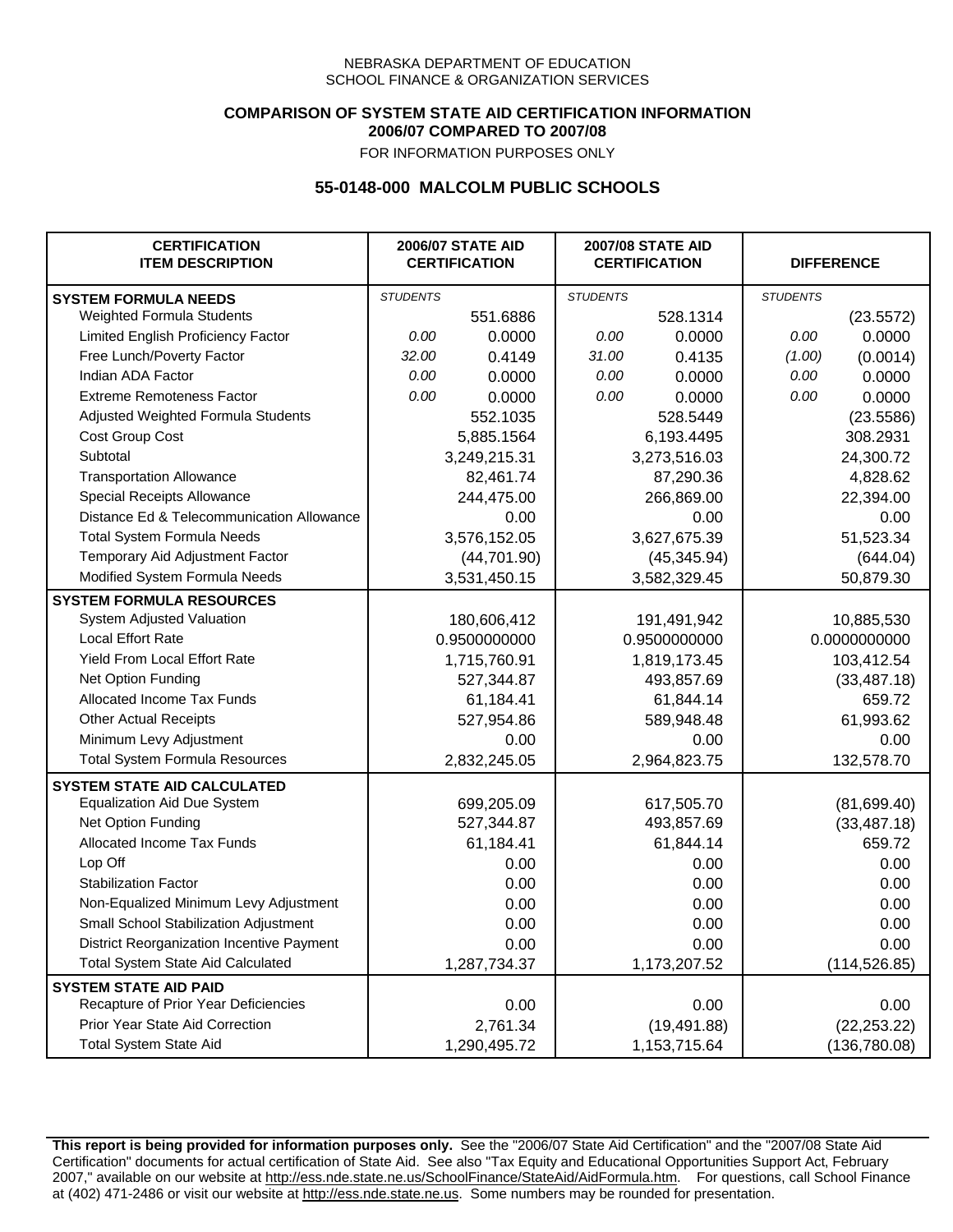### **COMPARISON OF SYSTEM STATE AID CERTIFICATION INFORMATION 2006/07 COMPARED TO 2007/08**

FOR INFORMATION PURPOSES ONLY

## **55-0160-000 NORRIS SCHOOL DIST 160**

| <b>CERTIFICATION</b><br><b>ITEM DESCRIPTION</b> |                 | <b>2006/07 STATE AID</b><br><b>CERTIFICATION</b> | <b>2007/08 STATE AID</b><br><b>CERTIFICATION</b> |               |                 | <b>DIFFERENCE</b> |
|-------------------------------------------------|-----------------|--------------------------------------------------|--------------------------------------------------|---------------|-----------------|-------------------|
| <b>SYSTEM FORMULA NEEDS</b>                     | <b>STUDENTS</b> |                                                  | <b>STUDENTS</b>                                  |               | <b>STUDENTS</b> |                   |
| Weighted Formula Students                       |                 | 2,070.0595                                       |                                                  | 2,190.6760    |                 | 120.6165          |
| Limited English Proficiency Factor              | 6.00            | 1.5000                                           | 5.00                                             | 1.2500        | (1.00)          | (0.2500)          |
| Free Lunch/Poverty Factor                       | 89.00           | 0.0000                                           | 81.00                                            | 0.0000        | (8.00)          | 0.0000            |
| Indian ADA Factor                               | 0.00            | 0.0000                                           | 0.00                                             | 0.0000        | 0.00            | 0.0000            |
| <b>Extreme Remoteness Factor</b>                | 0.00            | 0.0000                                           | 0.00                                             | 0.0000        | 0.00            | 0.0000            |
| Adjusted Weighted Formula Students              |                 | 2,071.5595                                       |                                                  | 2,191.9260    |                 | 120.3665          |
| Cost Group Cost                                 |                 | 5,885.1564                                       |                                                  | 6,193.4495    |                 | 308.2931          |
| Subtotal                                        |                 | 12,191,451.40                                    |                                                  | 13,575,582.92 |                 | 1,384,131.52      |
| <b>Transportation Allowance</b>                 |                 | 457,767.88                                       |                                                  | 491,866.75    |                 | 34,098.87         |
| Special Receipts Allowance                      |                 | 845,238.34                                       |                                                  | 883,724.11    |                 | 38,485.77         |
| Distance Ed & Telecommunication Allowance       |                 | 0.00                                             |                                                  | 0.00          |                 | 0.00              |
| <b>Total System Formula Needs</b>               |                 | 13,494,457.63                                    | 14,951,173.78                                    |               | 1,456,716.16    |                   |
| Temporary Aid Adjustment Factor                 |                 | (168, 680.72)                                    | (186, 889.67)                                    |               | (18, 208.95)    |                   |
| Modified System Formula Needs                   | 13,325,776.91   |                                                  | 14,764,284.11                                    |               | 1,438,507.20    |                   |
| <b>SYSTEM FORMULA RESOURCES</b>                 |                 |                                                  |                                                  |               |                 |                   |
| System Adjusted Valuation                       |                 | 683,021,213                                      |                                                  | 754,391,684   |                 | 71,370,471        |
| <b>Local Effort Rate</b>                        |                 | 0.9500000000                                     |                                                  | 0.9500000000  |                 | 0.0000000000      |
| <b>Yield From Local Effort Rate</b>             |                 | 6,488,701.52                                     |                                                  | 7,166,721.00  |                 | 678,019.47        |
| Net Option Funding                              |                 | 0.00                                             | 177,471.60                                       |               | 177,471.60      |                   |
| Allocated Income Tax Funds                      |                 | 79,980.42                                        | 211,482.53                                       |               | 131,502.11      |                   |
| <b>Other Actual Receipts</b>                    |                 | 1,878,474.80                                     | 1,922,146.48                                     |               | 43,671.68       |                   |
| Minimum Levy Adjustment                         |                 | 0.00                                             |                                                  | 0.00          |                 | 0.00              |
| <b>Total System Formula Resources</b>           |                 | 8,447,156.74                                     |                                                  | 9,477,821.60  |                 | 1,030,664.86      |
| <b>SYSTEM STATE AID CALCULATED</b>              |                 |                                                  |                                                  |               |                 |                   |
| <b>Equalization Aid Due System</b>              |                 | 4,878,620.16                                     |                                                  | 5,286,462.51  |                 | 407,842.34        |
| Net Option Funding                              |                 | 0.00                                             |                                                  | 177,471.60    |                 | 177,471.60        |
| Allocated Income Tax Funds                      |                 | 79,980.42                                        |                                                  | 211,482.53    |                 | 131,502.11        |
| Lop Off                                         |                 | 0.00                                             |                                                  | 0.00          |                 | 0.00              |
| <b>Stabilization Factor</b>                     |                 | 0.00                                             |                                                  | 0.00          |                 | 0.00              |
| Non-Equalized Minimum Levy Adjustment           |                 | 0.00                                             |                                                  | 0.00          |                 | 0.00              |
| <b>Small School Stabilization Adjustment</b>    |                 | 0.00                                             |                                                  | 0.00          |                 | 0.00              |
| District Reorganization Incentive Payment       |                 | 0.00                                             |                                                  | 0.00          |                 | 0.00              |
| <b>Total System State Aid Calculated</b>        |                 | 4,958,600.58                                     |                                                  | 5,675,416.63  |                 | 716,816.05        |
| <b>SYSTEM STATE AID PAID</b>                    |                 |                                                  |                                                  |               |                 |                   |
| Recapture of Prior Year Deficiencies            |                 | 0.00                                             |                                                  | 0.00          | 0.00            |                   |
| Prior Year State Aid Correction                 |                 | (11, 158.71)                                     |                                                  | (6,051.35)    |                 | 5,107.36          |
| <b>Total System State Aid</b>                   |                 | 4,947,441.87                                     | 5,669,365.28                                     |               | 721,923.41      |                   |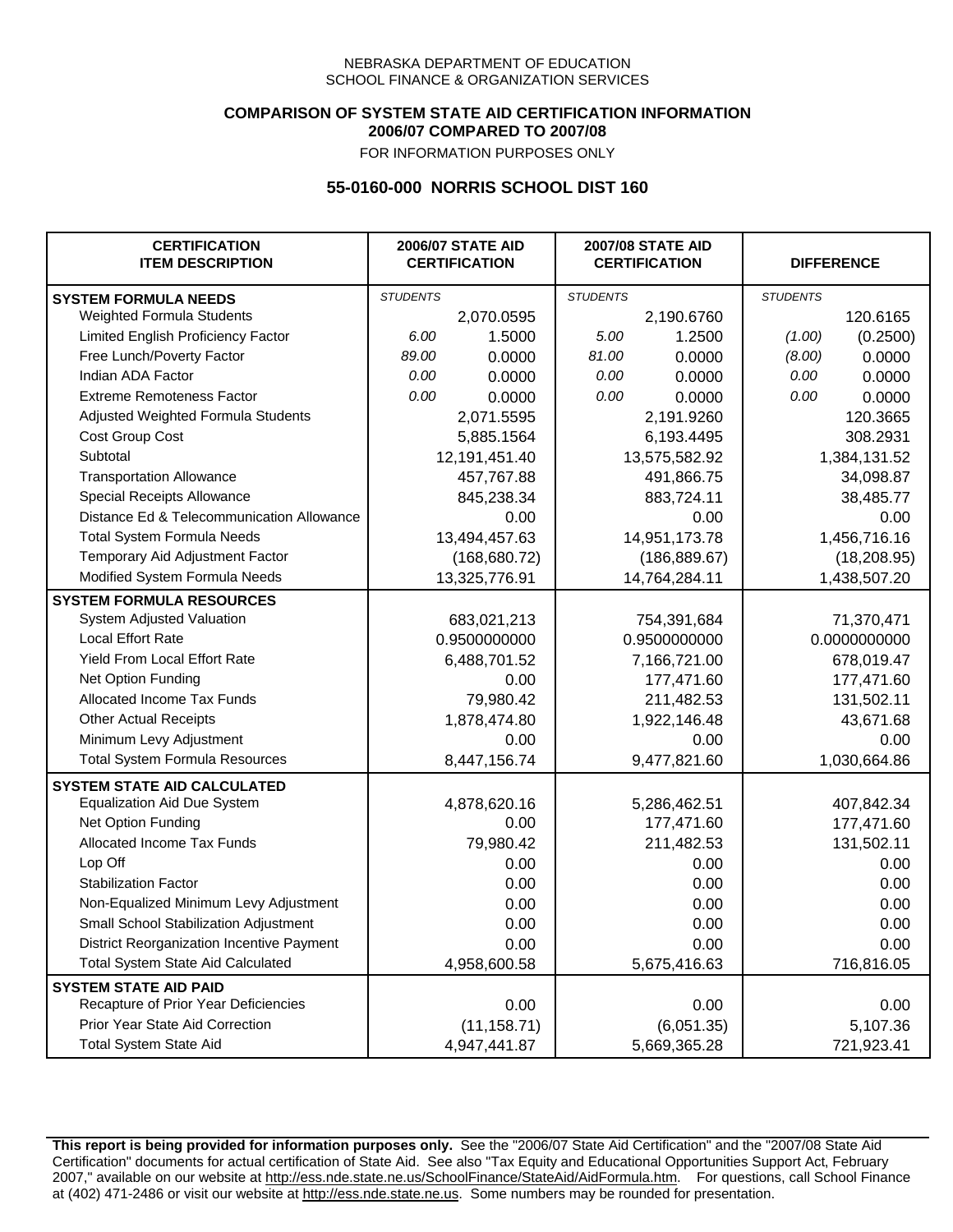### **COMPARISON OF SYSTEM STATE AID CERTIFICATION INFORMATION 2006/07 COMPARED TO 2007/08**

FOR INFORMATION PURPOSES ONLY

## **55-0161-000 RAYMOND CENTRAL PUBLIC SCHOOLS**

| <b>CERTIFICATION</b><br><b>ITEM DESCRIPTION</b> |                 | <b>2006/07 STATE AID</b><br><b>CERTIFICATION</b> | <b>2007/08 STATE AID</b><br><b>CERTIFICATION</b> |               |                 | <b>DIFFERENCE</b> |
|-------------------------------------------------|-----------------|--------------------------------------------------|--------------------------------------------------|---------------|-----------------|-------------------|
| <b>SYSTEM FORMULA NEEDS</b>                     | <b>STUDENTS</b> |                                                  | <b>STUDENTS</b>                                  |               | <b>STUDENTS</b> |                   |
| Weighted Formula Students                       |                 | 805.6734                                         |                                                  | 783.4980      |                 | (22.1754)         |
| Limited English Proficiency Factor              | 0.00            | 0.0000                                           | 1.00                                             | 0.2500        | 1.00            | 0.2500            |
| Free Lunch/Poverty Factor                       | 71.00           | 1.9568                                           | 77.00                                            | 2.6521        | 6.00            | 0.6953            |
| Indian ADA Factor                               | 0.00            | 0.0000                                           | 0.00                                             | 0.0000        | 0.00            | 0.0000            |
| <b>Extreme Remoteness Factor</b>                | 0.00            | 0.0000                                           | 0.00                                             | 0.0000        | 0.00            | 0.0000            |
| Adjusted Weighted Formula Students              |                 | 807.6301                                         |                                                  | 786.4001      |                 | (21.2300)         |
| Cost Group Cost                                 |                 | 5,885.1564                                       |                                                  | 6,193.4495    |                 | 308.2931          |
| Subtotal                                        |                 | 4,753,029.74                                     |                                                  | 4,870,529.27  |                 | 117,499.53        |
| <b>Transportation Allowance</b>                 |                 | 244,279.80                                       |                                                  | 268,943.76    |                 | 24,663.96         |
| Special Receipts Allowance                      |                 | 312,270.53                                       |                                                  | 345,975.91    |                 | 33,705.38         |
| Distance Ed & Telecommunication Allowance       |                 | 0.00                                             |                                                  | 0.00          |                 | 0.00              |
| <b>Total System Formula Needs</b>               |                 | 5,309,580.07                                     |                                                  | 5,485,448.94  |                 | 175,868.87        |
| Temporary Aid Adjustment Factor                 |                 | (66, 369.75)                                     |                                                  | (68, 568.11)  |                 | (2, 198.36)       |
| Modified System Formula Needs                   |                 | 5,243,210.32                                     |                                                  | 5,416,880.82  |                 | 173,670.51        |
| <b>SYSTEM FORMULA RESOURCES</b>                 |                 |                                                  |                                                  |               |                 |                   |
| System Adjusted Valuation                       |                 | 332,155,964                                      |                                                  | 355,262,000   |                 | 23,106,036        |
| <b>Local Effort Rate</b>                        |                 | 0.9500000000                                     |                                                  | 0.9500000000  |                 | 0.0000000000      |
| Yield From Local Effort Rate                    |                 | 3,155,481.66                                     |                                                  | 3,374,989.00  |                 | 219,507.34        |
| Net Option Funding                              |                 | 30,813.50                                        |                                                  | 0.00          |                 | (30, 813.50)      |
| Allocated Income Tax Funds                      |                 | 113,710.56                                       |                                                  | 47,888.54     |                 | (65, 822.02)      |
| <b>Other Actual Receipts</b>                    |                 | 807,484.23                                       | 846,629.09                                       |               | 39,144.86       |                   |
| Minimum Levy Adjustment                         |                 | 0.00                                             |                                                  | 0.00          |                 | 0.00              |
| <b>Total System Formula Resources</b>           |                 | 4,107,489.95                                     |                                                  | 4,269,506.63  |                 | 162,016.68        |
| <b>SYSTEM STATE AID CALCULATED</b>              |                 |                                                  |                                                  |               |                 |                   |
| <b>Equalization Aid Due System</b>              |                 | 1,135,720.37                                     |                                                  | 1,147,374.20  |                 | 11,653.83         |
| Net Option Funding                              |                 | 30,813.50                                        |                                                  | 0.00          |                 | (30, 813.50)      |
| Allocated Income Tax Funds                      |                 | 113,710.56                                       |                                                  | 47,888.54     |                 | (65, 822.02)      |
| Lop Off                                         |                 | 0.00                                             |                                                  | 0.00          |                 | 0.00              |
| <b>Stabilization Factor</b>                     |                 | 0.00                                             |                                                  | 0.00          |                 | 0.00              |
| Non-Equalized Minimum Levy Adjustment           |                 | 0.00                                             |                                                  | 0.00          |                 | 0.00              |
| Small School Stabilization Adjustment           |                 | 0.00                                             |                                                  | 0.00          |                 | 0.00              |
| District Reorganization Incentive Payment       |                 | 0.00                                             |                                                  | 0.00          |                 | 0.00              |
| <b>Total System State Aid Calculated</b>        |                 | 1,280,244.43                                     |                                                  | 1,195,262.74  |                 | (84,981.69)       |
| <b>SYSTEM STATE AID PAID</b>                    |                 |                                                  |                                                  |               |                 |                   |
| Recapture of Prior Year Deficiencies            |                 | 0.00                                             |                                                  | 0.00          |                 | 0.00              |
| Prior Year State Aid Correction                 |                 | 27,571.27                                        |                                                  | (149, 382.78) |                 | (176, 954.04)     |
| <b>Total System State Aid</b>                   |                 | 1,307,815.70                                     |                                                  | 1,045,879.96  |                 | (261, 935.73)     |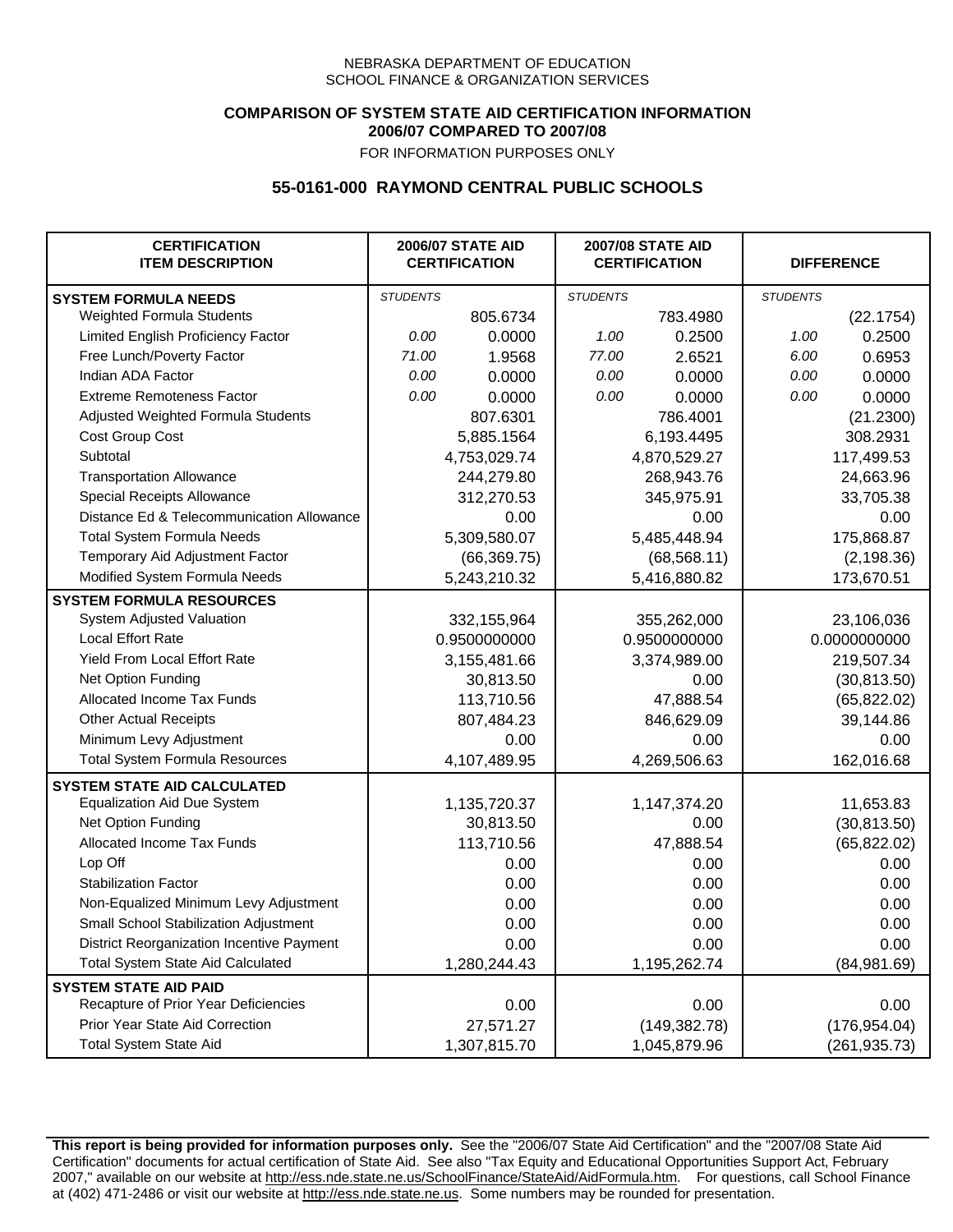### **COMPARISON OF SYSTEM STATE AID CERTIFICATION INFORMATION 2006/07 COMPARED TO 2007/08**

FOR INFORMATION PURPOSES ONLY

## **56-0001-000 NORTH PLATTE PUBLIC SCHOOLS**

| <b>CERTIFICATION</b><br><b>ITEM DESCRIPTION</b> | <b>2006/07 STATE AID</b><br><b>CERTIFICATION</b> |               | <b>2007/08 STATE AID</b><br><b>CERTIFICATION</b> |               | <b>DIFFERENCE</b> |               |
|-------------------------------------------------|--------------------------------------------------|---------------|--------------------------------------------------|---------------|-------------------|---------------|
| <b>SYSTEM FORMULA NEEDS</b>                     | <b>STUDENTS</b>                                  |               | <b>STUDENTS</b>                                  |               | <b>STUDENTS</b>   |               |
| Weighted Formula Students                       |                                                  | 4,673.4833    |                                                  | 4,727.3760    |                   | 53.8927       |
| Limited English Proficiency Factor              | 23.00                                            | 5.7500        | 29.00                                            | 7.2500        | 6.00              | 1.5000        |
| Free Lunch/Poverty Factor                       | 1,103.00                                         | 124.0974      | 1,041.00                                         | 106.5030      | (62.00)           | (17.5943)     |
| Indian ADA Factor                               | 0.00                                             | 0.0000        | 0.00                                             | 0.0000        | 0.00              | 0.0000        |
| <b>Extreme Remoteness Factor</b>                | 0.00                                             | 0.0000        | 0.00                                             | 0.0000        | 0.00              | 0.0000        |
| Adjusted Weighted Formula Students              |                                                  | 4,803.3307    |                                                  | 4,841.1290    |                   | 37.7984       |
| Cost Group Cost                                 |                                                  | 5,885.1564    |                                                  | 6,193.4495    |                   | 308.2931      |
| Subtotal                                        |                                                  | 28,268,352.28 |                                                  | 29,983,288.00 |                   | 1,714,935.72  |
| <b>Transportation Allowance</b>                 |                                                  | 74,673.83     |                                                  | 105,477.87    |                   | 30,804.05     |
| Special Receipts Allowance                      |                                                  | 2,335,832.05  |                                                  | 2,223,052.92  |                   | (112, 779.13) |
| Distance Ed & Telecommunication Allowance       |                                                  | 0.00          |                                                  | 0.00          |                   | 0.00          |
| <b>Total System Formula Needs</b>               |                                                  | 30,678,858.15 |                                                  | 32,311,818.79 | 1,632,960.64      |               |
| Temporary Aid Adjustment Factor                 |                                                  | (383, 485.73) | (403, 897.73)                                    |               | (20, 412.01)      |               |
| Modified System Formula Needs                   | 30,295,372.43                                    |               | 31,907,921.06                                    |               | 1,612,548.63      |               |
| <b>SYSTEM FORMULA RESOURCES</b>                 |                                                  |               |                                                  |               |                   |               |
| System Adjusted Valuation                       |                                                  | 1,346,488,378 |                                                  | 1,467,833,117 |                   | 121,344,739   |
| <b>Local Effort Rate</b>                        |                                                  | 0.9500000000  |                                                  | 0.9500000000  |                   | 0.0000000000  |
| Yield From Local Effort Rate                    |                                                  | 12,791,639.59 |                                                  | 13,944,414.61 |                   | 1,152,775.02  |
| Net Option Funding                              |                                                  | 0.00          |                                                  | 0.00          | 0.00              |               |
| Allocated Income Tax Funds                      |                                                  | 355,920.86    | 293,443.62                                       |               | (62, 477.24)      |               |
| <b>Other Actual Receipts</b>                    |                                                  | 5,444,850.41  | 5,342,093.11                                     |               | (102, 757.30)     |               |
| Minimum Levy Adjustment                         |                                                  | 0.00          |                                                  | 0.00          |                   | 0.00          |
| <b>Total System Formula Resources</b>           |                                                  | 18,592,410.86 |                                                  | 19,579,951.34 |                   | 987,540.48    |
| <b>SYSTEM STATE AID CALCULATED</b>              |                                                  |               |                                                  |               |                   |               |
| <b>Equalization Aid Due System</b>              |                                                  | 11,702,961.57 |                                                  | 12,327,969.71 |                   | 625,008.14    |
| Net Option Funding                              |                                                  | 0.00          |                                                  | 0.00          |                   | 0.00          |
| Allocated Income Tax Funds                      |                                                  | 355,920.86    |                                                  | 293,443.62    |                   | (62, 477.24)  |
| Lop Off                                         |                                                  | 0.00          |                                                  | 0.00          |                   | 0.00          |
| <b>Stabilization Factor</b>                     |                                                  | 0.00          |                                                  | 0.00          |                   | 0.00          |
| Non-Equalized Minimum Levy Adjustment           |                                                  | 0.00          |                                                  | 0.00          |                   | 0.00          |
| Small School Stabilization Adjustment           |                                                  | 0.00          |                                                  | 0.00          |                   | 0.00          |
| District Reorganization Incentive Payment       |                                                  | 0.00          |                                                  | 0.00          |                   | 0.00          |
| Total System State Aid Calculated               |                                                  | 12,058,882.43 |                                                  | 12,621,413.33 |                   | 562,530.91    |
| <b>SYSTEM STATE AID PAID</b>                    |                                                  |               |                                                  |               |                   |               |
| Recapture of Prior Year Deficiencies            |                                                  | 0.00          |                                                  | 0.00          |                   | 0.00          |
| Prior Year State Aid Correction                 |                                                  | 7,858.33      |                                                  | 57,547.03     | 49,688.70         |               |
| <b>Total System State Aid</b>                   |                                                  | 12,066,740.75 |                                                  | 12,678,960.36 |                   | 612,219.61    |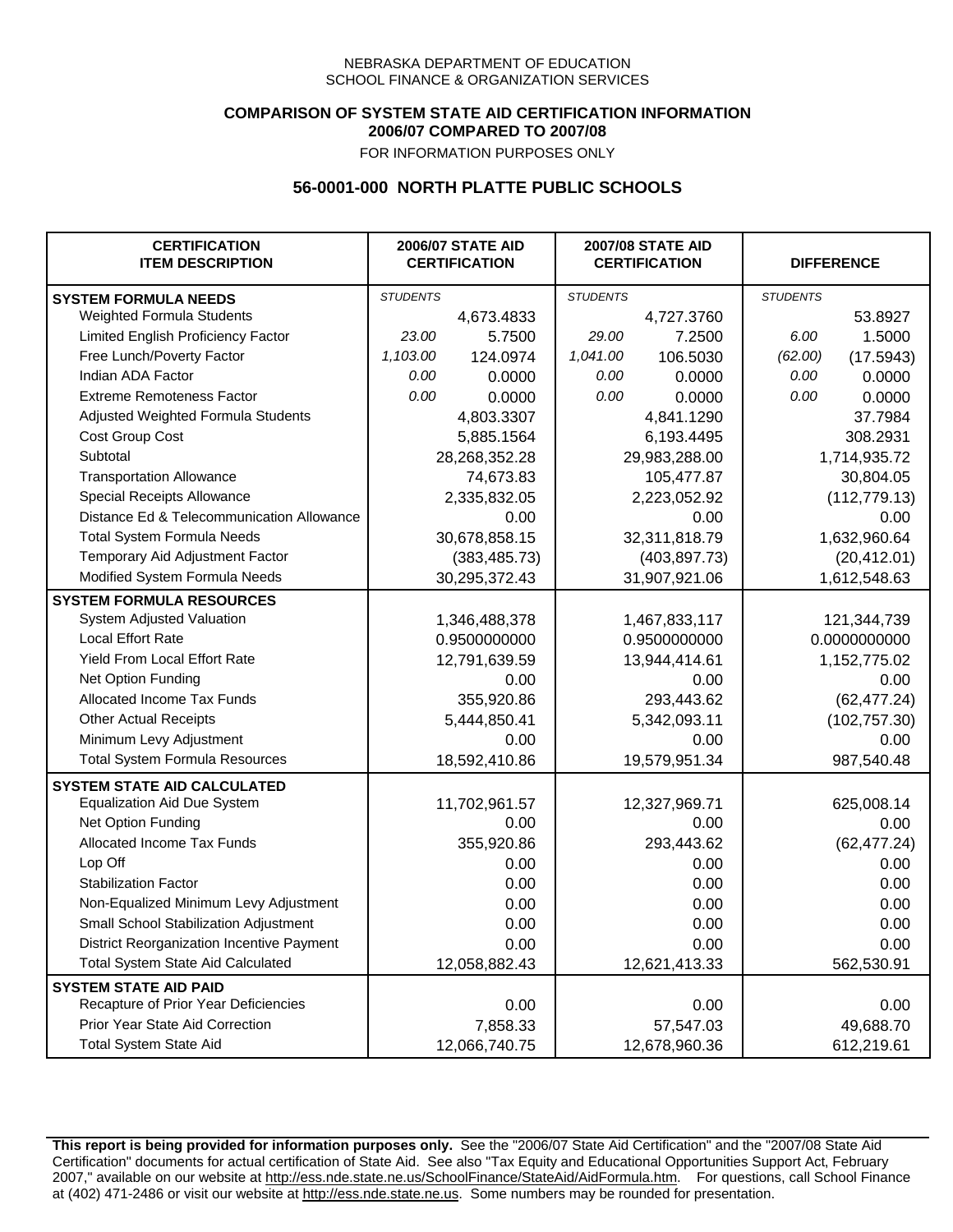### **COMPARISON OF SYSTEM STATE AID CERTIFICATION INFORMATION 2006/07 COMPARED TO 2007/08**

FOR INFORMATION PURPOSES ONLY

# **56-0006-000 BRADY PUBLIC SCHOOLS**

| <b>CERTIFICATION</b><br><b>ITEM DESCRIPTION</b> |                 | <b>2006/07 STATE AID</b><br><b>CERTIFICATION</b> | <b>2007/08 STATE AID</b><br><b>CERTIFICATION</b> |              | <b>DIFFERENCE</b> |              |
|-------------------------------------------------|-----------------|--------------------------------------------------|--------------------------------------------------|--------------|-------------------|--------------|
| <b>SYSTEM FORMULA NEEDS</b>                     | <b>STUDENTS</b> |                                                  | <b>STUDENTS</b>                                  |              | <b>STUDENTS</b>   |              |
| <b>Weighted Formula Students</b>                |                 | 214.5995                                         |                                                  | 231.9122     |                   | 17.3127      |
| Limited English Proficiency Factor              | 0.00            | 0.0000                                           | 0.00                                             | 0.0000       | 0.00              | 0.0000       |
| Free Lunch/Poverty Factor                       | 40.00           | 3.3337                                           | 47.00                                            | 4.3257       | 7.00              | 0.9920       |
| Indian ADA Factor                               | 0.00            | 0.0000                                           | 0.00                                             | 0.0000       | 0.00              | 0.0000       |
| <b>Extreme Remoteness Factor</b>                | 0.00            | 0.0000                                           | 0.00                                             | 0.0000       | 0.00              | 0.0000       |
| Adjusted Weighted Formula Students              |                 | 217.9332                                         |                                                  | 236.2378     |                   | 18.3046      |
| Cost Group Cost                                 |                 | 5,885.1564                                       |                                                  | 6,193.4495   |                   | 308.2931     |
| Subtotal                                        |                 | 1,282,570.90                                     |                                                  | 1,463,127.07 |                   | 180,556.17   |
| <b>Transportation Allowance</b>                 |                 | 59,456.36                                        |                                                  | 65,078.58    |                   | 5,622.22     |
| Special Receipts Allowance                      |                 | 81,093.00                                        |                                                  | 101,655.00   |                   | 20,562.00    |
| Distance Ed & Telecommunication Allowance       |                 | 0.00                                             |                                                  | 0.00         |                   | 0.00         |
| <b>Total System Formula Needs</b>               |                 | 1,423,120.26                                     |                                                  | 1,629,860.65 |                   | 206,740.39   |
| Temporary Aid Adjustment Factor                 |                 | (17,789.00)                                      |                                                  | (20, 373.26) |                   | (2,584.25)   |
| Modified System Formula Needs                   |                 | 1,405,331.25                                     |                                                  | 1,609,487.39 |                   | 204,156.14   |
| <b>SYSTEM FORMULA RESOURCES</b>                 |                 |                                                  |                                                  |              |                   |              |
| System Adjusted Valuation                       |                 | 131,444,376                                      |                                                  | 132,464,830  |                   | 1,020,454    |
| <b>Local Effort Rate</b>                        |                 | 0.9500000000                                     |                                                  | 0.9500000000 |                   | 0.0000000000 |
| Yield From Local Effort Rate                    |                 | 1,248,721.57                                     |                                                  | 1,258,415.89 |                   | 9,694.31     |
| Net Option Funding                              |                 | 43,285.76                                        |                                                  | 89,381.80    |                   | 46,096.04    |
| Allocated Income Tax Funds                      |                 | 14,385.04                                        |                                                  | 16,331.80    |                   | 1,946.76     |
| <b>Other Actual Receipts</b>                    |                 | 201,316.97                                       |                                                  | 235,697.60   | 34,380.63         |              |
| Minimum Levy Adjustment                         |                 | 0.00                                             |                                                  | 0.00         |                   | 0.00         |
| <b>Total System Formula Resources</b>           |                 | 1,507,709.34                                     |                                                  | 1,599,827.08 |                   | 92,117.74    |
| <b>SYSTEM STATE AID CALCULATED</b>              |                 |                                                  |                                                  |              |                   |              |
| <b>Equalization Aid Due System</b>              |                 | 0.00                                             |                                                  | 9,660.31     |                   | 9,660.31     |
| Net Option Funding                              |                 | 43,285.76                                        |                                                  | 89,381.80    |                   | 46,096.04    |
| Allocated Income Tax Funds                      |                 | 14,385.04                                        |                                                  | 16,331.80    |                   | 1,946.76     |
| Lop Off                                         |                 | 0.00                                             |                                                  | 0.00         |                   | 0.00         |
| <b>Stabilization Factor</b>                     |                 | 0.00                                             |                                                  | 0.00         |                   | 0.00         |
| Non-Equalized Minimum Levy Adjustment           |                 | 0.00                                             |                                                  | 0.00         |                   | 0.00         |
| Small School Stabilization Adjustment           |                 | 0.00                                             |                                                  | 0.00         |                   | 0.00         |
| District Reorganization Incentive Payment       |                 | 0.00                                             |                                                  | 0.00         |                   | 0.00         |
| <b>Total System State Aid Calculated</b>        |                 | 57,670.80                                        |                                                  | 115,373.91   |                   | 57,703.11    |
| <b>SYSTEM STATE AID PAID</b>                    |                 |                                                  |                                                  |              |                   |              |
| Recapture of Prior Year Deficiencies            |                 | 0.00                                             |                                                  | 0.00         |                   | 0.00         |
| Prior Year State Aid Correction                 |                 | 228.13                                           |                                                  | 59.07        |                   | (169.06)     |
| <b>Total System State Aid</b>                   |                 | 57,898.92                                        |                                                  | 115,432.97   |                   | 57,534.05    |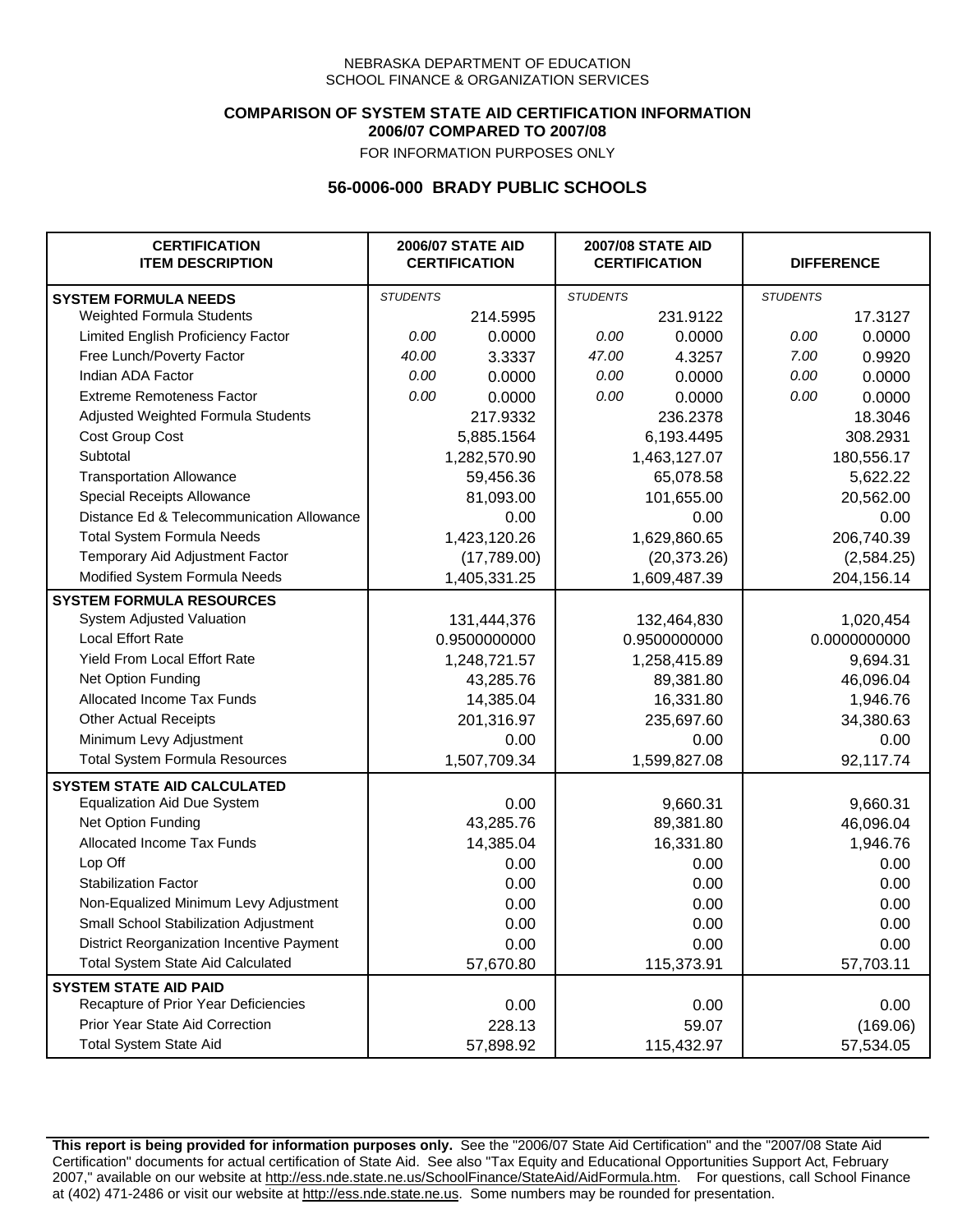### **COMPARISON OF SYSTEM STATE AID CERTIFICATION INFORMATION 2006/07 COMPARED TO 2007/08**

FOR INFORMATION PURPOSES ONLY

## **56-0007-000 MAXWELL PUBLIC SCHOOLS**

| <b>CERTIFICATION</b><br><b>ITEM DESCRIPTION</b> |                 | <b>2006/07 STATE AID</b><br><b>CERTIFICATION</b> | <b>2007/08 STATE AID</b><br><b>CERTIFICATION</b> |              |                 | <b>DIFFERENCE</b> |
|-------------------------------------------------|-----------------|--------------------------------------------------|--------------------------------------------------|--------------|-----------------|-------------------|
| <b>SYSTEM FORMULA NEEDS</b>                     | <b>STUDENTS</b> |                                                  | <b>STUDENTS</b>                                  |              | <b>STUDENTS</b> |                   |
| Weighted Formula Students                       |                 | 337.0949                                         |                                                  | 315.3363     |                 | (21.7587)         |
| Limited English Proficiency Factor              | 0.00            | 0.0000                                           | 0.00                                             | 0.0000       | 0.00            | 0.0000            |
| Free Lunch/Poverty Factor                       | 58.00           | 4.4341                                           | 46.00                                            | 2.9034       | (12.00)         | (1.5307)          |
| Indian ADA Factor                               | 0.00            | 0.0000                                           | 0.00                                             | 0.0000       | 0.00            | 0.0000            |
| <b>Extreme Remoteness Factor</b>                | 0.00            | 0.0000                                           | 0.00                                             | 0.0000       | 0.00            | 0.0000            |
| Adjusted Weighted Formula Students              |                 | 341.5291                                         |                                                  | 318.2397     |                 | (23.2894)         |
| Cost Group Cost                                 |                 | 7,482.7963                                       |                                                  | 7,975.8019   |                 | 493.0057          |
| Subtotal                                        |                 | 2,555,592.49                                     |                                                  | 2,538,216.68 |                 | (17, 375.81)      |
| <b>Transportation Allowance</b>                 |                 | 45,423.57                                        |                                                  | 50,083.35    |                 | 4,659.78          |
| Special Receipts Allowance                      |                 | 128,733.64                                       |                                                  | 157,765.84   |                 | 29,032.21         |
| Distance Ed & Telecommunication Allowance       |                 | 0.00                                             |                                                  | 12,197.30    |                 | 12,197.30         |
| <b>Total System Formula Needs</b>               |                 | 2,729,749.70                                     |                                                  | 2,758,263.18 | 28,513.47       |                   |
| Temporary Aid Adjustment Factor                 |                 | (34, 121.87)                                     | (34, 478.29)                                     |              | (356.42)        |                   |
| Modified System Formula Needs                   |                 | 2,695,627.83                                     |                                                  | 2,723,784.89 |                 | 28,157.06         |
| <b>SYSTEM FORMULA RESOURCES</b>                 |                 |                                                  |                                                  |              |                 |                   |
| System Adjusted Valuation                       |                 | 115,440,523                                      |                                                  | 115,671,444  |                 | 230,921           |
| <b>Local Effort Rate</b>                        |                 | 0.9500000000                                     |                                                  | 0.9500000000 |                 | 0.0000000000      |
| Yield From Local Effort Rate                    |                 | 1,096,684.97                                     |                                                  | 1,098,878.72 |                 | 2,193.75          |
| Net Option Funding                              |                 | 488,944.15                                       |                                                  | 585,765.41   |                 | 96,821.26         |
| Allocated Income Tax Funds                      |                 | 13,196.79                                        |                                                  | 14,472.97    |                 | 1,276.18          |
| <b>Other Actual Receipts</b>                    |                 | 284,760.49                                       | 307,114.26                                       |              | 22,353.77       |                   |
| Minimum Levy Adjustment                         |                 | 0.00                                             |                                                  | 0.00         |                 | 0.00              |
| <b>Total System Formula Resources</b>           |                 | 1,883,586.40                                     |                                                  | 2,006,231.35 |                 | 122,644.95        |
| <b>SYSTEM STATE AID CALCULATED</b>              |                 |                                                  |                                                  |              |                 |                   |
| <b>Equalization Aid Due System</b>              |                 | 812,041.44                                       |                                                  | 717,553.54   |                 | (94, 487.90)      |
| Net Option Funding                              |                 | 488,944.15                                       |                                                  | 585,765.41   |                 | 96,821.26         |
| Allocated Income Tax Funds                      |                 | 13,196.79                                        |                                                  | 14,472.97    |                 | 1,276.18          |
| Lop Off                                         |                 | 0.00                                             |                                                  | 0.00         |                 | 0.00              |
| <b>Stabilization Factor</b>                     |                 | 0.00                                             |                                                  | 0.00         |                 | 0.00              |
| Non-Equalized Minimum Levy Adjustment           |                 | 0.00                                             |                                                  | 0.00         |                 | 0.00              |
| Small School Stabilization Adjustment           |                 | 0.00                                             |                                                  | 0.00         |                 | 0.00              |
| District Reorganization Incentive Payment       |                 | 0.00                                             |                                                  | 0.00         |                 | 0.00              |
| <b>Total System State Aid Calculated</b>        |                 | 1,314,182.37                                     |                                                  | 1,317,791.91 |                 | 3,609.54          |
| <b>SYSTEM STATE AID PAID</b>                    |                 |                                                  |                                                  |              |                 |                   |
| Recapture of Prior Year Deficiencies            |                 | 0.00                                             |                                                  | 0.00         |                 | 0.00              |
| Prior Year State Aid Correction                 |                 | 8,358.29                                         |                                                  | (1, 135.20)  |                 | (9,493.49)        |
| <b>Total System State Aid</b>                   |                 | 1,322,540.66                                     |                                                  | 1,316,656.72 |                 | (5,883.95)        |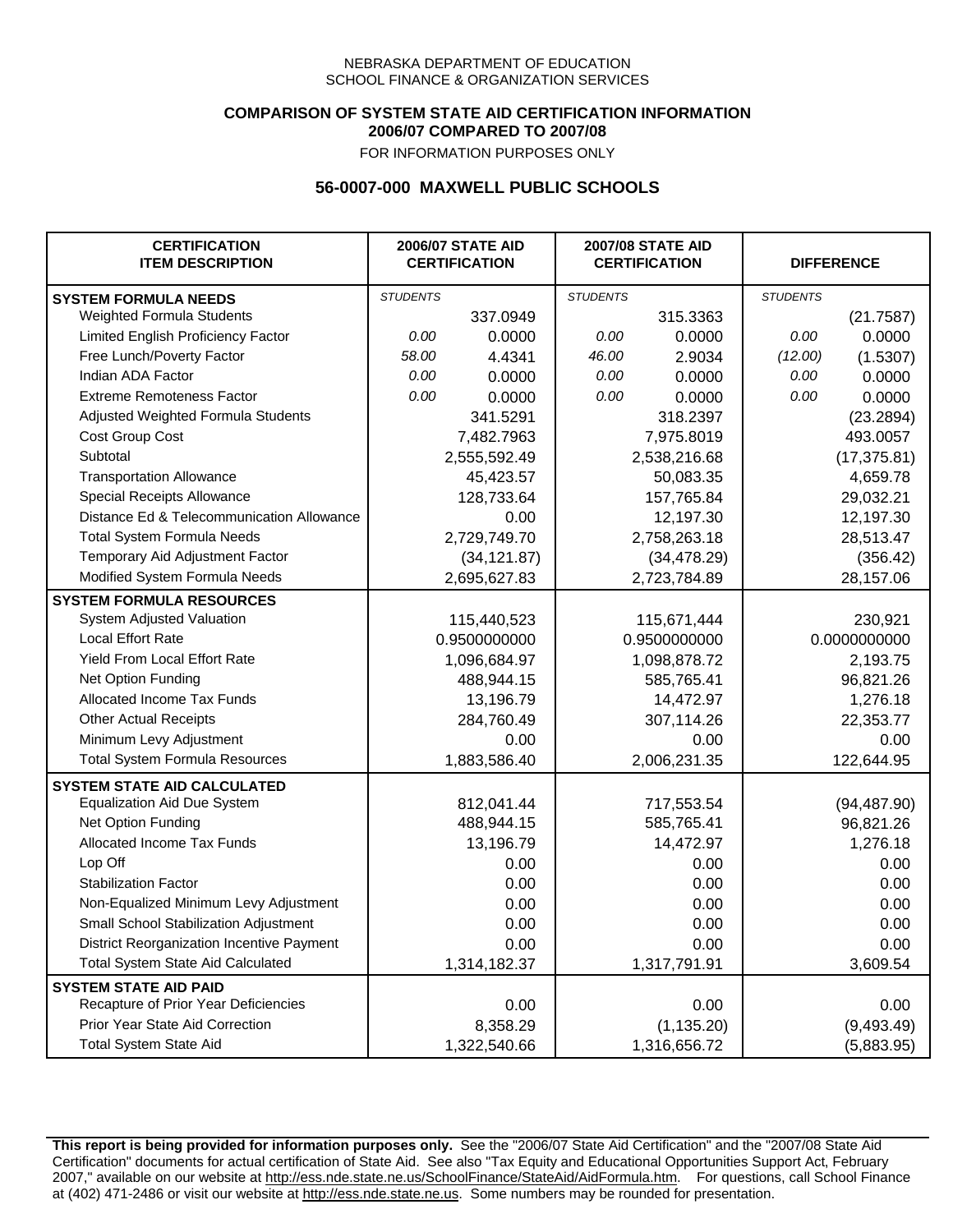### **COMPARISON OF SYSTEM STATE AID CERTIFICATION INFORMATION 2006/07 COMPARED TO 2007/08**

FOR INFORMATION PURPOSES ONLY

## **56-0037-000 HERSHEY PUBLIC SCHOOLS**

| <b>CERTIFICATION</b><br><b>ITEM DESCRIPTION</b> |                 | <b>2006/07 STATE AID</b><br><b>CERTIFICATION</b> |                 | <b>2007/08 STATE AID</b><br><b>CERTIFICATION</b> |                 | <b>DIFFERENCE</b> |
|-------------------------------------------------|-----------------|--------------------------------------------------|-----------------|--------------------------------------------------|-----------------|-------------------|
| <b>SYSTEM FORMULA NEEDS</b>                     | <b>STUDENTS</b> |                                                  | <b>STUDENTS</b> |                                                  | <b>STUDENTS</b> |                   |
| Weighted Formula Students                       |                 | 604.4672                                         |                 | 616.7017                                         |                 | 12.2345           |
| Limited English Proficiency Factor              | 0.00            | 0.0000                                           | 0.00            | 0.0000                                           | 0.00            | 0.0000            |
| Free Lunch/Poverty Factor                       | 67.31           | 2.8756                                           | 62.54           | 2.3238                                           | (4.77)          | (0.5518)          |
| Indian ADA Factor                               | 0.00            | 0.0000                                           | 0.00            | 0.0000                                           | 0.00            | 0.0000            |
| <b>Extreme Remoteness Factor</b>                | 0.00            | 0.0000                                           | 0.00            | 0.0000                                           | 0.00            | 0.0000            |
| Adjusted Weighted Formula Students              |                 | 607.3427                                         |                 | 619.0255                                         |                 | 11.6827           |
| Cost Group Cost                                 |                 | 7,482.7963                                       |                 | 7,975.8019                                       |                 | 493.0057          |
| Subtotal                                        |                 | 4,544,622.05                                     |                 | 4,937,224.57                                     |                 | 392,602.52        |
| <b>Transportation Allowance</b>                 |                 | 71,246.06                                        |                 | 77,011.19                                        |                 | 5,765.13          |
| Special Receipts Allowance                      |                 | 230,048.28                                       |                 | 223,721.17                                       |                 | (6,327.11)        |
| Distance Ed & Telecommunication Allowance       |                 | 0.00                                             |                 | 11,991.84                                        |                 | 11,991.84         |
| <b>Total System Formula Needs</b>               |                 | 4,845,916.39                                     |                 | 5,249,948.77                                     | 404,032.38      |                   |
| Temporary Aid Adjustment Factor                 |                 | (60, 573.95)                                     | (65, 624.36)    |                                                  | (5,050.40)      |                   |
| Modified System Formula Needs                   |                 | 4,785,342.43                                     |                 | 5,184,324.41                                     |                 | 398,981.98        |
| <b>SYSTEM FORMULA RESOURCES</b>                 |                 |                                                  |                 |                                                  |                 |                   |
| System Adjusted Valuation                       |                 | 230,073,267                                      |                 | 232,675,075                                      |                 | 2,601,808         |
| <b>Local Effort Rate</b>                        |                 | 0.9500000000                                     |                 | 0.9500000000                                     |                 | 0.0000000000      |
| Yield From Local Effort Rate                    |                 | 2,185,696.04                                     |                 | 2,210,413.21                                     |                 | 24,717.18         |
| Net Option Funding                              |                 | 576,563.09                                       |                 | 740,309.58                                       |                 | 163,746.50        |
| Allocated Income Tax Funds                      |                 | 38,286.33                                        |                 | 39,778.37                                        |                 | 1,492.04          |
| <b>Other Actual Receipts</b>                    |                 | 562,223.27                                       | 608,302.06      |                                                  | 46,078.79       |                   |
| Minimum Levy Adjustment                         |                 | 0.00                                             |                 | 0.00                                             |                 | 0.00              |
| <b>Total System Formula Resources</b>           |                 | 3,362,768.72                                     |                 | 3,598,803.22                                     |                 | 236,034.50        |
| <b>SYSTEM STATE AID CALCULATED</b>              |                 |                                                  |                 |                                                  |                 |                   |
| <b>Equalization Aid Due System</b>              |                 | 1,422,573.71                                     |                 | 1,585,521.19                                     |                 | 162,947.48        |
| Net Option Funding                              |                 | 576,563.09                                       |                 | 740,309.58                                       |                 | 163,746.50        |
| <b>Allocated Income Tax Funds</b>               |                 | 38,286.33                                        |                 | 39,778.37                                        |                 | 1,492.04          |
| Lop Off                                         |                 | 0.00                                             |                 | 0.00                                             |                 | 0.00              |
| <b>Stabilization Factor</b>                     |                 | 0.00                                             |                 | 0.00                                             |                 | 0.00              |
| Non-Equalized Minimum Levy Adjustment           |                 | 0.00                                             |                 | 0.00                                             |                 | 0.00              |
| Small School Stabilization Adjustment           |                 | 0.00                                             |                 | 0.00                                             |                 | 0.00              |
| District Reorganization Incentive Payment       |                 | 0.00                                             |                 | 0.00                                             |                 | 0.00              |
| Total System State Aid Calculated               |                 | 2,037,423.13                                     |                 | 2,365,609.14                                     |                 | 328,186.01        |
| <b>SYSTEM STATE AID PAID</b>                    |                 |                                                  |                 |                                                  |                 |                   |
| Recapture of Prior Year Deficiencies            |                 | 0.00                                             |                 | 0.00                                             |                 | 0.00              |
| Prior Year State Aid Correction                 |                 | 116,209.43                                       |                 | (22, 798.81)                                     |                 | (139,008.23)      |
| <b>Total System State Aid</b>                   |                 | 2,153,632.55                                     |                 | 2,342,810.33                                     |                 | 189, 177. 78      |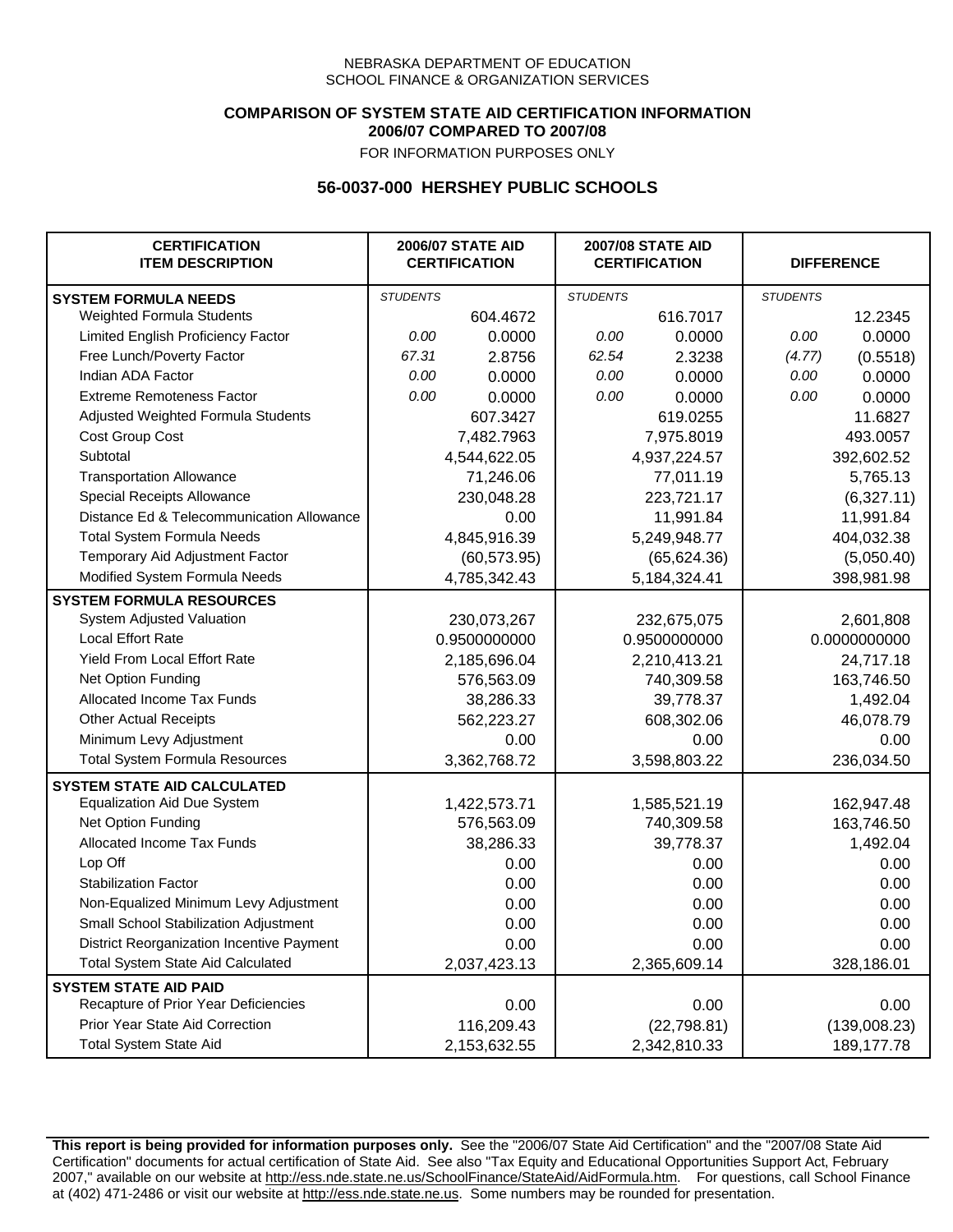### **COMPARISON OF SYSTEM STATE AID CERTIFICATION INFORMATION 2006/07 COMPARED TO 2007/08**

FOR INFORMATION PURPOSES ONLY

## **56-0055-000 SUTHERLAND PUBLIC SCHOOLS**

| <b>CERTIFICATION</b><br><b>ITEM DESCRIPTION</b> |                 | <b>2006/07 STATE AID</b><br><b>CERTIFICATION</b> | <b>2007/08 STATE AID</b><br><b>CERTIFICATION</b> |              | <b>DIFFERENCE</b> |              |
|-------------------------------------------------|-----------------|--------------------------------------------------|--------------------------------------------------|--------------|-------------------|--------------|
| <b>SYSTEM FORMULA NEEDS</b>                     | <b>STUDENTS</b> |                                                  | <b>STUDENTS</b>                                  |              | <b>STUDENTS</b>   |              |
| Weighted Formula Students                       |                 | 433.4521                                         |                                                  | 444.0988     |                   | 10.6467      |
| Limited English Proficiency Factor              | 0.00            | 0.0000                                           | 0.00                                             | 0.0000       | 0.00              | 0.0000       |
| Free Lunch/Poverty Factor                       | 55.00           | 2.7067                                           | 47.00                                            | 1.8190       | (8.00)            | (0.8876)     |
| Indian ADA Factor                               | 0.00            | 0.0000                                           | 0.00                                             | 0.0000       | 0.00              | 0.0000       |
| <b>Extreme Remoteness Factor</b>                | 0.00            | 0.0000                                           | 0.00                                             | 0.0000       | 0.00              | 0.0000       |
| Adjusted Weighted Formula Students              |                 | 436.1588                                         |                                                  | 445.9179     |                   | 9.7591       |
| Cost Group Cost                                 |                 | 7,482.7963                                       |                                                  | 7,975.8019   |                   | 493.0057     |
| Subtotal                                        |                 | 3,263,687.11                                     |                                                  | 3,556,552.51 |                   | 292,865.40   |
| <b>Transportation Allowance</b>                 |                 | 51,358.86                                        |                                                  | 41,719.64    |                   | (9,639.22)   |
| Special Receipts Allowance                      |                 | 219,398.81                                       |                                                  | 214,612.00   |                   | (4,786.81)   |
| Distance Ed & Telecommunication Allowance       |                 | 0.00                                             |                                                  | 11,788.96    |                   | 11,788.96    |
| <b>Total System Formula Needs</b>               |                 | 3,534,444.77                                     | 3,824,673.11                                     |              | 290,228.34        |              |
| Temporary Aid Adjustment Factor                 |                 | (44, 180.56)                                     | (47,808.41)                                      |              | (3,627.85)        |              |
| Modified System Formula Needs                   |                 | 3,490,264.21                                     |                                                  | 3,776,864.70 |                   | 286,600.49   |
| <b>SYSTEM FORMULA RESOURCES</b>                 |                 |                                                  |                                                  |              |                   |              |
| System Adjusted Valuation                       |                 | 177,473,201                                      |                                                  | 180,039,753  |                   | 2,566,552    |
| <b>Local Effort Rate</b>                        |                 | 0.9500000000                                     |                                                  | 0.9500000000 |                   | 0.0000000000 |
| <b>Yield From Local Effort Rate</b>             |                 | 1,685,995.41                                     | 1,710,377.65                                     |              | 24,382.24         |              |
| Net Option Funding                              |                 | 0.00                                             | 0.00                                             |              | 0.00              |              |
| Allocated Income Tax Funds                      |                 | 0.00                                             | 6,363.42                                         |              | 6,363.42          |              |
| <b>Other Actual Receipts</b>                    |                 | 487,954.64                                       | 538,140.32                                       |              | 50,185.68         |              |
| Minimum Levy Adjustment                         |                 | 0.00                                             |                                                  | 0.00         |                   | 0.00         |
| <b>Total System Formula Resources</b>           |                 | 2,173,950.05                                     |                                                  | 2,254,881.39 |                   | 80,931.35    |
| <b>SYSTEM STATE AID CALCULATED</b>              |                 |                                                  |                                                  |              |                   |              |
| <b>Equalization Aid Due System</b>              |                 | 1,316,314.16                                     |                                                  | 1,521,983.30 |                   | 205,669.14   |
| Net Option Funding                              |                 | 0.00                                             |                                                  | 0.00         |                   | 0.00         |
| Allocated Income Tax Funds                      |                 | 0.00                                             |                                                  | 6,363.42     |                   | 6,363.42     |
| Lop Off                                         |                 | 0.00                                             |                                                  | 0.00         |                   | 0.00         |
| <b>Stabilization Factor</b>                     |                 | 0.00                                             |                                                  | 0.00         |                   | 0.00         |
| Non-Equalized Minimum Levy Adjustment           |                 | 0.00                                             |                                                  | 0.00         |                   | 0.00         |
| Small School Stabilization Adjustment           |                 | 0.00                                             |                                                  | 0.00         |                   | 0.00         |
| District Reorganization Incentive Payment       |                 | 0.00                                             |                                                  | 0.00         |                   | 0.00         |
| Total System State Aid Calculated               |                 | 1,316,314.16                                     |                                                  | 1,528,346.72 |                   | 212,032.56   |
| <b>SYSTEM STATE AID PAID</b>                    |                 |                                                  |                                                  |              |                   |              |
| Recapture of Prior Year Deficiencies            |                 | 0.00                                             |                                                  | 0.00         |                   | 0.00         |
| Prior Year State Aid Correction                 |                 | 39,176.54                                        |                                                  | 95,272.89    |                   | 56,096.36    |
| <b>Total System State Aid</b>                   |                 | 1,355,490.70                                     |                                                  | 1,623,619.62 |                   | 268,128.92   |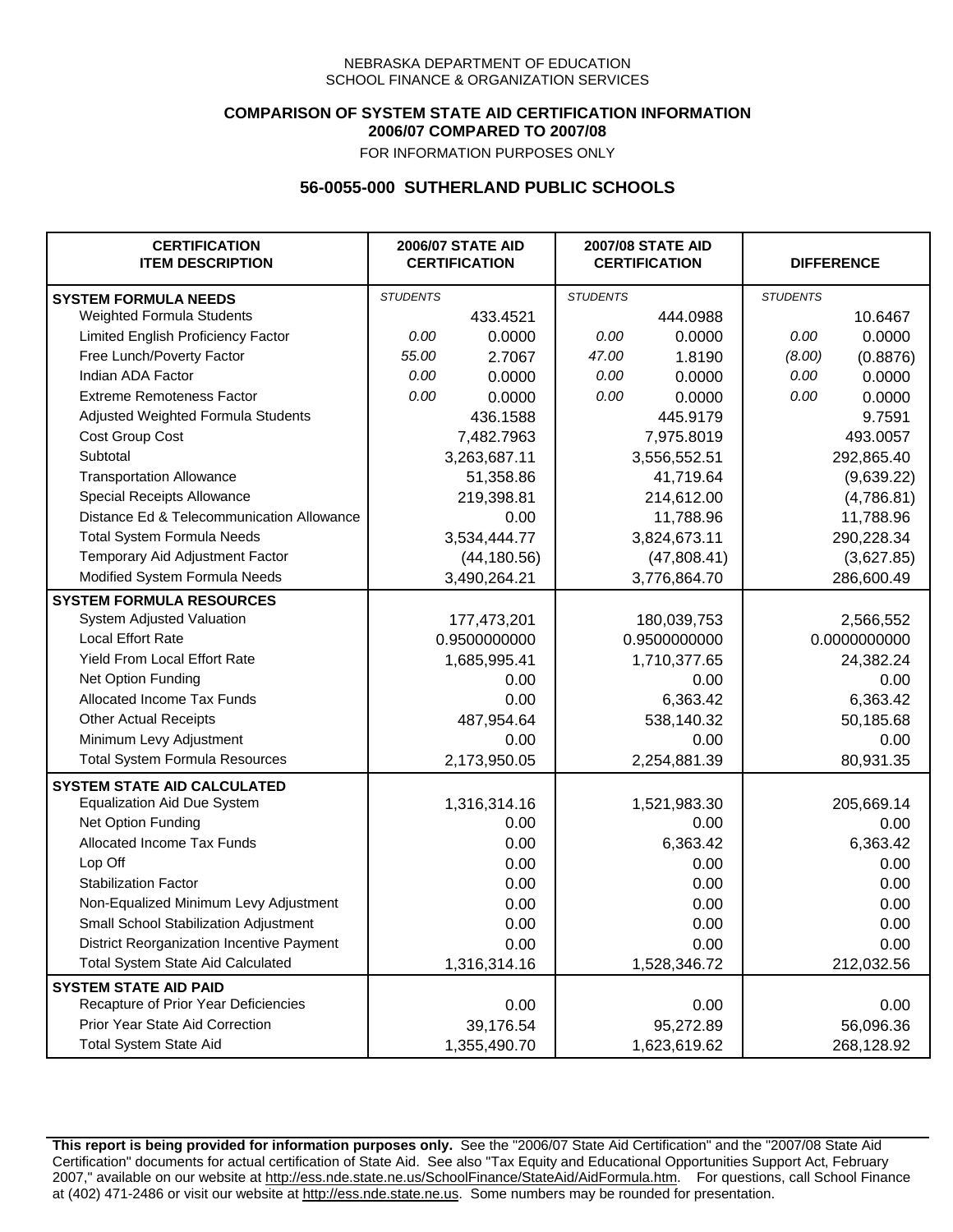### **COMPARISON OF SYSTEM STATE AID CERTIFICATION INFORMATION 2006/07 COMPARED TO 2007/08**

FOR INFORMATION PURPOSES ONLY

## **56-0565-000 WALLACE PUBLIC SCH DIST 65 R**

| <b>CERTIFICATION</b><br><b>ITEM DESCRIPTION</b> |                 | <b>2006/07 STATE AID</b><br><b>CERTIFICATION</b> | <b>2007/08 STATE AID</b><br><b>CERTIFICATION</b> |              |                 | <b>DIFFERENCE</b> |
|-------------------------------------------------|-----------------|--------------------------------------------------|--------------------------------------------------|--------------|-----------------|-------------------|
| <b>SYSTEM FORMULA NEEDS</b>                     | <b>STUDENTS</b> |                                                  | <b>STUDENTS</b>                                  |              | <b>STUDENTS</b> |                   |
| Weighted Formula Students                       |                 | 227.2306                                         |                                                  | 214.4000     |                 | (12.8307)         |
| Limited English Proficiency Factor              | 17.00           | 4.2500                                           | 20.00                                            | 5.0000       | 3.00            | 0.7500            |
| Free Lunch/Poverty Factor                       | 36.00           | 2.4699                                           | 46.00                                            | 4.5887       | 10.00           | 2.1188            |
| Indian ADA Factor                               | 0.00            | 0.0000                                           | 0.00                                             | 0.0000       | 0.00            | 0.0000            |
| <b>Extreme Remoteness Factor</b>                | 0.00            | 0.0000                                           | 0.00                                             | 0.0000       | 0.00            | 0.0000            |
| Adjusted Weighted Formula Students              |                 | 233.9506                                         |                                                  | 223.9887     |                 | (9.9619)          |
| Cost Group Cost                                 |                 | 8,672.7450                                       |                                                  | 9,486.1706   |                 | 813.4256          |
| Subtotal                                        |                 | 2,028,993.55                                     |                                                  | 2,124,794.87 |                 | 95,801.32         |
| <b>Transportation Allowance</b>                 |                 | 121,793.22                                       |                                                  | 124,955.11   |                 | 3,161.89          |
| Special Receipts Allowance                      |                 | 60,078.00                                        |                                                  | 50,548.00    |                 | (9,530.00)        |
| Distance Ed & Telecommunication Allowance       |                 | 0.00                                             |                                                  | 13,877.90    |                 | 13,877.90         |
| <b>Total System Formula Needs</b>               |                 | 2,210,864.77                                     |                                                  | 2,314,175.88 | 103,311.11      |                   |
| Temporary Aid Adjustment Factor                 |                 | (27, 635.81)                                     | (28, 927.20)                                     |              | (1, 291.39)     |                   |
| Modified System Formula Needs                   |                 | 2,183,228.96                                     |                                                  | 2,285,248.68 |                 | 102,019.72        |
| <b>SYSTEM FORMULA RESOURCES</b>                 |                 |                                                  |                                                  |              |                 |                   |
| System Adjusted Valuation                       |                 | 172,077,176                                      |                                                  | 177,490,512  |                 | 5,413,336         |
| <b>Local Effort Rate</b>                        |                 | 0.9500000000                                     |                                                  | 0.9500000000 |                 | 0.0000000000      |
| Yield From Local Effort Rate                    |                 | 1,634,733.17                                     | 1,686,159.86                                     |              | 51,426.69       |                   |
| Net Option Funding                              |                 | 80,000.90                                        | 128,048.06                                       |              | 48,047.16       |                   |
| Allocated Income Tax Funds                      |                 | 14,466.97                                        | 14,355.24                                        |              | (111.74)        |                   |
| <b>Other Actual Receipts</b>                    |                 | 191,097.12                                       | 180,450.11                                       |              | (10, 647.01)    |                   |
| Minimum Levy Adjustment                         |                 | 0.00                                             |                                                  | 0.00         |                 | 0.00              |
| <b>Total System Formula Resources</b>           |                 | 1,920,298.16                                     |                                                  | 2,009,013.27 |                 | 88,715.11         |
| <b>SYSTEM STATE AID CALCULATED</b>              |                 |                                                  |                                                  |              |                 |                   |
| <b>Equalization Aid Due System</b>              |                 | 262,930.80                                       |                                                  | 276,235.41   |                 | 13,304.61         |
| Net Option Funding                              |                 | 80,000.90                                        |                                                  | 128,048.06   |                 | 48,047.16         |
| Allocated Income Tax Funds                      |                 | 14,466.97                                        |                                                  | 14,355.24    |                 | (111.74)          |
| Lop Off                                         |                 | 0.00                                             |                                                  | 0.00         |                 | 0.00              |
| <b>Stabilization Factor</b>                     |                 | 0.00                                             |                                                  | 0.00         |                 | 0.00              |
| Non-Equalized Minimum Levy Adjustment           |                 | 0.00                                             |                                                  | 0.00         |                 | 0.00              |
| Small School Stabilization Adjustment           |                 | 0.00                                             |                                                  | 0.00         |                 | 0.00              |
| District Reorganization Incentive Payment       |                 | 0.00                                             |                                                  | 0.00         |                 | 0.00              |
| <b>Total System State Aid Calculated</b>        |                 | 357,398.67                                       |                                                  | 418,638.70   |                 | 61,240.04         |
| <b>SYSTEM STATE AID PAID</b>                    |                 |                                                  |                                                  |              |                 |                   |
| Recapture of Prior Year Deficiencies            |                 | 0.00                                             |                                                  | 0.00         |                 | 0.00              |
| Prior Year State Aid Correction                 |                 | 2,947.40                                         |                                                  | (31,608.64)  |                 | (34, 556.04)      |
| <b>Total System State Aid</b>                   |                 | 360,346.06                                       |                                                  | 387,030.06   |                 | 26,684.00         |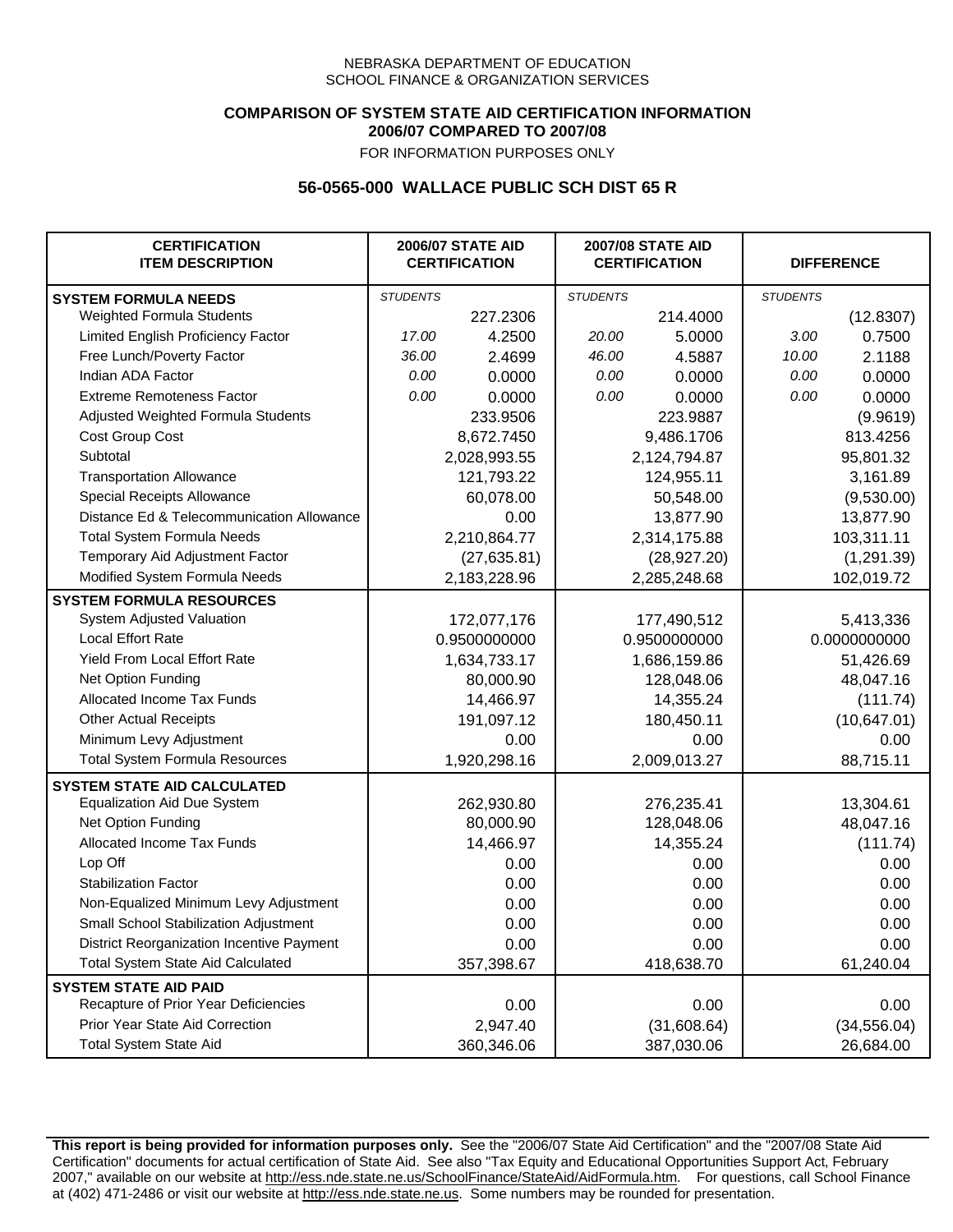### **COMPARISON OF SYSTEM STATE AID CERTIFICATION INFORMATION 2006/07 COMPARED TO 2007/08**

FOR INFORMATION PURPOSES ONLY

## **57-0501-000 STAPLETON PUBLIC SCHOOLS**

| <b>CERTIFICATION</b><br><b>ITEM DESCRIPTION</b> |                 | <b>2006/07 STATE AID</b><br><b>CERTIFICATION</b> | <b>2007/08 STATE AID</b><br><b>CERTIFICATION</b> |              | <b>DIFFERENCE</b> |              |
|-------------------------------------------------|-----------------|--------------------------------------------------|--------------------------------------------------|--------------|-------------------|--------------|
| <b>SYSTEM FORMULA NEEDS</b>                     | <b>STUDENTS</b> |                                                  | <b>STUDENTS</b>                                  |              | <b>STUDENTS</b>   |              |
| <b>Weighted Formula Students</b>                |                 | 199.1543                                         |                                                  | 208.3343     |                   | 9.1800       |
| Limited English Proficiency Factor              | 0.00            | 0.0000                                           | 0.00                                             | 0.0000       | 0.00              | 0.0000       |
| Free Lunch/Poverty Factor                       | 45.00           | 4.8488                                           | 61.00                                            | 8.8783       | 16.00             | 4.0296       |
| Indian ADA Factor                               | 0.00            | 0.0000                                           | 0.00                                             | 0.0000       | 0.00              | 0.0000       |
| <b>Extreme Remoteness Factor</b>                | 0.00            | 0.0000                                           | 0.00                                             | 0.0000       | 0.00              | 0.0000       |
| Adjusted Weighted Formula Students              |                 | 204.0031                                         |                                                  | 217.2126     |                   | 13.2095      |
| Cost Group Cost                                 |                 | 8,672.7450                                       |                                                  | 9,486.1706   |                   | 813.4256     |
| Subtotal                                        |                 | 1,769,267.11                                     |                                                  | 2,060,516.17 |                   | 291,249.06   |
| <b>Transportation Allowance</b>                 |                 | 88,920.01                                        |                                                  | 97,869.52    |                   | 8,949.51     |
| Special Receipts Allowance                      |                 | 71,679.98                                        |                                                  | 87,879.72    |                   | 16,199.74    |
| Distance Ed & Telecommunication Allowance       |                 | 0.00                                             |                                                  | 10,140.31    |                   | 10,140.31    |
| <b>Total System Formula Needs</b>               |                 | 1,929,867.10                                     | 2,256,405.72                                     |              | 326,538.62        |              |
| Temporary Aid Adjustment Factor                 |                 | (24, 123.34)                                     | (28, 205.07)                                     |              | (4,081.73)        |              |
| Modified System Formula Needs                   |                 | 1,905,743.76                                     |                                                  | 2,228,200.65 |                   | 322,456.88   |
| <b>SYSTEM FORMULA RESOURCES</b>                 |                 |                                                  |                                                  |              |                   |              |
| System Adjusted Valuation                       |                 | 119,697,464                                      |                                                  | 120,054,703  |                   | 357,239      |
| <b>Local Effort Rate</b>                        |                 | 0.9500000000                                     |                                                  | 0.9500000000 |                   | 0.0000000000 |
| <b>Yield From Local Effort Rate</b>             |                 | 1,137,125.91                                     | 1,140,519.68                                     |              | 3,393.77          |              |
| Net Option Funding                              |                 | 28,485.61                                        | 119,836.63                                       |              | 91,351.02         |              |
| Allocated Income Tax Funds                      |                 | 13,686.14                                        | 15,066.77                                        |              | 1,380.63          |              |
| <b>Other Actual Receipts</b>                    |                 | 225,613.45                                       |                                                  | 226,478.16   | 864.71            |              |
| Minimum Levy Adjustment                         |                 | 0.00                                             |                                                  | 0.00         |                   | 0.00         |
| <b>Total System Formula Resources</b>           |                 | 1,404,911.11                                     |                                                  | 1,501,901.25 |                   | 96,990.14    |
| <b>SYSTEM STATE AID CALCULATED</b>              |                 |                                                  |                                                  |              |                   |              |
| <b>Equalization Aid Due System</b>              |                 | 500,832.65                                       |                                                  | 726,299.40   |                   | 225,466.75   |
| Net Option Funding                              |                 | 28,485.61                                        |                                                  | 119,836.63   |                   | 91,351.02    |
| Allocated Income Tax Funds                      |                 | 13,686.14                                        |                                                  | 15,066.77    |                   | 1,380.63     |
| Lop Off                                         |                 | 0.00                                             |                                                  | 0.00         |                   | 0.00         |
| <b>Stabilization Factor</b>                     |                 | 0.00                                             |                                                  | 0.00         |                   | 0.00         |
| Non-Equalized Minimum Levy Adjustment           |                 | 0.00                                             |                                                  | 0.00         |                   | 0.00         |
| Small School Stabilization Adjustment           |                 | 0.00                                             |                                                  | 0.00         |                   | 0.00         |
| District Reorganization Incentive Payment       |                 | 0.00                                             |                                                  | 0.00         |                   | 0.00         |
| <b>Total System State Aid Calculated</b>        |                 | 543,004.41                                       |                                                  | 861,202.81   |                   | 318,198.40   |
| <b>SYSTEM STATE AID PAID</b>                    |                 |                                                  |                                                  |              |                   |              |
| Recapture of Prior Year Deficiencies            |                 | 0.00                                             |                                                  | 0.00         |                   | 0.00         |
| Prior Year State Aid Correction                 |                 | (11,660.67)                                      |                                                  | 3,863.20     |                   | 15,523.86    |
| <b>Total System State Aid</b>                   |                 | 531,343.74                                       |                                                  | 865,066.01   |                   | 333,722.27   |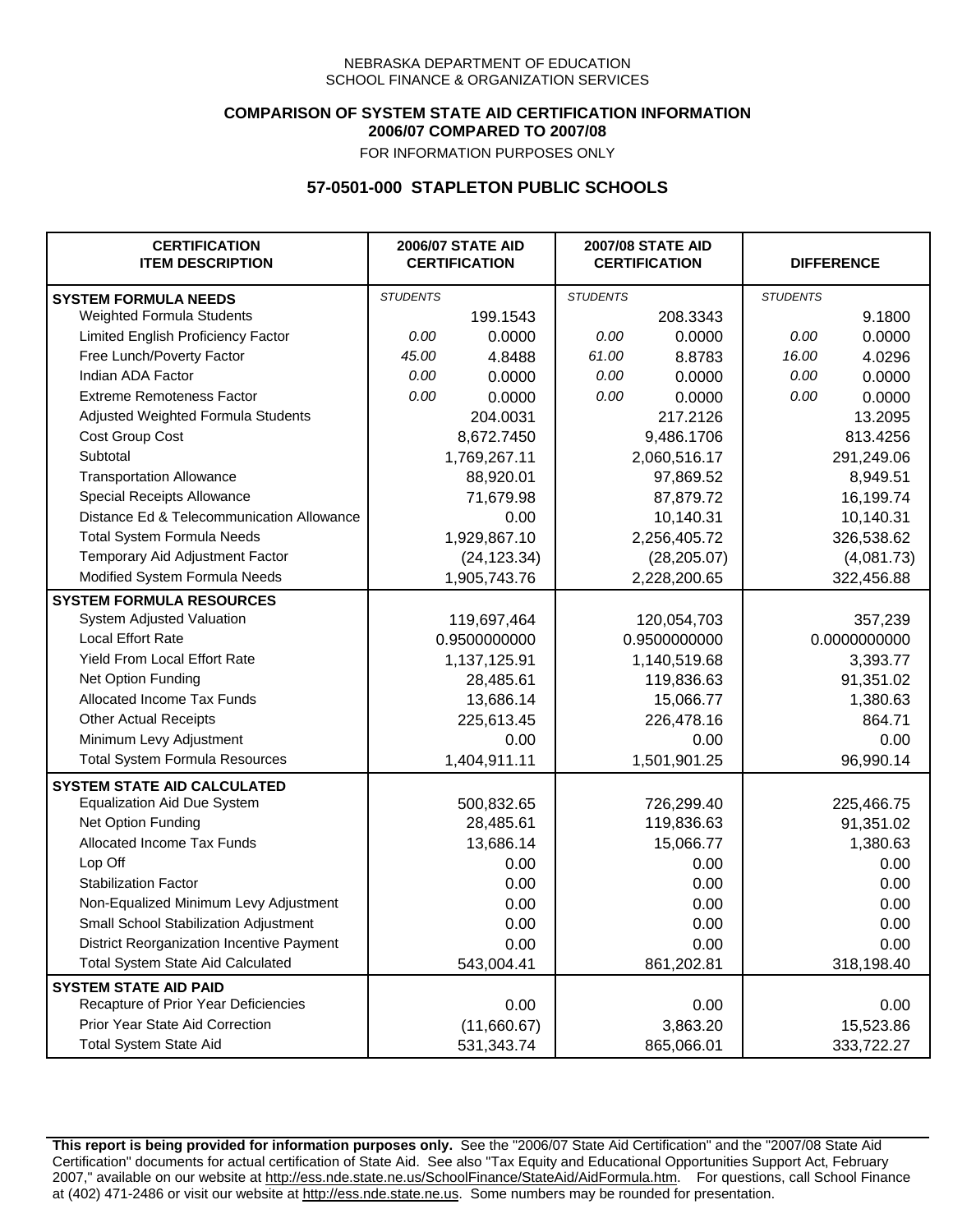### **COMPARISON OF SYSTEM STATE AID CERTIFICATION INFORMATION 2006/07 COMPARED TO 2007/08**

FOR INFORMATION PURPOSES ONLY

# **58-0025-000 LOUP COUNTY PUBLIC SCHOOLS**

| <b>CERTIFICATION</b><br><b>ITEM DESCRIPTION</b> |                 | <b>2006/07 STATE AID</b><br><b>CERTIFICATION</b> | <b>2007/08 STATE AID</b><br><b>CERTIFICATION</b> |              | <b>DIFFERENCE</b> |              |
|-------------------------------------------------|-----------------|--------------------------------------------------|--------------------------------------------------|--------------|-------------------|--------------|
| <b>SYSTEM FORMULA NEEDS</b>                     | <b>STUDENTS</b> |                                                  | <b>STUDENTS</b>                                  |              | <b>STUDENTS</b>   |              |
| Weighted Formula Students                       |                 | 134.1919                                         |                                                  | 137.2239     |                   | 3.0320       |
| Limited English Proficiency Factor              | 0.00            | 0.0000                                           | 0.00                                             | 0.0000       | 0.00              | 0.0000       |
| Free Lunch/Poverty Factor                       | 59.00           | 11.7143                                          | 47.00                                            | 8.0430       | (12.00)           | (3.6713)     |
| Indian ADA Factor                               | 0.00            | 0.0000                                           | 0.00                                             | 0.0000       | 0.00              | 0.0000       |
| <b>Extreme Remoteness Factor</b>                | 0.00            | 0.0000                                           | 0.00                                             | 0.0000       | 0.00              | 0.0000       |
| Adjusted Weighted Formula Students              |                 | 145.9062                                         |                                                  | 145.2669     |                   | (0.6394)     |
| Cost Group Cost                                 |                 | 7,482.7963                                       |                                                  | 7,975.8019   |                   | 493.0057     |
| Subtotal                                        |                 | 1,091,786.73                                     |                                                  | 1,158,619.99 |                   | 66,833.26    |
| <b>Transportation Allowance</b>                 |                 | 87,212.00                                        |                                                  | 85,911.00    |                   | (1,301.00)   |
| Special Receipts Allowance                      |                 | 69,813.00                                        |                                                  | 57,965.00    |                   | (11, 848.00) |
| Distance Ed & Telecommunication Allowance       |                 | 0.00                                             |                                                  | 0.00         |                   | 0.00         |
| <b>Total System Formula Needs</b>               |                 | 1,248,811.73                                     |                                                  | 1,302,495.99 |                   | 53,684.26    |
| Temporary Aid Adjustment Factor                 |                 | (15,610.15)                                      | (16, 281.20)                                     |              | (671.05)          |              |
| Modified System Formula Needs                   |                 | 1,233,201.58                                     |                                                  | 1,286,214.79 |                   | 53,013.21    |
| <b>SYSTEM FORMULA RESOURCES</b>                 |                 |                                                  |                                                  |              |                   |              |
| System Adjusted Valuation                       |                 | 105,521,597                                      |                                                  | 102,786,385  |                   | (2,735,212)  |
| <b>Local Effort Rate</b>                        |                 | 0.9500000000                                     |                                                  | 0.9500000000 |                   | 0.0000000000 |
| Yield From Local Effort Rate                    |                 | 1,002,455.17                                     | 976,470.66                                       |              | (25, 984.51)      |              |
| Net Option Funding                              |                 | 0.00                                             | 2,862.12                                         |              | 2,862.12          |              |
| Allocated Income Tax Funds                      |                 | 3,171.92                                         |                                                  | 7,825.88     |                   | 4,653.96     |
| <b>Other Actual Receipts</b>                    |                 | 151,260.00                                       | 153,695.00                                       |              | 2,435.00          |              |
| Minimum Levy Adjustment                         |                 | 0.00                                             |                                                  | 0.00         |                   | 0.00         |
| <b>Total System Formula Resources</b>           |                 | 1,156,887.09                                     |                                                  | 1,140,853.66 |                   | (16,033.43)  |
| <b>SYSTEM STATE AID CALCULATED</b>              |                 |                                                  |                                                  |              |                   |              |
| <b>Equalization Aid Due System</b>              |                 | 76,314.49                                        |                                                  | 145,361.13   |                   | 69,046.64    |
| Net Option Funding                              |                 | 0.00                                             |                                                  | 2,862.12     |                   | 2,862.12     |
| Allocated Income Tax Funds                      |                 | 3,171.92                                         |                                                  | 7,825.88     |                   | 4,653.96     |
| Lop Off                                         |                 | 0.00                                             |                                                  | 0.00         |                   | 0.00         |
| <b>Stabilization Factor</b>                     |                 | 0.00                                             |                                                  | 0.00         |                   | 0.00         |
| Non-Equalized Minimum Levy Adjustment           |                 | 0.00                                             |                                                  | 0.00         |                   | 0.00         |
| Small School Stabilization Adjustment           |                 | 0.00                                             |                                                  | 0.00         |                   | 0.00         |
| District Reorganization Incentive Payment       |                 | 0.00                                             |                                                  | 0.00         |                   | 0.00         |
| <b>Total System State Aid Calculated</b>        |                 | 79,486.41                                        |                                                  | 156,049.13   |                   | 76,562.73    |
| <b>SYSTEM STATE AID PAID</b>                    |                 |                                                  |                                                  |              |                   |              |
| Recapture of Prior Year Deficiencies            |                 | 0.00                                             |                                                  | 0.00         |                   | 0.00         |
| Prior Year State Aid Correction                 |                 | 34,670.91                                        |                                                  | 9,675.42     |                   | (24, 995.49) |
| <b>Total System State Aid</b>                   |                 | 114,157.32                                       |                                                  | 165,724.55   |                   | 51,567.23    |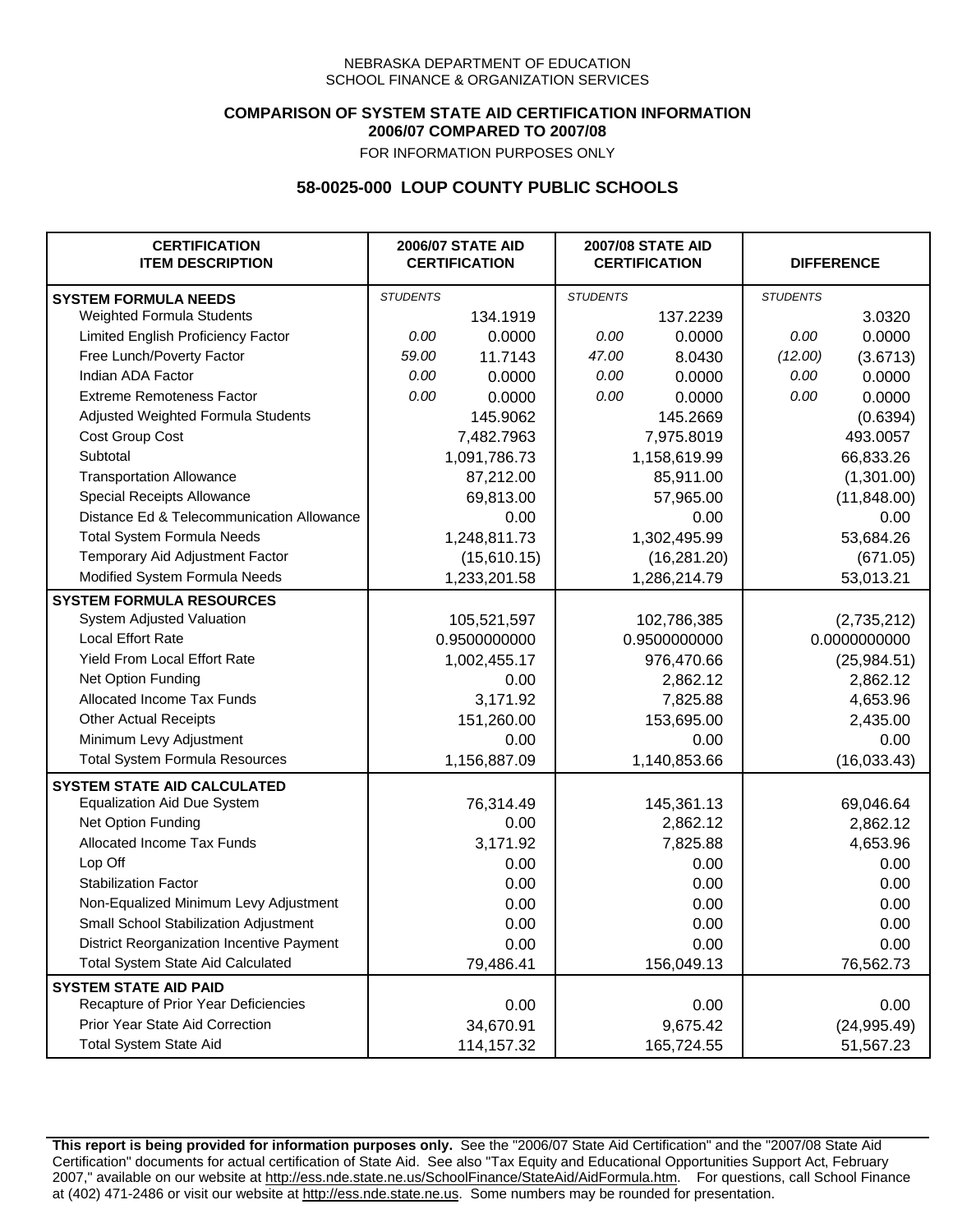### **COMPARISON OF SYSTEM STATE AID CERTIFICATION INFORMATION 2006/07 COMPARED TO 2007/08**

FOR INFORMATION PURPOSES ONLY

## **59-0001-000 MADISON PUBLIC SCHOOLS**

| <b>CERTIFICATION</b><br><b>ITEM DESCRIPTION</b> |                 | <b>2006/07 STATE AID</b><br><b>CERTIFICATION</b> | <b>2007/08 STATE AID</b><br><b>CERTIFICATION</b> |              | <b>DIFFERENCE</b> |               |
|-------------------------------------------------|-----------------|--------------------------------------------------|--------------------------------------------------|--------------|-------------------|---------------|
| <b>SYSTEM FORMULA NEEDS</b>                     | <b>STUDENTS</b> |                                                  | <b>STUDENTS</b>                                  |              | <b>STUDENTS</b>   |               |
| Weighted Formula Students                       |                 | 701.4009                                         |                                                  | 658.2508     |                   | (43.1501)     |
| Limited English Proficiency Factor              | 63.00           | 15.7500                                          | 44.00                                            | 11.0000      | (19.00)           | (4.7500)      |
| Free Lunch/Poverty Factor                       | 198.00          | 27.9629                                          | 227.00                                           | 38.4861      | 29.00             | 10.5233       |
| Indian ADA Factor                               | 0.00            | 0.0000                                           | 0.00                                             | 0.0000       | 0.00              | 0.0000        |
| <b>Extreme Remoteness Factor</b>                | 0.00            | 0.0000                                           | 0.00                                             | 0.0000       | 0.00              | 0.0000        |
| Adjusted Weighted Formula Students              |                 | 745.1138                                         |                                                  | 707.7369     |                   | (37.3768)     |
| Cost Group Cost                                 |                 | 5,885.1564                                       |                                                  | 6,193.4495   |                   | 308.2931      |
| Subtotal                                        |                 | 4,385,111.12                                     |                                                  | 4,383,332.92 |                   | (1,778.20)    |
| <b>Transportation Allowance</b>                 |                 | 15,545.88                                        |                                                  | 14,502.57    |                   | (1,043.31)    |
| Special Receipts Allowance                      |                 | 274,325.34                                       |                                                  | 253,165.54   |                   | (21, 159.80)  |
| Distance Ed & Telecommunication Allowance       |                 | 0.00                                             |                                                  | 0.00         |                   | 0.00          |
| <b>Total System Formula Needs</b>               |                 | 4,674,982.34                                     |                                                  | 4,651,001.03 |                   | (23,981.31)   |
| Temporary Aid Adjustment Factor                 |                 | (58, 437.28)                                     |                                                  | (58, 137.51) |                   | 299.77        |
| Modified System Formula Needs                   |                 | 4,616,545.06                                     |                                                  | 4,592,863.52 |                   | (23,681.54)   |
| <b>SYSTEM FORMULA RESOURCES</b>                 |                 |                                                  |                                                  |              |                   |               |
| System Adjusted Valuation                       |                 | 278,328,099                                      |                                                  | 302,782,475  |                   | 24,454,376    |
| <b>Local Effort Rate</b>                        |                 | 0.9500000000                                     |                                                  | 0.9500000000 |                   | 0.0000000000  |
| Yield From Local Effort Rate                    |                 | 2,644,116.94                                     |                                                  | 2,876,433.51 |                   | 232,316.57    |
| Net Option Funding                              |                 | 0.00                                             |                                                  | 0.00         |                   | 0.00          |
| Allocated Income Tax Funds                      |                 | 15,497.63                                        |                                                  | 9,357.25     |                   | (6, 140.38)   |
| <b>Other Actual Receipts</b>                    |                 | 650,674.93                                       |                                                  | 651,697.31   |                   | 1,022.37      |
| Minimum Levy Adjustment                         |                 | 0.00                                             |                                                  | 0.00         |                   | 0.00          |
| <b>Total System Formula Resources</b>           |                 | 3,310,289.50                                     |                                                  | 3,537,488.07 |                   | 227,198.57    |
| <b>SYSTEM STATE AID CALCULATED</b>              |                 |                                                  |                                                  |              |                   |               |
| <b>Equalization Aid Due System</b>              |                 | 1,306,255.56                                     |                                                  | 1,055,375.45 |                   | (250, 880.11) |
| Net Option Funding                              |                 | 0.00                                             |                                                  | 0.00         |                   | 0.00          |
| Allocated Income Tax Funds                      |                 | 15,497.63                                        |                                                  | 9,357.25     |                   | (6, 140.38)   |
| Lop Off                                         |                 | 0.00                                             |                                                  | 0.00         |                   | 0.00          |
| <b>Stabilization Factor</b>                     |                 | 0.00                                             |                                                  | 0.00         |                   | 0.00          |
| Non-Equalized Minimum Levy Adjustment           |                 | 0.00                                             |                                                  | 0.00         |                   | 0.00          |
| Small School Stabilization Adjustment           |                 | 0.00                                             |                                                  | 0.00         |                   | 0.00          |
| District Reorganization Incentive Payment       |                 | 0.00                                             |                                                  | 0.00         |                   | 0.00          |
| <b>Total System State Aid Calculated</b>        |                 | 1,321,753.19                                     |                                                  | 1,064,732.70 |                   | (257, 020.49) |
| <b>SYSTEM STATE AID PAID</b>                    |                 |                                                  |                                                  |              |                   |               |
| Recapture of Prior Year Deficiencies            |                 | 0.00                                             |                                                  | 0.00         |                   | 0.00          |
| Prior Year State Aid Correction                 |                 | (110, 408.26)                                    |                                                  | 6,522.30     |                   | 116,930.56    |
| <b>Total System State Aid</b>                   |                 | 1,211,344.93                                     |                                                  | 1,071,255.00 |                   | (140, 089.93) |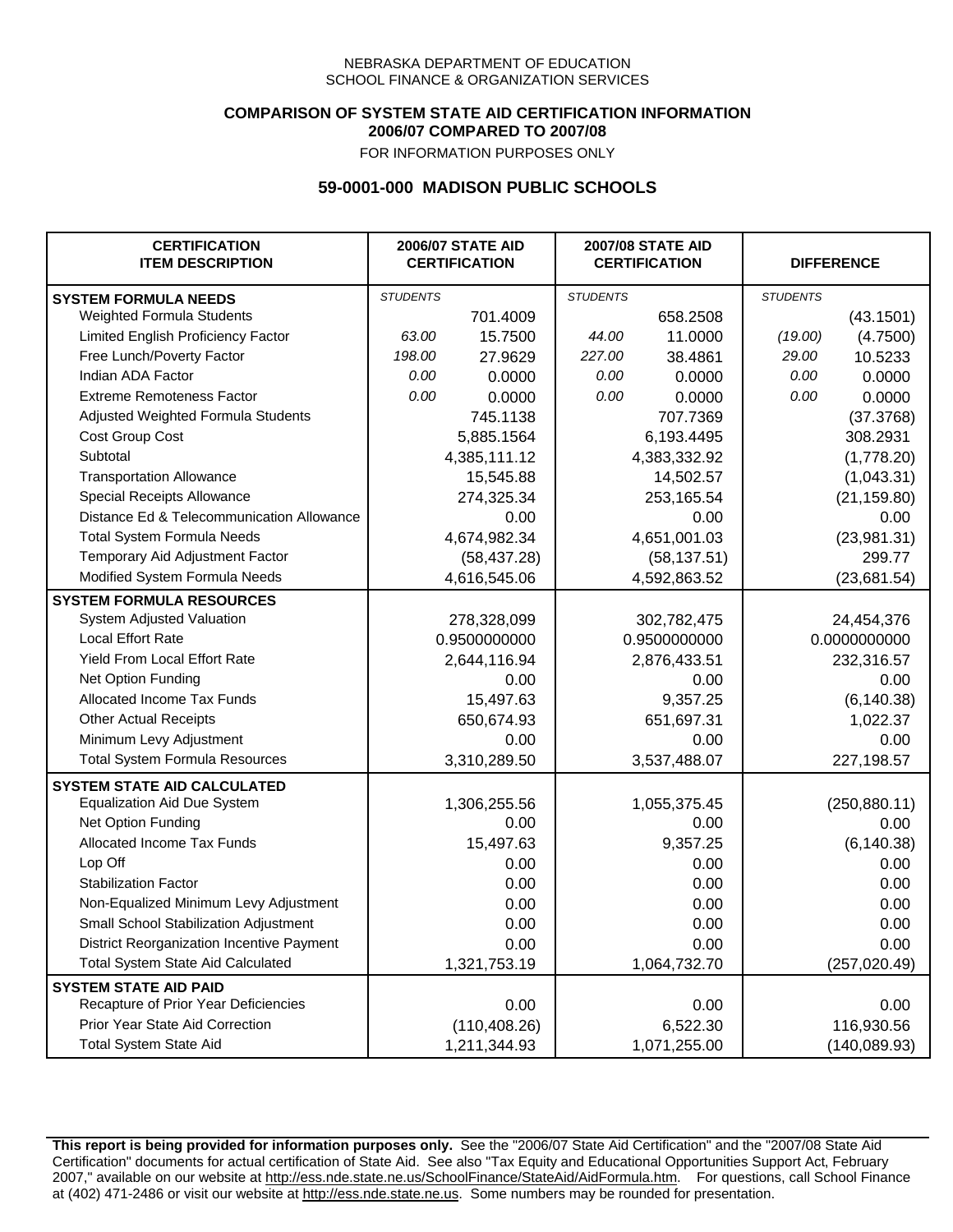### **COMPARISON OF SYSTEM STATE AID CERTIFICATION INFORMATION 2006/07 COMPARED TO 2007/08**

FOR INFORMATION PURPOSES ONLY

## **59-0002-000 NORFOLK PUBLIC SCHOOLS**

| <b>CERTIFICATION</b><br><b>ITEM DESCRIPTION</b> |                 | <b>2006/07 STATE AID</b><br><b>CERTIFICATION</b> | <b>2007/08 STATE AID</b><br><b>CERTIFICATION</b> |               |                 | <b>DIFFERENCE</b> |
|-------------------------------------------------|-----------------|--------------------------------------------------|--------------------------------------------------|---------------|-----------------|-------------------|
| <b>SYSTEM FORMULA NEEDS</b>                     | <b>STUDENTS</b> |                                                  | <b>STUDENTS</b>                                  |               | <b>STUDENTS</b> |                   |
| Weighted Formula Students                       |                 | 4,719.6655                                       |                                                  | 4,380.1235    |                 | (339.5420)        |
| Limited English Proficiency Factor              | 327.94          | 81.9843                                          | 230.00                                           | 57.5000       | (97.94)         | (24.4843)         |
| Free Lunch/Poverty Factor                       | 1,609.00        | 269.6030                                         | 1,475.00                                         | 244.2687      | (134.00)        | (25.3343)         |
| Indian ADA Factor                               | 0.00            | 0.0000                                           | 0.00                                             | 0.0000        | 0.00            | 0.0000            |
| <b>Extreme Remoteness Factor</b>                | 0.00            | 0.0000                                           | 0.00                                             | 0.0000        | 0.00            | 0.0000            |
| Adjusted Weighted Formula Students              |                 | 5,071.2528                                       |                                                  | 4,681.8922    |                 | (389.3606)        |
| Cost Group Cost                                 |                 | 5,885.1564                                       |                                                  | 6,193.4495    |                 | 308.2931          |
| Subtotal                                        |                 | 29,845,115.93                                    |                                                  | 28,997,062.52 |                 | (848,053.41)      |
| <b>Transportation Allowance</b>                 |                 | 104,474.33                                       |                                                  | 96,468.61     |                 | (8,005.72)        |
| Special Receipts Allowance                      |                 | 2,396,031.00                                     |                                                  | 2,401,192.80  |                 | 5,161.80          |
| Distance Ed & Telecommunication Allowance       |                 | 0.00                                             |                                                  | 0.00          |                 | 0.00              |
| <b>Total System Formula Needs</b>               |                 | 32,345,621.26                                    | 31,494,723.93                                    |               | (850, 897.33)   |                   |
| Temporary Aid Adjustment Factor                 |                 | (404, 320.27)                                    | (393, 684.05)                                    |               |                 | 10,636.22         |
| Modified System Formula Needs                   | 31,941,300.99   |                                                  | 31,101,039.88                                    |               | (840, 261.11)   |                   |
| <b>SYSTEM FORMULA RESOURCES</b>                 |                 |                                                  |                                                  |               |                 |                   |
| System Adjusted Valuation                       |                 | 1,579,959,577                                    |                                                  | 1,647,489,785 |                 | 67,530,208        |
| <b>Local Effort Rate</b>                        |                 | 0.9500000000                                     |                                                  | 0.9500000000  |                 | 0.0000000000      |
| <b>Yield From Local Effort Rate</b>             |                 | 15,009,615.98                                    | 15,651,152.96                                    |               |                 | 641,536.98        |
| Net Option Funding                              |                 | 0.00                                             | 0.00                                             |               | 0.00            |                   |
| Allocated Income Tax Funds                      |                 | 715,228.39                                       | 295,082.66                                       |               | (420, 145.74)   |                   |
| <b>Other Actual Receipts</b>                    |                 | 6,148,148.64                                     | 6,042,721.71                                     |               | (105, 426.93)   |                   |
| Minimum Levy Adjustment                         |                 | 0.00                                             | 0.00                                             |               |                 | 0.00              |
| <b>Total System Formula Resources</b>           |                 | 21,872,993.02                                    |                                                  | 21,988,957.33 |                 | 115,964.31        |
| <b>SYSTEM STATE AID CALCULATED</b>              |                 |                                                  |                                                  |               |                 |                   |
| <b>Equalization Aid Due System</b>              |                 | 10,068,307.98                                    |                                                  | 9,112,082.55  |                 | (956, 225.42)     |
| Net Option Funding                              |                 | 0.00                                             |                                                  | 0.00          |                 | 0.00              |
| Allocated Income Tax Funds                      |                 | 715,228.39                                       |                                                  | 295,082.66    |                 | (420, 145.74)     |
| Lop Off                                         |                 | 0.00                                             |                                                  | 0.00          |                 | 0.00              |
| <b>Stabilization Factor</b>                     |                 | 0.00                                             |                                                  | 0.00          |                 | 0.00              |
| Non-Equalized Minimum Levy Adjustment           |                 | 0.00                                             |                                                  | 0.00          |                 | 0.00              |
| Small School Stabilization Adjustment           |                 | 0.00                                             |                                                  | 0.00          |                 | 0.00              |
| District Reorganization Incentive Payment       |                 | 0.00                                             |                                                  | 0.00          |                 | 0.00              |
| <b>Total System State Aid Calculated</b>        |                 | 10,783,536.37                                    |                                                  | 9,407,165.21  |                 | (1,376,371.16)    |
| <b>SYSTEM STATE AID PAID</b>                    |                 |                                                  |                                                  |               |                 |                   |
| Recapture of Prior Year Deficiencies            |                 | 0.00                                             |                                                  | 0.00          |                 | 0.00              |
| Prior Year State Aid Correction                 |                 | (235, 018.07)                                    |                                                  | (90, 189.84)  |                 | 144,828.23        |
| <b>Total System State Aid</b>                   |                 | 10,548,518.30                                    |                                                  | 9,316,975.37  | (1,231,542.93)  |                   |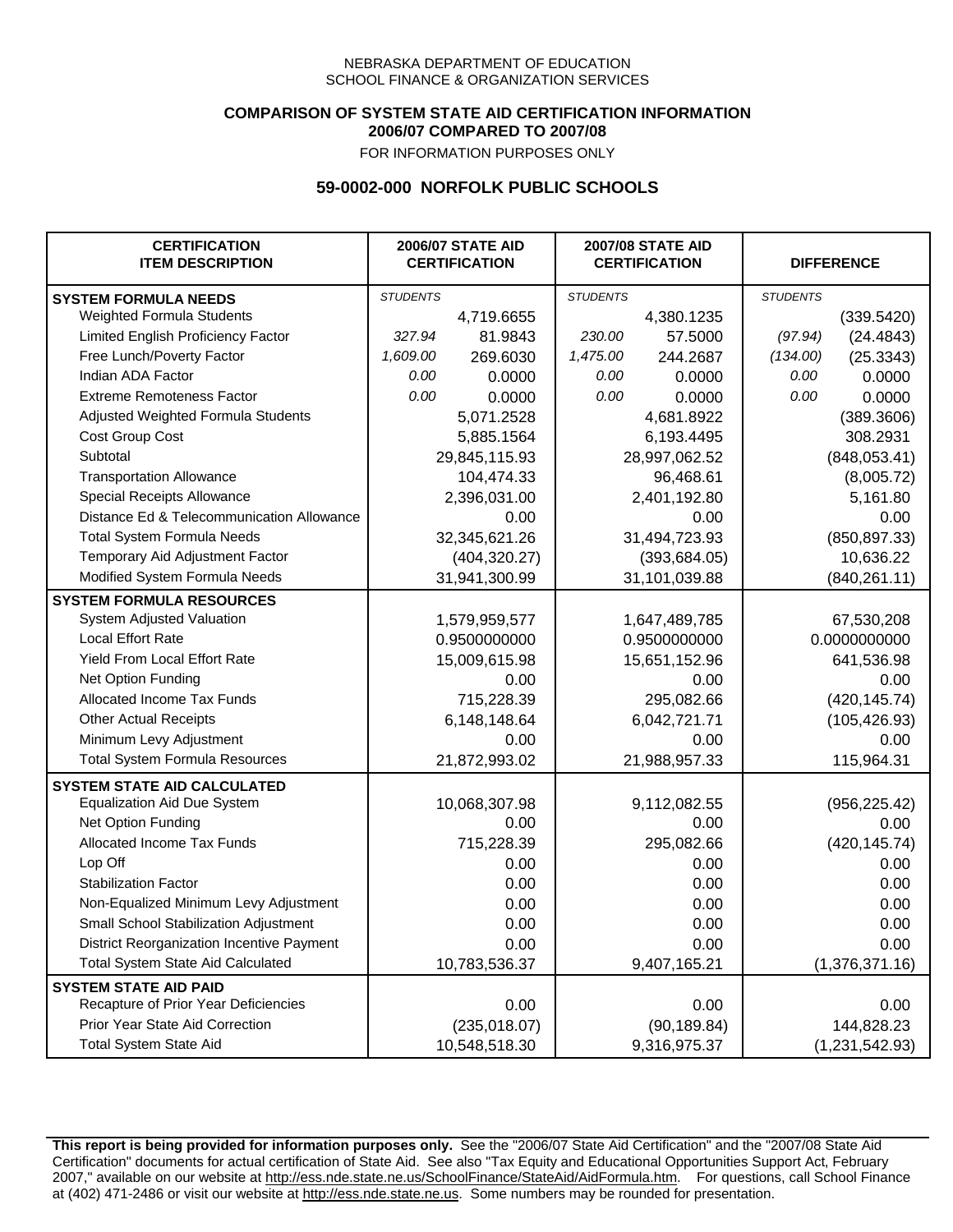### **COMPARISON OF SYSTEM STATE AID CERTIFICATION INFORMATION 2006/07 COMPARED TO 2007/08**

FOR INFORMATION PURPOSES ONLY

## **59-0005-000 BATTLE CREEK PUBLIC SCHOOLS**

| <b>CERTIFICATION</b><br><b>ITEM DESCRIPTION</b> |                 | <b>2006/07 STATE AID</b><br><b>CERTIFICATION</b> | <b>2007/08 STATE AID</b><br><b>CERTIFICATION</b> |              | <b>DIFFERENCE</b> |               |
|-------------------------------------------------|-----------------|--------------------------------------------------|--------------------------------------------------|--------------|-------------------|---------------|
| <b>SYSTEM FORMULA NEEDS</b>                     | <b>STUDENTS</b> |                                                  | <b>STUDENTS</b>                                  |              | <b>STUDENTS</b>   |               |
| Weighted Formula Students                       |                 | 563.5077                                         |                                                  | 549.8786     |                   | (13.6292)     |
| Limited English Proficiency Factor              | 0.06            | 0.0138                                           | 1.00                                             | 0.2500       | 0.94              | 0.2362        |
| Free Lunch/Poverty Factor                       | 76.00           | 4.3779                                           | 67.00                                            | 3.2570       | (9.00)            | (1.1209)      |
| Indian ADA Factor                               | 0.00            | 0.0000                                           | 0.00                                             | 0.0000       | 0.00              | 0.0000        |
| <b>Extreme Remoteness Factor</b>                | 0.00            | 0.0000                                           | 0.00                                             | 0.0000       | 0.00              | 0.0000        |
| Adjusted Weighted Formula Students              |                 | 567.8994                                         |                                                  | 553.3856     |                   | (14.5138)     |
| Cost Group Cost                                 |                 | 5,885.1564                                       |                                                  | 6,193.4495   |                   | 308.2931      |
| Subtotal                                        |                 | 3,342,176.76                                     |                                                  | 3,427,365.75 |                   | 85,188.99     |
| <b>Transportation Allowance</b>                 |                 | 109,636.27                                       |                                                  | 121,381.76   |                   | 11,745.49     |
| Special Receipts Allowance                      |                 | 253,328.85                                       |                                                  | 242,742.47   |                   | (10, 586.38)  |
| Distance Ed & Telecommunication Allowance       |                 | 0.00                                             |                                                  | 0.00         |                   | 0.00          |
| <b>Total System Formula Needs</b>               |                 | 3,705,141.87                                     |                                                  | 3,791,489.98 |                   | 86,348.10     |
| Temporary Aid Adjustment Factor                 |                 | (46, 314.27)                                     |                                                  | (47, 393.62) |                   | (1,079.35)    |
| Modified System Formula Needs                   |                 | 3,658,827.60                                     |                                                  | 3,744,096.35 |                   | 85,268.75     |
| <b>SYSTEM FORMULA RESOURCES</b>                 |                 |                                                  |                                                  |              |                   |               |
| System Adjusted Valuation                       |                 | 224,310,547                                      |                                                  | 254,679,259  |                   | 30,368,712    |
| <b>Local Effort Rate</b>                        |                 | 0.9500000000                                     |                                                  | 0.9500000000 |                   | 0.0000000000  |
| Yield From Local Effort Rate                    |                 | 2,130,950.20                                     |                                                  | 2,419,452.96 |                   | 288,502.76    |
| Net Option Funding                              |                 | 435,572.95                                       |                                                  | 235,927.57   |                   | (199, 645.37) |
| Allocated Income Tax Funds                      |                 | 40,681.28                                        |                                                  | 40,930.46    |                   | 249.18        |
| <b>Other Actual Receipts</b>                    |                 | 590,496.33                                       | 591,672.20                                       |              | 1,175.87          |               |
| Minimum Levy Adjustment                         |                 | 0.00                                             | 0.00                                             |              |                   | 0.00          |
| <b>Total System Formula Resources</b>           |                 | 3,197,700.76                                     |                                                  | 3,287,983.19 |                   | 90,282.43     |
| <b>SYSTEM STATE AID CALCULATED</b>              |                 |                                                  |                                                  |              |                   |               |
| <b>Equalization Aid Due System</b>              |                 | 461,126.85                                       |                                                  | 456,113.16   |                   | (5,013.68)    |
| Net Option Funding                              |                 | 435,572.95                                       |                                                  | 235,927.57   |                   | (199, 645.37) |
| Allocated Income Tax Funds                      |                 | 40,681.28                                        |                                                  | 40,930.46    |                   | 249.18        |
| Lop Off                                         |                 | 0.00                                             |                                                  | 0.00         |                   | 0.00          |
| <b>Stabilization Factor</b>                     |                 | 0.00                                             |                                                  | 0.00         |                   | 0.00          |
| Non-Equalized Minimum Levy Adjustment           |                 | 0.00                                             |                                                  | 0.00         |                   | 0.00          |
| Small School Stabilization Adjustment           |                 | 0.00                                             |                                                  | 0.00         |                   | 0.00          |
| District Reorganization Incentive Payment       |                 | 0.00                                             |                                                  | 0.00         |                   | 0.00          |
| <b>Total System State Aid Calculated</b>        |                 | 937,381.07                                       |                                                  | 732,971.19   |                   | (204, 409.88) |
| <b>SYSTEM STATE AID PAID</b>                    |                 |                                                  |                                                  |              |                   |               |
| Recapture of Prior Year Deficiencies            |                 | 0.00                                             |                                                  | 0.00         |                   | 0.00          |
| Prior Year State Aid Correction                 |                 | (59,007.14)                                      |                                                  | 50,382.63    |                   | 109,389.77    |
| <b>Total System State Aid</b>                   |                 | 878,373.93                                       |                                                  | 783,353.82   |                   | (95,020.11)   |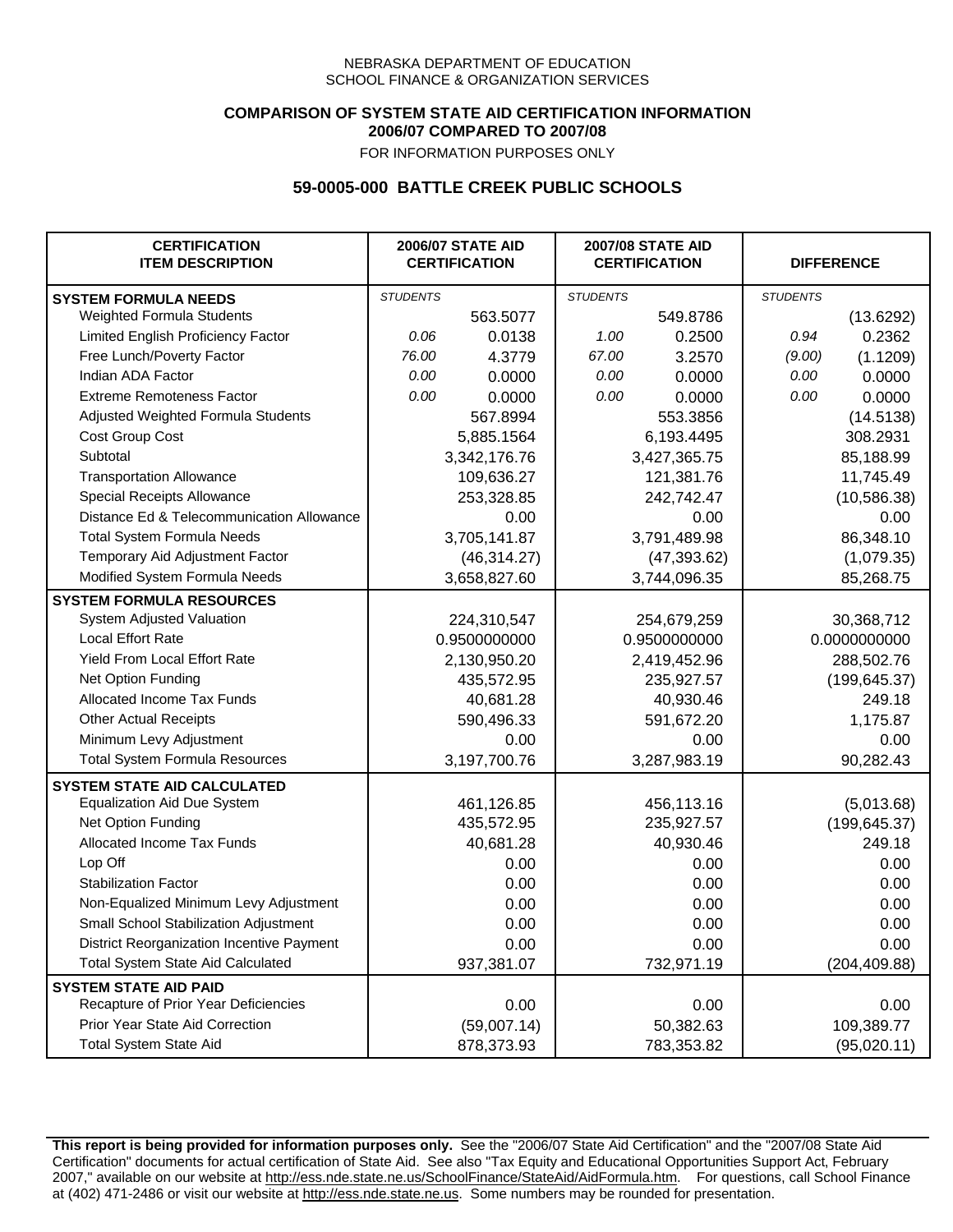### **COMPARISON OF SYSTEM STATE AID CERTIFICATION INFORMATION 2006/07 COMPARED TO 2007/08**

FOR INFORMATION PURPOSES ONLY

## **59-0013-000 NEWMAN GROVE PUBLIC SCHOOLS**

| <b>CERTIFICATION</b><br><b>ITEM DESCRIPTION</b> |                 | <b>2006/07 STATE AID</b><br><b>CERTIFICATION</b> | <b>2007/08 STATE AID</b><br><b>CERTIFICATION</b> |              | <b>DIFFERENCE</b> |              |
|-------------------------------------------------|-----------------|--------------------------------------------------|--------------------------------------------------|--------------|-------------------|--------------|
| <b>SYSTEM FORMULA NEEDS</b>                     | <b>STUDENTS</b> |                                                  | <b>STUDENTS</b>                                  |              | <b>STUDENTS</b>   |              |
| Weighted Formula Students                       |                 | 301.9632                                         |                                                  | 295.8423     |                   | (6.1209)     |
| Limited English Proficiency Factor              | 36.00           | 9.0000                                           | 44.00                                            | 11.0000      | 8.00              | 2.0000       |
| Free Lunch/Poverty Factor                       | 80.00           | 10.6610                                          | 87.00                                            | 12.9481      | 7.00              | 2.2871       |
| Indian ADA Factor                               | 0.00            | 0.0000                                           | 0.00                                             | 0.0000       | 0.00              | 0.0000       |
| <b>Extreme Remoteness Factor</b>                | 0.00            | 0.0000                                           | 0.00                                             | 0.0000       | 0.00              | 0.0000       |
| Adjusted Weighted Formula Students              |                 | 321.6242                                         |                                                  | 319.7904     |                   | (1.8338)     |
| Cost Group Cost                                 |                 | 5,885.1564                                       |                                                  | 6,193.4495   |                   | 308.2931     |
| Subtotal                                        |                 | 1,892,808.74                                     |                                                  | 1,980,605.77 |                   | 87,797.03    |
| <b>Transportation Allowance</b>                 |                 | 73,758.11                                        |                                                  | 78,449.50    |                   | 4,691.39     |
| Special Receipts Allowance                      |                 | 136, 167.52                                      |                                                  | 150,833.64   |                   | 14,666.12    |
| Distance Ed & Telecommunication Allowance       |                 | 0.00                                             |                                                  | 0.00         |                   | 0.00         |
| <b>Total System Formula Needs</b>               |                 | 2,102,734.37                                     |                                                  | 2,209,888.91 |                   | 107,154.55   |
| Temporary Aid Adjustment Factor                 |                 | (26, 284.18)                                     |                                                  | (27, 623.61) | (1,339.43)        |              |
| Modified System Formula Needs                   |                 | 2,076,450.19                                     |                                                  | 2,182,265.30 |                   | 105,815.12   |
| <b>SYSTEM FORMULA RESOURCES</b>                 |                 |                                                  |                                                  |              |                   |              |
| System Adjusted Valuation                       |                 | 181,797,314                                      |                                                  | 198,859,156  |                   | 17,061,842   |
| <b>Local Effort Rate</b>                        |                 | 0.9500000000                                     |                                                  | 0.9500000000 |                   | 0.0000000000 |
| <b>Yield From Local Effort Rate</b>             |                 | 1,727,074.48                                     |                                                  | 1,889,161.98 |                   | 162,087.50   |
| Net Option Funding                              |                 | 159,358.90                                       |                                                  | 71,283.56    |                   | (88,075.34)  |
| Allocated Income Tax Funds                      |                 | 20,353.85                                        | 21,534.65                                        |              | 1,180.80          |              |
| <b>Other Actual Receipts</b>                    |                 | 300,339.10                                       | 337,736.68                                       |              | 37,397.57         |              |
| Minimum Levy Adjustment                         |                 | 0.00                                             |                                                  | 0.00         |                   | 0.00         |
| <b>Total System Formula Resources</b>           |                 | 2,207,126.34                                     |                                                  | 2,319,716.87 |                   | 112,590.53   |
| <b>SYSTEM STATE AID CALCULATED</b>              |                 |                                                  |                                                  |              |                   |              |
| <b>Equalization Aid Due System</b>              |                 | 0.00                                             |                                                  | 0.00         |                   | 0.00         |
| Net Option Funding                              |                 | 159,358.90                                       |                                                  | 71,283.56    |                   | (88,075.34)  |
| Allocated Income Tax Funds                      |                 | 20,353.85                                        |                                                  | 21,534.65    |                   | 1,180.80     |
| Lop Off                                         |                 | 0.00                                             |                                                  | 0.00         |                   | 0.00         |
| <b>Stabilization Factor</b>                     |                 | 0.00                                             |                                                  | 0.00         |                   | 0.00         |
| Non-Equalized Minimum Levy Adjustment           |                 | 0.00                                             |                                                  | 0.00         |                   | 0.00         |
| Small School Stabilization Adjustment           |                 | 0.00                                             |                                                  | 0.00         |                   | 0.00         |
| District Reorganization Incentive Payment       |                 | 0.00                                             |                                                  | 0.00         |                   | 0.00         |
| <b>Total System State Aid Calculated</b>        |                 | 179,712.76                                       |                                                  | 92,818.21    |                   | (86, 894.54) |
| <b>SYSTEM STATE AID PAID</b>                    |                 |                                                  |                                                  |              |                   |              |
| Recapture of Prior Year Deficiencies            |                 | 0.00                                             |                                                  | 0.00         |                   | 0.00         |
| Prior Year State Aid Correction                 |                 | 400.60                                           |                                                  | (153.93)     |                   | (554.53)     |
| <b>Total System State Aid</b>                   |                 | 180,113.36                                       |                                                  | 92,664.29    |                   | (87, 449.07) |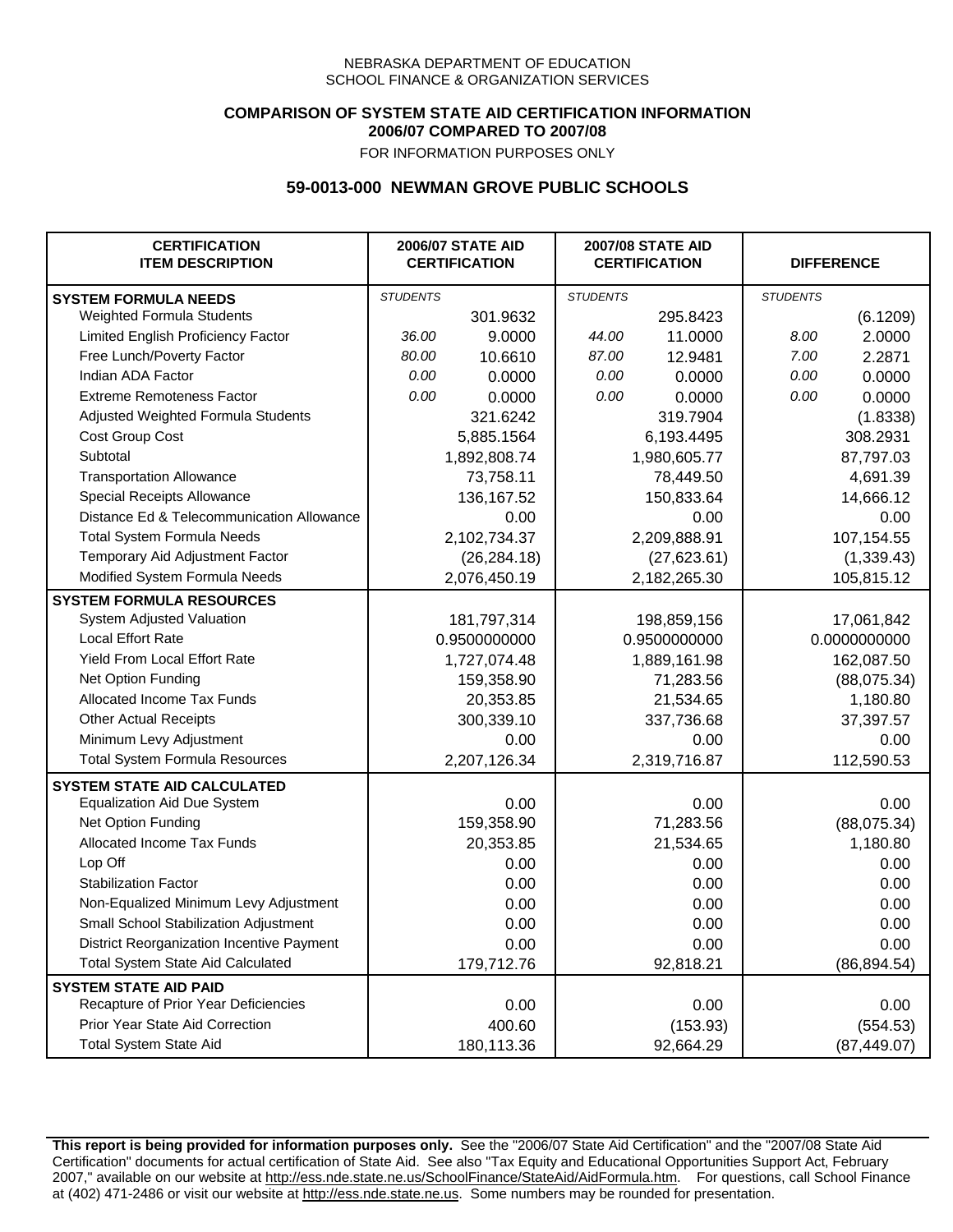### **COMPARISON OF SYSTEM STATE AID CERTIFICATION INFORMATION 2006/07 COMPARED TO 2007/08**

FOR INFORMATION PURPOSES ONLY

## **59-0080-000 ELKHORN VALLEY SCHOOLS**

| <b>CERTIFICATION</b><br><b>ITEM DESCRIPTION</b>  |                 | <b>2006/07 STATE AID</b><br><b>CERTIFICATION</b> | <b>2007/08 STATE AID</b><br><b>CERTIFICATION</b> |              | <b>DIFFERENCE</b> |               |
|--------------------------------------------------|-----------------|--------------------------------------------------|--------------------------------------------------|--------------|-------------------|---------------|
| <b>SYSTEM FORMULA NEEDS</b>                      | <b>STUDENTS</b> |                                                  | <b>STUDENTS</b>                                  |              | <b>STUDENTS</b>   |               |
| Weighted Formula Students                        |                 | 359.9717                                         |                                                  | 342.9065     |                   | (17.0652)     |
| Limited English Proficiency Factor               | 0.00            | 0.0000                                           | 0.00                                             | 0.0000       | 0.00              | 0.0000        |
| Free Lunch/Poverty Factor                        | 57.00           | 4.0097                                           | 77.00                                            | 8.6088       | 20.00             | 4.5992        |
| Indian ADA Factor                                | 0.00            | 0.0000                                           | 0.00                                             | 0.0000       | 0.00              | 0.0000        |
| <b>Extreme Remoteness Factor</b>                 | 0.00            | 0.0000                                           | 0.00                                             | 0.0000       | 0.00              | 0.0000        |
| Adjusted Weighted Formula Students               |                 | 363.9814                                         |                                                  | 351.5154     |                   | (12.4660)     |
| Cost Group Cost                                  |                 | 5,885.1564                                       |                                                  | 6,193.4495   |                   | 308.2931      |
| Subtotal                                         |                 | 2,142,087.59                                     |                                                  | 2,177,092.83 |                   | 35,005.24     |
| <b>Transportation Allowance</b>                  |                 | 77,644.98                                        |                                                  | 97,010.00    |                   | 19,365.02     |
| Special Receipts Allowance                       |                 | 228,139.19                                       |                                                  | 236,212.27   |                   | 8,073.08      |
| Distance Ed & Telecommunication Allowance        |                 | 0.00                                             |                                                  | 0.00         |                   | 0.00          |
| <b>Total System Formula Needs</b>                |                 | 2,447,871.76                                     |                                                  | 2,510,315.10 |                   | 62,443.35     |
| Temporary Aid Adjustment Factor                  |                 | (30, 598.40)                                     |                                                  | (31, 378.94) |                   | (780.54)      |
| Modified System Formula Needs                    |                 | 2,417,273.36                                     |                                                  | 2,478,936.16 |                   | 61,662.80     |
| <b>SYSTEM FORMULA RESOURCES</b>                  |                 |                                                  |                                                  |              |                   |               |
| System Adjusted Valuation                        |                 | 208,003,018                                      |                                                  | 227,721,537  |                   | 19,718,519    |
| <b>Local Effort Rate</b>                         |                 | 0.9500000000                                     |                                                  | 0.9500000000 |                   | 0.0000000000  |
| Yield From Local Effort Rate                     |                 | 1,976,028.67                                     |                                                  | 2,163,354.60 |                   | 187,325.93    |
| Net Option Funding                               |                 | 0.00                                             |                                                  | 0.00         |                   | 0.00          |
| Allocated Income Tax Funds                       |                 | 5,471.48                                         | 2,889.57                                         |              | (2,581.91)        |               |
| <b>Other Actual Receipts</b>                     |                 | 465,285.50                                       |                                                  | 479,447.95   | 14,162.45         |               |
| Minimum Levy Adjustment                          |                 | 0.00                                             |                                                  | 0.00         |                   | 0.00          |
| <b>Total System Formula Resources</b>            |                 | 2,446,785.65                                     |                                                  | 2,645,692.13 |                   | 198,906.48    |
| <b>SYSTEM STATE AID CALCULATED</b>               |                 |                                                  |                                                  |              |                   |               |
| <b>Equalization Aid Due System</b>               |                 | 0.00                                             |                                                  | 0.00         |                   | 0.00          |
| Net Option Funding                               |                 | 0.00                                             |                                                  | 0.00         |                   | 0.00          |
| Allocated Income Tax Funds                       |                 | 5,471.48                                         |                                                  | 2,889.57     |                   | (2,581.91)    |
| Lop Off                                          |                 | 0.00                                             |                                                  | 0.00         |                   | 0.00          |
| <b>Stabilization Factor</b>                      |                 | 196,042.86                                       |                                                  | 0.00         |                   | (196, 042.86) |
| Non-Equalized Minimum Levy Adjustment            |                 | 0.00                                             |                                                  | 0.00         |                   | 0.00          |
| Small School Stabilization Adjustment            |                 | 0.00                                             |                                                  | 0.00         |                   | 0.00          |
| <b>District Reorganization Incentive Payment</b> |                 | 0.00                                             |                                                  | 0.00         |                   | 0.00          |
| <b>Total System State Aid Calculated</b>         |                 | 201,514.34                                       |                                                  | 2,889.57     |                   | (198, 624.77) |
| <b>SYSTEM STATE AID PAID</b>                     |                 |                                                  |                                                  |              |                   |               |
| Recapture of Prior Year Deficiencies             |                 | 0.00                                             |                                                  | 0.00         |                   | 0.00          |
| Prior Year State Aid Correction                  |                 | 0.00                                             |                                                  | 0.00         |                   | 0.00          |
| <b>Total System State Aid</b>                    |                 | 201,514.34                                       |                                                  | 2,889.57     |                   | (198, 624.77) |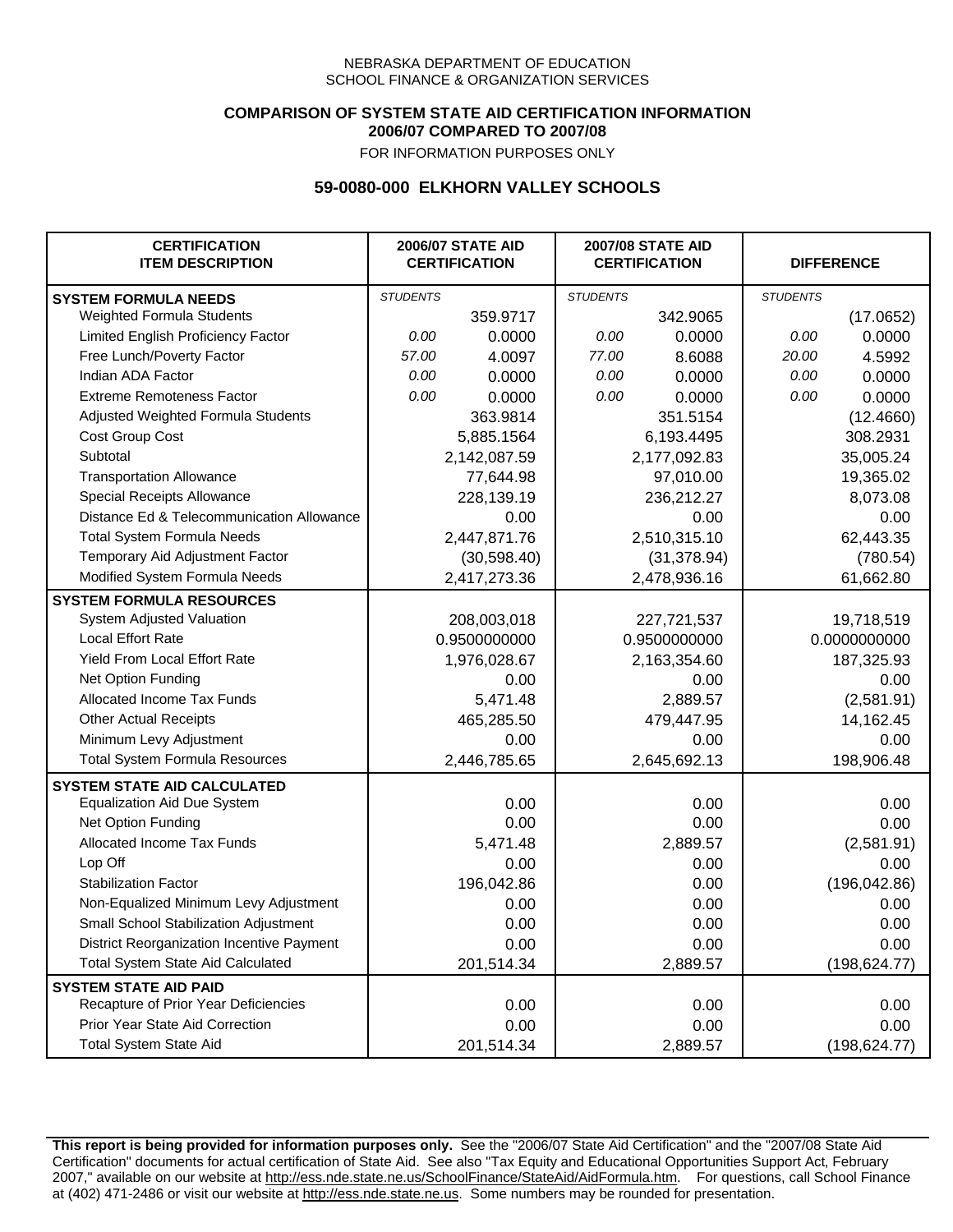### **COMPARISON OF SYSTEM STATE AID CERTIFICATION INFORMATION 2006/07 COMPARED TO 2007/08**

FOR INFORMATION PURPOSES ONLY

## **60-0090-000 MC PHERSON COUNTY SCHOOLS**

| <b>CERTIFICATION</b><br><b>ITEM DESCRIPTION</b> |                 | <b>2006/07 STATE AID</b><br><b>CERTIFICATION</b> | <b>2007/08 STATE AID</b><br><b>CERTIFICATION</b> |              | <b>DIFFERENCE</b> |              |  |
|-------------------------------------------------|-----------------|--------------------------------------------------|--------------------------------------------------|--------------|-------------------|--------------|--|
| <b>SYSTEM FORMULA NEEDS</b>                     | <b>STUDENTS</b> |                                                  | <b>STUDENTS</b>                                  |              | <b>STUDENTS</b>   |              |  |
| Weighted Formula Students                       |                 | 86.0341                                          |                                                  | 84.4974      |                   | (1.5367)     |  |
| Limited English Proficiency Factor              | 0.00            | 0.0000                                           | 0.00                                             | 0.0000       | 0.00              | 0.0000       |  |
| Free Lunch/Poverty Factor                       | 28.00           | 4.6534                                           | 26.00                                            | 3.8646       | (2.00)            | (0.7888)     |  |
| Indian ADA Factor                               | 0.00            | 0.0000                                           | 0.00                                             | 0.0000       | 0.00              | 0.0000       |  |
| <b>Extreme Remoteness Factor</b>                | 71.36           | 8.9204                                           | 74.96                                            | 9.3700       | 3.60              | 0.4496       |  |
| Adjusted Weighted Formula Students              |                 | 150.0000                                         |                                                  | 150.0000     |                   | 0.0000       |  |
| Cost Group Cost                                 |                 | 8,672.7450                                       |                                                  | 9,486.1706   |                   | 813.4256     |  |
| Subtotal                                        |                 | 1,300,911.74                                     |                                                  | 1,422,925.59 |                   | 122,013.84   |  |
| <b>Transportation Allowance</b>                 |                 | 18,620.72                                        |                                                  | 16,776.01    |                   | (1,844.71)   |  |
| Special Receipts Allowance                      |                 | 59,647.94                                        |                                                  | 60,235.63    |                   | 587.69       |  |
| Distance Ed & Telecommunication Allowance       |                 | 0.00                                             |                                                  | 0.00         |                   | 0.00         |  |
| <b>Total System Formula Needs</b>               |                 | 1,379,180.41                                     |                                                  | 1,499,937.23 |                   | 120,756.82   |  |
| Temporary Aid Adjustment Factor                 |                 | (17, 239.76)                                     |                                                  | (18, 749.22) |                   | (1,509.46)   |  |
| Modified System Formula Needs                   |                 | 1,361,940.65                                     |                                                  | 1,481,188.02 |                   | 119,247.36   |  |
| <b>SYSTEM FORMULA RESOURCES</b>                 |                 |                                                  |                                                  |              |                   |              |  |
| System Adjusted Valuation                       |                 | 110,570,502                                      |                                                  | 108,733,578  |                   | (1,836,924)  |  |
| <b>Local Effort Rate</b>                        |                 | 0.9500000000                                     | 0.9500000000                                     |              | 0.0000000000      |              |  |
| Yield From Local Effort Rate                    |                 | 1,050,419.77                                     | 1,032,968.99                                     |              |                   | (17, 450.78) |  |
| Net Option Funding                              |                 | 0.00                                             | 0.00                                             |              | 0.00              |              |  |
| Allocated Income Tax Funds                      |                 | 9,788.01                                         | 0.00                                             |              | (9,788.01)        |              |  |
| <b>Other Actual Receipts</b>                    |                 | 128,597.16                                       | 133,822.03                                       |              | 5,224.87          |              |  |
| Minimum Levy Adjustment                         |                 | 61,034.92                                        | 69,045.82                                        |              |                   | 8,010.90     |  |
| <b>Total System Formula Resources</b>           |                 | 1,249,839.85                                     |                                                  | 1,235,836.84 |                   | (14,003.01)  |  |
| <b>SYSTEM STATE AID CALCULATED</b>              |                 |                                                  |                                                  |              |                   |              |  |
| <b>Equalization Aid Due System</b>              |                 | 112,100.80                                       |                                                  | 245,351.18   |                   | 133,250.38   |  |
| Net Option Funding                              |                 | 0.00                                             |                                                  | 0.00         |                   | 0.00         |  |
| Allocated Income Tax Funds                      |                 | 9,788.01                                         |                                                  | 0.00         |                   | (9,788.01)   |  |
| Lop Off                                         |                 | 0.00                                             |                                                  | 0.00         |                   | 0.00         |  |
| <b>Stabilization Factor</b>                     |                 | 0.00                                             |                                                  | 0.00         |                   | 0.00         |  |
| Non-Equalized Minimum Levy Adjustment           |                 | 0.00                                             |                                                  | 0.00         |                   | 0.00         |  |
| Small School Stabilization Adjustment           |                 | 0.00                                             |                                                  | 0.00         |                   | 0.00         |  |
| District Reorganization Incentive Payment       |                 | 0.00                                             |                                                  | 0.00         |                   | 0.00         |  |
| <b>Total System State Aid Calculated</b>        |                 | 121,888.81                                       |                                                  | 245,351.18   |                   | 123,462.37   |  |
| <b>SYSTEM STATE AID PAID</b>                    |                 |                                                  |                                                  |              |                   |              |  |
| Recapture of Prior Year Deficiencies            |                 | 0.00                                             |                                                  | 0.00         |                   | 0.00         |  |
| Prior Year State Aid Correction                 |                 | (1,520.66)                                       |                                                  | 2,207.76     |                   | 3,728.42     |  |
| <b>Total System State Aid</b>                   |                 | 120,368.15                                       |                                                  | 247,558.93   |                   | 127,190.78   |  |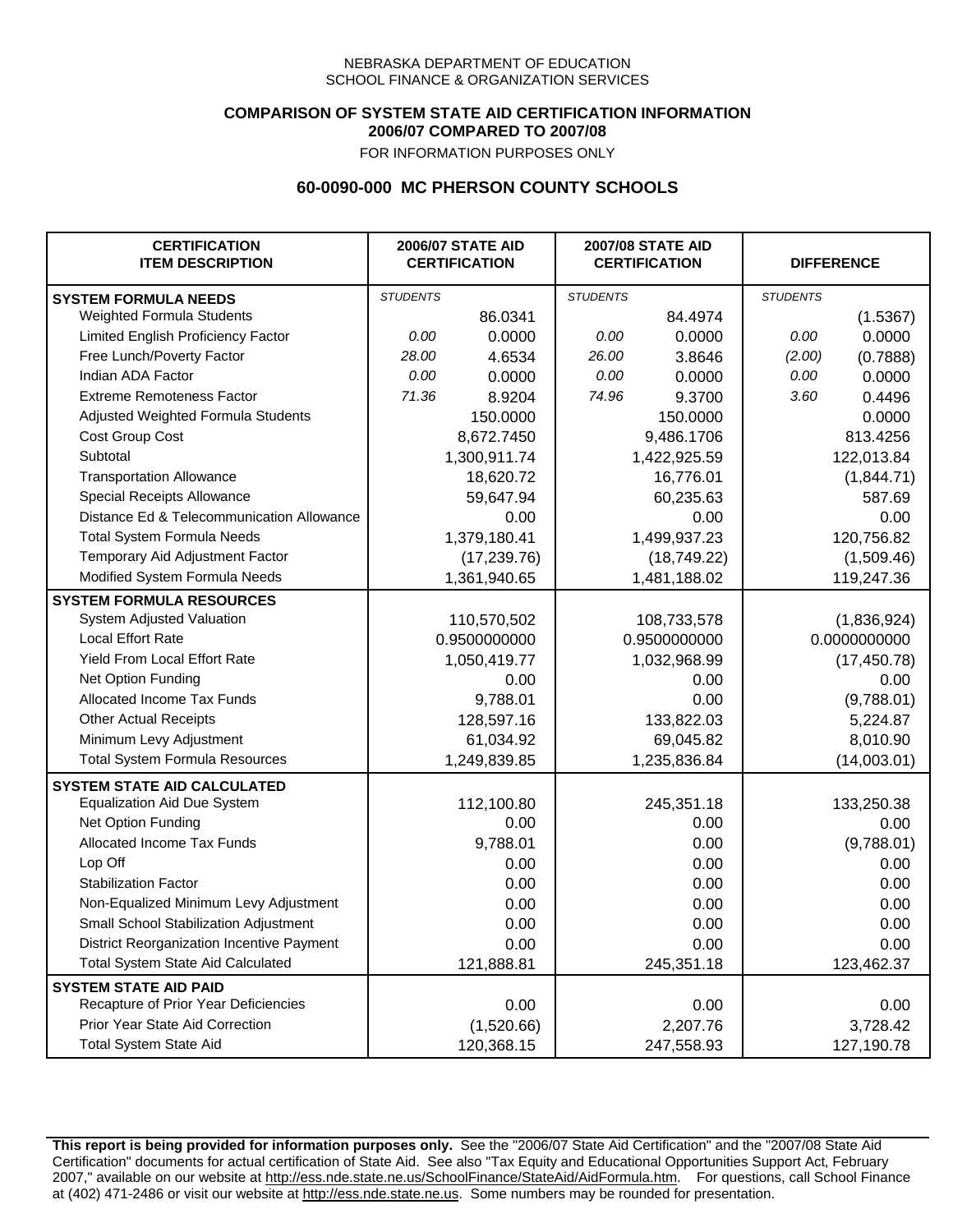### **COMPARISON OF SYSTEM STATE AID CERTIFICATION INFORMATION 2006/07 COMPARED TO 2007/08**

FOR INFORMATION PURPOSES ONLY

## **61-0004-000 CENTRAL CITY PUBLIC SCHOOLS**

| <b>CERTIFICATION</b><br><b>ITEM DESCRIPTION</b> |                 | <b>2006/07 STATE AID</b><br><b>CERTIFICATION</b> | <b>2007/08 STATE AID</b><br><b>CERTIFICATION</b> |              | <b>DIFFERENCE</b> |              |
|-------------------------------------------------|-----------------|--------------------------------------------------|--------------------------------------------------|--------------|-------------------|--------------|
| <b>SYSTEM FORMULA NEEDS</b>                     | <b>STUDENTS</b> |                                                  | <b>STUDENTS</b>                                  |              | <b>STUDENTS</b>   |              |
| Weighted Formula Students                       |                 | 898.3643                                         |                                                  | 874.9090     |                   | (23.4553)    |
| Limited English Proficiency Factor              | 0.00            | 0.0000                                           | 0.00                                             | 0.0000       | 0.00              | 0.0000       |
| Free Lunch/Poverty Factor                       | 191.00          | 18.7844                                          | 177.00                                           | 16.4813      | (14.00)           | (2.3031)     |
| Indian ADA Factor                               | 0.00            | 0.0000                                           | 0.00                                             | 0.0000       | 0.00              | 0.0000       |
| <b>Extreme Remoteness Factor</b>                | 0.00            | 0.0000                                           | 0.00                                             | 0.0000       | 0.00              | 0.0000       |
| Adjusted Weighted Formula Students              |                 | 917.1488                                         |                                                  | 891.3903     |                   | (25.7585)    |
| Cost Group Cost                                 |                 | 5,885.1564                                       |                                                  | 6,193.4495   |                   | 308.2931     |
| Subtotal                                        |                 | 5,397,563.89                                     |                                                  | 5,520,780.81 |                   | 123,216.93   |
| <b>Transportation Allowance</b>                 |                 | 139,537.39                                       |                                                  | 170,359.30   |                   | 30,821.91    |
| Special Receipts Allowance                      |                 | 333,440.00                                       |                                                  | 363,718.00   |                   | 30,278.00    |
| Distance Ed & Telecommunication Allowance       |                 | 0.00                                             |                                                  | 0.00         |                   | 0.00         |
| <b>Total System Formula Needs</b>               |                 | 5,870,541.28                                     |                                                  | 6,054,858.11 |                   | 184,316.84   |
| Temporary Aid Adjustment Factor                 |                 | (73, 381.77)                                     |                                                  | (75,685.73)  | (2,303.96)        |              |
| Modified System Formula Needs                   |                 | 5,797,159.51                                     |                                                  | 5,979,172.38 |                   | 182,012.88   |
| <b>SYSTEM FORMULA RESOURCES</b>                 |                 |                                                  |                                                  |              |                   |              |
| System Adjusted Valuation                       |                 | 375,039,986                                      |                                                  | 368,643,298  |                   | (6,396,688)  |
| <b>Local Effort Rate</b>                        |                 | 0.9500000000                                     |                                                  | 0.9500000000 |                   | 0.0000000000 |
| Yield From Local Effort Rate                    |                 | 3,562,879.87                                     |                                                  | 3,502,111.33 |                   | (60, 768.54) |
| Net Option Funding                              |                 | 0.00                                             |                                                  | 13,649.79    |                   | 13,649.79    |
| Allocated Income Tax Funds                      |                 | 16,190.16                                        |                                                  | 81,373.21    |                   | 65,183.05    |
| <b>Other Actual Receipts</b>                    |                 | 805,146.88                                       | 894,534.92                                       |              | 89,388.04         |              |
| Minimum Levy Adjustment                         |                 | 0.00                                             |                                                  | 0.00         |                   | 0.00         |
| <b>Total System Formula Resources</b>           |                 | 4,384,216.91                                     |                                                  | 4,491,669.25 |                   | 107,452.34   |
| <b>SYSTEM STATE AID CALCULATED</b>              |                 |                                                  |                                                  |              |                   |              |
| <b>Equalization Aid Due System</b>              |                 | 1,412,942.60                                     |                                                  | 1,487,503.13 |                   | 74,560.53    |
| Net Option Funding                              |                 | 0.00                                             |                                                  | 13,649.79    |                   | 13,649.79    |
| Allocated Income Tax Funds                      |                 | 16,190.16                                        |                                                  | 81,373.21    |                   | 65,183.05    |
| Lop Off                                         |                 | 0.00                                             |                                                  | 0.00         |                   | 0.00         |
| <b>Stabilization Factor</b>                     |                 | 0.00                                             |                                                  | 0.00         |                   | 0.00         |
| Non-Equalized Minimum Levy Adjustment           |                 | 0.00                                             |                                                  | 0.00         |                   | 0.00         |
| Small School Stabilization Adjustment           |                 | 0.00                                             |                                                  | 0.00         |                   | 0.00         |
| District Reorganization Incentive Payment       |                 | 0.00                                             |                                                  | 0.00         |                   | 0.00         |
| <b>Total System State Aid Calculated</b>        |                 | 1,429,132.76                                     |                                                  | 1,582,526.13 |                   | 153,393.37   |
| <b>SYSTEM STATE AID PAID</b>                    |                 |                                                  |                                                  |              |                   |              |
| Recapture of Prior Year Deficiencies            |                 | 0.00                                             |                                                  | 0.00         |                   | 0.00         |
| Prior Year State Aid Correction                 |                 | (74, 737.02)                                     |                                                  | 25,279.10    |                   | 100,016.12   |
| <b>Total System State Aid</b>                   |                 | 1,354,395.75                                     |                                                  | 1,607,805.23 |                   | 253,409.49   |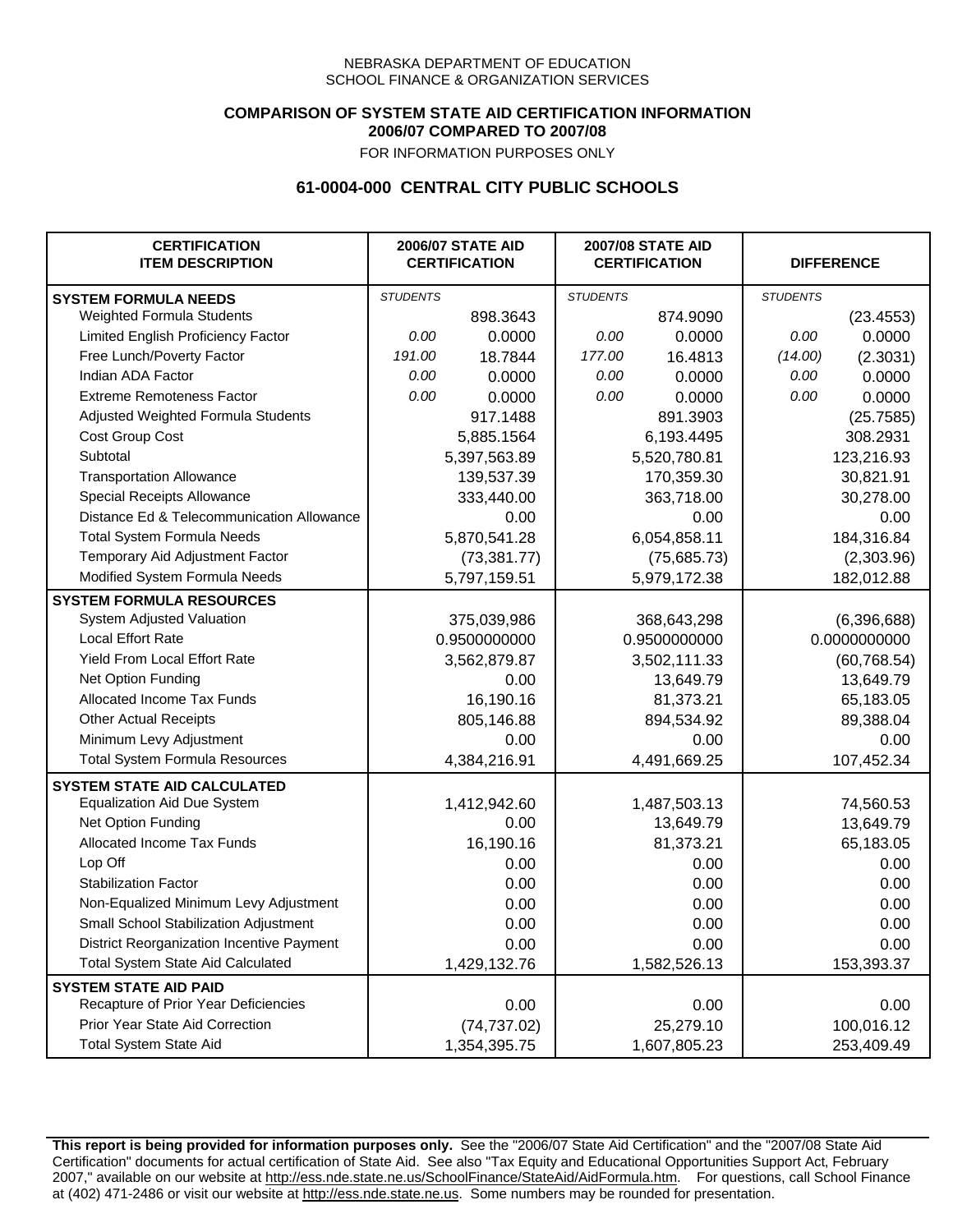### **COMPARISON OF SYSTEM STATE AID CERTIFICATION INFORMATION 2006/07 COMPARED TO 2007/08**

FOR INFORMATION PURPOSES ONLY

## **61-0049-000 PALMER PUBLIC SCHOOLS**

| <b>CERTIFICATION</b><br><b>ITEM DESCRIPTION</b> |                 | <b>2006/07 STATE AID</b><br><b>CERTIFICATION</b> | <b>2007/08 STATE AID</b><br><b>CERTIFICATION</b> |              |                 | <b>DIFFERENCE</b> |
|-------------------------------------------------|-----------------|--------------------------------------------------|--------------------------------------------------|--------------|-----------------|-------------------|
| <b>SYSTEM FORMULA NEEDS</b>                     | <b>STUDENTS</b> |                                                  | <b>STUDENTS</b>                                  |              | <b>STUDENTS</b> |                   |
| Weighted Formula Students                       |                 | 258.6874                                         |                                                  | 274.0554     |                 | 15.3680           |
| Limited English Proficiency Factor              | 1.00            | 0.2500                                           | 0.00                                             | 0.0000       | (1.00)          | (0.2500)          |
| Free Lunch/Poverty Factor                       | 58.00           | 6.3290                                           | 31.00                                            | 1.3674       | (27.00)         | (4.9616)          |
| Indian ADA Factor                               | 0.00            | 0.0000                                           | 0.00                                             | 0.0000       | 0.00            | 0.0000            |
| <b>Extreme Remoteness Factor</b>                | 0.00            | 0.0000                                           | 0.00                                             | 0.0000       | 0.00            | 0.0000            |
| Adjusted Weighted Formula Students              |                 | 265.2663                                         |                                                  | 275.4228     |                 | 10.1565           |
| Cost Group Cost                                 |                 | 5,885.1564                                       |                                                  | 6,193.4495   |                 | 308.2931          |
| Subtotal                                        |                 | 1,561,133.77                                     |                                                  | 1,705,817.07 |                 | 144,683.30        |
| <b>Transportation Allowance</b>                 |                 | 61,948.42                                        |                                                  | 68,550.43    |                 | 6,602.01          |
| Special Receipts Allowance                      |                 | 101,375.00                                       |                                                  | 83,299.00    |                 | (18,076.00)       |
| Distance Ed & Telecommunication Allowance       |                 | 0.00                                             |                                                  | 4,025.67     |                 | 4,025.67          |
| <b>Total System Formula Needs</b>               |                 | 1,724,457.19                                     |                                                  | 1,861,692.17 |                 | 137,234.98        |
| Temporary Aid Adjustment Factor                 |                 | (21, 555.71)                                     |                                                  | (23, 271.15) |                 | (1,715.44)        |
| Modified System Formula Needs                   |                 | 1,702,901.48                                     |                                                  | 1,838,421.02 |                 | 135,519.54        |
| <b>SYSTEM FORMULA RESOURCES</b>                 |                 |                                                  |                                                  |              |                 |                   |
| System Adjusted Valuation                       |                 | 106,686,787                                      |                                                  | 106,492,466  |                 | (194, 321)        |
| <b>Local Effort Rate</b>                        |                 | 0.9500000000                                     |                                                  | 0.9500000000 |                 | 0.0000000000      |
| <b>Yield From Local Effort Rate</b>             |                 | 1,013,524.48                                     |                                                  | 1,011,678.43 |                 | (1,846.05)        |
| Net Option Funding                              |                 | 195,531.80                                       |                                                  | 263,240.60   |                 | 67,708.80         |
| Allocated Income Tax Funds                      |                 | 17,998.31                                        |                                                  | 18,045.59    |                 | 47.27             |
| <b>Other Actual Receipts</b>                    |                 | 222,337.55                                       |                                                  | 213,921.91   | (8, 415.64)     |                   |
| Minimum Levy Adjustment                         |                 | 0.00                                             | 0.00                                             |              |                 | 0.00              |
| <b>Total System Formula Resources</b>           |                 | 1,449,392.14                                     |                                                  | 1,506,886.52 |                 | 57,494.38         |
| <b>SYSTEM STATE AID CALCULATED</b>              |                 |                                                  |                                                  |              |                 |                   |
| <b>Equalization Aid Due System</b>              |                 | 253,509.34                                       |                                                  | 331,534.49   |                 | 78,025.16         |
| Net Option Funding                              |                 | 195,531.80                                       |                                                  | 263,240.60   |                 | 67,708.80         |
| Allocated Income Tax Funds                      |                 | 17,998.31                                        |                                                  | 18,045.59    |                 | 47.27             |
| Lop Off                                         |                 | 0.00                                             |                                                  | 0.00         |                 | 0.00              |
| <b>Stabilization Factor</b>                     |                 | 12,716.46                                        |                                                  | 0.00         |                 | (12,716.46)       |
| Non-Equalized Minimum Levy Adjustment           |                 | 0.00                                             |                                                  | 0.00         |                 | 0.00              |
| Small School Stabilization Adjustment           |                 | 0.00                                             |                                                  | 0.00         |                 | 0.00              |
| District Reorganization Incentive Payment       |                 | 0.00                                             |                                                  | 0.00         |                 | 0.00              |
| <b>Total System State Aid Calculated</b>        |                 | 479,755.91                                       |                                                  | 612,820.68   |                 | 133,064.77        |
| <b>SYSTEM STATE AID PAID</b>                    |                 |                                                  |                                                  |              |                 |                   |
| Recapture of Prior Year Deficiencies            |                 | 0.00                                             |                                                  | 0.00         |                 | 0.00              |
| Prior Year State Aid Correction                 |                 | (61, 446.74)                                     |                                                  | 0.00         |                 | 61,446.74         |
| <b>Total System State Aid</b>                   |                 | 418,309.17                                       |                                                  | 612,820.68   |                 | 194,511.51        |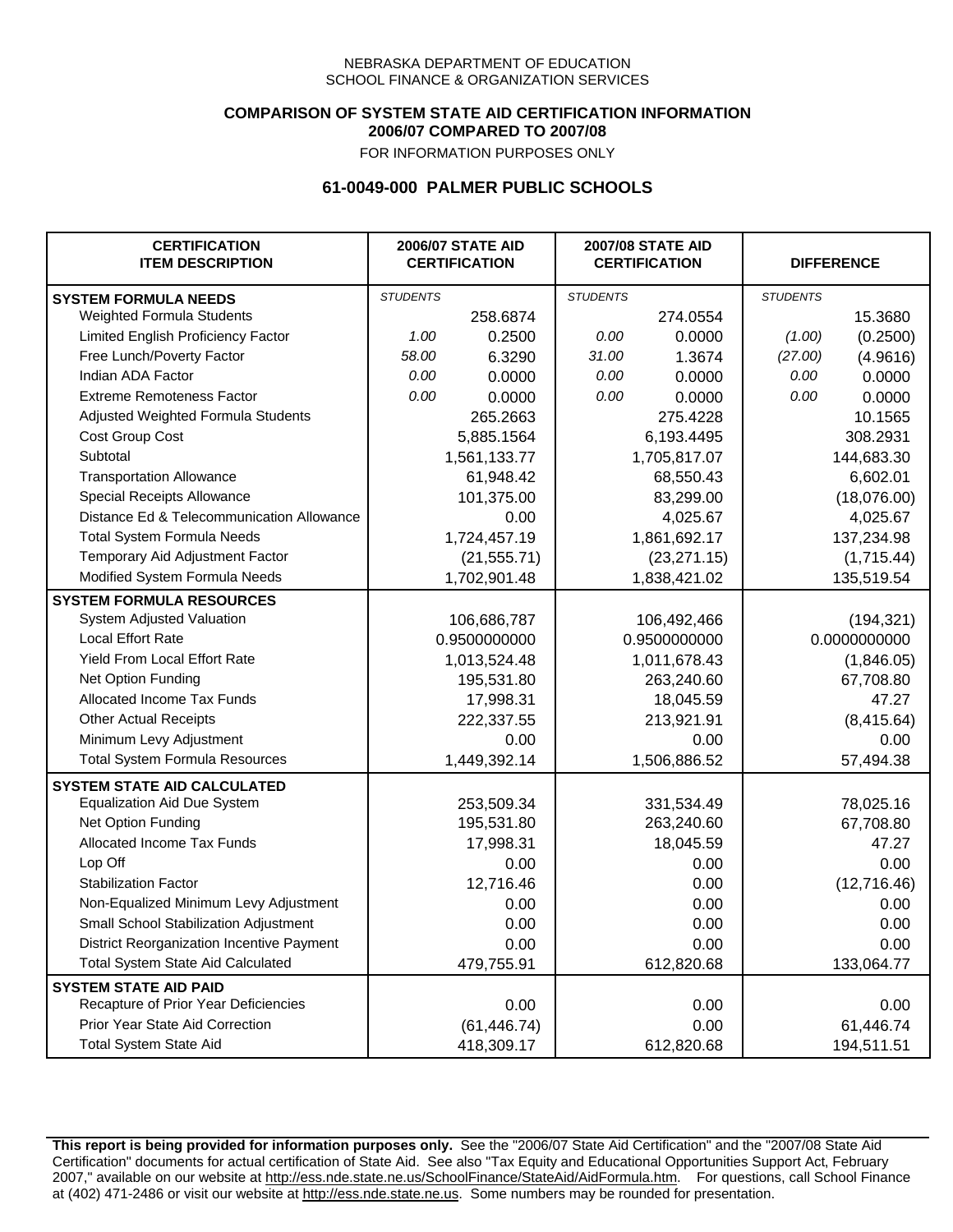### **COMPARISON OF SYSTEM STATE AID CERTIFICATION INFORMATION 2006/07 COMPARED TO 2007/08**

FOR INFORMATION PURPOSES ONLY

## **62-0021-000 BAYARD PUBLIC SCHOOLS**

| <b>CERTIFICATION</b><br><b>ITEM DESCRIPTION</b> |                 | <b>2006/07 STATE AID</b><br><b>CERTIFICATION</b> | <b>2007/08 STATE AID</b><br><b>CERTIFICATION</b> |              |                 | <b>DIFFERENCE</b> |
|-------------------------------------------------|-----------------|--------------------------------------------------|--------------------------------------------------|--------------|-----------------|-------------------|
| <b>SYSTEM FORMULA NEEDS</b>                     | <b>STUDENTS</b> |                                                  | <b>STUDENTS</b>                                  |              | <b>STUDENTS</b> |                   |
| Weighted Formula Students                       |                 | 526.6078                                         |                                                  | 504.6327     |                 | (21.9751)         |
| Limited English Proficiency Factor              | 0.00            | 0.0000                                           | 0.00                                             | 0.0000       | 0.00            | 0.0000            |
| Free Lunch/Poverty Factor                       | 185.00          | 31.8860                                          | 197.00                                           | 36.4392      | 12.00           | 4.5532            |
| Indian ADA Factor                               | 0.00            | 0.0000                                           | 0.00                                             | 0.0000       | 0.00            | 0.0000            |
| <b>Extreme Remoteness Factor</b>                | 0.00            | 0.0000                                           | 0.00                                             | 0.0000       | 0.00            | 0.0000            |
| Adjusted Weighted Formula Students              |                 | 558.4938                                         |                                                  | 541.0719     |                 | (17.4219)         |
| Cost Group Cost                                 |                 | 5,885.1564                                       |                                                  | 6,193.4495   |                 | 308.2931          |
| Subtotal                                        |                 | 3,286,823.49                                     |                                                  | 3,351,101.73 |                 | 64,278.24         |
| <b>Transportation Allowance</b>                 |                 | 189,169.34                                       |                                                  | 200,569.38   |                 | 11,400.04         |
| Special Receipts Allowance                      |                 | 215,288.00                                       |                                                  | 235,379.00   |                 | 20,091.00         |
| Distance Ed & Telecommunication Allowance       |                 | 0.00                                             |                                                  | 0.00         |                 | 0.00              |
| <b>Total System Formula Needs</b>               |                 | 3,691,280.83                                     |                                                  | 3,787,050.11 |                 | 95,769.28         |
| Temporary Aid Adjustment Factor                 |                 | (46, 141.01)                                     |                                                  | (47, 338.13) |                 | (1, 197.12)       |
| Modified System Formula Needs                   |                 | 3,645,139.82                                     |                                                  | 3,739,711.98 |                 | 94,572.16         |
| <b>SYSTEM FORMULA RESOURCES</b>                 |                 |                                                  |                                                  |              |                 |                   |
| System Adjusted Valuation                       |                 | 122,199,740                                      |                                                  | 122,385,515  |                 | 185,775           |
| <b>Local Effort Rate</b>                        |                 | 0.9500000000                                     |                                                  | 0.9500000000 |                 | 0.0000000000      |
| Yield From Local Effort Rate                    |                 | 1,160,897.53                                     |                                                  | 1,162,662.39 |                 | 1,764.86          |
| Net Option Funding                              |                 | 59,343.30                                        |                                                  | 93,684.36    |                 | 34,341.06         |
| Allocated Income Tax Funds                      |                 | 30,092.66                                        |                                                  | 32,270.62    |                 | 2,177.95          |
| <b>Other Actual Receipts</b>                    |                 | 519,385.73                                       |                                                  | 496,040.11   |                 | (23, 345.63)      |
| Minimum Levy Adjustment                         |                 | 0.00                                             |                                                  | 0.00         |                 | 0.00              |
| <b>Total System Formula Resources</b>           |                 | 1,769,719.22                                     |                                                  | 1,784,657.47 |                 | 14,938.25         |
| <b>SYSTEM STATE AID CALCULATED</b>              |                 |                                                  |                                                  |              |                 |                   |
| <b>Equalization Aid Due System</b>              |                 | 1,875,420.60                                     |                                                  | 1,955,054.50 |                 | 79,633.91         |
| Net Option Funding                              |                 | 59,343.30                                        |                                                  | 93,684.36    |                 | 34,341.06         |
| Allocated Income Tax Funds                      |                 | 30,092.66                                        |                                                  | 32,270.62    |                 | 2,177.95          |
| Lop Off                                         |                 | 0.00                                             |                                                  | 0.00         |                 | 0.00              |
| <b>Stabilization Factor</b>                     |                 | 0.00                                             |                                                  | 0.00         |                 | 0.00              |
| Non-Equalized Minimum Levy Adjustment           |                 | 0.00                                             |                                                  | 0.00         |                 | 0.00              |
| Small School Stabilization Adjustment           |                 | 0.00                                             |                                                  | 0.00         |                 | 0.00              |
| District Reorganization Incentive Payment       |                 | 0.00                                             |                                                  | 0.00         |                 | 0.00              |
| <b>Total System State Aid Calculated</b>        |                 | 1,964,856.55                                     |                                                  | 2,081,009.48 |                 | 116,152.93        |
| <b>SYSTEM STATE AID PAID</b>                    |                 |                                                  |                                                  |              |                 |                   |
| Recapture of Prior Year Deficiencies            |                 | 0.00                                             |                                                  | 0.00         |                 | 0.00              |
| Prior Year State Aid Correction                 |                 | (54, 264.28)                                     |                                                  | 21,756.77    |                 | 76,021.05         |
| <b>Total System State Aid</b>                   |                 | 1,910,592.28                                     |                                                  | 2,102,766.25 |                 | 192,173.98        |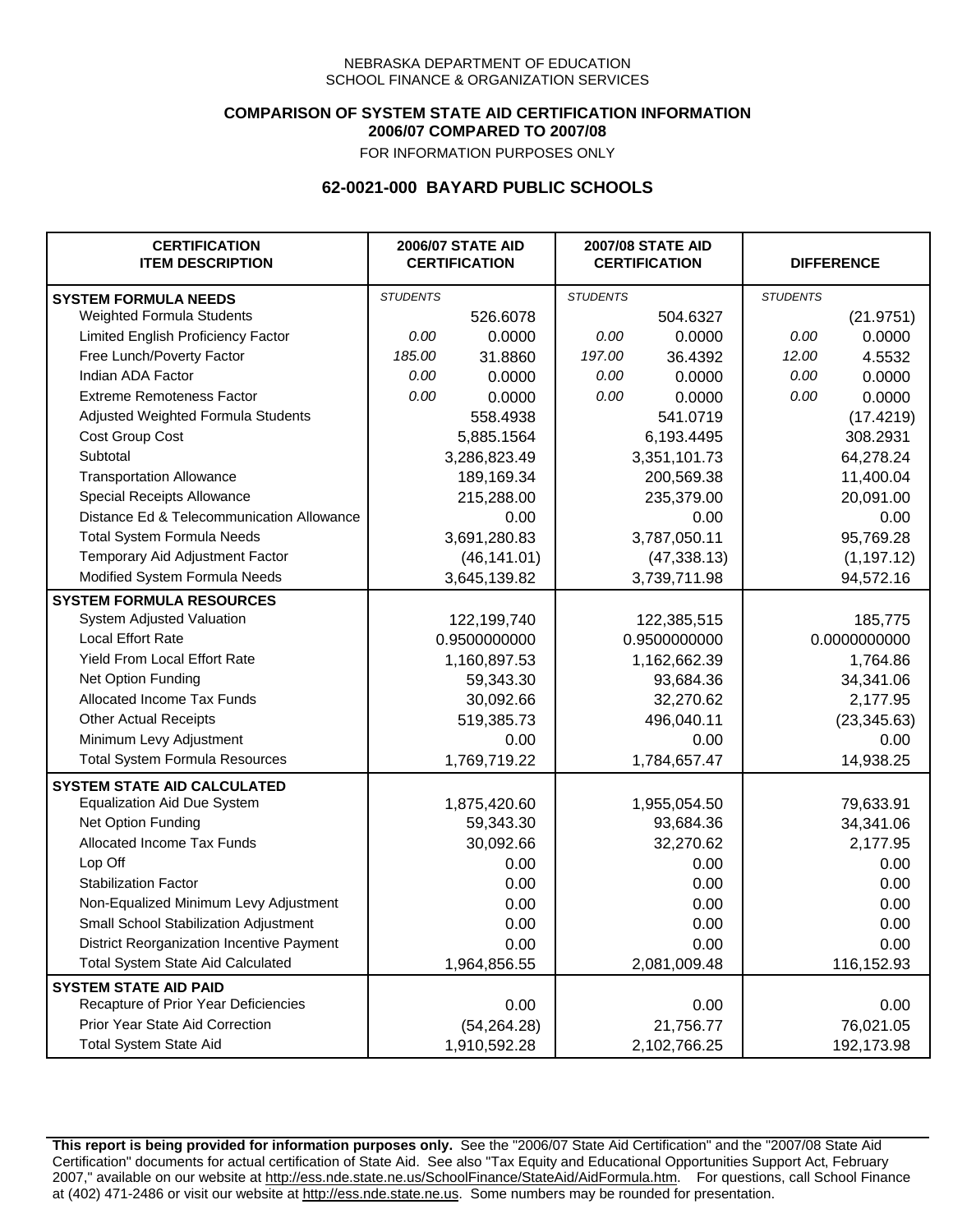### **COMPARISON OF SYSTEM STATE AID CERTIFICATION INFORMATION 2006/07 COMPARED TO 2007/08**

FOR INFORMATION PURPOSES ONLY

## **62-0063-000 BRIDGEPORT PUBLIC SCHOOLS**

| <b>CERTIFICATION</b><br><b>ITEM DESCRIPTION</b> |                 | <b>2006/07 STATE AID</b><br><b>CERTIFICATION</b> | <b>2007/08 STATE AID</b><br><b>CERTIFICATION</b> |              | <b>DIFFERENCE</b> |              |
|-------------------------------------------------|-----------------|--------------------------------------------------|--------------------------------------------------|--------------|-------------------|--------------|
| <b>SYSTEM FORMULA NEEDS</b>                     | <b>STUDENTS</b> |                                                  | <b>STUDENTS</b>                                  |              | <b>STUDENTS</b>   |              |
| Weighted Formula Students                       |                 | 599.0130                                         |                                                  | 704.5826     |                   | 105.5696     |
| Limited English Proficiency Factor              | 38.00           | 9.5000                                           | 60.00                                            | 15.0000      | 22.00             | 5.5000       |
| Free Lunch/Poverty Factor                       | 184.39          | 27.7065                                          | 201.62                                           | 28.2355      | 17.23             | 0.5290       |
| Indian ADA Factor                               | 0.00            | 0.0000                                           | 0.00                                             | 0.0000       | 0.00              | 0.0000       |
| <b>Extreme Remoteness Factor</b>                | 0.00            | 0.0000                                           | 0.00                                             | 0.0000       | 0.00              | 0.0000       |
| Adjusted Weighted Formula Students              |                 | 636.2196                                         |                                                  | 747.8181     |                   | 111.5985     |
| Cost Group Cost                                 |                 | 7,482.7963                                       |                                                  | 7,975.8019   |                   | 493.0057     |
| Subtotal                                        |                 | 4,760,701.52                                     |                                                  | 5,964,449.17 |                   | 1,203,747.65 |
| <b>Transportation Allowance</b>                 |                 | 311,567.61                                       |                                                  | 261,153.44   |                   | (50, 414.17) |
| Special Receipts Allowance                      |                 | 317,990.16                                       |                                                  | 354,419.78   |                   | 36,429.61    |
| Distance Ed & Telecommunication Allowance       |                 | 0.00                                             |                                                  | 0.00         |                   | 0.00         |
| <b>Total System Formula Needs</b>               |                 | 5,390,259.29                                     |                                                  | 6,580,022.38 |                   | 1,189,763.09 |
| Temporary Aid Adjustment Factor                 |                 | (67, 378.24)                                     |                                                  | (82, 250.28) |                   | (14, 872.04) |
| Modified System Formula Needs                   |                 | 5,322,881.05                                     |                                                  | 6,497,772.10 |                   | 1,174,891.05 |
| <b>SYSTEM FORMULA RESOURCES</b>                 |                 |                                                  |                                                  |              |                   |              |
| System Adjusted Valuation                       |                 | 206, 977, 543                                    |                                                  | 209,020,797  |                   | 2,043,254    |
| <b>Local Effort Rate</b>                        |                 | 0.9500000000                                     |                                                  | 0.9500000000 |                   | 0.0000000000 |
| Yield From Local Effort Rate                    |                 | 1,966,286.66                                     |                                                  | 1,985,697.57 |                   | 19,410.91    |
| Net Option Funding                              |                 | 106,939.91                                       |                                                  | 85,572.86    |                   | (21, 367.05) |
| Allocated Income Tax Funds                      |                 | 58,871.31                                        |                                                  | 63,255.37    |                   | 4,384.06     |
| <b>Other Actual Receipts</b>                    |                 | 705,151.87                                       |                                                  | 750,456.80   |                   | 45,304.93    |
| Minimum Levy Adjustment                         |                 | 0.00                                             |                                                  | 0.00         |                   | 0.00         |
| <b>Total System Formula Resources</b>           |                 | 2,837,249.75                                     |                                                  | 2,884,982.60 |                   | 47,732.85    |
| <b>SYSTEM STATE AID CALCULATED</b>              |                 |                                                  |                                                  |              |                   |              |
| <b>Equalization Aid Due System</b>              |                 | 2,485,631.30                                     |                                                  | 3,612,789.50 |                   | 1,127,158.20 |
| Net Option Funding                              |                 | 106,939.91                                       |                                                  | 85,572.86    |                   | (21, 367.05) |
| <b>Allocated Income Tax Funds</b>               |                 | 58,871.31                                        |                                                  | 63,255.37    |                   | 4,384.06     |
| Lop Off                                         |                 | 0.00                                             |                                                  | 0.00         |                   | 0.00         |
| <b>Stabilization Factor</b>                     |                 | 0.00                                             |                                                  | 0.00         |                   | 0.00         |
| Non-Equalized Minimum Levy Adjustment           |                 | 0.00                                             |                                                  | 0.00         |                   | 0.00         |
| Small School Stabilization Adjustment           |                 | 0.00                                             |                                                  | 0.00         |                   | 0.00         |
| District Reorganization Incentive Payment       |                 | 0.00                                             |                                                  | 0.00         |                   | 0.00         |
| <b>Total System State Aid Calculated</b>        |                 | 2,651,442.52                                     |                                                  | 3,761,617.73 |                   | 1,110,175.21 |
| <b>SYSTEM STATE AID PAID</b>                    |                 |                                                  |                                                  |              |                   |              |
| Recapture of Prior Year Deficiencies            |                 | 0.00                                             |                                                  | 0.00         |                   | 0.00         |
| Prior Year State Aid Correction                 |                 | (80, 775.23)                                     |                                                  | 139,897.27   |                   | 220,672.50   |
| <b>Total System State Aid</b>                   |                 | 2,570,667.28                                     |                                                  | 3,901,515.00 |                   | 1,330,847.71 |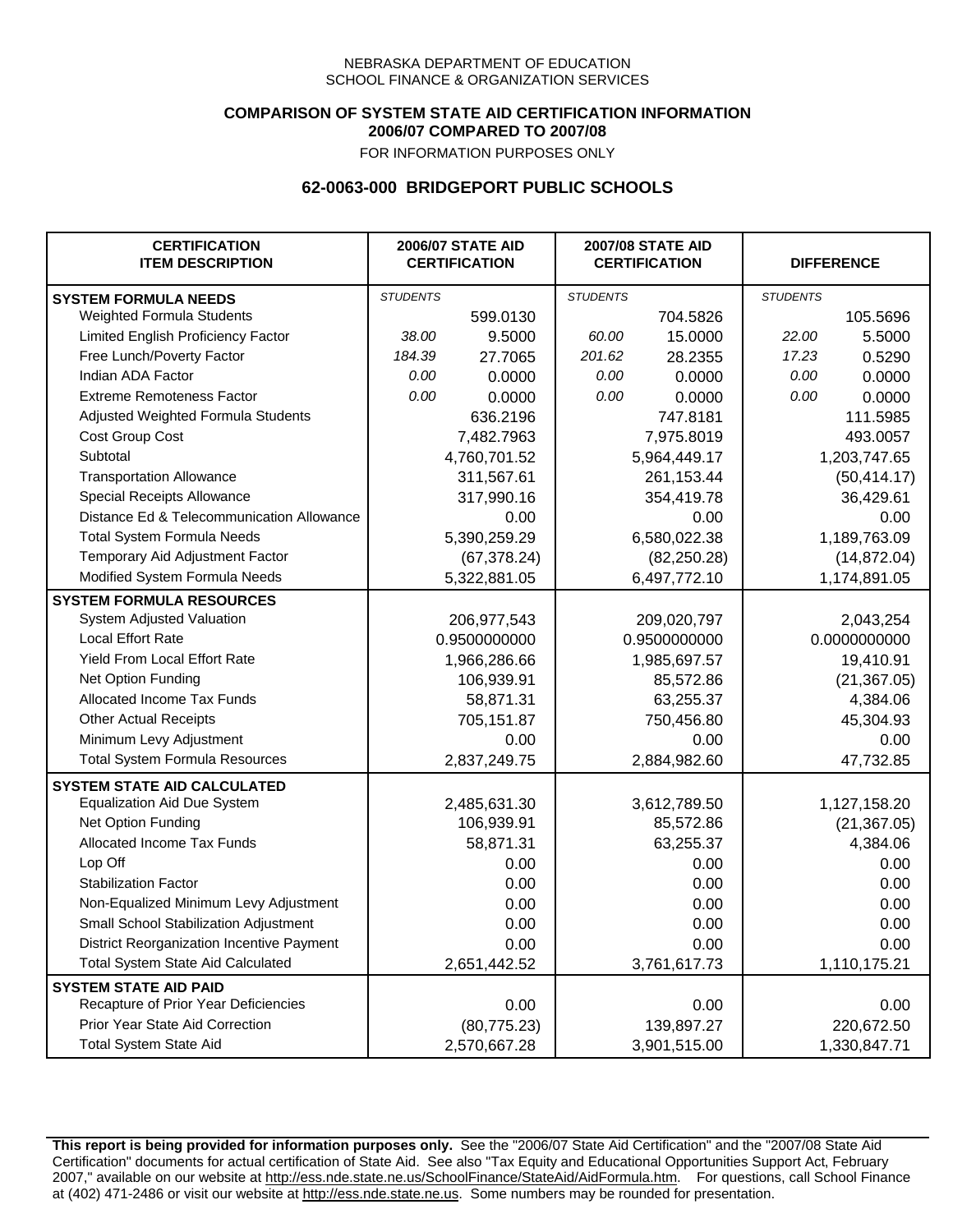### **COMPARISON OF SYSTEM STATE AID CERTIFICATION INFORMATION 2006/07 COMPARED TO 2007/08**

FOR INFORMATION PURPOSES ONLY

## **63-0001-000 FULLERTON PUBLIC SCHOOLS**

| <b>CERTIFICATION</b><br><b>ITEM DESCRIPTION</b> |                 | <b>2006/07 STATE AID</b><br><b>CERTIFICATION</b> |                 | <b>2007/08 STATE AID</b><br><b>CERTIFICATION</b> |                 | <b>DIFFERENCE</b> |
|-------------------------------------------------|-----------------|--------------------------------------------------|-----------------|--------------------------------------------------|-----------------|-------------------|
| <b>SYSTEM FORMULA NEEDS</b>                     | <b>STUDENTS</b> |                                                  | <b>STUDENTS</b> |                                                  | <b>STUDENTS</b> |                   |
| Weighted Formula Students                       |                 | 429.5779                                         |                 | 396.8786                                         |                 | (32.6992)         |
| Limited English Proficiency Factor              | 0.00            | 0.0000                                           | 0.00            | 0.0000                                           | 0.00            | 0.0000            |
| Free Lunch/Poverty Factor                       | 95.54           | 10.2612                                          | 101.00          | 12.6086                                          | 5.46            | 2.3474            |
| Indian ADA Factor                               | 0.00            | 0.0000                                           | 0.00            | 0.0000                                           | 0.00            | 0.0000            |
| <b>Extreme Remoteness Factor</b>                | 0.00            | 0.0000                                           | 0.00            | 0.0000                                           | 0.00            | 0.0000            |
| Adjusted Weighted Formula Students              |                 | 439.8391                                         |                 | 409.4872                                         |                 | (30.3519)         |
| Cost Group Cost                                 |                 | 5,885.1564                                       |                 | 7,975.8019                                       |                 | 2,090.6455        |
| Subtotal                                        |                 | 2,588,521.65                                     |                 | 3,265,988.61                                     |                 | 677,466.96        |
| <b>Transportation Allowance</b>                 |                 | 95,673.66                                        |                 | 103,134.31                                       |                 | 7,460.65          |
| Special Receipts Allowance                      |                 | 116,836.44                                       |                 | 111,061.79                                       |                 | (5,774.64)        |
| Distance Ed & Telecommunication Allowance       |                 | 0.00                                             |                 | 0.00                                             |                 | 0.00              |
| <b>Total System Formula Needs</b>               |                 | 2,801,031.75                                     |                 | 3,480,184.72                                     |                 | 679,152.96        |
| Temporary Aid Adjustment Factor                 |                 | (35,012.90)                                      | (43,502.31)     |                                                  | (8,489.41)      |                   |
| Modified System Formula Needs                   |                 | 2,766,018.86                                     |                 | 3,436,682.41                                     |                 | 670,663.55        |
| <b>SYSTEM FORMULA RESOURCES</b>                 |                 |                                                  |                 |                                                  |                 |                   |
| System Adjusted Valuation                       |                 | 170,365,848                                      |                 | 170,112,431                                      |                 | (253, 417)        |
| <b>Local Effort Rate</b>                        |                 | 0.9500000000                                     |                 | 0.9500000000                                     |                 | 0.0000000000      |
| Yield From Local Effort Rate                    |                 | 1,618,475.56                                     |                 | 1,616,068.09                                     |                 | (2,407.46)        |
| Net Option Funding                              |                 | 0.00                                             |                 | 0.00                                             |                 | 0.00              |
| Allocated Income Tax Funds                      |                 | 0.00                                             |                 | 0.00                                             |                 | 0.00              |
| <b>Other Actual Receipts</b>                    |                 | 380,240.30                                       | 374,163.79      |                                                  | (6,076.51)      |                   |
| Minimum Levy Adjustment                         |                 | 0.00                                             |                 | 0.00                                             |                 | 0.00              |
| <b>Total System Formula Resources</b>           |                 | 1,998,715.85                                     |                 | 1,990,231.88                                     |                 | (8,483.97)        |
| <b>SYSTEM STATE AID CALCULATED</b>              |                 |                                                  |                 |                                                  |                 |                   |
| <b>Equalization Aid Due System</b>              |                 | 767,303.00                                       |                 | 1,446,450.53                                     |                 | 679,147.52        |
| Net Option Funding                              |                 | 0.00                                             |                 | 0.00                                             |                 | 0.00              |
| Allocated Income Tax Funds                      |                 | 0.00                                             |                 | 0.00                                             |                 | 0.00              |
| Lop Off                                         |                 | 0.00                                             |                 | (275, 902.56)                                    |                 | (275, 902.56)     |
| <b>Stabilization Factor</b>                     |                 | 0.00                                             |                 | 0.00                                             |                 | 0.00              |
| Non-Equalized Minimum Levy Adjustment           |                 | 0.00                                             |                 | 0.00                                             |                 | 0.00              |
| Small School Stabilization Adjustment           |                 | 0.00                                             |                 | 0.00                                             |                 | 0.00              |
| District Reorganization Incentive Payment       |                 | 0.00                                             |                 | 0.00                                             |                 | 0.00              |
| <b>Total System State Aid Calculated</b>        |                 | 767,303.00                                       |                 | 1,170,547.97                                     |                 | 403,244.96        |
| <b>SYSTEM STATE AID PAID</b>                    |                 |                                                  |                 |                                                  |                 |                   |
| Recapture of Prior Year Deficiencies            |                 | 0.00                                             |                 | 0.00                                             |                 | 0.00              |
| Prior Year State Aid Correction                 |                 | 35,894.38                                        |                 | (6,362.33)                                       |                 | (42, 256.71)      |
| <b>Total System State Aid</b>                   |                 | 803,197.38                                       |                 | 1,164,185.64                                     |                 | 360,988.26        |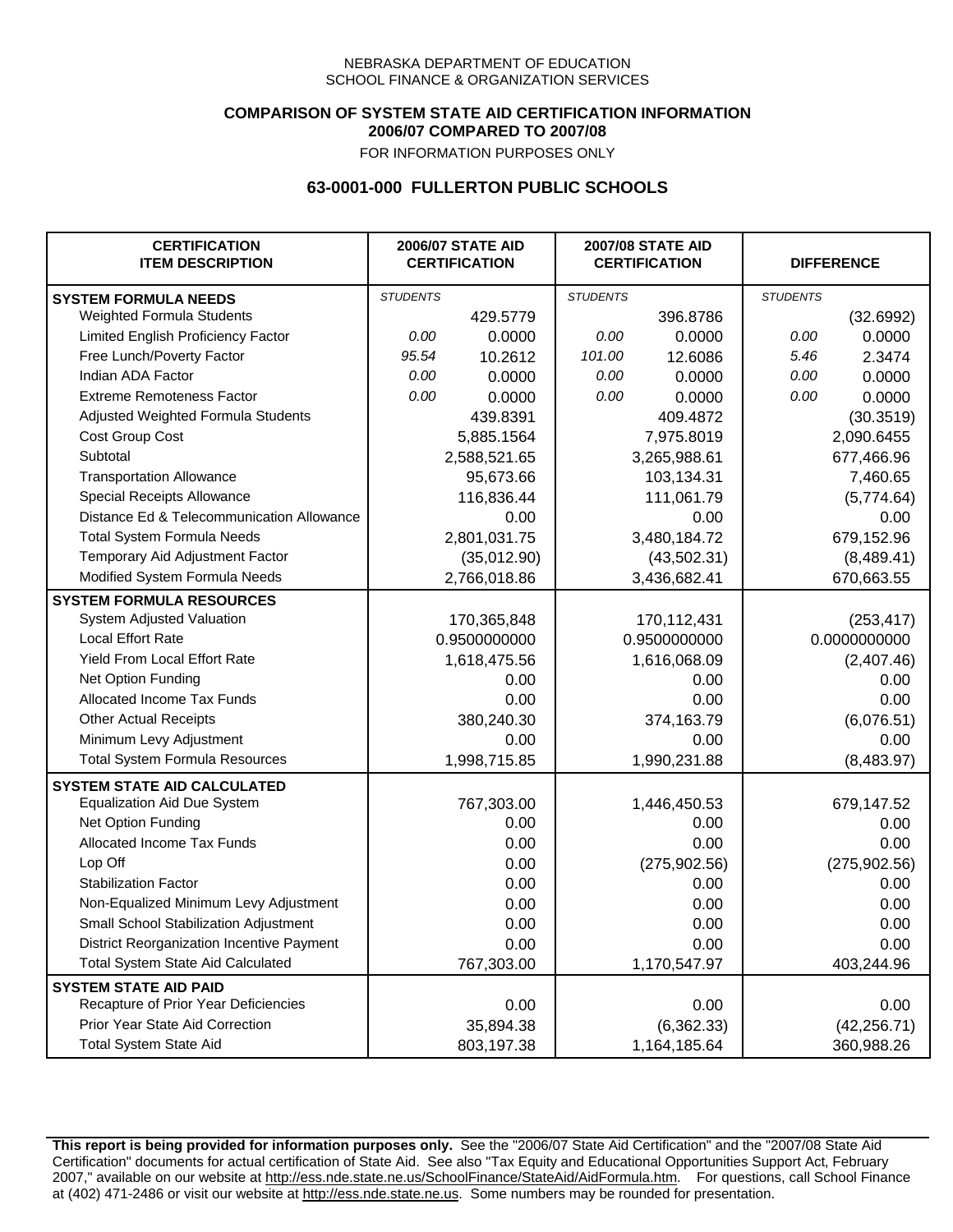### **COMPARISON OF SYSTEM STATE AID CERTIFICATION INFORMATION 2006/07 COMPARED TO 2007/08**

FOR INFORMATION PURPOSES ONLY

## **63-0030-000 TWIN RIVER PUBLIC SCHOOLS**

| <b>CERTIFICATION</b><br><b>ITEM DESCRIPTION</b> |                 | <b>2006/07 STATE AID</b><br><b>CERTIFICATION</b> | <b>2007/08 STATE AID</b><br><b>CERTIFICATION</b> |              |                 | <b>DIFFERENCE</b> |
|-------------------------------------------------|-----------------|--------------------------------------------------|--------------------------------------------------|--------------|-----------------|-------------------|
| <b>SYSTEM FORMULA NEEDS</b>                     | <b>STUDENTS</b> |                                                  | <b>STUDENTS</b>                                  |              | <b>STUDENTS</b> |                   |
| Weighted Formula Students                       |                 | 617.6607                                         |                                                  | 595.5668     |                 | (22.0939)         |
| Limited English Proficiency Factor              | 1.00            | 0.2500                                           | 4.00                                             | 1.0000       | 3.00            | 0.7500            |
| Free Lunch/Poverty Factor                       | 97.00           | 6.6942                                           | 113.00                                           | 9.9422       | 16.00           | 3.2480            |
| Indian ADA Factor                               | 0.00            | 0.0000                                           | 0.00                                             | 0.0000       | 0.00            | 0.0000            |
| <b>Extreme Remoteness Factor</b>                | 0.00            | 0.0000                                           | 0.00                                             | 0.0000       | 0.00            | 0.0000            |
| Adjusted Weighted Formula Students              |                 | 624.6048                                         |                                                  | 606.5090     |                 | (18.0958)         |
| Cost Group Cost                                 |                 | 5,885.1564                                       |                                                  | 6,193.4495   |                 | 308.2931          |
| Subtotal                                        |                 | 3,675,897.18                                     |                                                  | 3,756,382.88 |                 | 80,485.70         |
| <b>Transportation Allowance</b>                 |                 | 112,774.68                                       |                                                  | 155,685.92   |                 | 42,911.24         |
| Special Receipts Allowance                      |                 | 142,776.78                                       |                                                  | 167,963.50   |                 | 25,186.72         |
| Distance Ed & Telecommunication Allowance       |                 | 0.00                                             |                                                  | 0.00         |                 | 0.00              |
| <b>Total System Formula Needs</b>               |                 | 3,931,448.65                                     |                                                  | 4,080,032.30 |                 | 148,583.66        |
| Temporary Aid Adjustment Factor                 |                 | (49, 143.11)                                     | (51,000.40)                                      |              | (1,857.30)      |                   |
| Modified System Formula Needs                   |                 | 3,882,305.54                                     |                                                  | 4,029,031.90 |                 | 146,726.36        |
| <b>SYSTEM FORMULA RESOURCES</b>                 |                 |                                                  |                                                  |              |                 |                   |
| System Adjusted Valuation                       |                 | 315,168,410                                      |                                                  | 320,094,234  |                 | 4,925,824         |
| <b>Local Effort Rate</b>                        |                 | 0.9500000000                                     |                                                  | 0.9500000000 |                 | 0.0000000000      |
| <b>Yield From Local Effort Rate</b>             |                 | 2,994,099.90                                     |                                                  | 3,040,895.22 |                 | 46,795.33         |
| Net Option Funding                              |                 | 0.00                                             |                                                  | 0.00         | 0.00            |                   |
| Allocated Income Tax Funds                      |                 | 0.00                                             | 0.00                                             |              | 0.00            |                   |
| <b>Other Actual Receipts</b>                    |                 | 525,077.37                                       |                                                  | 750,274.63   | 225,197.26      |                   |
| Minimum Levy Adjustment                         |                 | 0.00                                             |                                                  | 0.00         |                 | 0.00              |
| <b>Total System Formula Resources</b>           |                 | 3,519,177.26                                     |                                                  | 3,791,169.86 |                 | 271,992.59        |
| <b>SYSTEM STATE AID CALCULATED</b>              |                 |                                                  |                                                  |              |                 |                   |
| <b>Equalization Aid Due System</b>              |                 | 363,128.28                                       |                                                  | 237,862.04   |                 | (125, 266.23)     |
| Net Option Funding                              |                 | 0.00                                             |                                                  | 0.00         |                 | 0.00              |
| Allocated Income Tax Funds                      |                 | 0.00                                             |                                                  | 0.00         |                 | 0.00              |
| Lop Off                                         |                 | 0.00                                             |                                                  | 0.00         |                 | 0.00              |
| <b>Stabilization Factor</b>                     |                 | 80,126.00                                        |                                                  | 81,642.26    |                 | 1,516.26          |
| Non-Equalized Minimum Levy Adjustment           |                 | 0.00                                             |                                                  | 0.00         |                 | 0.00              |
| Small School Stabilization Adjustment           |                 | 0.00                                             |                                                  | 0.00         |                 | 0.00              |
| District Reorganization Incentive Payment       |                 | 0.00                                             |                                                  | 0.00         |                 | 0.00              |
| <b>Total System State Aid Calculated</b>        |                 | 443,254.27                                       |                                                  | 319,504.30   |                 | (123, 749.97)     |
| <b>SYSTEM STATE AID PAID</b>                    |                 |                                                  |                                                  |              |                 |                   |
| Recapture of Prior Year Deficiencies            |                 | 0.00                                             |                                                  | 0.00         |                 | 0.00              |
| Prior Year State Aid Correction                 |                 | 0.00                                             |                                                  | 0.00         |                 | 0.00              |
| <b>Total System State Aid</b>                   |                 | 443,254.27                                       |                                                  | 319,504.30   |                 | (123, 749.97)     |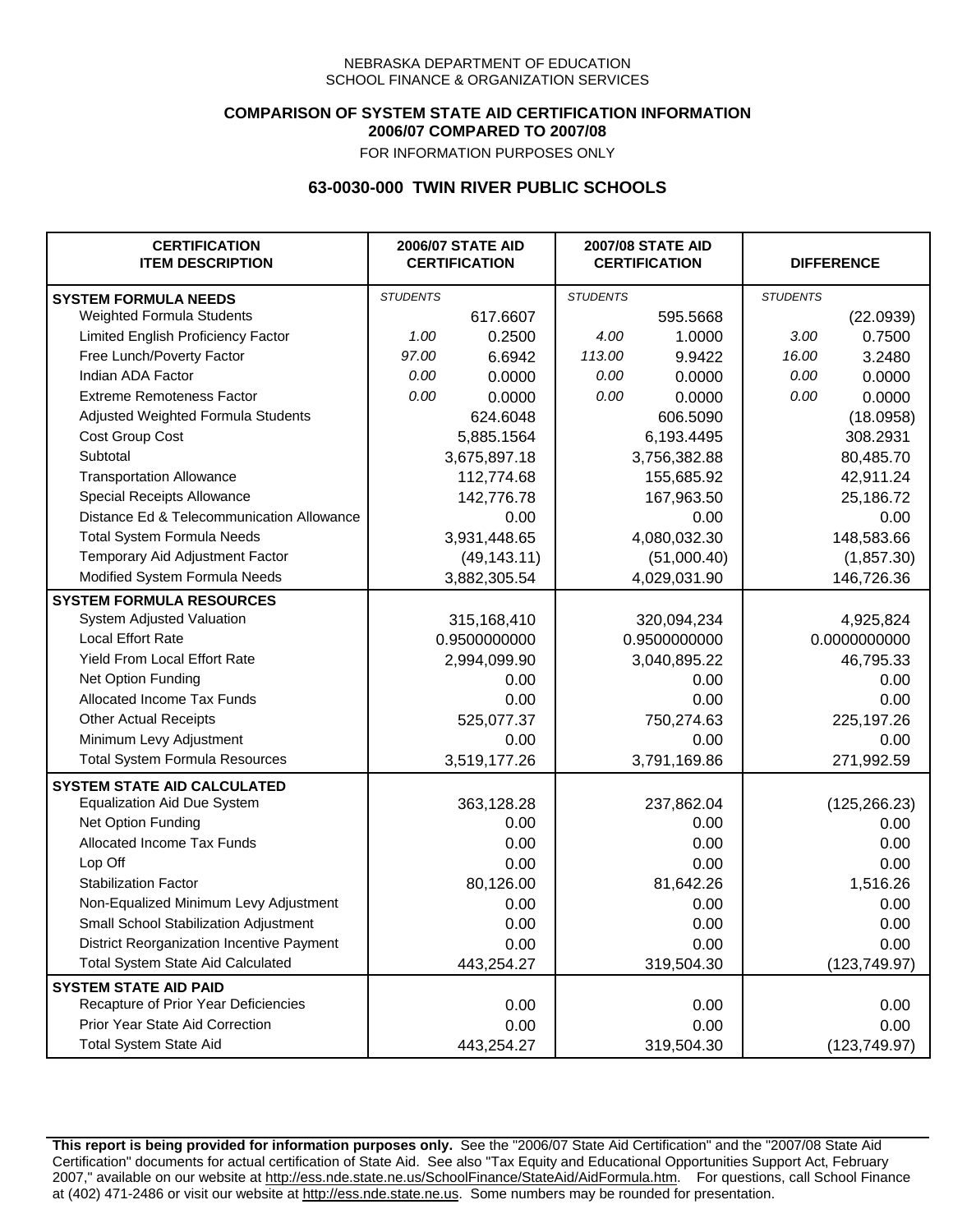### **COMPARISON OF SYSTEM STATE AID CERTIFICATION INFORMATION 2006/07 COMPARED TO 2007/08**

FOR INFORMATION PURPOSES ONLY

## **64-0023-000 JOHNSON-BROCK PUBLIC SCHOOLS**

| <b>CERTIFICATION</b><br><b>ITEM DESCRIPTION</b> |                 | <b>2006/07 STATE AID</b><br><b>CERTIFICATION</b> | <b>2007/08 STATE AID</b><br><b>CERTIFICATION</b> |              |                 | <b>DIFFERENCE</b> |
|-------------------------------------------------|-----------------|--------------------------------------------------|--------------------------------------------------|--------------|-----------------|-------------------|
| <b>SYSTEM FORMULA NEEDS</b>                     | <b>STUDENTS</b> |                                                  | <b>STUDENTS</b>                                  |              | <b>STUDENTS</b> |                   |
| <b>Weighted Formula Students</b>                |                 | 292.4853                                         |                                                  | 287.3967     |                 | (5.0886)          |
| Limited English Proficiency Factor              | 0.00            | 0.0000                                           | 0.00                                             | 0.0000       | 0.00            | 0.0000            |
| Free Lunch/Poverty Factor                       | 51.12           | 4.0668                                           | 62.23                                            | 6.5946       | 11.11           | 2.5278            |
| Indian ADA Factor                               | 0.00            | 0.0000                                           | 0.00                                             | 0.0000       | 0.00            | 0.0000            |
| <b>Extreme Remoteness Factor</b>                | 0.00            | 0.0000                                           | 0.00                                             | 0.0000       | 0.00            | 0.0000            |
| Adjusted Weighted Formula Students              |                 | 296.5520                                         |                                                  | 293.9912     |                 | (2.5608)          |
| Cost Group Cost                                 |                 | 5,885.1564                                       |                                                  | 6,193.4495   |                 | 308.2931          |
| Subtotal                                        |                 | 1,745,255.09                                     |                                                  | 1,820,819.88 |                 | 75,564.78         |
| <b>Transportation Allowance</b>                 |                 | 85,265.05                                        |                                                  | 89,635.35    |                 | 4,370.30          |
| Special Receipts Allowance                      |                 | 93,109.49                                        |                                                  | 109,646.55   |                 | 16,537.05         |
| Distance Ed & Telecommunication Allowance       |                 | 0.00                                             |                                                  | 0.00         |                 | 0.00              |
| <b>Total System Formula Needs</b>               |                 | 1,923,629.64                                     |                                                  | 2,020,101.77 |                 | 96,472.13         |
| Temporary Aid Adjustment Factor                 |                 | (24, 045.37)                                     | (25, 251.27)                                     |              | (1,205.90)      |                   |
| Modified System Formula Needs                   |                 | 1,899,584.27                                     |                                                  | 1,994,850.50 |                 | 95,266.23         |
| <b>SYSTEM FORMULA RESOURCES</b>                 |                 |                                                  |                                                  |              |                 |                   |
| System Adjusted Valuation                       |                 | 149,617,182                                      |                                                  | 150,244,185  |                 | 627,003           |
| <b>Local Effort Rate</b>                        |                 | 0.9500000000                                     |                                                  | 0.9500000000 |                 | 0.0000000000      |
| Yield From Local Effort Rate                    |                 | 1,421,363.23                                     |                                                  | 1,427,319.76 |                 | 5,956.53          |
| Net Option Funding                              |                 | 0.00                                             |                                                  | 0.00         |                 | 0.00              |
| Allocated Income Tax Funds                      |                 | 2,352.60                                         |                                                  | 0.00         |                 | (2,352.60)        |
| <b>Other Actual Receipts</b>                    |                 | 275,283.06                                       |                                                  | 311,194.53   | 35,911.47       |                   |
| Minimum Levy Adjustment                         |                 | 0.00                                             |                                                  | 0.00         |                 | 0.00              |
| <b>Total System Formula Resources</b>           |                 | 1,698,998.88                                     |                                                  | 1,738,514.29 |                 | 39,515.40         |
| <b>SYSTEM STATE AID CALCULATED</b>              |                 |                                                  |                                                  |              |                 |                   |
| <b>Equalization Aid Due System</b>              |                 | 200,585.38                                       |                                                  | 256,336.21   |                 | 55,750.82         |
| Net Option Funding                              |                 | 0.00                                             |                                                  | 0.00         |                 | 0.00              |
| Allocated Income Tax Funds                      |                 | 2,352.60                                         |                                                  | 0.00         |                 | (2,352.60)        |
| Lop Off                                         |                 | 0.00                                             |                                                  | 0.00         |                 | 0.00              |
| <b>Stabilization Factor</b>                     |                 | 0.00                                             |                                                  | 0.00         |                 | 0.00              |
| Non-Equalized Minimum Levy Adjustment           |                 | 0.00                                             |                                                  | 0.00         |                 | 0.00              |
| Small School Stabilization Adjustment           |                 | 0.00                                             |                                                  | 0.00         |                 | 0.00              |
| District Reorganization Incentive Payment       |                 | 0.00                                             |                                                  | 0.00         |                 | 0.00              |
| <b>Total System State Aid Calculated</b>        |                 | 202,937.98                                       |                                                  | 256,336.21   |                 | 53,398.23         |
| <b>SYSTEM STATE AID PAID</b>                    |                 |                                                  |                                                  |              |                 |                   |
| Recapture of Prior Year Deficiencies            |                 | 0.00                                             |                                                  | 0.00         |                 | 0.00              |
| Prior Year State Aid Correction                 |                 | (27, 109.72)                                     |                                                  | (13,599.22)  |                 | 13,510.50         |
| <b>Total System State Aid</b>                   |                 | 175,828.26                                       |                                                  | 242,736.99   |                 | 66,908.73         |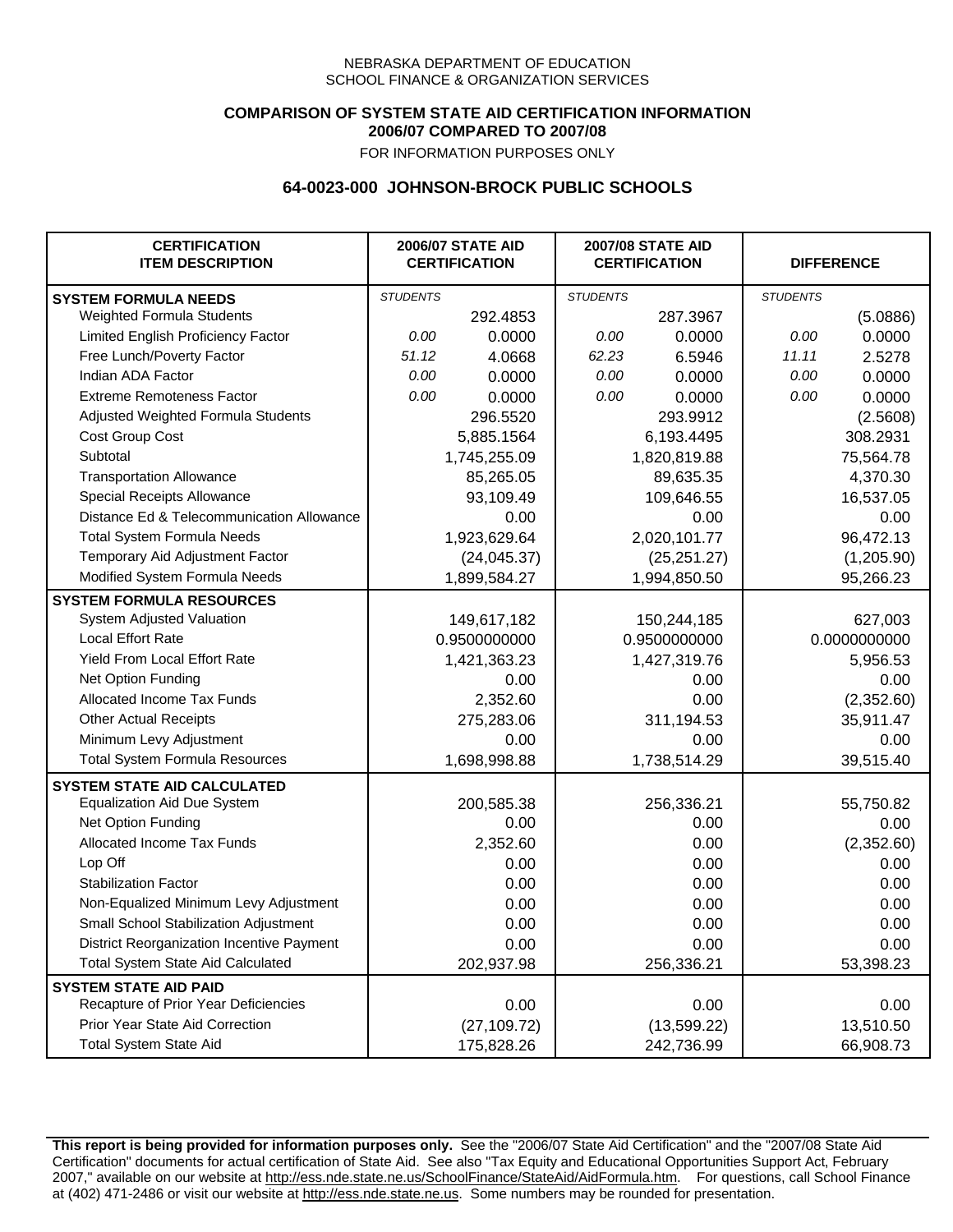### **COMPARISON OF SYSTEM STATE AID CERTIFICATION INFORMATION 2006/07 COMPARED TO 2007/08**

FOR INFORMATION PURPOSES ONLY

## **64-0029-000 AUBURN PUBLIC SCHOOLS**

| <b>CERTIFICATION</b><br><b>ITEM DESCRIPTION</b> |                 | <b>2006/07 STATE AID</b><br><b>CERTIFICATION</b> | <b>2007/08 STATE AID</b><br><b>CERTIFICATION</b> |               | <b>DIFFERENCE</b> |               |
|-------------------------------------------------|-----------------|--------------------------------------------------|--------------------------------------------------|---------------|-------------------|---------------|
| <b>SYSTEM FORMULA NEEDS</b>                     | <b>STUDENTS</b> |                                                  | <b>STUDENTS</b>                                  |               | <b>STUDENTS</b>   |               |
| Weighted Formula Students                       |                 | 1,023.9519                                       |                                                  | 1,001.6406    |                   | (22.3114)     |
| Limited English Proficiency Factor              | 0.00            | 0.0000                                           | 0.00                                             | 0.0000        | 0.00              | 0.0000        |
| Free Lunch/Poverty Factor                       | 178.00          | 13.6728                                          | 193.00                                           | 17.0898       | 15.00             | 3.4170        |
| Indian ADA Factor                               | 0.00            | 0.0000                                           | 0.00                                             | 0.0000        | 0.00              | 0.0000        |
| <b>Extreme Remoteness Factor</b>                | 0.00            | 0.0000                                           | 0.00                                             | 0.0000        | 0.00              | 0.0000        |
| Adjusted Weighted Formula Students              |                 | 1,037.6247                                       |                                                  | 1,018.7304    |                   | (18.8943)     |
| <b>Cost Group Cost</b>                          |                 | 5,885.1564                                       |                                                  | 6,193.4495    |                   | 308.2931      |
| Subtotal                                        |                 | 6,106,583.74                                     |                                                  | 6,309,455.14  |                   | 202,871.40    |
| <b>Transportation Allowance</b>                 |                 | 79,557.82                                        |                                                  | 137,646.13    |                   | 58,088.31     |
| Special Receipts Allowance                      |                 | 486,544.00                                       |                                                  | 529,751.00    |                   | 43,207.00     |
| Distance Ed & Telecommunication Allowance       |                 | 0.00                                             |                                                  | 0.00          |                   | 0.00          |
| <b>Total System Formula Needs</b>               |                 | 6,672,685.56                                     |                                                  | 6,976,852.27  | 304,166.71        |               |
| Temporary Aid Adjustment Factor                 |                 | (83, 408.57)                                     | (87, 210.65)                                     |               | (3,802.08)        |               |
| Modified System Formula Needs                   |                 | 6,589,276.99                                     |                                                  | 6,889,641.62  |                   | 300,364.63    |
| <b>SYSTEM FORMULA RESOURCES</b>                 |                 |                                                  |                                                  |               |                   |               |
| System Adjusted Valuation                       |                 | 282,577,451                                      |                                                  | 284,212,138   |                   | 1,634,687     |
| <b>Local Effort Rate</b>                        |                 | 0.9500000000                                     |                                                  | 0.9500000000  |                   | 0.0000000000  |
| Yield From Local Effort Rate                    |                 | 2,684,485.78                                     |                                                  | 2,700,015.31  |                   | 15,529.53     |
| Net Option Funding                              |                 | 144,563.56                                       |                                                  | 0.00          |                   | (144, 563.56) |
| Allocated Income Tax Funds                      |                 | 147,783.83                                       | 105,879.65                                       |               | (41, 904.17)      |               |
| <b>Other Actual Receipts</b>                    |                 | 1,140,222.92                                     |                                                  | 1,190,636.35  | 50,413.43         |               |
| Minimum Levy Adjustment                         |                 | 0.00                                             |                                                  | 0.00          |                   | 0.00          |
| <b>Total System Formula Resources</b>           |                 | 4,117,056.09                                     |                                                  | 3,996,531.32  |                   | (120, 524.77) |
| <b>SYSTEM STATE AID CALCULATED</b>              |                 |                                                  |                                                  |               |                   |               |
| <b>Equalization Aid Due System</b>              |                 | 2,472,220.90                                     |                                                  | 2,893,110.30  |                   | 420,889.40    |
| Net Option Funding                              |                 | 144,563.56                                       |                                                  | 0.00          |                   | (144, 563.56) |
| Allocated Income Tax Funds                      |                 | 147,783.83                                       |                                                  | 105,879.65    |                   | (41, 904.17)  |
| Lop Off                                         |                 | 0.00                                             |                                                  | 0.00          |                   | 0.00          |
| <b>Stabilization Factor</b>                     |                 | 0.00                                             |                                                  | 0.00          |                   | 0.00          |
| Non-Equalized Minimum Levy Adjustment           |                 | 0.00                                             |                                                  | 0.00          |                   | 0.00          |
| Small School Stabilization Adjustment           |                 | 0.00                                             |                                                  | 0.00          |                   | 0.00          |
| District Reorganization Incentive Payment       |                 | 0.00                                             |                                                  | 0.00          |                   | 0.00          |
| <b>Total System State Aid Calculated</b>        |                 | 2,764,568.29                                     |                                                  | 2,998,989.96  |                   | 234,421.67    |
| <b>SYSTEM STATE AID PAID</b>                    |                 |                                                  |                                                  |               |                   |               |
| Recapture of Prior Year Deficiencies            |                 | 0.00                                             |                                                  | 0.00          |                   | 0.00          |
| Prior Year State Aid Correction                 |                 | (22, 735.52)                                     |                                                  | (136, 605.02) |                   | (113,869.51)  |
| <b>Total System State Aid</b>                   |                 | 2,741,832.77                                     |                                                  | 2,862,384.94  |                   | 120,552.16    |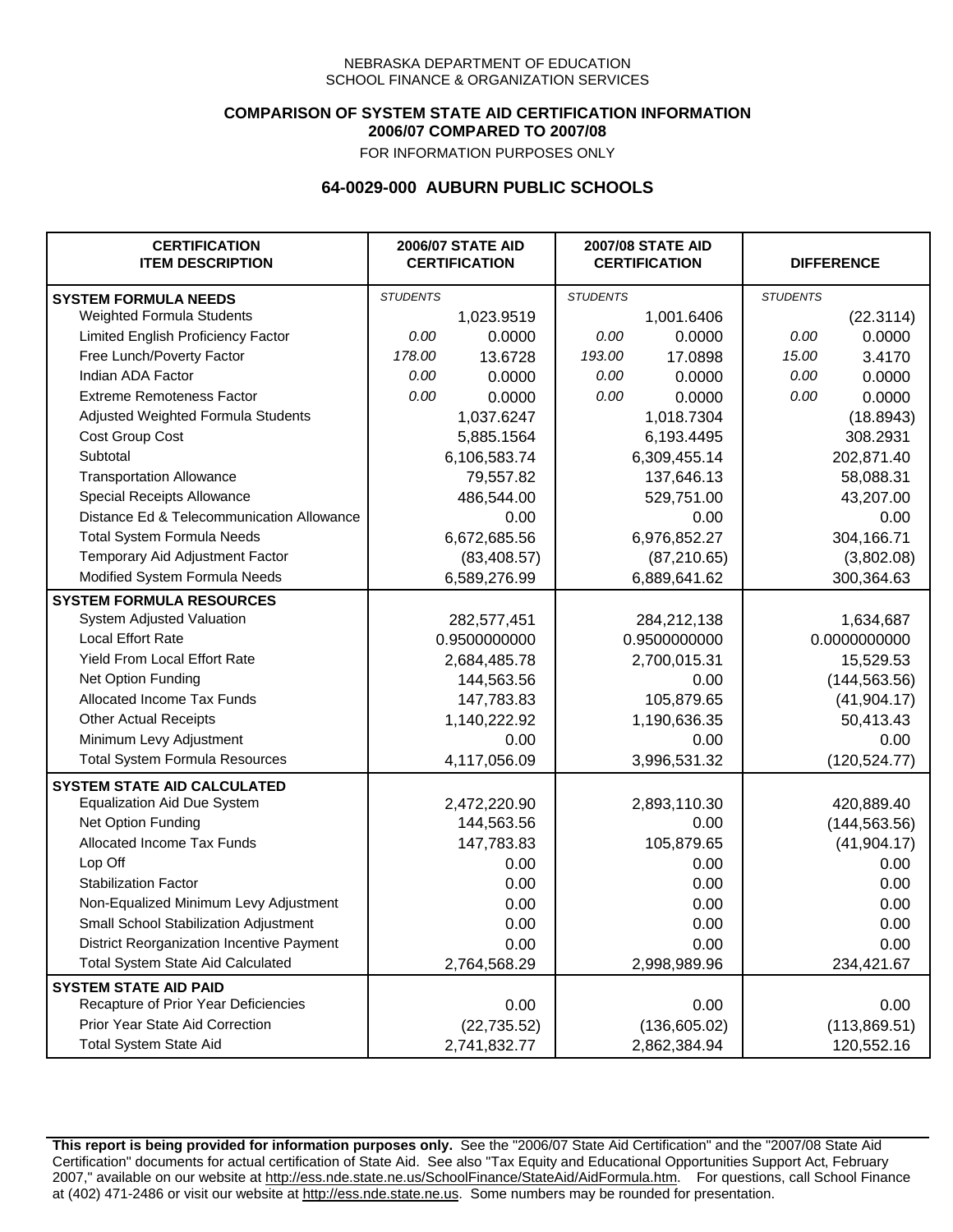### **COMPARISON OF SYSTEM STATE AID CERTIFICATION INFORMATION 2006/07 COMPARED TO 2007/08**

FOR INFORMATION PURPOSES ONLY

## **65-2005-000 SO CENTRAL NE UNIFIED SYSTEM 5**

| <b>CERTIFICATION</b><br><b>ITEM DESCRIPTION</b> |                 | <b>2006/07 STATE AID</b><br><b>CERTIFICATION</b> | <b>2007/08 STATE AID</b><br><b>CERTIFICATION</b> |               | <b>DIFFERENCE</b> |              |
|-------------------------------------------------|-----------------|--------------------------------------------------|--------------------------------------------------|---------------|-------------------|--------------|
| <b>SYSTEM FORMULA NEEDS</b>                     | <b>STUDENTS</b> |                                                  | <b>STUDENTS</b>                                  |               | <b>STUDENTS</b>   |              |
| <b>Weighted Formula Students</b>                |                 | 1,190.7864                                       |                                                  | 1,185.9356    |                   | (4.8509)     |
| Limited English Proficiency Factor              | 0.00            | 0.0000                                           | 2.00                                             | 0.5000        | 2.00              | 0.5000       |
| Free Lunch/Poverty Factor                       | 235.00          | 21.4874                                          | 239.00                                           | 22.2065       | 4.00              | 0.7190       |
| Indian ADA Factor                               | 0.00            | 0.0000                                           | 0.00                                             | 0.0000        | 0.00              | 0.0000       |
| <b>Extreme Remoteness Factor</b>                | 0.00            | 0.0000                                           | 0.00                                             | 0.0000        | 0.00              | 0.0000       |
| Adjusted Weighted Formula Students              |                 | 1,212.2739                                       |                                                  | 1,208.6421    |                   | (3.6318)     |
| Cost Group Cost                                 |                 | 7,482.7963                                       |                                                  | 7,975.8019    |                   | 493.0057     |
| Subtotal                                        |                 | 9,071,198.38                                     |                                                  | 9,639,889.63  |                   | 568,691.25   |
| <b>Transportation Allowance</b>                 |                 | 459,485.46                                       |                                                  | 408,260.80    |                   | (51, 224.66) |
| Special Receipts Allowance                      |                 | 1,013,660.00                                     |                                                  | 1,041,490.00  |                   | 27,830.00    |
| Distance Ed & Telecommunication Allowance       |                 | 0.00                                             |                                                  | 0.00          |                   | 0.00         |
| <b>Total System Formula Needs</b>               |                 | 10,544,343.84                                    |                                                  | 11,089,640.43 |                   | 545,296.59   |
| Temporary Aid Adjustment Factor                 |                 | (131, 804.30)                                    | (138, 620.51)                                    |               | (6,816.21)        |              |
| Modified System Formula Needs                   | 10,412,539.54   |                                                  | 10,951,019.93                                    |               | 538,480.39        |              |
| <b>SYSTEM FORMULA RESOURCES</b>                 |                 |                                                  |                                                  |               |                   |              |
| System Adjusted Valuation                       |                 | 559,731,266                                      |                                                  | 578,799,339   |                   | 19,068,073   |
| <b>Local Effort Rate</b>                        |                 | 0.9500000000                                     |                                                  | 0.9500000000  | 0.0000000000      |              |
| Yield From Local Effort Rate                    |                 | 5,317,447.03                                     |                                                  | 5,498,593.72  |                   | 181,146.69   |
| Net Option Funding                              |                 | 0.00                                             | 0.00                                             |               | 0.00              |              |
| Allocated Income Tax Funds                      |                 | 0.00                                             | 0.00                                             |               | 0.00              |              |
| <b>Other Actual Receipts</b>                    |                 | 1,775,722.55                                     | 1,804,006.60                                     |               | 28,284.05         |              |
| Minimum Levy Adjustment                         |                 | 0.00                                             | 0.00                                             |               |                   | 0.00         |
| <b>Total System Formula Resources</b>           |                 | 7,093,169.58                                     |                                                  | 7,302,600.32  |                   | 209,430.74   |
| <b>SYSTEM STATE AID CALCULATED</b>              |                 |                                                  |                                                  |               |                   |              |
| <b>Equalization Aid Due System</b>              |                 | 3,319,369.97                                     |                                                  | 3,648,419.61  |                   | 329,049.64   |
| Net Option Funding                              |                 | 0.00                                             |                                                  | 0.00          |                   | 0.00         |
| Allocated Income Tax Funds                      |                 | 0.00                                             |                                                  | 0.00          |                   | 0.00         |
| Lop Off                                         |                 | 0.00                                             |                                                  | 0.00          |                   | 0.00         |
| <b>Stabilization Factor</b>                     |                 | 0.00                                             |                                                  | 0.00          |                   | 0.00         |
| Non-Equalized Minimum Levy Adjustment           |                 | 0.00                                             |                                                  | 0.00          |                   | 0.00         |
| Small School Stabilization Adjustment           |                 | 0.00                                             |                                                  | 0.00          |                   | 0.00         |
| District Reorganization Incentive Payment       |                 | 0.00                                             |                                                  | 0.00          |                   | 0.00         |
| <b>Total System State Aid Calculated</b>        |                 | 3,319,369.97                                     |                                                  | 3,648,419.61  |                   | 329,049.64   |
| <b>SYSTEM STATE AID PAID</b>                    |                 |                                                  |                                                  |               |                   |              |
| Recapture of Prior Year Deficiencies            |                 | 0.00                                             |                                                  | 0.00          |                   | 0.00         |
| Prior Year State Aid Correction                 |                 | (135,868.90)                                     |                                                  | 129,420.09    | 265,288.99        |              |
| <b>Total System State Aid</b>                   |                 | 3,183,501.06                                     |                                                  | 3,777,839.69  | 594,338.63        |              |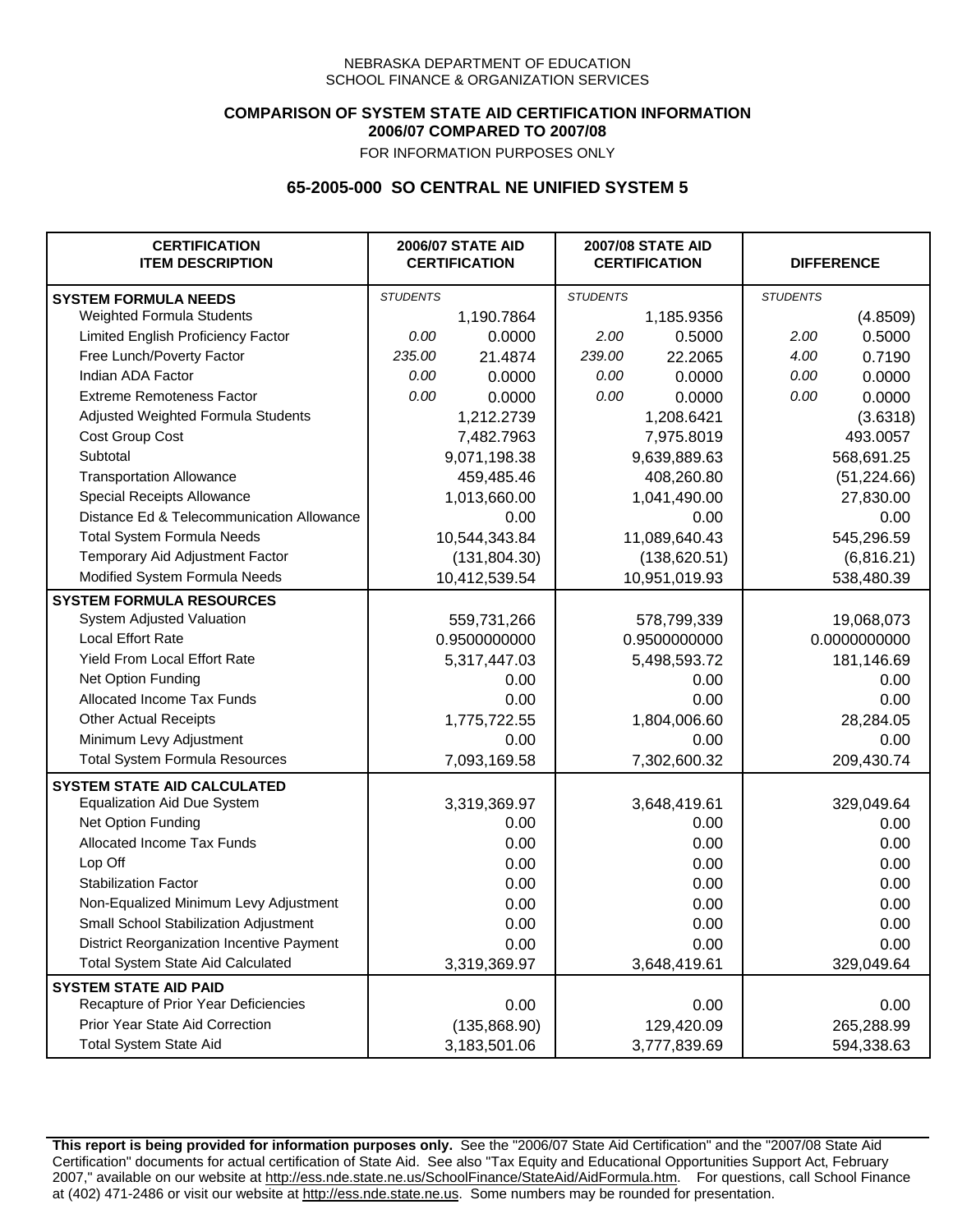### **COMPARISON OF SYSTEM STATE AID CERTIFICATION INFORMATION 2006/07 COMPARED TO 2007/08**

FOR INFORMATION PURPOSES ONLY

## **66-0027-000 SYRACUSE-DUNBAR-AVOCA SCHOOLS**

| <b>CERTIFICATION</b><br><b>ITEM DESCRIPTION</b> |                 | <b>2006/07 STATE AID</b><br><b>CERTIFICATION</b> | <b>2007/08 STATE AID</b><br><b>CERTIFICATION</b> |               | <b>DIFFERENCE</b> |              |
|-------------------------------------------------|-----------------|--------------------------------------------------|--------------------------------------------------|---------------|-------------------|--------------|
| <b>SYSTEM FORMULA NEEDS</b>                     | <b>STUDENTS</b> |                                                  | <b>STUDENTS</b>                                  |               | <b>STUDENTS</b>   |              |
| Weighted Formula Students                       |                 | 904.5338                                         |                                                  | 880.5790      |                   | (23.9547)    |
| Limited English Proficiency Factor              | 0.00            | 0.0000                                           | 0.00                                             | 0.0000        | 0.00              | 0.0000       |
| Free Lunch/Poverty Factor                       | 107.00          | 4.8881                                           | 95.00                                            | 3.8483        | (12.00)           | (1.0398)     |
| Indian ADA Factor                               | 0.00            | 0.0000                                           | 0.00                                             | 0.0000        | 0.00              | 0.0000       |
| <b>Extreme Remoteness Factor</b>                | 0.00            | 0.0000                                           | 0.00                                             | 0.0000        | 0.00              | 0.0000       |
| Adjusted Weighted Formula Students              |                 | 909.4219                                         |                                                  | 884.4274      |                   | (24.9945)    |
| Cost Group Cost                                 |                 | 5,885.1564                                       |                                                  | 6,193.4495    |                   | 308.2931     |
| Subtotal                                        |                 | 5,352,089.87                                     |                                                  | 5,477,656.13  |                   | 125,566.25   |
| <b>Transportation Allowance</b>                 |                 | 239,157.36                                       |                                                  | 223,722.86    |                   | (15, 434.50) |
| Special Receipts Allowance                      |                 | 428,708.63                                       |                                                  | 443,822.89    |                   | 15,114.26    |
| Distance Ed & Telecommunication Allowance       |                 | 0.00                                             |                                                  | 0.00          |                   | 0.00         |
| <b>Total System Formula Needs</b>               |                 | 6,019,955.86                                     |                                                  | 6,145,201.88  |                   | 125,246.02   |
| Temporary Aid Adjustment Factor                 |                 | (75, 249.45)                                     |                                                  | (76, 815.02)  |                   | (1,565.58)   |
| Modified System Formula Needs                   |                 | 5,944,706.41                                     |                                                  | 6,068,386.85  |                   | 123,680.44   |
| <b>SYSTEM FORMULA RESOURCES</b>                 |                 |                                                  |                                                  |               |                   |              |
| System Adjusted Valuation                       |                 | 367,947,900                                      |                                                  | 380, 347, 635 |                   | 12,399,735   |
| <b>Local Effort Rate</b>                        |                 | 0.9500000000                                     |                                                  | 0.9500000000  |                   | 0.0000000000 |
| Yield From Local Effort Rate                    |                 | 3,495,505.05                                     |                                                  | 3,613,302.53  |                   | 117,797.48   |
| Net Option Funding                              |                 | 0.00                                             |                                                  | 0.00          |                   | 0.00         |
| Allocated Income Tax Funds                      |                 | 15,423.20                                        |                                                  | 11,009.46     |                   | (4, 413.74)  |
| <b>Other Actual Receipts</b>                    |                 | 1,027,038.79                                     |                                                  | 1,049,498.77  |                   | 22,459.98    |
| Minimum Levy Adjustment                         |                 | 0.00                                             |                                                  | 0.00          |                   | 0.00         |
| <b>Total System Formula Resources</b>           |                 | 4,537,967.04                                     |                                                  | 4,673,810.76  |                   | 135,843.73   |
| <b>SYSTEM STATE AID CALCULATED</b>              |                 |                                                  |                                                  |               |                   |              |
| <b>Equalization Aid Due System</b>              |                 | 1,406,739.37                                     |                                                  | 1,394,576.09  |                   | (12, 163.28) |
| Net Option Funding                              |                 | 0.00                                             |                                                  | 0.00          |                   | 0.00         |
| Allocated Income Tax Funds                      |                 | 15,423.20                                        |                                                  | 11,009.46     |                   | (4, 413.74)  |
| Lop Off                                         |                 | 0.00                                             |                                                  | 0.00          |                   | 0.00         |
| <b>Stabilization Factor</b>                     |                 | 0.00                                             |                                                  | 0.00          |                   | 0.00         |
| Non-Equalized Minimum Levy Adjustment           |                 | 0.00                                             |                                                  | 0.00          |                   | 0.00         |
| Small School Stabilization Adjustment           |                 | 0.00                                             |                                                  | 0.00          |                   | 0.00         |
| District Reorganization Incentive Payment       |                 | 0.00                                             |                                                  | 0.00          |                   | 0.00         |
| <b>Total System State Aid Calculated</b>        |                 | 1,422,162.57                                     |                                                  | 1,405,585.55  |                   | (16, 577.02) |
| <b>SYSTEM STATE AID PAID</b>                    |                 |                                                  |                                                  |               |                   |              |
| Recapture of Prior Year Deficiencies            |                 | 0.00                                             |                                                  | 0.00          |                   | 0.00         |
| Prior Year State Aid Correction                 |                 | (27, 290.51)                                     |                                                  | (38, 171.52)  |                   | (10,881.01)  |
| <b>Total System State Aid</b>                   |                 | 1,394,872.06                                     |                                                  | 1,367,414.03  |                   | (27, 458.04) |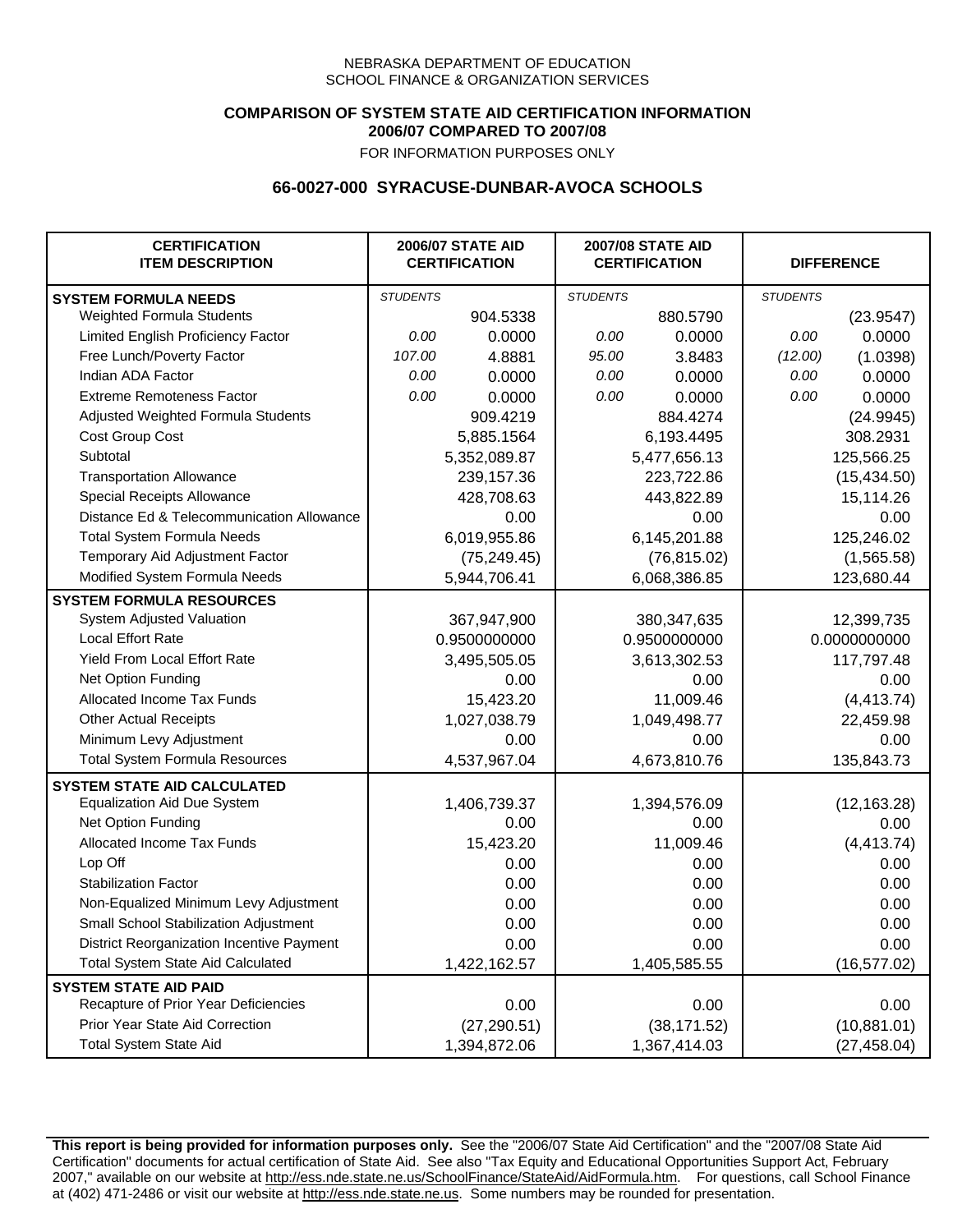### **COMPARISON OF SYSTEM STATE AID CERTIFICATION INFORMATION 2006/07 COMPARED TO 2007/08**

FOR INFORMATION PURPOSES ONLY

## **66-0111-000 NEBRASKA CITY PUBLIC SCHOOLS**

| <b>CERTIFICATION</b><br><b>ITEM DESCRIPTION</b> |                 | <b>2006/07 STATE AID</b><br><b>CERTIFICATION</b> |                 | <b>2007/08 STATE AID</b><br><b>CERTIFICATION</b> |                 | <b>DIFFERENCE</b> |
|-------------------------------------------------|-----------------|--------------------------------------------------|-----------------|--------------------------------------------------|-----------------|-------------------|
| <b>SYSTEM FORMULA NEEDS</b>                     | <b>STUDENTS</b> |                                                  | <b>STUDENTS</b> |                                                  | <b>STUDENTS</b> |                   |
| Weighted Formula Students                       |                 | 1,601.5745                                       |                 | 1,584.2344                                       |                 | (17.3401)         |
| Limited English Proficiency Factor              | 43.00           | 10.7500                                          | 64.00           | 16.0000                                          | 21.00           | 5.2500            |
| Free Lunch/Poverty Factor                       | 325.00          | 30.6604                                          | 337.00          | 33.1570                                          | 12.00           | 2.4965            |
| Indian ADA Factor                               | 0.00            | 0.0000                                           | 0.00            | 0.0000                                           | 0.00            | 0.0000            |
| <b>Extreme Remoteness Factor</b>                | 0.00            | 0.0000                                           | 0.00            | 0.0000                                           | 0.00            | 0.0000            |
| Adjusted Weighted Formula Students              |                 | 1,642.9850                                       |                 | 1,633.3914                                       |                 | (9.5936)          |
| Cost Group Cost                                 |                 | 5,885.1564                                       |                 | 6,193.4495                                       |                 | 308.2931          |
| Subtotal                                        |                 | 9,669,223.58                                     |                 | 10,116,326.97                                    |                 | 447,103.40        |
| <b>Transportation Allowance</b>                 |                 | 115,288.00                                       |                 | 115,137.52                                       |                 | (150.48)          |
| Special Receipts Allowance                      |                 | 863,529.37                                       |                 | 858,737.11                                       |                 | (4,792.26)        |
| Distance Ed & Telecommunication Allowance       |                 | 0.00                                             |                 | 0.00                                             |                 | 0.00              |
| <b>Total System Formula Needs</b>               |                 | 10,648,040.95                                    |                 | 11,090,201.60                                    |                 | 442,160.65        |
| Temporary Aid Adjustment Factor                 |                 | (133, 100.51)                                    | (138, 627.52)   |                                                  | (5,527.01)      |                   |
| Modified System Formula Needs                   | 10,514,940.44   |                                                  | 10,951,574.08   |                                                  | 436,633.65      |                   |
| <b>SYSTEM FORMULA RESOURCES</b>                 |                 |                                                  |                 |                                                  |                 |                   |
| System Adjusted Valuation                       |                 | 530,366,639                                      |                 | 567,539,898                                      |                 | 37, 173, 259      |
| Local Effort Rate                               |                 | 0.9500000000                                     |                 | 0.9500000000                                     | 0.0000000000    |                   |
| Yield From Local Effort Rate                    |                 | 5,038,483.07                                     |                 | 5,391,629.03                                     |                 | 353,145.96        |
| Net Option Funding                              |                 | 0.00                                             | 0.00            |                                                  |                 | 0.00              |
| Allocated Income Tax Funds                      |                 | 50,886.35                                        | 36,229.69       |                                                  | (14,656.66)     |                   |
| <b>Other Actual Receipts</b>                    |                 | 1,863,158.57                                     | 1,876,992.78    |                                                  | 13,834.21       |                   |
| Minimum Levy Adjustment                         |                 | 0.00                                             |                 | 0.00                                             |                 | 0.00              |
| <b>Total System Formula Resources</b>           |                 | 6,952,527.99                                     |                 | 7,304,851.50                                     |                 | 352,323.51        |
| <b>SYSTEM STATE AID CALCULATED</b>              |                 |                                                  |                 |                                                  |                 |                   |
| <b>Equalization Aid Due System</b>              |                 | 3,562,412.45                                     |                 | 3,646,722.58                                     |                 | 84,310.13         |
| Net Option Funding                              |                 | 0.00                                             |                 | 0.00                                             |                 | 0.00              |
| Allocated Income Tax Funds                      |                 | 50,886.35                                        |                 | 36,229.69                                        |                 | (14,656.66)       |
| Lop Off                                         |                 | 0.00                                             |                 | 0.00                                             |                 | 0.00              |
| <b>Stabilization Factor</b>                     |                 | 0.00                                             |                 | 0.00                                             |                 | 0.00              |
| Non-Equalized Minimum Levy Adjustment           |                 | 0.00                                             |                 | 0.00                                             |                 | 0.00              |
| Small School Stabilization Adjustment           |                 | 0.00                                             |                 | 0.00                                             |                 | 0.00              |
| District Reorganization Incentive Payment       |                 | 0.00                                             |                 | 0.00                                             |                 | 0.00              |
| <b>Total System State Aid Calculated</b>        |                 | 3,613,298.80                                     |                 | 3,682,952.27                                     |                 | 69,653.47         |
| <b>SYSTEM STATE AID PAID</b>                    |                 |                                                  |                 |                                                  |                 |                   |
| Recapture of Prior Year Deficiencies            |                 | 0.00                                             |                 | 0.00                                             |                 | 0.00              |
| Prior Year State Aid Correction                 |                 | (13, 489.43)                                     |                 | (131, 048.74)                                    | (117, 559.31)   |                   |
| <b>Total System State Aid</b>                   |                 | 3,599,809.37                                     |                 | 3,551,903.53                                     | (47, 905.83)    |                   |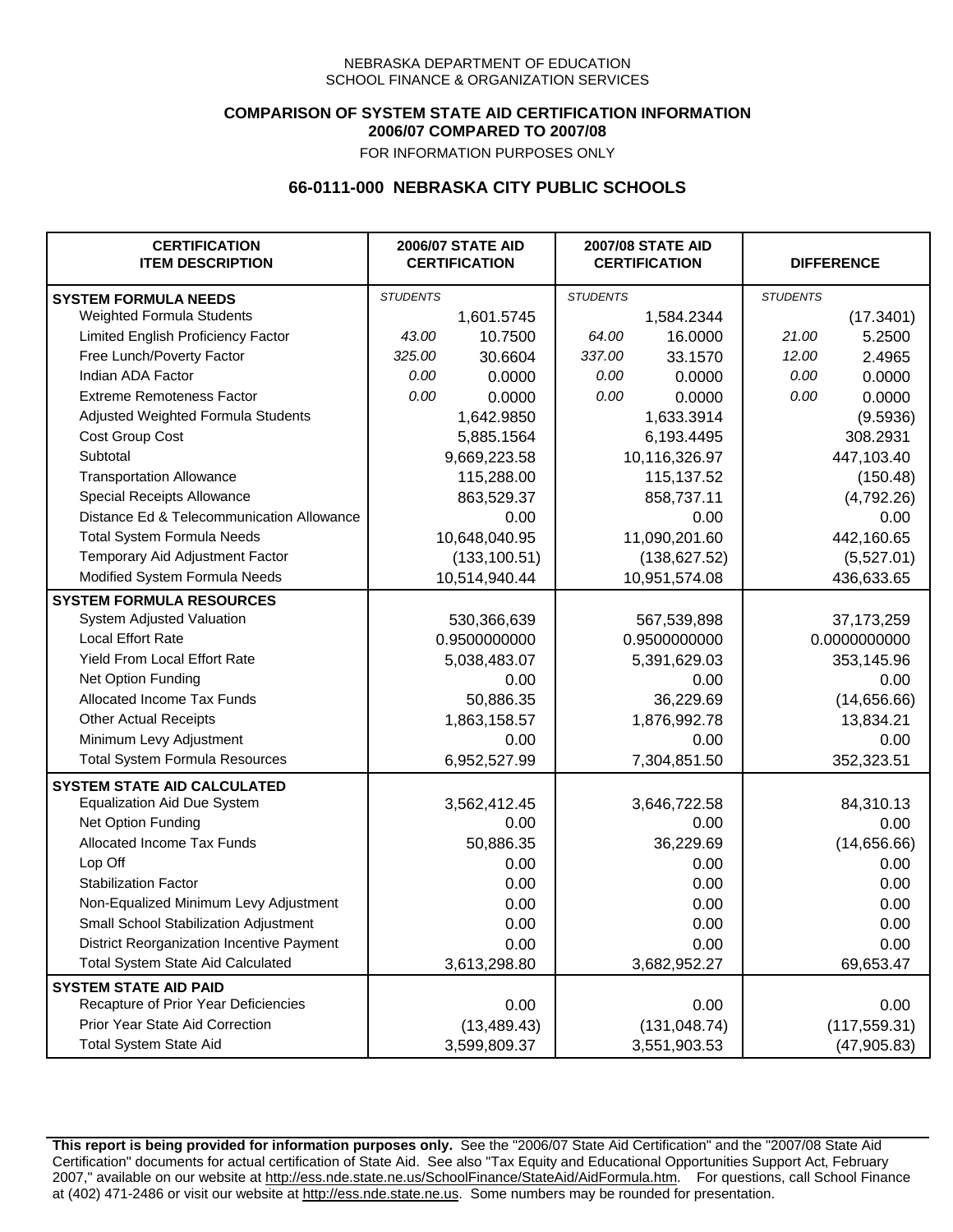### **COMPARISON OF SYSTEM STATE AID CERTIFICATION INFORMATION 2006/07 COMPARED TO 2007/08**

FOR INFORMATION PURPOSES ONLY

## **66-0501-000 PALMYRA DISTRICT O R 1**

| <b>CERTIFICATION</b><br><b>ITEM DESCRIPTION</b> |                 | <b>2006/07 STATE AID</b><br><b>CERTIFICATION</b> |                 | <b>2007/08 STATE AID</b><br><b>CERTIFICATION</b> |                 | <b>DIFFERENCE</b> |  |
|-------------------------------------------------|-----------------|--------------------------------------------------|-----------------|--------------------------------------------------|-----------------|-------------------|--|
| <b>SYSTEM FORMULA NEEDS</b>                     | <b>STUDENTS</b> |                                                  | <b>STUDENTS</b> |                                                  | <b>STUDENTS</b> |                   |  |
| Weighted Formula Students                       |                 | 545.8679                                         |                 | 527.7283                                         |                 | (18.1396)         |  |
| Limited English Proficiency Factor              | 0.00            | 0.0000                                           | 0.00            | 0.0000                                           | 0.00            | 0.0000            |  |
| Free Lunch/Poverty Factor                       | 73.00           | 3.8975                                           | 70.00           | 3.6945                                           | (3.00)          | (0.2031)          |  |
| Indian ADA Factor                               | 0.00            | 0.0000                                           | 0.00            | 0.0000                                           | 0.00            | 0.0000            |  |
| <b>Extreme Remoteness Factor</b>                | 0.00            | 0.0000                                           | 0.00            | 0.0000                                           | 0.00            | 0.0000            |  |
| Adjusted Weighted Formula Students              |                 | 549.7655                                         |                 | 531.4227                                         |                 | (18.3427)         |  |
| Cost Group Cost                                 |                 | 5,885.1564                                       |                 | 6,193.4495                                       |                 | 308.2931          |  |
| Subtotal                                        |                 | 3,235,455.66                                     |                 | 3,291,339.69                                     |                 | 55,884.03         |  |
| <b>Transportation Allowance</b>                 |                 | 129,517.38                                       |                 | 133,195.62                                       |                 | 3,678.24          |  |
| Special Receipts Allowance                      |                 | 179,243.00                                       |                 | 163,736.00                                       |                 | (15,507.00)       |  |
| Distance Ed & Telecommunication Allowance       |                 | 0.00                                             |                 | 0.00                                             |                 | 0.00              |  |
| <b>Total System Formula Needs</b>               |                 | 3,544,216.04                                     |                 | 3,588,271.31                                     |                 | 44,055.27         |  |
| Temporary Aid Adjustment Factor                 |                 | (44, 302.70)                                     |                 | (44, 853.39)                                     |                 | (550.69)          |  |
| Modified System Formula Needs                   |                 | 3,499,913.34                                     |                 | 3,543,417.92                                     |                 | 43,504.58         |  |
| <b>SYSTEM FORMULA RESOURCES</b>                 |                 |                                                  |                 |                                                  |                 |                   |  |
| System Adjusted Valuation                       |                 | 237,682,155                                      |                 | 256,299,878                                      |                 | 18,617,723        |  |
| <b>Local Effort Rate</b>                        |                 | 0.9500000000                                     |                 | 0.9500000000                                     |                 | 0.0000000000      |  |
| <b>Yield From Local Effort Rate</b>             |                 | 2,257,980.47                                     | 2,434,848.84    |                                                  | 176,868.37      |                   |  |
| Net Option Funding                              |                 | 0.00                                             | 0.00            |                                                  | 0.00            |                   |  |
| Allocated Income Tax Funds                      |                 | 21,836.44                                        | 24,574.06       |                                                  | 2,737.62        |                   |  |
| <b>Other Actual Receipts</b>                    |                 | 450,469.92                                       | 461,124.38      |                                                  | 10,654.46       |                   |  |
| Minimum Levy Adjustment                         |                 | 0.00                                             |                 | 0.00                                             |                 | 0.00              |  |
| <b>Total System Formula Resources</b>           |                 | 2,730,286.83                                     |                 | 2,920,547.28                                     |                 | 190,260.45        |  |
| <b>SYSTEM STATE AID CALCULATED</b>              |                 |                                                  |                 |                                                  |                 |                   |  |
| <b>Equalization Aid Due System</b>              |                 | 769,626.51                                       |                 | 622,870.65                                       |                 | (146, 755.87)     |  |
| Net Option Funding                              |                 | 0.00                                             |                 | 0.00                                             |                 | 0.00              |  |
| Allocated Income Tax Funds                      |                 | 21,836.44                                        |                 | 24,574.06                                        |                 | 2,737.62          |  |
| Lop Off                                         |                 | 0.00                                             |                 | 0.00                                             |                 | 0.00              |  |
| <b>Stabilization Factor</b>                     |                 | 0.00                                             |                 | 0.00                                             |                 | 0.00              |  |
| Non-Equalized Minimum Levy Adjustment           |                 | 0.00                                             |                 | 0.00                                             |                 | 0.00              |  |
| Small School Stabilization Adjustment           |                 | 0.00                                             |                 | 0.00                                             |                 | 0.00              |  |
| District Reorganization Incentive Payment       |                 | 0.00                                             |                 | 0.00                                             |                 | 0.00              |  |
| <b>Total System State Aid Calculated</b>        |                 | 791,462.95                                       |                 | 647,444.70                                       |                 | (144, 018.25)     |  |
| <b>SYSTEM STATE AID PAID</b>                    |                 |                                                  |                 |                                                  |                 |                   |  |
| Recapture of Prior Year Deficiencies            |                 | 0.00                                             |                 | 0.00                                             |                 | 0.00              |  |
| Prior Year State Aid Correction                 |                 | 21,212.62                                        |                 | (43,688.31)                                      |                 | (64,900.93)       |  |
| <b>Total System State Aid</b>                   |                 | 812,675.57                                       |                 | 603,756.39                                       |                 | (208, 919.18)     |  |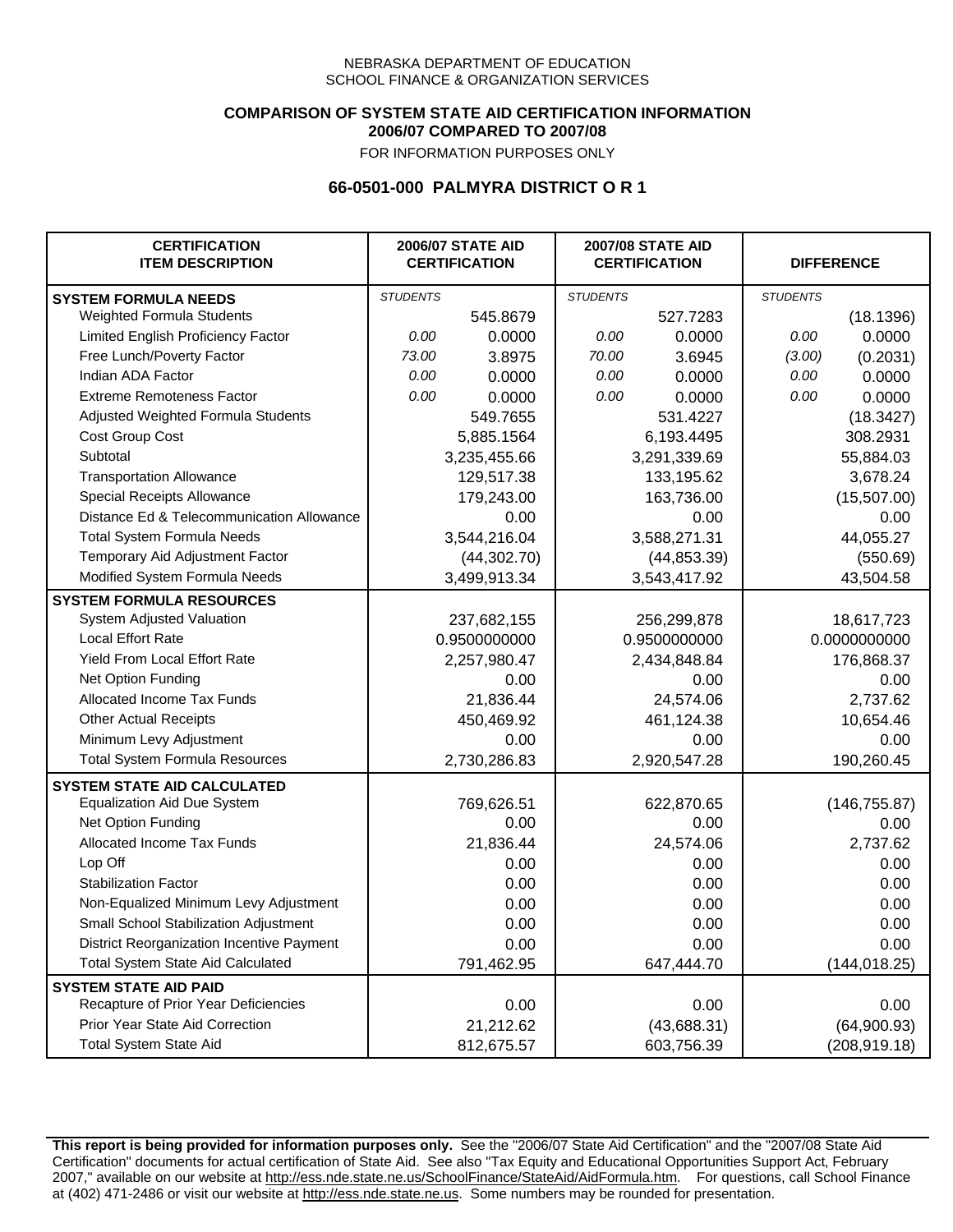### **COMPARISON OF SYSTEM STATE AID CERTIFICATION INFORMATION 2006/07 COMPARED TO 2007/08**

FOR INFORMATION PURPOSES ONLY

# **67-0001-000 PAWNEE CITY PUBLIC SCHOOLS**

| <b>CERTIFICATION</b><br><b>ITEM DESCRIPTION</b> |                 | <b>2006/07 STATE AID</b><br><b>CERTIFICATION</b> | <b>2007/08 STATE AID</b><br><b>CERTIFICATION</b> |              | <b>DIFFERENCE</b> |              |  |
|-------------------------------------------------|-----------------|--------------------------------------------------|--------------------------------------------------|--------------|-------------------|--------------|--|
| <b>SYSTEM FORMULA NEEDS</b>                     | <b>STUDENTS</b> |                                                  | <b>STUDENTS</b>                                  |              | <b>STUDENTS</b>   |              |  |
| Weighted Formula Students                       |                 | 338.6045                                         |                                                  | 320.8247     |                   | (17.7798)    |  |
| Limited English Proficiency Factor              | 0.00            | 0.0000                                           | 0.00                                             | 0.0000       | 0.00              | 0.0000       |  |
| Free Lunch/Poverty Factor                       | 112.00          | 18.4541                                          | 92.00                                            | 13.3980      | (20.00)           | (5.0562)     |  |
| Indian ADA Factor                               | 0.00            | 0.0000                                           | 0.00                                             | 0.0000       | 0.00              | 0.0000       |  |
| <b>Extreme Remoteness Factor</b>                | 0.00            | 0.0000                                           | 0.00                                             | 0.0000       | 0.00              | 0.0000       |  |
| Adjusted Weighted Formula Students              |                 | 357.0586                                         |                                                  | 334.2226     |                   | (22.8360)    |  |
| Cost Group Cost                                 |                 | 5,885.1564                                       |                                                  | 7,975.8019   |                   | 2,090.6455   |  |
| Subtotal                                        |                 | 2,101,345.83                                     |                                                  | 2,665,693.51 |                   | 564,347.68   |  |
| <b>Transportation Allowance</b>                 |                 | 107,307.00                                       |                                                  | 156,940.00   |                   | 49,633.00    |  |
| Special Receipts Allowance                      |                 | 115,697.00                                       |                                                  | 118,457.00   |                   | 2,760.00     |  |
| Distance Ed & Telecommunication Allowance       |                 | 0.00                                             |                                                  | 0.00         |                   | 0.00         |  |
| <b>Total System Formula Needs</b>               |                 | 2,324,349.83                                     |                                                  | 2,941,090.51 |                   | 616,740.68   |  |
| Temporary Aid Adjustment Factor                 |                 | (29,054.37)                                      |                                                  | (36, 763.63) |                   | (7,709.26)   |  |
| Modified System Formula Needs                   |                 | 2,295,295.46                                     |                                                  | 2,904,326.88 |                   | 609,031.42   |  |
| <b>SYSTEM FORMULA RESOURCES</b>                 |                 |                                                  |                                                  |              |                   |              |  |
| System Adjusted Valuation                       |                 | 113,404,008                                      |                                                  | 124,384,213  |                   | 10,980,205   |  |
| <b>Local Effort Rate</b>                        |                 | 0.9500000000                                     |                                                  | 0.9500000000 |                   | 0.0000000000 |  |
| Yield From Local Effort Rate                    |                 | 1,077,338.08                                     |                                                  | 1,181,650.02 |                   | 104,311.95   |  |
| Net Option Funding                              |                 | 139,657.09                                       |                                                  | 116,382.96   |                   | (23, 274.13) |  |
| Allocated Income Tax Funds                      |                 | 19,719.46                                        |                                                  | 20,161.89    |                   | 442.43       |  |
| <b>Other Actual Receipts</b>                    |                 | 318,974.00                                       |                                                  | 330,527.00   | 11,553.00         |              |  |
| Minimum Levy Adjustment                         |                 | 0.00                                             |                                                  | 0.00         |                   | 0.00         |  |
| <b>Total System Formula Resources</b>           |                 | 1,555,688.63                                     |                                                  | 1,648,721.87 |                   | 93,033.25    |  |
| <b>SYSTEM STATE AID CALCULATED</b>              |                 |                                                  |                                                  |              |                   |              |  |
| <b>Equalization Aid Due System</b>              |                 | 739,606.83                                       |                                                  | 1,255,605.00 |                   | 515,998.17   |  |
| Net Option Funding                              |                 | 139,657.09                                       |                                                  | 116,382.96   |                   | (23, 274.13) |  |
| <b>Allocated Income Tax Funds</b>               |                 | 19,719.46                                        |                                                  | 20,161.89    |                   | 442.43       |  |
| Lop Off                                         |                 | 0.00                                             |                                                  | (64, 898.19) |                   | (64, 898.19) |  |
| <b>Stabilization Factor</b>                     |                 | 0.00                                             |                                                  | 0.00         |                   | 0.00         |  |
| Non-Equalized Minimum Levy Adjustment           |                 | 0.00                                             |                                                  | 0.00         |                   | 0.00         |  |
| Small School Stabilization Adjustment           |                 | 0.00                                             |                                                  | 0.00         |                   | 0.00         |  |
| District Reorganization Incentive Payment       |                 | 0.00                                             |                                                  | 0.00         |                   | 0.00         |  |
| <b>Total System State Aid Calculated</b>        |                 | 898,983.38                                       |                                                  | 1,327,251.67 |                   | 428,268.28   |  |
| <b>SYSTEM STATE AID PAID</b>                    |                 |                                                  |                                                  |              |                   |              |  |
| Recapture of Prior Year Deficiencies            |                 | 0.00                                             |                                                  | 0.00         |                   | 0.00         |  |
| Prior Year State Aid Correction                 |                 | 900.95                                           |                                                  | (15, 294.93) |                   | (16, 195.88) |  |
| <b>Total System State Aid</b>                   |                 | 899,884.33                                       |                                                  | 1,311,956.73 |                   | 412,072.40   |  |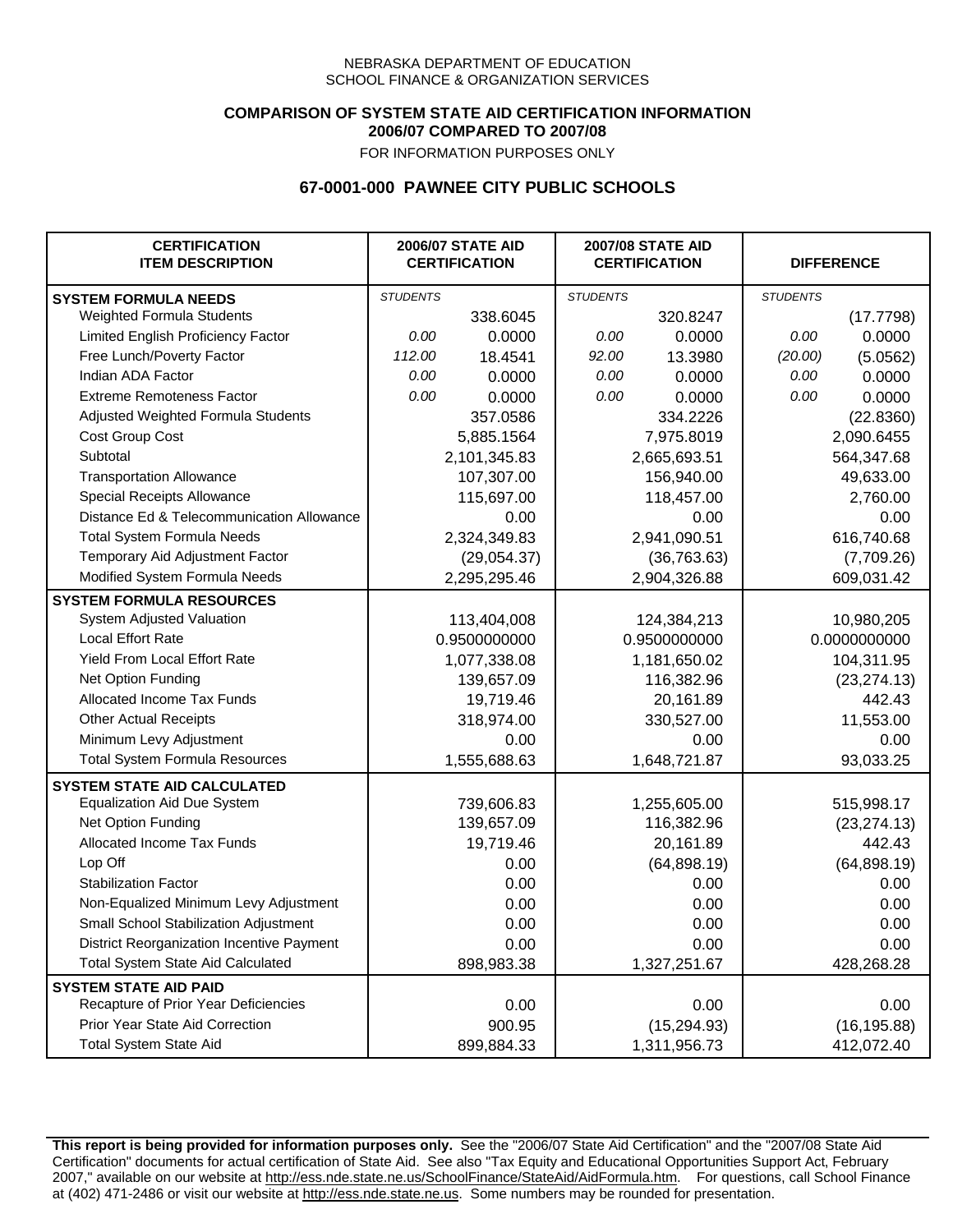### **COMPARISON OF SYSTEM STATE AID CERTIFICATION INFORMATION 2006/07 COMPARED TO 2007/08**

FOR INFORMATION PURPOSES ONLY

## **67-0069-000 LEWISTON CONSOLIDATED SCHOOLS**

| <b>CERTIFICATION</b><br><b>ITEM DESCRIPTION</b> |                 | <b>2006/07 STATE AID</b><br><b>CERTIFICATION</b> | <b>2007/08 STATE AID</b><br><b>CERTIFICATION</b> |              | <b>DIFFERENCE</b> |               |
|-------------------------------------------------|-----------------|--------------------------------------------------|--------------------------------------------------|--------------|-------------------|---------------|
| <b>SYSTEM FORMULA NEEDS</b>                     | <b>STUDENTS</b> |                                                  | <b>STUDENTS</b>                                  |              | <b>STUDENTS</b>   |               |
| Weighted Formula Students                       |                 | 236.5814                                         |                                                  | 217.3202     |                   | (19.2612)     |
| Limited English Proficiency Factor              | 2.00            | 0.5000                                           | 3.00                                             | 0.7500       | 1.00              | 0.2500        |
| Free Lunch/Poverty Factor                       | 79.00           | 13.1927                                          | 73.00                                            | 12.1386      | (6.00)            | (1.0542)      |
| Indian ADA Factor                               | 0.00            | 0.0000                                           | 0.00                                             | 0.0000       | 0.00              | 0.0000        |
| <b>Extreme Remoteness Factor</b>                | 0.00            | 0.0000                                           | 0.00                                             | 0.0000       | 0.00              | 0.0000        |
| Adjusted Weighted Formula Students              |                 | 250.2741                                         |                                                  | 230.2088     |                   | (20.0654)     |
| Cost Group Cost                                 |                 | 7,482.7963                                       |                                                  | 7,975.8019   |                   | 493.0057      |
| Subtotal                                        |                 | 1,872,750.38                                     |                                                  | 1,836,099.46 |                   | (36,650.92)   |
| <b>Transportation Allowance</b>                 |                 | 122,924.37                                       |                                                  | 127,047.30   |                   | 4,122.93      |
| Special Receipts Allowance                      |                 | 99,856.00                                        |                                                  | 94,239.00    |                   | (5,617.00)    |
| Distance Ed & Telecommunication Allowance       |                 | 0.00                                             |                                                  | 0.00         |                   | 0.00          |
| <b>Total System Formula Needs</b>               |                 | 2,095,530.75                                     |                                                  | 2,057,385.76 |                   | (38, 144.99)  |
| Temporary Aid Adjustment Factor                 |                 | (26, 194.13)                                     |                                                  | (25,717.32)  | 476.81            |               |
| Modified System Formula Needs                   |                 | 2,069,336.61                                     |                                                  | 2,031,668.44 |                   | (37,668.17)   |
| <b>SYSTEM FORMULA RESOURCES</b>                 |                 |                                                  |                                                  |              |                   |               |
| System Adjusted Valuation                       |                 | 138,036,226                                      |                                                  | 153,627,604  |                   | 15,591,378    |
| <b>Local Effort Rate</b>                        |                 | 0.9500000000                                     |                                                  | 0.9500000000 | 0.0000000000      |               |
| Yield From Local Effort Rate                    |                 | 1,311,344.15                                     | 1,459,462.24                                     |              | 148,118.09        |               |
| Net Option Funding                              |                 | 34,880.63                                        | 0.00                                             |              | (34,880.63)       |               |
| Allocated Income Tax Funds                      |                 | 13,101.12                                        | 9,016.40                                         |              | (4,084.72)        |               |
| <b>Other Actual Receipts</b>                    |                 | 218,482.36                                       | 206,171.15                                       |              | (12, 311.21)      |               |
| Minimum Levy Adjustment                         |                 | 0.00                                             | 0.00                                             |              |                   | 0.00          |
| <b>Total System Formula Resources</b>           |                 | 1,577,808.25                                     |                                                  | 1,674,649.78 |                   | 96,841.53     |
| <b>SYSTEM STATE AID CALCULATED</b>              |                 |                                                  |                                                  |              |                   |               |
| <b>Equalization Aid Due System</b>              |                 | 491,528.36                                       |                                                  | 357,018.65   |                   | (134, 509.70) |
| Net Option Funding                              |                 | 34,880.63                                        |                                                  | 0.00         |                   | (34,880.63)   |
| Allocated Income Tax Funds                      |                 | 13,101.12                                        |                                                  | 9,016.40     |                   | (4,084.72)    |
| Lop Off                                         |                 | (5,311.56)                                       |                                                  | 0.00         |                   | 5,311.56      |
| <b>Stabilization Factor</b>                     |                 | 0.00                                             |                                                  | 0.00         |                   | 0.00          |
| Non-Equalized Minimum Levy Adjustment           |                 | 0.00                                             |                                                  | 0.00         |                   | 0.00          |
| Small School Stabilization Adjustment           |                 | 0.00                                             |                                                  | 0.00         |                   | 0.00          |
| District Reorganization Incentive Payment       |                 | 0.00                                             |                                                  | 0.00         |                   | 0.00          |
| <b>Total System State Aid Calculated</b>        |                 | 534,198.54                                       |                                                  | 366,035.05   |                   | (168, 163.49) |
| <b>SYSTEM STATE AID PAID</b>                    |                 |                                                  |                                                  |              |                   |               |
| Recapture of Prior Year Deficiencies            |                 | 0.00                                             |                                                  | 0.00         |                   | 0.00          |
| Prior Year State Aid Correction                 |                 | 35,056.13                                        |                                                  | (2,028.26)   |                   | (37,084.38)   |
| <b>Total System State Aid</b>                   |                 | 569,254.67                                       |                                                  | 364,006.79   |                   | (205, 247.88) |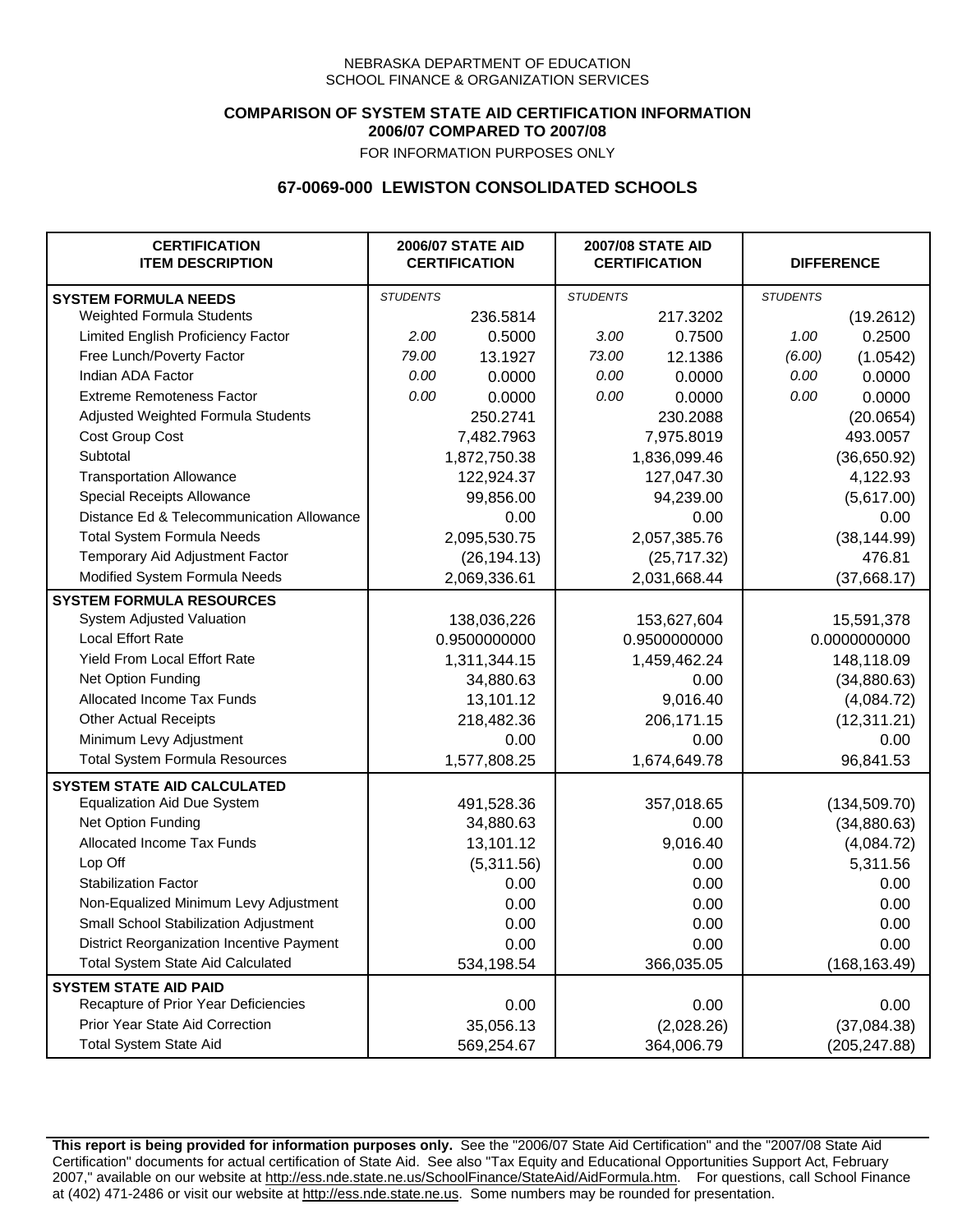### **COMPARISON OF SYSTEM STATE AID CERTIFICATION INFORMATION 2006/07 COMPARED TO 2007/08**

FOR INFORMATION PURPOSES ONLY

## **68-0020-000 PERKINS COUNTY SCHOOLS**

| <b>CERTIFICATION</b><br><b>ITEM DESCRIPTION</b> |                 | <b>2006/07 STATE AID</b><br><b>CERTIFICATION</b> | <b>2007/08 STATE AID</b><br><b>CERTIFICATION</b> |              | <b>DIFFERENCE</b> |               |
|-------------------------------------------------|-----------------|--------------------------------------------------|--------------------------------------------------|--------------|-------------------|---------------|
| <b>SYSTEM FORMULA NEEDS</b>                     | <b>STUDENTS</b> |                                                  | <b>STUDENTS</b>                                  |              | <b>STUDENTS</b>   |               |
| <b>Weighted Formula Students</b>                |                 | 488.6848                                         |                                                  | 467.9981     |                   | (20.6867)     |
| Limited English Proficiency Factor              | 0.00            | 0.0000                                           | 0.00                                             | 0.0000       | 0.00              | 0.0000        |
| Free Lunch/Poverty Factor                       | 142.00          | 20.9669                                          | 121.00                                           | 15.4177      | (21.00)           | (5.5492)      |
| Indian ADA Factor                               | 0.00            | 0.0000                                           | 0.00                                             | 0.0000       | 0.00              | 0.0000        |
| <b>Extreme Remoteness Factor</b>                | 0.00            | 0.0000                                           | 0.00                                             | 0.0000       | 0.00              | 0.0000        |
| Adjusted Weighted Formula Students              |                 | 509.6517                                         |                                                  | 483.4158     |                   | (26.2359)     |
| Cost Group Cost                                 |                 | 8,672.7450                                       |                                                  | 9,486.1706   |                   | 813.4256      |
| Subtotal                                        |                 | 4,420,078.99                                     |                                                  | 4,585,764.51 |                   | 165,685.51    |
| <b>Transportation Allowance</b>                 |                 | 159,711.71                                       |                                                  | 250,624.00   |                   | 90,912.29     |
| Special Receipts Allowance                      |                 | 285,115.00                                       |                                                  | 295,106.00   |                   | 9,991.00      |
| Distance Ed & Telecommunication Allowance       |                 | 0.00                                             |                                                  | 19,523.55    |                   | 19,523.55     |
| <b>Total System Formula Needs</b>               |                 | 4,864,905.70                                     |                                                  | 5,151,018.06 |                   | 286,112.35    |
| Temporary Aid Adjustment Factor                 |                 | (60, 811.32)                                     |                                                  | (64, 387.73) | (3,576.40)        |               |
| Modified System Formula Needs                   |                 | 4,804,094.38                                     |                                                  | 5,086,630.33 |                   | 282,535.95    |
| <b>SYSTEM FORMULA RESOURCES</b>                 |                 |                                                  |                                                  |              |                   |               |
| System Adjusted Valuation                       |                 | 367,266,285                                      |                                                  | 363,734,155  |                   | (3,532,130)   |
| <b>Local Effort Rate</b>                        |                 | 0.9500000000                                     |                                                  | 0.9500000000 |                   | 0.0000000000  |
| Yield From Local Effort Rate                    |                 | 3,489,029.71                                     | 3,455,474.47                                     |              |                   | (33, 555.24)  |
| Net Option Funding                              |                 | 0.00                                             | 0.00                                             |              |                   | 0.00          |
| Allocated Income Tax Funds                      |                 | 0.00                                             | 0.00                                             |              | 0.00              |               |
| <b>Other Actual Receipts</b>                    |                 | 687,787.27                                       | 685,246.69                                       |              | (2,540.58)        |               |
| Minimum Levy Adjustment                         |                 | 0.00                                             |                                                  | 0.00         |                   | 0.00          |
| <b>Total System Formula Resources</b>           |                 | 4,176,816.98                                     |                                                  | 4,140,721.16 |                   | (36,095.82)   |
| <b>SYSTEM STATE AID CALCULATED</b>              |                 |                                                  |                                                  |              |                   |               |
| <b>Equalization Aid Due System</b>              |                 | 627,277.40                                       |                                                  | 945,909.17   |                   | 318,631.77    |
| Net Option Funding                              |                 | 0.00                                             |                                                  | 0.00         |                   | 0.00          |
| Allocated Income Tax Funds                      |                 | 0.00                                             |                                                  | 0.00         |                   | 0.00          |
| Lop Off                                         |                 | 0.00                                             |                                                  | 0.00         |                   | 0.00          |
| <b>Stabilization Factor</b>                     |                 | 0.00                                             |                                                  | 30,410.68    |                   | 30,410.68     |
| Non-Equalized Minimum Levy Adjustment           |                 | 0.00                                             |                                                  | 0.00         |                   | 0.00          |
| Small School Stabilization Adjustment           |                 | 0.00                                             |                                                  | 0.00         |                   | 0.00          |
| District Reorganization Incentive Payment       |                 | 424,200.73                                       |                                                  | 0.00         |                   | (424, 200.73) |
| <b>Total System State Aid Calculated</b>        |                 | 1,051,478.13                                     |                                                  | 976,319.85   |                   | (75, 158.28)  |
| <b>SYSTEM STATE AID PAID</b>                    |                 |                                                  |                                                  |              |                   |               |
| Recapture of Prior Year Deficiencies            |                 | 0.00                                             |                                                  | 0.00         |                   | 0.00          |
| Prior Year State Aid Correction                 |                 | 114,276.91                                       |                                                  | 69,024.89    |                   | (45, 252.02)  |
| <b>Total System State Aid</b>                   |                 | 1,165,755.05                                     |                                                  | 1,045,344.74 |                   | (120, 410.31) |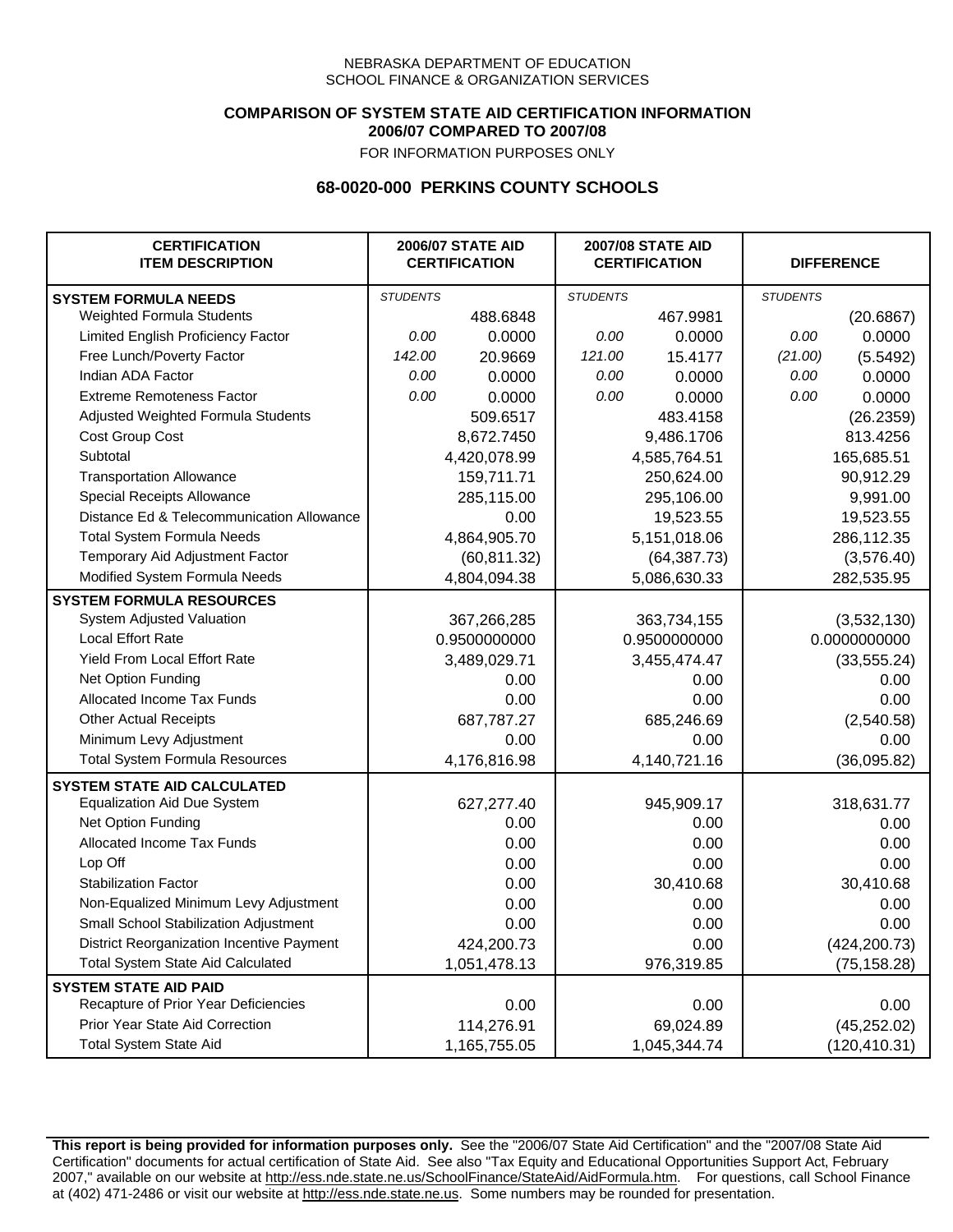### **COMPARISON OF SYSTEM STATE AID CERTIFICATION INFORMATION 2006/07 COMPARED TO 2007/08**

FOR INFORMATION PURPOSES ONLY

## **69-0044-000 HOLDREGE PUBLIC SCHOOLS**

| <b>CERTIFICATION</b><br><b>ITEM DESCRIPTION</b> |                 | <b>2006/07 STATE AID</b><br><b>CERTIFICATION</b> | <b>2007/08 STATE AID</b><br><b>CERTIFICATION</b> |               |                 | <b>DIFFERENCE</b> |
|-------------------------------------------------|-----------------|--------------------------------------------------|--------------------------------------------------|---------------|-----------------|-------------------|
| <b>SYSTEM FORMULA NEEDS</b>                     | <b>STUDENTS</b> |                                                  | <b>STUDENTS</b>                                  |               | <b>STUDENTS</b> |                   |
| Weighted Formula Students                       |                 | 1,244.2239                                       |                                                  | 1,288.0774    |                 | 43.8535           |
| Limited English Proficiency Factor              | 28.00           | 7.0000                                           | 19.00                                            | 4.7500        | (9.00)          | (2.2500)          |
| Free Lunch/Poverty Factor                       | 232.14          | 19.5657                                          | 227.65                                           | 17.6926       | (4.50)          | (1.8731)          |
| Indian ADA Factor                               | 0.00            | 0.0000                                           | 0.00                                             | 0.0000        | 0.00            | 0.0000            |
| <b>Extreme Remoteness Factor</b>                | 0.00            | 0.0000                                           | 0.00                                             | 0.0000        | 0.00            | 0.0000            |
| Adjusted Weighted Formula Students              |                 | 1,270.7896                                       |                                                  | 1,310.5200    |                 | 39.7304           |
| Cost Group Cost                                 |                 | 5,885.1564                                       |                                                  | 6,193.4495    |                 | 308.2931          |
| Subtotal                                        |                 | 7,478,795.70                                     |                                                  | 8,116,639.58  |                 | 637,843.88        |
| <b>Transportation Allowance</b>                 |                 | 94,336.18                                        |                                                  | 100,965.91    |                 | 6,629.73          |
| Special Receipts Allowance                      |                 | 855,494.44                                       |                                                  | 837,602.21    |                 | (17, 892.23)      |
| Distance Ed & Telecommunication Allowance       |                 | 0.00                                             |                                                  | 0.00          |                 | 0.00              |
| <b>Total System Formula Needs</b>               |                 | 8,428,626.32                                     |                                                  | 9,055,207.70  |                 | 626,581.38        |
| Temporary Aid Adjustment Factor                 |                 | (105, 357.83)                                    |                                                  | (113, 190.10) | (7,832.27)      |                   |
| Modified System Formula Needs                   |                 | 8,323,268.49                                     |                                                  | 8,942,017.61  |                 | 618,749.11        |
| <b>SYSTEM FORMULA RESOURCES</b>                 |                 |                                                  |                                                  |               |                 |                   |
| System Adjusted Valuation                       |                 | 483,894,719                                      |                                                  | 487,733,283   |                 | 3,838,564         |
| <b>Local Effort Rate</b>                        |                 | 0.9500000000                                     |                                                  | 0.9500000000  |                 | 0.0000000000      |
| Yield From Local Effort Rate                    |                 | 4,596,999.83                                     |                                                  | 4,633,466.19  |                 | 36,466.36         |
| Net Option Funding                              |                 | 117,850.55                                       | 0.00                                             |               | (117, 850.55)   |                   |
| Allocated Income Tax Funds                      |                 | 170,067.56                                       | 40,046.49                                        |               | (130, 021.07)   |                   |
| <b>Other Actual Receipts</b>                    |                 | 1,579,899.37                                     | 1,626,641.52                                     |               | 46,742.15       |                   |
| Minimum Levy Adjustment                         |                 | 0.00                                             |                                                  | 0.00          |                 | 0.00              |
| <b>Total System Formula Resources</b>           |                 | 6,464,817.31                                     |                                                  | 6,300,154.20  |                 | (164, 663.11)     |
| <b>SYSTEM STATE AID CALCULATED</b>              |                 |                                                  |                                                  |               |                 |                   |
| <b>Equalization Aid Due System</b>              |                 | 1,858,451.18                                     |                                                  | 2,641,863.41  |                 | 783,412.22        |
| Net Option Funding                              |                 | 117,850.55                                       |                                                  | 0.00          |                 | (117, 850.55)     |
| <b>Allocated Income Tax Funds</b>               |                 | 170,067.56                                       |                                                  | 40,046.49     |                 | (130, 021.07)     |
| Lop Off                                         |                 | 0.00                                             |                                                  | 0.00          |                 | 0.00              |
| <b>Stabilization Factor</b>                     |                 | 0.00                                             |                                                  | 0.00          |                 | 0.00              |
| Non-Equalized Minimum Levy Adjustment           |                 | 0.00                                             |                                                  | 0.00          |                 | 0.00              |
| Small School Stabilization Adjustment           |                 | 0.00                                             |                                                  | 0.00          |                 | 0.00              |
| District Reorganization Incentive Payment       |                 | 0.00                                             |                                                  | 0.00          |                 | 0.00              |
| <b>Total System State Aid Calculated</b>        |                 | 2,146,369.29                                     |                                                  | 2,681,909.90  |                 | 535,540.60        |
| <b>SYSTEM STATE AID PAID</b>                    |                 |                                                  |                                                  |               |                 |                   |
| Recapture of Prior Year Deficiencies            |                 | 0.00                                             |                                                  | 0.00          |                 | 0.00              |
| Prior Year State Aid Correction                 |                 | 6,039.94                                         |                                                  | 12,524.03     |                 | 6,484.09          |
| <b>Total System State Aid</b>                   |                 | 2,152,409.23                                     |                                                  | 2,694,433.93  |                 | 542,024.70        |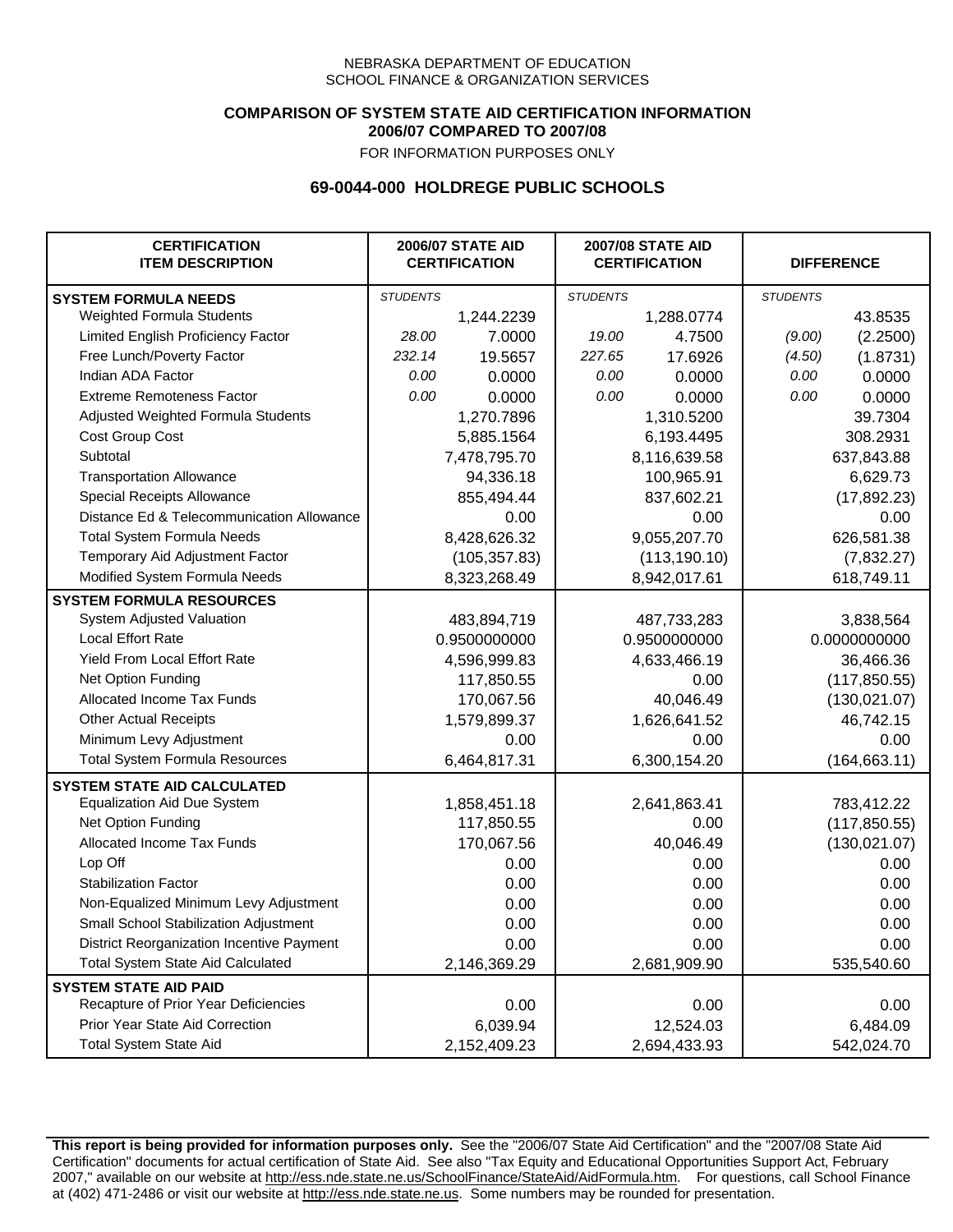### **COMPARISON OF SYSTEM STATE AID CERTIFICATION INFORMATION 2006/07 COMPARED TO 2007/08**

FOR INFORMATION PURPOSES ONLY

## **69-0054-000 BERTRAND PUBLIC SCHOOLS**

| <b>CERTIFICATION</b><br><b>ITEM DESCRIPTION</b> |                 | <b>2006/07 STATE AID</b><br><b>CERTIFICATION</b> | <b>2007/08 STATE AID</b><br><b>CERTIFICATION</b> |              |                 | <b>DIFFERENCE</b> |
|-------------------------------------------------|-----------------|--------------------------------------------------|--------------------------------------------------|--------------|-----------------|-------------------|
| <b>SYSTEM FORMULA NEEDS</b>                     | <b>STUDENTS</b> |                                                  | <b>STUDENTS</b>                                  |              | <b>STUDENTS</b> |                   |
| Weighted Formula Students                       |                 | 275.8641                                         |                                                  | 275.3943     |                 | (0.4698)          |
| Limited English Proficiency Factor              | 0.00            | 0.0000                                           | 0.00                                             | 0.0000       | 0.00            | 0.0000            |
| Free Lunch/Poverty Factor                       | 54.00           | 4.8020                                           | 44.00                                            | 3.0079       | (10.00)         | (1.7941)          |
| Indian ADA Factor                               | 0.00            | 0.0000                                           | 0.00                                             | 0.0000       | 0.00            | 0.0000            |
| <b>Extreme Remoteness Factor</b>                | 0.00            | 0.0000                                           | 0.00                                             | 0.0000       | 0.00            | 0.0000            |
| Adjusted Weighted Formula Students              |                 | 280.6660                                         |                                                  | 278.4022     |                 | (2.2638)          |
| Cost Group Cost                                 |                 | 5,885.1564                                       |                                                  | 6,193.4495   |                 | 308.2931          |
| Subtotal                                        |                 | 1,651,763.44                                     |                                                  | 1,724,269.89 |                 | 72,506.45         |
| <b>Transportation Allowance</b>                 |                 | 93,117.60                                        |                                                  | 91,287.30    |                 | (1,830.30)        |
| Special Receipts Allowance                      |                 | 173,304.00                                       |                                                  | 191,582.00   |                 | 18,278.00         |
| Distance Ed & Telecommunication Allowance       |                 | 0.00                                             |                                                  | 0.00         |                 | 0.00              |
| <b>Total System Formula Needs</b>               |                 | 1,918,185.04                                     |                                                  | 2,007,139.19 |                 | 88,954.15         |
| Temporary Aid Adjustment Factor                 |                 | (23, 977.31)                                     |                                                  | (25,089.24)  |                 | (1, 111.93)       |
| Modified System Formula Needs                   |                 | 1,894,207.72                                     |                                                  | 1,982,049.95 |                 | 87,842.23         |
| <b>SYSTEM FORMULA RESOURCES</b>                 |                 |                                                  |                                                  |              |                 |                   |
| System Adjusted Valuation                       |                 | 188,302,683                                      |                                                  | 189,737,919  |                 | 1,435,236         |
| <b>Local Effort Rate</b>                        |                 | 0.9500000000                                     |                                                  | 0.9500000000 |                 | 0.0000000000      |
| Yield From Local Effort Rate                    |                 | 1,788,875.49                                     |                                                  | 1,802,510.23 |                 | 13,634.74         |
| Net Option Funding                              |                 | 0.00                                             |                                                  | 0.00         |                 | 0.00              |
| Allocated Income Tax Funds                      |                 | 1,103.62                                         |                                                  | 39.94        |                 | (1,063.68)        |
| <b>Other Actual Receipts</b>                    |                 | 354,740.00                                       |                                                  | 379,469.00   |                 | 24,729.00         |
| Minimum Levy Adjustment                         |                 | 0.00                                             |                                                  | 0.00         |                 | 0.00              |
| <b>Total System Formula Resources</b>           |                 | 2,144,719.10                                     |                                                  | 2,182,019.17 |                 | 37,300.06         |
| <b>SYSTEM STATE AID CALCULATED</b>              |                 |                                                  |                                                  |              |                 |                   |
| <b>Equalization Aid Due System</b>              |                 | 0.00                                             |                                                  | 0.00         |                 | 0.00              |
| Net Option Funding                              |                 | 0.00                                             |                                                  | 0.00         |                 | 0.00              |
| Allocated Income Tax Funds                      |                 | 1,103.62                                         |                                                  | 39.94        |                 | (1,063.68)        |
| Lop Off                                         |                 | 0.00                                             |                                                  | 0.00         |                 | 0.00              |
| <b>Stabilization Factor</b>                     |                 | 0.00                                             |                                                  | 0.00         |                 | 0.00              |
| Non-Equalized Minimum Levy Adjustment           |                 | 0.00                                             |                                                  | 0.00         |                 | 0.00              |
| Small School Stabilization Adjustment           |                 | 0.00                                             |                                                  | 0.00         |                 | 0.00              |
| District Reorganization Incentive Payment       |                 | 0.00                                             |                                                  | 0.00         |                 | 0.00              |
| <b>Total System State Aid Calculated</b>        |                 | 1,103.62                                         |                                                  | 39.94        |                 | (1,063.68)        |
| <b>SYSTEM STATE AID PAID</b>                    |                 |                                                  |                                                  |              |                 |                   |
| Recapture of Prior Year Deficiencies            |                 | 0.00                                             |                                                  | 0.00         |                 | 0.00              |
| Prior Year State Aid Correction                 |                 | (424.18)                                         |                                                  | (348.95)     |                 | 75.23             |
| <b>Total System State Aid</b>                   |                 | 679.43                                           |                                                  | (309.01)     |                 | (988.45)          |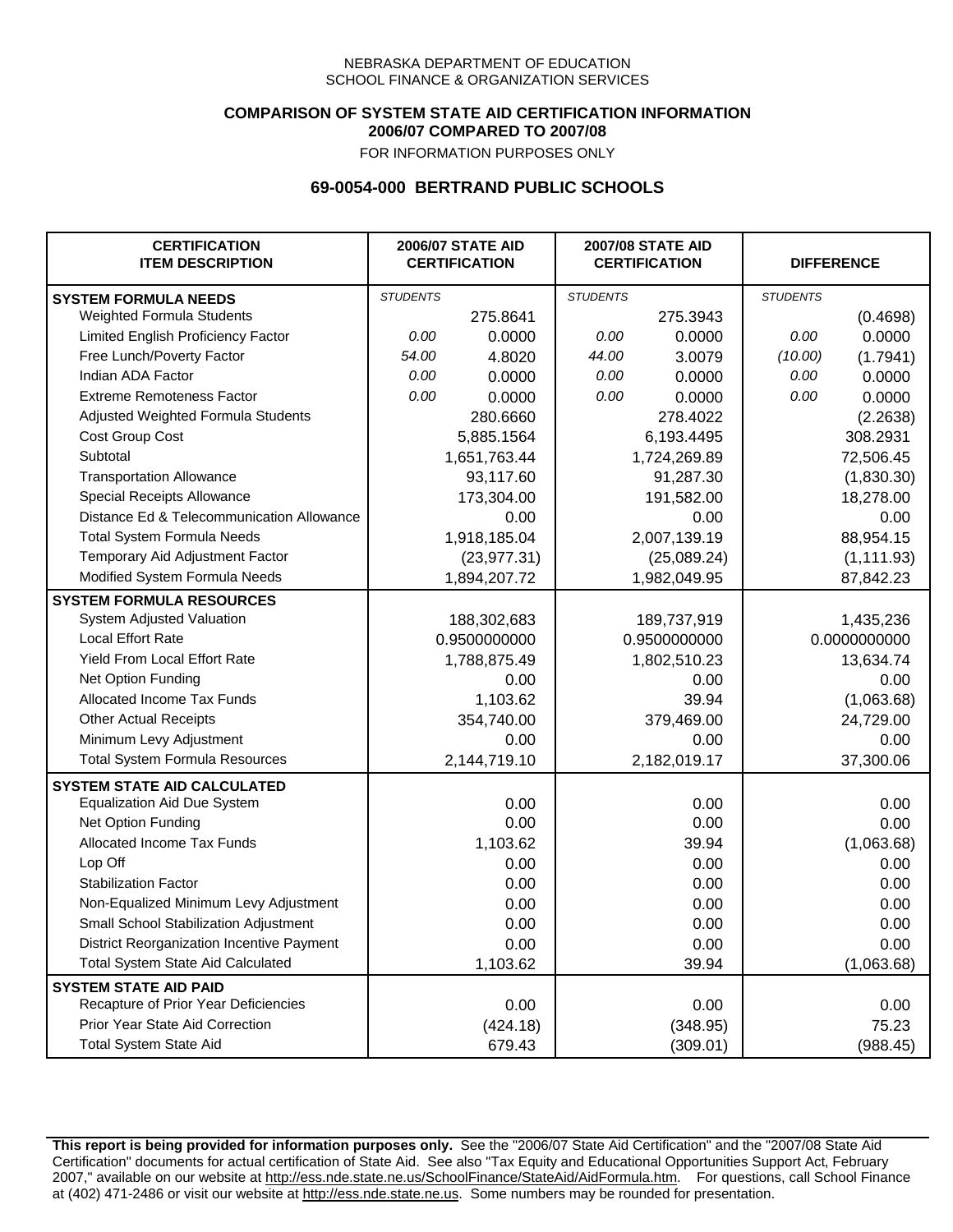### **COMPARISON OF SYSTEM STATE AID CERTIFICATION INFORMATION 2006/07 COMPARED TO 2007/08**

FOR INFORMATION PURPOSES ONLY

## **69-0055-000 LOOMIS PUBLIC SCHOOLS**

| <b>CERTIFICATION</b><br><b>ITEM DESCRIPTION</b> |                 | <b>2006/07 STATE AID</b><br><b>CERTIFICATION</b> | <b>2007/08 STATE AID</b><br><b>CERTIFICATION</b> |              | <b>DIFFERENCE</b> |               |
|-------------------------------------------------|-----------------|--------------------------------------------------|--------------------------------------------------|--------------|-------------------|---------------|
| <b>SYSTEM FORMULA NEEDS</b>                     | <b>STUDENTS</b> |                                                  | <b>STUDENTS</b>                                  |              | <b>STUDENTS</b>   |               |
| Weighted Formula Students                       |                 | 269.1463                                         |                                                  | 247.5055     |                   | (21.6408)     |
| Limited English Proficiency Factor              | 0.00            | 0.0000                                           | 0.00                                             | 0.0000       | 0.00              | 0.0000        |
| Free Lunch/Poverty Factor                       | 52.01           | 4.6239                                           | 60.93                                            | 7.2802       | 8.92              | 2.6562        |
| Indian ADA Factor                               | 0.00            | 0.0000                                           | 0.00                                             | 0.0000       | 0.00              | 0.0000        |
| <b>Extreme Remoteness Factor</b>                | 0.00            | 0.0000                                           | 0.00                                             | 0.0000       | 0.00              | 0.0000        |
| Adjusted Weighted Formula Students              |                 | 273.7702                                         |                                                  | 254.7857     |                   | (18.9845)     |
| Cost Group Cost                                 |                 | 5,885.1564                                       |                                                  | 6,193.4495   |                   | 308.2931      |
| Subtotal                                        |                 | 1,611,180.65                                     |                                                  | 1,578,002.42 |                   | (33, 178.23)  |
| <b>Transportation Allowance</b>                 |                 | 86,766.29                                        |                                                  | 75,012.24    |                   | (11,754.04)   |
| Special Receipts Allowance                      |                 | 135,514.29                                       |                                                  | 121,348.90   |                   | (14, 165.38)  |
| Distance Ed & Telecommunication Allowance       |                 | 0.00                                             |                                                  | 0.00         |                   | 0.00          |
| <b>Total System Formula Needs</b>               |                 | 1,833,461.23                                     |                                                  | 1,774,363.57 |                   | (59,097.66)   |
| Temporary Aid Adjustment Factor                 |                 | (22, 918.27)                                     | (22, 179.54)                                     |              | 738.72            |               |
| Modified System Formula Needs                   |                 | 1,810,542.96                                     |                                                  | 1,752,184.02 |                   | (58, 358.94)  |
| <b>SYSTEM FORMULA RESOURCES</b>                 |                 |                                                  |                                                  |              |                   |               |
| System Adjusted Valuation                       |                 | 159,602,659                                      |                                                  | 156,027,397  |                   | (3,575,262)   |
| <b>Local Effort Rate</b>                        |                 | 0.9500000000                                     |                                                  | 0.9500000000 | 0.0000000000      |               |
| <b>Yield From Local Effort Rate</b>             |                 | 1,516,225.26                                     | 1,482,260.27                                     |              | (33,964.99)       |               |
| Net Option Funding                              |                 | 269,638.13                                       | 127,138.38                                       |              | (142, 499.75)     |               |
| Allocated Income Tax Funds                      |                 | 13,741.09                                        | 13,394.48                                        |              | (346.62)          |               |
| <b>Other Actual Receipts</b>                    |                 | 267,361.92                                       | 261,383.25                                       |              | (5,978.67)        |               |
| Minimum Levy Adjustment                         |                 | 0.00                                             |                                                  | 0.00         |                   | 0.00          |
| <b>Total System Formula Resources</b>           |                 | 2,066,966.40                                     |                                                  | 1,884,176.38 |                   | (182, 790.02) |
| <b>SYSTEM STATE AID CALCULATED</b>              |                 |                                                  |                                                  |              |                   |               |
| <b>Equalization Aid Due System</b>              |                 | 0.00                                             |                                                  | 0.00         |                   | 0.00          |
| Net Option Funding                              |                 | 269,638.13                                       |                                                  | 127,138.38   |                   | (142, 499.75) |
| Allocated Income Tax Funds                      |                 | 13,741.09                                        |                                                  | 13,394.48    |                   | (346.62)      |
| Lop Off                                         |                 | 0.00                                             |                                                  | 0.00         |                   | 0.00          |
| <b>Stabilization Factor</b>                     |                 | 0.00                                             |                                                  | 96,444.59    |                   | 96,444.59     |
| Non-Equalized Minimum Levy Adjustment           |                 | 0.00                                             |                                                  | 0.00         |                   | 0.00          |
| <b>Small School Stabilization Adjustment</b>    |                 | 0.00                                             |                                                  | 0.00         |                   | 0.00          |
| District Reorganization Incentive Payment       |                 | 0.00                                             |                                                  | 0.00         |                   | 0.00          |
| <b>Total System State Aid Calculated</b>        |                 | 283,379.23                                       |                                                  | 236,977.45   |                   | (46, 401.78)  |
| <b>SYSTEM STATE AID PAID</b>                    |                 |                                                  |                                                  |              |                   |               |
| Recapture of Prior Year Deficiencies            |                 | 0.00                                             |                                                  | 0.00         |                   | 0.00          |
| Prior Year State Aid Correction                 |                 | (421.08)                                         |                                                  | 78.36        |                   | 499.44        |
| <b>Total System State Aid</b>                   |                 | 282,958.15                                       |                                                  | 237,055.81   |                   | (45, 902.34)  |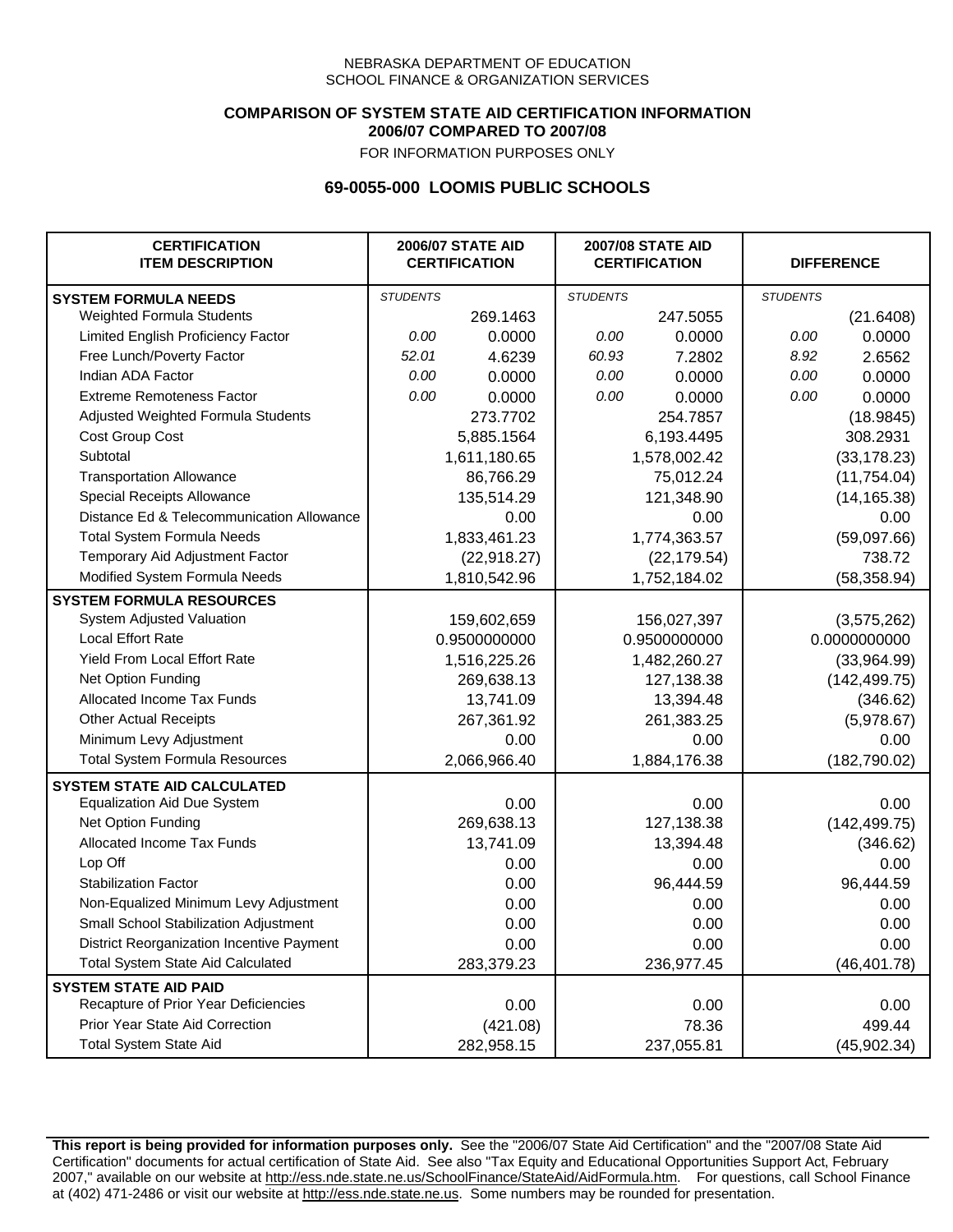### **COMPARISON OF SYSTEM STATE AID CERTIFICATION INFORMATION 2006/07 COMPARED TO 2007/08**

FOR INFORMATION PURPOSES ONLY

# **70-0002-000 PIERCE PUBLIC SCHOOLS**

| <b>CERTIFICATION</b><br><b>ITEM DESCRIPTION</b> | <b>2006/07 STATE AID</b><br><b>CERTIFICATION</b> |              | <b>2007/08 STATE AID</b><br><b>CERTIFICATION</b> |              | <b>DIFFERENCE</b> |               |
|-------------------------------------------------|--------------------------------------------------|--------------|--------------------------------------------------|--------------|-------------------|---------------|
| <b>SYSTEM FORMULA NEEDS</b>                     | <b>STUDENTS</b>                                  |              | <b>STUDENTS</b>                                  |              | <b>STUDENTS</b>   |               |
| <b>Weighted Formula Students</b>                |                                                  | 833.1782     |                                                  | 828.6364     |                   | (4.5418)      |
| Limited English Proficiency Factor              | 0.01                                             | 0.0019       | 0.00                                             | 0.0000       | (0.01)            | (0.0019)      |
| Free Lunch/Poverty Factor                       | 117.00                                           | 7.0296       | 94.00                                            | 4.1835       | (23.00)           | (2.8461)      |
| Indian ADA Factor                               | 0.00                                             | 0.0000       | 0.00                                             | 0.0000       | 0.00              | 0.0000        |
| <b>Extreme Remoteness Factor</b>                | 0.00                                             | 0.0000       | 0.00                                             | 0.0000       | 0.00              | 0.0000        |
| Adjusted Weighted Formula Students              |                                                  | 840.2097     |                                                  | 832.8199     |                   | (7.3899)      |
| Cost Group Cost                                 |                                                  | 5,885.1564   |                                                  | 6,193.4495   |                   | 308.2931      |
| Subtotal                                        |                                                  | 4,944,765.71 | 5,158,027.77                                     |              |                   | 213,262.06    |
| <b>Transportation Allowance</b>                 |                                                  | 214,053.84   | 232,425.28                                       |              |                   | 18,371.44     |
| Special Receipts Allowance                      |                                                  | 358,332.24   |                                                  | 326,506.62   |                   | (31, 825.62)  |
| Distance Ed & Telecommunication Allowance       |                                                  | 0.00         |                                                  | 0.00         |                   | 0.00          |
| <b>Total System Formula Needs</b>               |                                                  | 5,517,151.79 | 5,716,959.67                                     |              | 199,807.88        |               |
| Temporary Aid Adjustment Factor                 |                                                  | (68, 964.40) | (71, 462.00)                                     |              | (2,497.60)        |               |
| Modified System Formula Needs                   |                                                  | 5,448,187.39 |                                                  | 5,645,497.67 |                   | 197,310.28    |
| <b>SYSTEM FORMULA RESOURCES</b>                 |                                                  |              |                                                  |              |                   |               |
| System Adjusted Valuation                       |                                                  | 276,747,570  |                                                  | 312,017,471  |                   | 35,269,901    |
| <b>Local Effort Rate</b>                        | 0.9500000000                                     |              | 0.9500000000                                     |              | 0.0000000000      |               |
| <b>Yield From Local Effort Rate</b>             | 2,629,101.91                                     |              | 2,964,165.97                                     |              | 335,064.06        |               |
| Net Option Funding                              |                                                  | 232,962.99   | 245,040.96                                       |              | 12,077.97         |               |
| Allocated Income Tax Funds                      |                                                  | 80,056.95    | 75,141.79                                        |              |                   | (4,915.16)    |
| <b>Other Actual Receipts</b>                    |                                                  | 780,764.39   | 738,255.92                                       |              |                   | (42,508.48)   |
| Minimum Levy Adjustment                         | 0.00                                             |              | 0.00                                             |              | 0.00              |               |
| <b>Total System Formula Resources</b>           |                                                  | 3,722,886.25 | 4,022,604.65                                     |              | 299,718.39        |               |
| <b>SYSTEM STATE AID CALCULATED</b>              |                                                  |              |                                                  |              |                   |               |
| <b>Equalization Aid Due System</b>              |                                                  | 1,725,301.14 |                                                  | 1,622,893.02 |                   | (102, 408.12) |
| Net Option Funding                              |                                                  | 232,962.99   |                                                  | 245,040.96   |                   | 12,077.97     |
| Allocated Income Tax Funds                      |                                                  | 80,056.95    |                                                  | 75,141.79    |                   | (4,915.16)    |
| Lop Off                                         |                                                  | 0.00         |                                                  | 0.00         |                   | 0.00          |
| <b>Stabilization Factor</b>                     |                                                  | 0.00         |                                                  | 0.00         |                   | 0.00          |
| Non-Equalized Minimum Levy Adjustment           | 0.00                                             |              | 0.00                                             |              |                   | 0.00          |
| Small School Stabilization Adjustment           | 0.00                                             |              | 0.00                                             |              |                   | 0.00          |
| District Reorganization Incentive Payment       | 0.00                                             |              | 0.00                                             |              |                   | 0.00          |
| <b>Total System State Aid Calculated</b>        | 2,038,321.08                                     |              | 1,943,075.78                                     |              |                   | (95, 245.31)  |
| <b>SYSTEM STATE AID PAID</b>                    |                                                  |              |                                                  |              |                   |               |
| Recapture of Prior Year Deficiencies            |                                                  | 0.00         |                                                  | 0.00         |                   | 0.00          |
| Prior Year State Aid Correction                 |                                                  | 1,356.06     |                                                  | 19,093.64    |                   | 17,737.57     |
| <b>Total System State Aid</b>                   |                                                  | 2,039,677.15 | 1,962,169.41                                     |              |                   | (77, 507.73)  |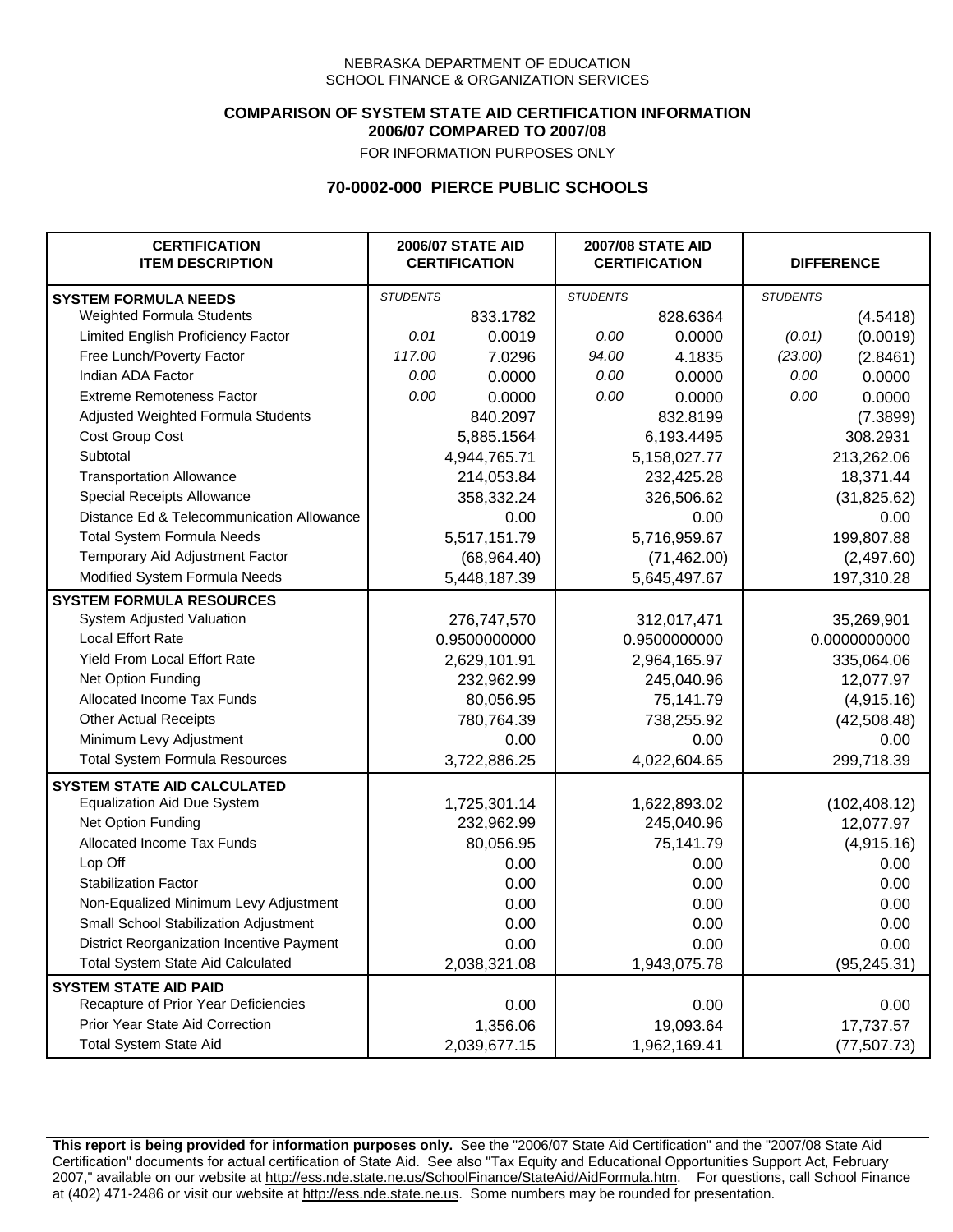### **COMPARISON OF SYSTEM STATE AID CERTIFICATION INFORMATION 2006/07 COMPARED TO 2007/08**

FOR INFORMATION PURPOSES ONLY

## **70-0005-000 PLAINVIEW PUBLIC SCHOOLS**

| <b>CERTIFICATION</b><br><b>ITEM DESCRIPTION</b> | <b>2006/07 STATE AID</b><br><b>CERTIFICATION</b> |              | <b>2007/08 STATE AID</b><br><b>CERTIFICATION</b> |               | <b>DIFFERENCE</b> |               |
|-------------------------------------------------|--------------------------------------------------|--------------|--------------------------------------------------|---------------|-------------------|---------------|
| <b>SYSTEM FORMULA NEEDS</b>                     | <b>STUDENTS</b>                                  |              | <b>STUDENTS</b>                                  |               | <b>STUDENTS</b>   |               |
| <b>Weighted Formula Students</b>                |                                                  | 515.1166     |                                                  | 501.5315      |                   | (13.5851)     |
| Limited English Proficiency Factor              | 7.00                                             | 1.7500       | 0.00                                             | 0.0000        | (7.00)            | (1.7500)      |
| Free Lunch/Poverty Factor                       | 108.00                                           | 10.6716      | 118.00                                           | 13.6594       | 10.00             | 2.9877        |
| Indian ADA Factor                               | 0.00                                             | 0.0000       | 0.00                                             | 0.0000        | 0.00              | 0.0000        |
| <b>Extreme Remoteness Factor</b>                | 0.00                                             | 0.0000       | 0.00                                             | 0.0000        | 0.00              | 0.0000        |
| Adjusted Weighted Formula Students              |                                                  | 527.5383     |                                                  | 515.1909      |                   | (12.3474)     |
| Cost Group Cost                                 |                                                  | 5,885.1564   | 6,193.4495                                       |               | 308.2931          |               |
| Subtotal                                        |                                                  | 3,104,645.13 | 3,190,808.51                                     |               |                   | 86,163.38     |
| <b>Transportation Allowance</b>                 |                                                  | 169,906.44   |                                                  | 188,238.55    |                   | 18,332.11     |
| Special Receipts Allowance                      |                                                  | 272,628.00   |                                                  | 288,857.00    |                   | 16,229.00     |
| Distance Ed & Telecommunication Allowance       |                                                  | 0.00         |                                                  | 6,885.00      |                   | 6,885.00      |
| <b>Total System Formula Needs</b>               |                                                  | 3,547,179.57 |                                                  | 3,674,789.06  | 127,609.49        |               |
| Temporary Aid Adjustment Factor                 |                                                  | (44, 339.74) | (45,934.86)                                      |               | (1,595.12)        |               |
| Modified System Formula Needs                   | 3,502,839.83                                     |              | 3,628,854.20                                     |               | 126,014.37        |               |
| <b>SYSTEM FORMULA RESOURCES</b>                 |                                                  |              |                                                  |               |                   |               |
| System Adjusted Valuation                       | 250,589,087                                      |              | 270,764,112                                      |               | 20,175,025        |               |
| <b>Local Effort Rate</b>                        | 0.9500000000                                     |              | 0.9500000000                                     |               | 0.0000000000      |               |
| <b>Yield From Local Effort Rate</b>             | 2,380,596.33                                     |              | 2,572,259.06                                     |               | 191,662.74        |               |
| Net Option Funding                              | 0.00                                             |              | 0.00                                             |               | 0.00              |               |
| Allocated Income Tax Funds                      |                                                  | 0.00         | 0.00                                             |               |                   | 0.00          |
| <b>Other Actual Receipts</b>                    |                                                  | 553,817.34   | 599,428.98                                       |               |                   | 45,611.64     |
| Minimum Levy Adjustment                         |                                                  | 0.00         | 0.00                                             |               | 0.00              |               |
| <b>Total System Formula Resources</b>           |                                                  | 2,934,413.67 | 3,171,688.05                                     |               | 237,274.38        |               |
| <b>SYSTEM STATE AID CALCULATED</b>              |                                                  |              |                                                  |               |                   |               |
| <b>Equalization Aid Due System</b>              |                                                  | 568,426.16   |                                                  | 457,166.15    |                   | (111, 260.01) |
| Net Option Funding                              |                                                  | 0.00         |                                                  | 0.00          |                   | 0.00          |
| Allocated Income Tax Funds                      |                                                  | 0.00         |                                                  | 0.00          |                   | 0.00          |
| Lop Off                                         |                                                  | 0.00         |                                                  | 0.00          |                   | 0.00          |
| <b>Stabilization Factor</b>                     |                                                  | 0.00         |                                                  | 0.00          |                   | 0.00          |
| Non-Equalized Minimum Levy Adjustment           | 0.00                                             |              | 0.00                                             |               |                   | 0.00          |
| Small School Stabilization Adjustment           | 0.00                                             |              | 0.00                                             |               |                   | 0.00          |
| District Reorganization Incentive Payment       | 0.00                                             |              | 0.00                                             |               |                   | 0.00          |
| <b>Total System State Aid Calculated</b>        | 568,426.16                                       |              | 457,166.15                                       |               |                   | (111, 260.01) |
| <b>SYSTEM STATE AID PAID</b>                    |                                                  |              |                                                  |               |                   |               |
| Recapture of Prior Year Deficiencies            |                                                  | 0.00         |                                                  | 0.00          |                   | 0.00          |
| Prior Year State Aid Correction                 |                                                  | 31,556.69    |                                                  | (106, 948.67) |                   | (138, 505.37) |
| <b>Total System State Aid</b>                   |                                                  | 599,982.85   | 350,217.48                                       |               |                   | (249, 765.38) |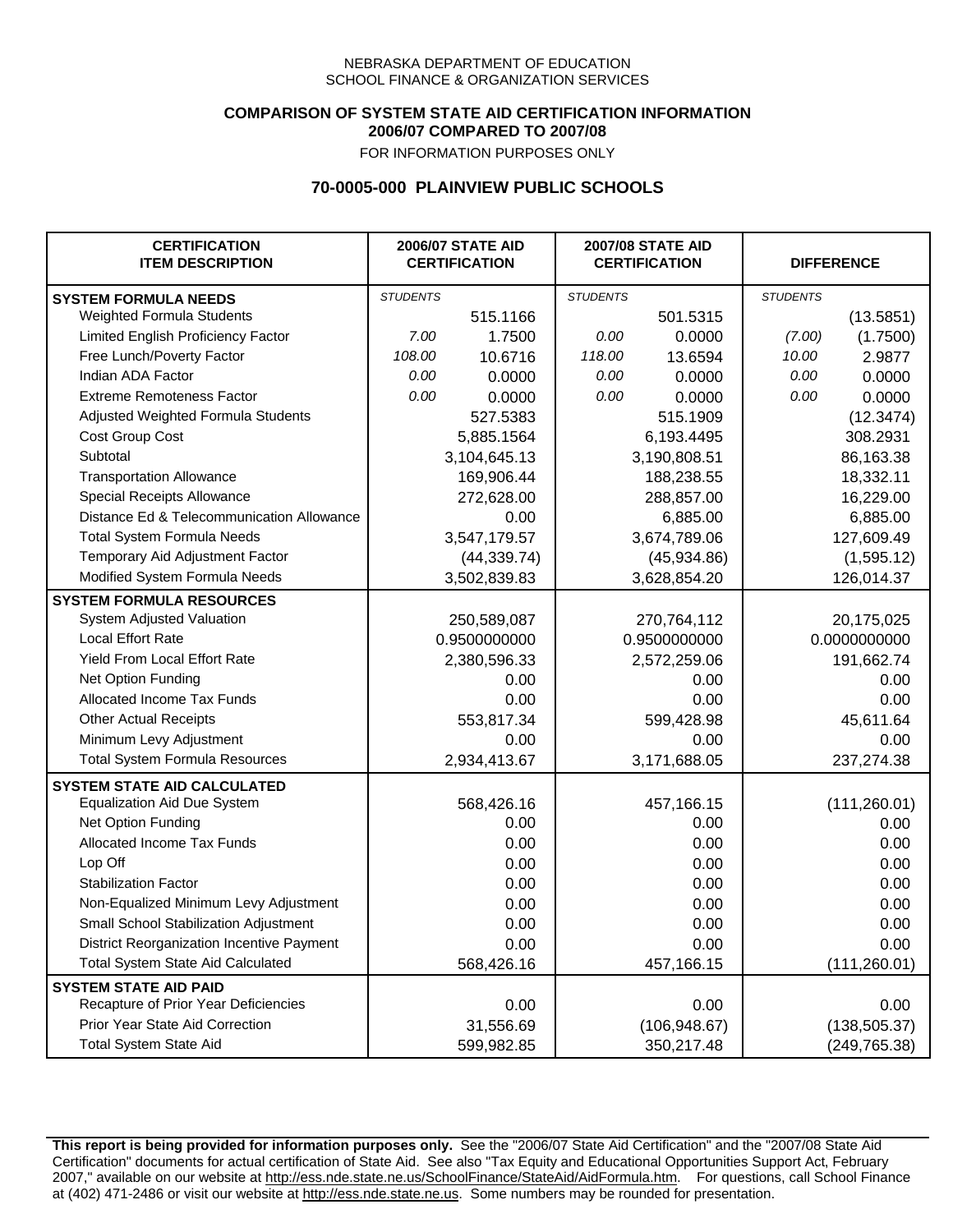### **COMPARISON OF SYSTEM STATE AID CERTIFICATION INFORMATION 2006/07 COMPARED TO 2007/08**

FOR INFORMATION PURPOSES ONLY

## **70-0542-000 OSMOND PUBLIC SCHOOLS**

| <b>CERTIFICATION</b><br><b>ITEM DESCRIPTION</b> | <b>2006/07 STATE AID</b><br><b>CERTIFICATION</b> |              | <b>2007/08 STATE AID</b><br><b>CERTIFICATION</b> |              | <b>DIFFERENCE</b> |               |
|-------------------------------------------------|--------------------------------------------------|--------------|--------------------------------------------------|--------------|-------------------|---------------|
| <b>SYSTEM FORMULA NEEDS</b>                     | <b>STUDENTS</b>                                  |              | <b>STUDENTS</b>                                  |              | <b>STUDENTS</b>   |               |
| Weighted Formula Students                       |                                                  | 336.8763     |                                                  | 307.4078     |                   | (29.4685)     |
| Limited English Proficiency Factor              | 0.00                                             | 0.0000       | 0.00                                             | 0.0000       | 0.00              | 0.0000        |
| Free Lunch/Poverty Factor                       | 66.00                                            | 6.1147       | 53.00                                            | 4.0706       | (13.00)           | (2.0441)      |
| Indian ADA Factor                               | 0.00                                             | 0.0000       | 0.00                                             | 0.0000       | 0.00              | 0.0000        |
| <b>Extreme Remoteness Factor</b>                | 0.00                                             | 0.0000       | 0.00                                             | 0.0000       | 0.00              | 0.0000        |
| Adjusted Weighted Formula Students              |                                                  | 342.9910     |                                                  | 311.4784     |                   | (31.5127)     |
| Cost Group Cost                                 |                                                  | 5,885.1564   |                                                  | 6,193.4495   |                   | 308.2931      |
| Subtotal                                        |                                                  | 2,018,555.90 | 1,929,125.45                                     |              |                   | (89, 430.45)  |
| <b>Transportation Allowance</b>                 |                                                  | 101,473.00   |                                                  | 96,789.28    |                   | (4,683.72)    |
| Special Receipts Allowance                      |                                                  | 175,734.00   |                                                  | 180,680.00   |                   | 4,946.00      |
| Distance Ed & Telecommunication Allowance       |                                                  | 0.00         |                                                  | 0.00         |                   | 0.00          |
| <b>Total System Formula Needs</b>               |                                                  | 2,295,762.90 |                                                  | 2,206,594.73 | (89, 168.17)      |               |
| Temporary Aid Adjustment Factor                 |                                                  | (28, 697.04) |                                                  | (27, 582.43) | 1,114.60          |               |
| Modified System Formula Needs                   |                                                  | 2,267,065.86 |                                                  | 2,179,012.29 |                   | (88,053.57)   |
| <b>SYSTEM FORMULA RESOURCES</b>                 |                                                  |              |                                                  |              |                   |               |
| System Adjusted Valuation                       |                                                  | 134,932,385  |                                                  | 153,424,994  |                   | 18,492,609    |
| <b>Local Effort Rate</b>                        | 0.9500000000                                     |              | 0.9500000000                                     |              | 0.0000000000      |               |
| Yield From Local Effort Rate                    | 1,281,857.66                                     |              | 1,457,537.44                                     |              | 175,679.79        |               |
| Net Option Funding                              |                                                  | 90,428.98    | 56,648.19                                        |              |                   | (33,780.79)   |
| Allocated Income Tax Funds                      |                                                  | 30,351.33    | 26,492.12                                        |              |                   | (3,859.21)    |
| <b>Other Actual Receipts</b>                    |                                                  | 366,031.00   | 392,661.00                                       |              |                   | 26,630.00     |
| Minimum Levy Adjustment                         |                                                  | 0.00         | 0.00                                             |              | 0.00              |               |
| <b>Total System Formula Resources</b>           |                                                  | 1,768,668.97 | 1,933,338.76                                     |              | 164,669.78        |               |
| <b>SYSTEM STATE AID CALCULATED</b>              |                                                  |              |                                                  |              |                   |               |
| <b>Equalization Aid Due System</b>              |                                                  | 498,396.89   |                                                  | 245,673.53   |                   | (252, 723.35) |
| Net Option Funding                              |                                                  | 90,428.98    |                                                  | 56,648.19    |                   | (33,780.79)   |
| Allocated Income Tax Funds                      |                                                  | 30,351.33    |                                                  | 26,492.12    |                   | (3,859.21)    |
| Lop Off                                         |                                                  | 0.00         |                                                  | 0.00         |                   | 0.00          |
| <b>Stabilization Factor</b>                     |                                                  | 0.00         |                                                  | 0.00         |                   | 0.00          |
| Non-Equalized Minimum Levy Adjustment           |                                                  | 0.00         |                                                  | 0.00         |                   | 0.00          |
| Small School Stabilization Adjustment           |                                                  | 0.00<br>0.00 |                                                  |              | 0.00              |               |
| District Reorganization Incentive Payment       |                                                  | 0.00         | 0.00                                             |              | 0.00              |               |
| <b>Total System State Aid Calculated</b>        |                                                  | 619,177.20   |                                                  | 328,813.85   |                   | (290, 363.35) |
| <b>SYSTEM STATE AID PAID</b>                    |                                                  |              |                                                  |              |                   |               |
| Recapture of Prior Year Deficiencies            |                                                  | 0.00         |                                                  | 0.00         |                   | 0.00          |
| Prior Year State Aid Correction                 |                                                  | (2,363.80)   |                                                  | (22, 483.29) |                   | (20, 119.49)  |
| <b>Total System State Aid</b>                   |                                                  | 616,813.40   |                                                  | 306,330.56   |                   | (310, 482.85) |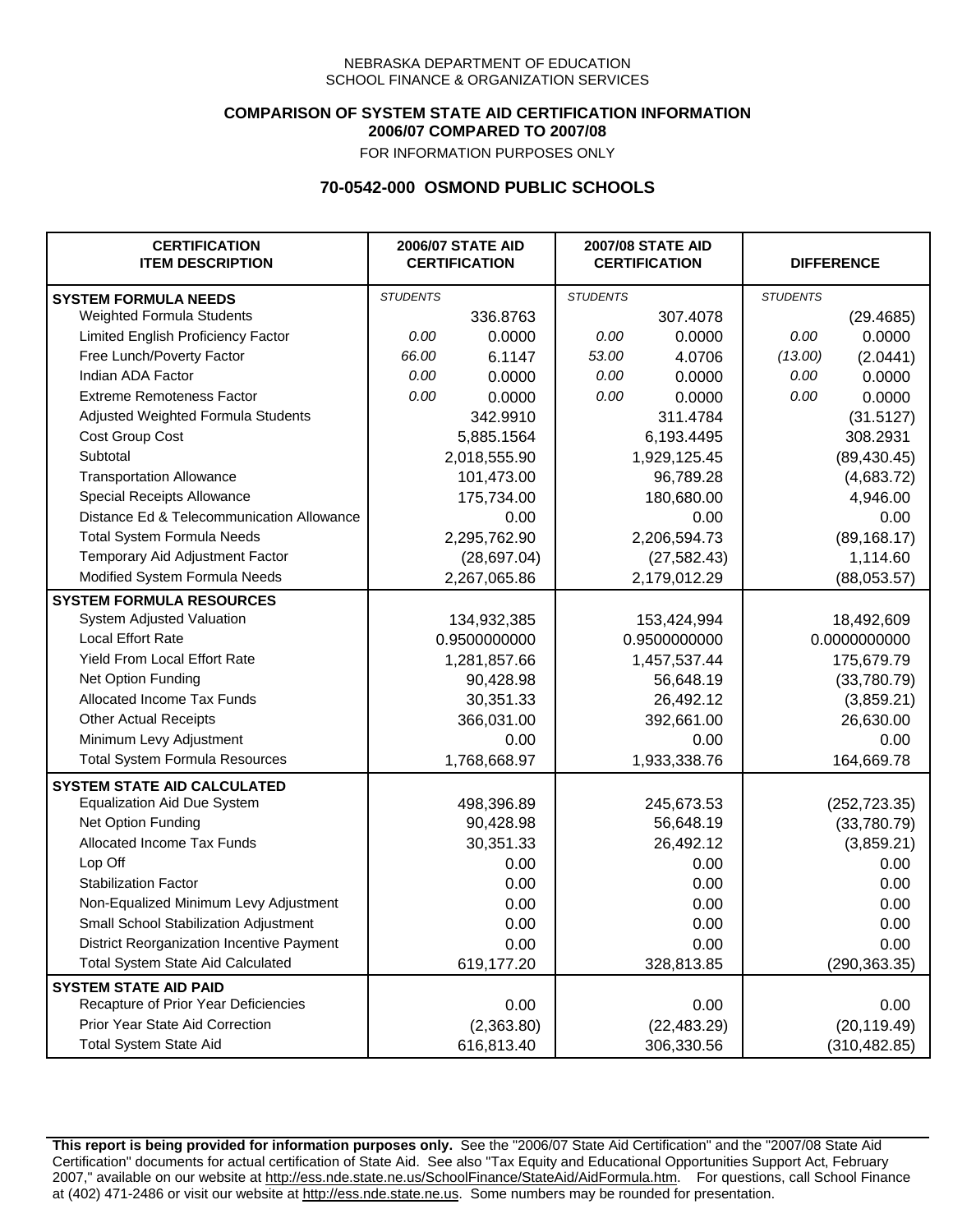### **COMPARISON OF SYSTEM STATE AID CERTIFICATION INFORMATION 2006/07 COMPARED TO 2007/08**

FOR INFORMATION PURPOSES ONLY

## **71-0001-000 COLUMBUS PUBLIC SCHOOLS**

| <b>CERTIFICATION</b><br><b>ITEM DESCRIPTION</b> | <b>2006/07 STATE AID</b><br><b>CERTIFICATION</b> |               | <b>2007/08 STATE AID</b><br><b>CERTIFICATION</b> |               | <b>DIFFERENCE</b> |               |
|-------------------------------------------------|--------------------------------------------------|---------------|--------------------------------------------------|---------------|-------------------|---------------|
| <b>SYSTEM FORMULA NEEDS</b>                     | <b>STUDENTS</b>                                  |               | <b>STUDENTS</b>                                  |               | <b>STUDENTS</b>   |               |
| Weighted Formula Students                       |                                                  | 3,887.0080    |                                                  | 3,959.2091    |                   | 72.2011       |
| Limited English Proficiency Factor              | 540.00                                           | 135.0000      | 585.00                                           | 146.2500      | 45.00             | 11.2500       |
| Free Lunch/Poverty Factor                       | 1,063.00                                         | 138.2829      | 938.00                                           | 107.1986      | (125.00)          | (31.0843)     |
| Indian ADA Factor                               | 0.00                                             | 0.0000        | 0.00                                             | 0.0000        | 0.00              | 0.0000        |
| <b>Extreme Remoteness Factor</b>                | 0.00                                             | 0.0000        | 0.00                                             | 0.0000        | 0.00              | 0.0000        |
| Adjusted Weighted Formula Students              |                                                  | 4,160.2908    |                                                  | 4,212.6576    |                   | 52.3668       |
| Cost Group Cost                                 |                                                  | 5,885.1564    | 6,193.4495                                       |               | 308.2931          |               |
| Subtotal                                        |                                                  | 24,483,962.30 | 26,090,882.17                                    |               |                   | 1,606,919.87  |
| <b>Transportation Allowance</b>                 |                                                  | 47,015.00     | 53,712.00                                        |               |                   | 6,697.00      |
| Special Receipts Allowance                      |                                                  | 1,738,885.00  |                                                  | 1,681,082.00  |                   | (57,803.00)   |
| Distance Ed & Telecommunication Allowance       |                                                  | 0.00          |                                                  | 0.00          |                   | 0.00          |
| <b>Total System Formula Needs</b>               |                                                  | 26,269,862.30 | 27,825,676.17                                    |               | 1,555,813.87      |               |
| Temporary Aid Adjustment Factor                 |                                                  | (328, 373.28) |                                                  | (347, 820.95) | (19, 447.67)      |               |
| Modified System Formula Needs                   | 25,941,489.02                                    |               | 27,477,855.22                                    |               | 1,536,366.20      |               |
| <b>SYSTEM FORMULA RESOURCES</b>                 |                                                  |               |                                                  |               |                   |               |
| <b>System Adjusted Valuation</b>                | 1,156,240,996                                    |               | 1,220,532,103                                    |               | 64,291,107        |               |
| <b>Local Effort Rate</b>                        | 0.9500000000                                     |               | 0.9500000000                                     |               | 0.0000000000      |               |
| Yield From Local Effort Rate                    | 10,984,289.46                                    |               | 11,595,054.98                                    |               | 610,765.52        |               |
| Net Option Funding                              | 0.00                                             |               |                                                  | 0.00          | 0.00              |               |
| Allocated Income Tax Funds                      |                                                  | 237,387.67    |                                                  | 246,453.55    |                   | 9,065.88      |
| <b>Other Actual Receipts</b>                    |                                                  | 4,369,515.00  | 4,464,563.00                                     |               |                   | 95,048.00     |
| Minimum Levy Adjustment                         |                                                  | 0.00          | 0.00                                             |               |                   | 0.00          |
| <b>Total System Formula Resources</b>           |                                                  | 15,591,192.13 | 16,306,071.53                                    |               | 714,879.40        |               |
| <b>SYSTEM STATE AID CALCULATED</b>              |                                                  |               |                                                  |               |                   |               |
| <b>Equalization Aid Due System</b>              |                                                  | 10,350,296.89 | 11,171,783.69                                    |               | 821,486.80        |               |
| Net Option Funding                              |                                                  | 0.00          | 0.00                                             |               |                   | 0.00          |
| Allocated Income Tax Funds                      |                                                  | 237,387.67    |                                                  | 246,453.55    |                   | 9,065.88      |
| Lop Off                                         |                                                  | 0.00          | 0.00                                             |               |                   | 0.00          |
| <b>Stabilization Factor</b>                     |                                                  | 0.00          | 0.00                                             |               |                   | 0.00          |
| Non-Equalized Minimum Levy Adjustment           | 0.00                                             |               | 0.00                                             |               |                   | 0.00          |
| Small School Stabilization Adjustment           | 0.00                                             |               | 0.00                                             |               |                   | 0.00          |
| District Reorganization Incentive Payment       | 0.00                                             |               | 0.00                                             |               |                   | 0.00          |
| <b>Total System State Aid Calculated</b>        | 10,587,684.56                                    |               | 11,418,237.24                                    |               |                   | 830,552.68    |
| <b>SYSTEM STATE AID PAID</b>                    |                                                  |               |                                                  |               |                   |               |
| Recapture of Prior Year Deficiencies            | 0.00                                             |               | 0.00                                             |               |                   | 0.00          |
| Prior Year State Aid Correction                 |                                                  | (124, 278.40) | (315, 495.10)                                    |               |                   | (191, 216.69) |
| <b>Total System State Aid</b>                   |                                                  | 10,463,406.16 | 11,102,742.15                                    |               |                   | 639,335.99    |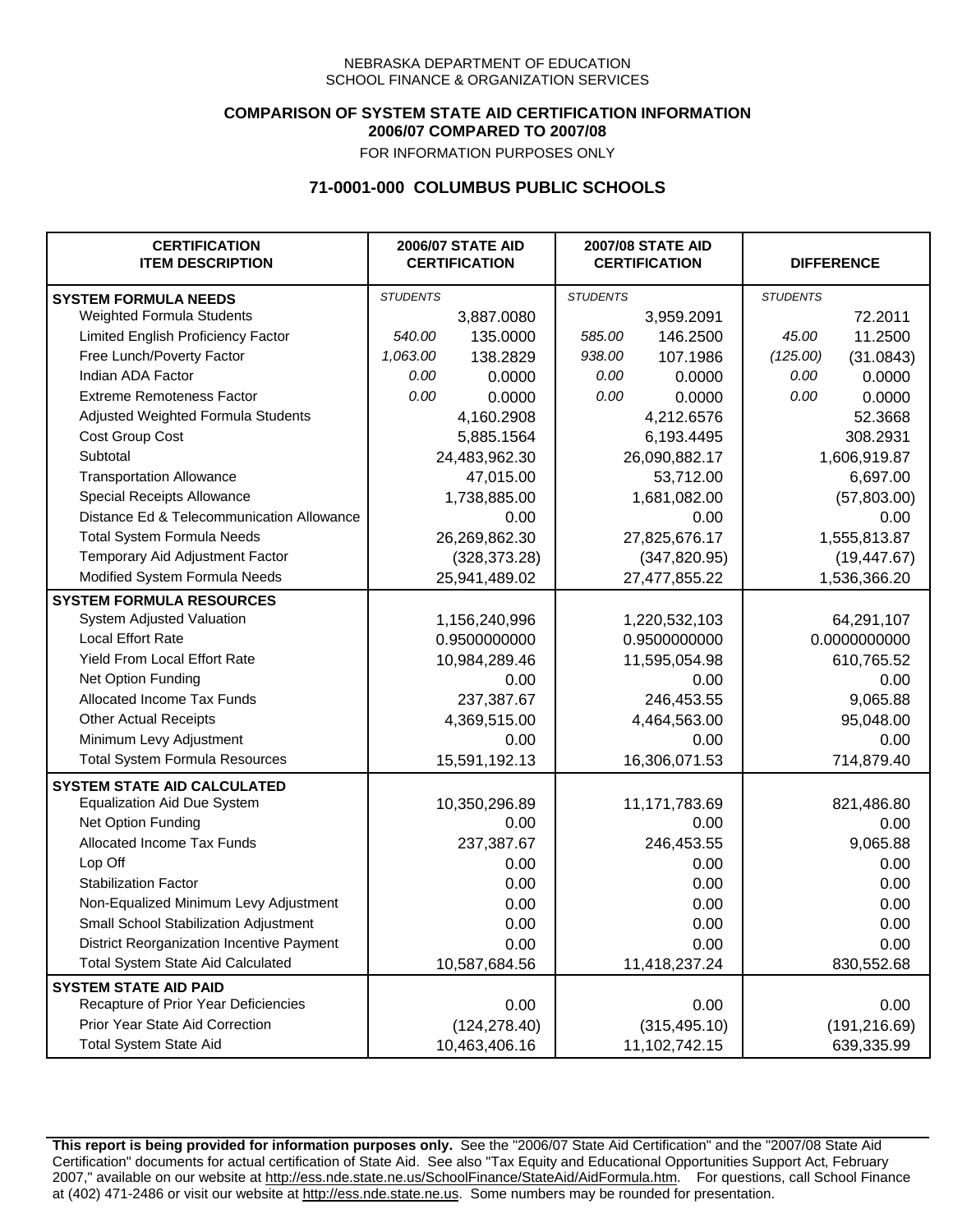### **COMPARISON OF SYSTEM STATE AID CERTIFICATION INFORMATION 2006/07 COMPARED TO 2007/08**

FOR INFORMATION PURPOSES ONLY

## **71-0005-000 LAKEVIEW COMMUNITY SCHOOLS**

| <b>CERTIFICATION</b><br><b>ITEM DESCRIPTION</b> | <b>2006/07 STATE AID</b><br><b>CERTIFICATION</b> |              | <b>2007/08 STATE AID</b><br><b>CERTIFICATION</b> |              | <b>DIFFERENCE</b> |               |  |
|-------------------------------------------------|--------------------------------------------------|--------------|--------------------------------------------------|--------------|-------------------|---------------|--|
| <b>SYSTEM FORMULA NEEDS</b>                     | <b>STUDENTS</b>                                  |              | <b>STUDENTS</b>                                  |              | <b>STUDENTS</b>   |               |  |
| Weighted Formula Students                       |                                                  | 906.0340     |                                                  | 914.6147     |                   | 8.5808        |  |
| Limited English Proficiency Factor              | 95.00                                            | 23.7500      | 109.00                                           | 27.2500      | 14.00             | 3.5000        |  |
| Free Lunch/Poverty Factor                       | 228.10                                           | 28.5004      | 213.47                                           | 24.6431      | (14.63)           | (3.8574)      |  |
| Indian ADA Factor                               | 0.00                                             | 0.0000       | 0.00                                             | 0.0000       | 0.00              | 0.0000        |  |
| <b>Extreme Remoteness Factor</b>                | 0.00                                             | 0.0000       | 0.00                                             | 0.0000       | 0.00              | 0.0000        |  |
| Adjusted Weighted Formula Students              |                                                  | 958.2844     |                                                  | 966.5078     |                   | 8.2234        |  |
| Cost Group Cost                                 |                                                  | 5,885.1564   |                                                  | 6,193.4495   |                   | 308.2931      |  |
| Subtotal                                        |                                                  | 5,639,653.50 | 5,986,017.12                                     |              |                   | 346,363.62    |  |
| <b>Transportation Allowance</b>                 |                                                  | 42,172.00    | 46,581.00                                        |              |                   | 4,409.00      |  |
| Special Receipts Allowance                      |                                                  | 511,399.44   |                                                  | 518,420.52   |                   | 7,021.08      |  |
| Distance Ed & Telecommunication Allowance       |                                                  | 0.00         |                                                  | 274.58       |                   | 274.58        |  |
| <b>Total System Formula Needs</b>               |                                                  | 6,193,224.93 | 6,551,293.22                                     |              | 358,068.28        |               |  |
| Temporary Aid Adjustment Factor                 |                                                  | (77, 415.31) |                                                  | (81, 891.17) |                   | (4,475.85)    |  |
| Modified System Formula Needs                   |                                                  | 6,115,809.62 |                                                  | 6,469,402.05 |                   | 353,592.43    |  |
| <b>SYSTEM FORMULA RESOURCES</b>                 |                                                  |              |                                                  |              |                   |               |  |
| System Adjusted Valuation                       |                                                  | 579,575,114  |                                                  | 595,430,316  |                   | 15,855,202    |  |
| <b>Local Effort Rate</b>                        | 0.9500000000                                     |              |                                                  | 0.9500000000 | 0.0000000000      |               |  |
| Yield From Local Effort Rate                    |                                                  | 5,505,963.58 |                                                  | 5,656,588.00 |                   | 150,624.42    |  |
| Net Option Funding                              |                                                  | 0.00         |                                                  | 0.00         |                   | 0.00          |  |
| Allocated Income Tax Funds                      |                                                  | 0.00         |                                                  | 0.00         |                   | 0.00          |  |
| <b>Other Actual Receipts</b>                    |                                                  | 1,152,689.04 | 1,151,798.39                                     |              |                   | (890.65)      |  |
| Minimum Levy Adjustment                         | 443,954.54                                       |              | 57,756.74                                        |              |                   | (386, 197.80) |  |
| <b>Total System Formula Resources</b>           |                                                  | 7,102,607.16 | 6,866,143.14                                     |              | (236, 464.03)     |               |  |
| <b>SYSTEM STATE AID CALCULATED</b>              |                                                  |              |                                                  |              |                   |               |  |
| <b>Equalization Aid Due System</b>              |                                                  | 0.00         |                                                  | 0.00         |                   | 0.00          |  |
| Net Option Funding                              |                                                  | 0.00         |                                                  | 0.00         |                   | 0.00          |  |
| Allocated Income Tax Funds                      |                                                  | 0.00         |                                                  | 0.00         |                   | 0.00          |  |
| Lop Off                                         |                                                  | 0.00         |                                                  | 0.00         |                   | 0.00          |  |
| <b>Stabilization Factor</b>                     |                                                  | 0.00         |                                                  | 0.00         |                   | 0.00          |  |
| Non-Equalized Minimum Levy Adjustment           |                                                  | 0.00         |                                                  | 0.00         |                   | 0.00          |  |
| Small School Stabilization Adjustment           | 0.00                                             |              | 0.00                                             |              |                   | 0.00          |  |
| District Reorganization Incentive Payment       | 0.00                                             |              | 0.00                                             |              | 0.00              |               |  |
| <b>Total System State Aid Calculated</b>        | 0.00                                             |              | 0.00                                             |              | 0.00              |               |  |
| <b>SYSTEM STATE AID PAID</b>                    |                                                  |              |                                                  |              |                   |               |  |
| Recapture of Prior Year Deficiencies            |                                                  | (19, 937.62) |                                                  | (19, 937.62) |                   | 0.00          |  |
| Prior Year State Aid Correction                 |                                                  | 0.00         | 0.00                                             |              |                   | 0.00          |  |
| <b>Total System State Aid</b>                   |                                                  | (19, 937.62) | (19, 937.62)                                     |              |                   | 0.00          |  |